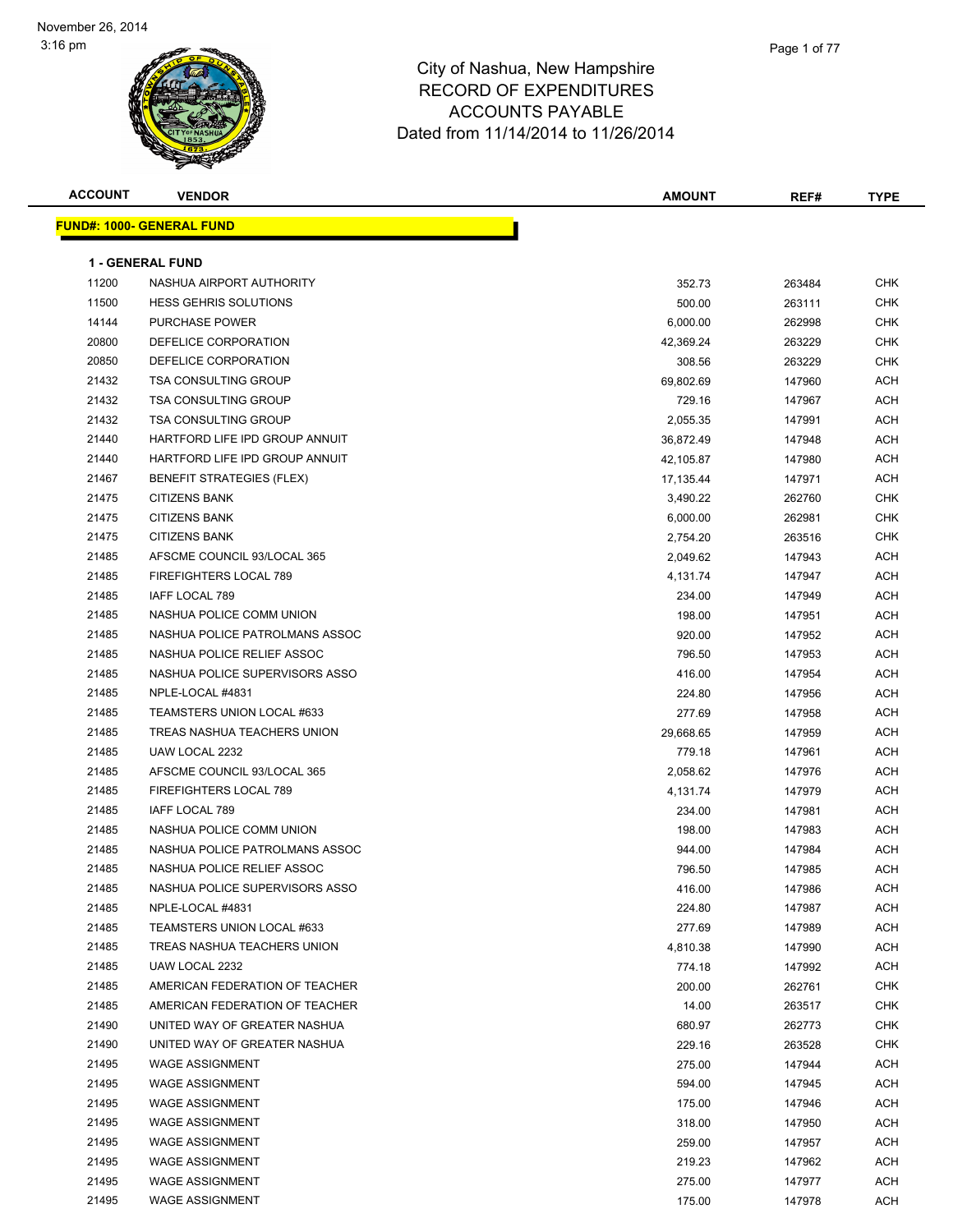

| <b>ACCOUNT</b> | <b>VENDOR</b>                    | <b>AMOUNT</b> | REF#   | <b>TYPE</b> |
|----------------|----------------------------------|---------------|--------|-------------|
|                | <b>FUND#: 1000- GENERAL FUND</b> |               |        |             |
|                | <b>1 - GENERAL FUND</b>          |               |        |             |
| 21495          | <b>WAGE ASSIGNMENT</b>           | 318.00        | 147982 | <b>ACH</b>  |
| 21495          | <b>WAGE ASSIGNMENT</b>           | 259.00        | 147988 | <b>ACH</b>  |
| 21495          | <b>WAGE ASSIGNMENT</b>           | 219.23        | 147993 | <b>ACH</b>  |
| 21495          | <b>WAGE ASSIGNMENT</b>           | 1,329.25      | 262762 | <b>CHK</b>  |
| 21495          | <b>WAGE ASSIGNMENT</b>           | 1.15          | 262763 | <b>CHK</b>  |
| 21495          | <b>WAGE ASSIGNMENT</b>           | 122.21        | 262764 | <b>CHK</b>  |
| 21495          | <b>WAGE ASSIGNMENT</b>           | 95.23         | 262765 | <b>CHK</b>  |
| 21495          | <b>WAGE ASSIGNMENT</b>           | 104.00        | 262766 | <b>CHK</b>  |
| 21495          | <b>WAGE ASSIGNMENT</b>           | 1,368.05      | 262767 | <b>CHK</b>  |
| 21495          | <b>WAGE ASSIGNMENT</b>           | 11.54         | 262768 | <b>CHK</b>  |
| 21495          | <b>WAGE ASSIGNMENT</b>           | 11.54         | 262769 | <b>CHK</b>  |
| 21495          | <b>WAGE ASSIGNMENT</b>           | 205.16        | 262770 | <b>CHK</b>  |
| 21495          | <b>WAGE ASSIGNMENT</b>           | 237.00        | 262771 | <b>CHK</b>  |
| 21495          | <b>WAGE ASSIGNMENT</b>           | 75.00         | 262772 | <b>CHK</b>  |
| 21495          | <b>WAGE ASSIGNMENT</b>           | 195.31        | 262774 | <b>CHK</b>  |
| 21495          | <b>WAGE ASSIGNMENT</b>           | 286.54        | 262775 | <b>CHK</b>  |
| 21495          | <b>WAGE ASSIGNMENT</b>           | 1,329.25      | 263518 | <b>CHK</b>  |
| 21495          | <b>WAGE ASSIGNMENT</b>           | 1.15          | 263519 | <b>CHK</b>  |
| 21495          | <b>WAGE ASSIGNMENT</b>           | 149.53        | 263520 | <b>CHK</b>  |
| 21495          | <b>WAGE ASSIGNMENT</b>           | 85.82         | 263521 | <b>CHK</b>  |
| 21495          | <b>WAGE ASSIGNMENT</b>           | 104.00        | 263522 | <b>CHK</b>  |
| 21495          | <b>WAGE ASSIGNMENT</b>           | 1,417.97      | 263523 | <b>CHK</b>  |
| 21495          | <b>WAGE ASSIGNMENT</b>           | 11.54         | 263524 | <b>CHK</b>  |
| 21495          | <b>WAGE ASSIGNMENT</b>           | 11.54         | 263525 | <b>CHK</b>  |
| 21495          | <b>WAGE ASSIGNMENT</b>           | 237.00        | 263526 | <b>CHK</b>  |
| 21495          | <b>WAGE ASSIGNMENT</b>           | 25.00         | 263527 | <b>CHK</b>  |
| 21538          | NASHUA TEACHERS UNION            | 8,344.29      | 147955 | <b>ACH</b>  |
| 21921          | STATE OF NH-MV                   | 12,917.57     | 147936 | <b>ACH</b>  |
| 21921          | STATE OF NH-MV                   | 17,559.14     | 147937 | <b>ACH</b>  |
| 21921          | STATE OF NH-MV                   | 10,677.81     | 147938 | <b>ACH</b>  |
| 21921          | STATE OF NH-MV                   | 17,628.23     | 147942 | <b>ACH</b>  |
| 21921          | STATE OF NH-MV                   | 14,378.08     | 147963 | ACH         |
| 21921          | STATE OF NH-MV                   | 23,016.36     | 147968 | ACH         |
| 21921          | STATE OF NH-MV                   | 23,623.68     | 147969 | <b>ACH</b>  |
| 21921          | STATE OF NH-MV                   | 26,488.89     | 147975 | <b>ACH</b>  |
| 21921          | STATE OF NH -MV                  | 25,451.20     | 147994 | <b>ACH</b>  |
|                | TOTAL 1 - GENERAL FUND           | \$476,748.66  |        |             |

**101 - MAYOR**

| 54828 | US BANK EQUIPMENT FINANCE | 85.24    | 262753 | CHK |
|-------|---------------------------|----------|--------|-----|
| 61830 | THE TELEGRAPH             | 208.00   | 263027 | CHK |
|       | <b>TOTAL 101 - MAYOR</b>  | \$293.24 |        |     |
|       |                           |          |        |     |

#### **103 - LEGAL**

| 54828 | US BANK EQUIPMENT FINANCE | 125.50 | 262756 | <b>CHK</b> |
|-------|---------------------------|--------|--------|------------|
| 61100 | WB MASON CO INC           | 83.45  | 263222 | <b>CHK</b> |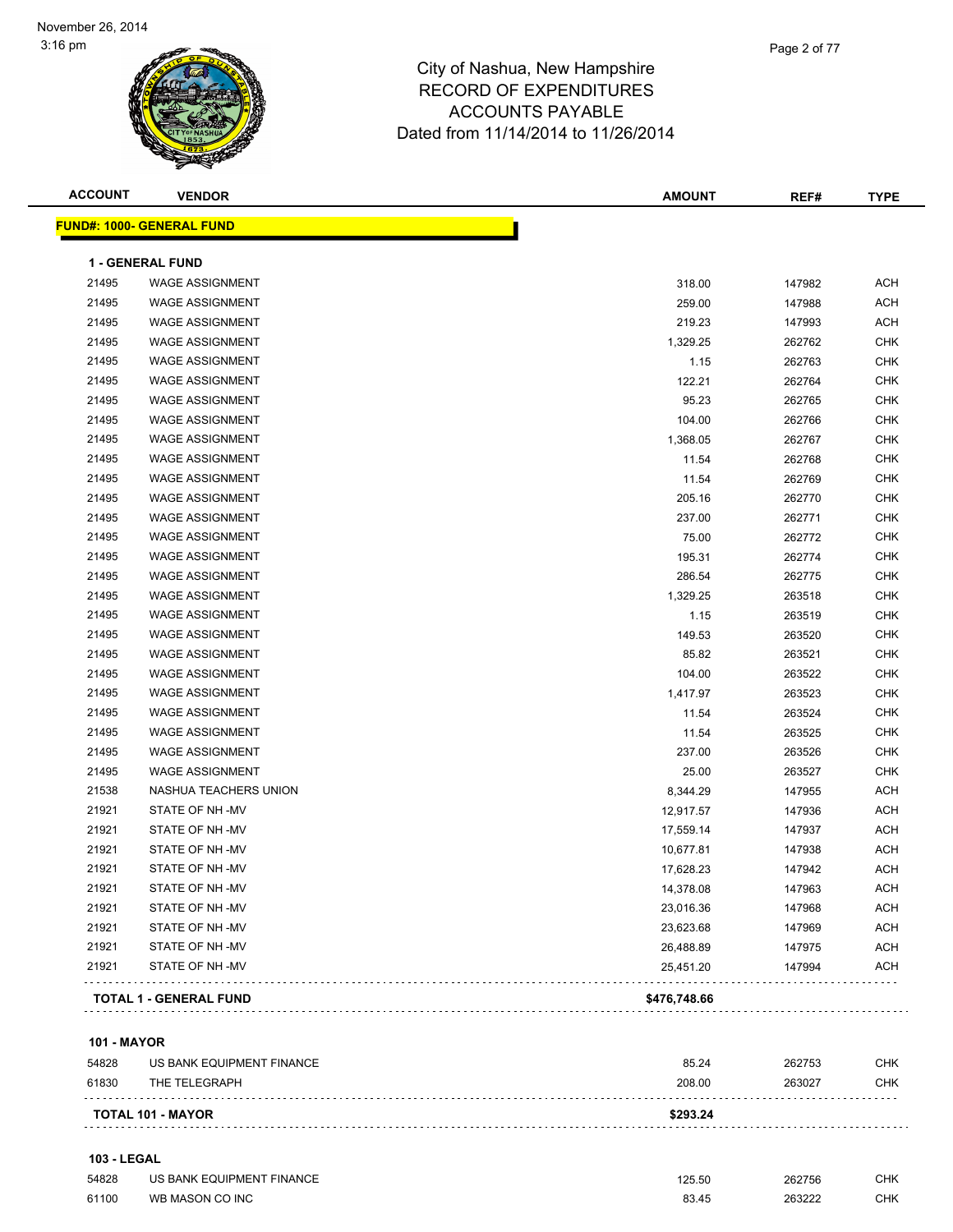| <b>ACCOUNT</b>     | <b>VENDOR</b>                                 | <b>AMOUNT</b> | REF#   | <b>TYPE</b> |
|--------------------|-----------------------------------------------|---------------|--------|-------------|
|                    | <u> FUND#: 1000- GENERAL FUND</u>             |               |        |             |
| <b>103 - LEGAL</b> |                                               |               |        |             |
| 61807              | <b>MATTHEW BENDER &amp; CO</b>                | 98.08         | 263142 | <b>CHK</b>  |
| 61807              | <b>BLOOMBERG BUSINESSWEEK</b>                 | 321.00        | 263269 | <b>CHK</b>  |
| 61807              | <b>MATTHEW BENDER &amp; CO</b>                | 59.44         | 263329 | CHK         |
|                    | <b>TOTAL 103 - LEGAL</b>                      | \$687.47      |        |             |
|                    | <b>107 - CITY CLERK</b>                       |               |        |             |
| 53435              | <b>ELECTIONSOURCE</b>                         | 922.84        | 263290 | <b>CHK</b>  |
| 55607              | <b>ELECTIONSOURCE</b>                         | 81.11         | 263290 | <b>CHK</b>  |
|                    | <b>TOTAL 107 - CITY CLERK</b>                 | \$1,003.95    |        |             |
|                    | <b>109 - CIVIC &amp; COMMUNITY ACTIVITIES</b> |               |        |             |
| 56200              | SPARTANS DRUM & BUGLE CORPS                   | 1,000.00      | 262999 | <b>CHK</b>  |
| 56228              | NASHUA SENIORS MEAL PROGRAM                   | 1,810.41      | 263157 | <b>CHK</b>  |
|                    | TOTAL 109 - CIVIC & COMMUNITY ACTIVITIES      | \$2,810.41    |        |             |
|                    | <b>111 - HUMAN RESOURCES</b>                  |               |        |             |
| 54828              | CONWAY OFFICE SOLUTIONS                       | 375.00        | 263280 | <b>CHK</b>  |
| 55425              | <b>AGLAEL MANAUTOU</b>                        | 25.00         | 263138 | <b>CHK</b>  |
| 61100              | WB MASON CO INC                               | 150.74        | 263222 | <b>CHK</b>  |
|                    | <b>TOTAL 111 - HUMAN RESOURCES</b>            | \$550.74      |        |             |
|                    | <b>120 - TELECOMMUNICATIONS</b>               |               |        |             |
| 55109              | <b>BAYRING COMMUNICATIONS</b>                 | 2.164.00      | 263007 | <b>CHK</b>  |
| 55109              | <b>FAIRPOINT COMMUNICATIONS</b>               | 823.90        | 263011 | <b>CHK</b>  |
| 55109              | <b>FAIRPOINT COMMUNICATIONS</b>               | 168.11        | 263238 | <b>CHK</b>  |
| 55109              | PAETEC COMMUNICATIONS INC                     | 694.42        | 263241 | <b>CHK</b>  |
| 55109              | PAETEC COMMUNICATIONS INC                     | 2,120.85      | 263242 | <b>CHK</b>  |
|                    | <b>TOTAL 120 - TELECOMMUNICATIONS</b>         | \$5,971.28    |        |             |
|                    | <b>122 - INFORMATION TECHNOLOGY</b>           |               |        |             |
| 55118              | AT & T MOBILITY                               | 31.94         | 263236 | <b>CHK</b>  |
| 55118              | AT & T MOBILITY                               | 76.22         | 263237 | <b>CHK</b>  |
| 71221              | AMAZON                                        | 1,210.56      | 263002 | <b>CHK</b>  |
| 71221              | AXIS BUSINESS SOLUTIONS                       | 9,695.74      | 263057 | <b>CHK</b>  |
| 71221              | <b>DELL MARKETING LP</b>                      | 689.96        | 263285 | <b>CHK</b>  |
|                    | <b>TOTAL 122 - INFORMATION TECHNOLOGY</b>     | \$11,704.42   |        |             |
|                    | <b>126 - FINANCIAL SERVICES</b>               |               |        |             |
| 41307              | HILLSBOROUGH COUNTY REGISTRY                  | 81.43         | 263113 | <b>CHK</b>  |
| 42200              | NICOLE J LINTON                               | 84.20         | 263132 | <b>CHK</b>  |
| 42200              | <b>JAY MERCER</b>                             | 3.00          | 263146 | <b>CHK</b>  |

42200 MICHELLE M DAVANZO 3.80 263149 CHK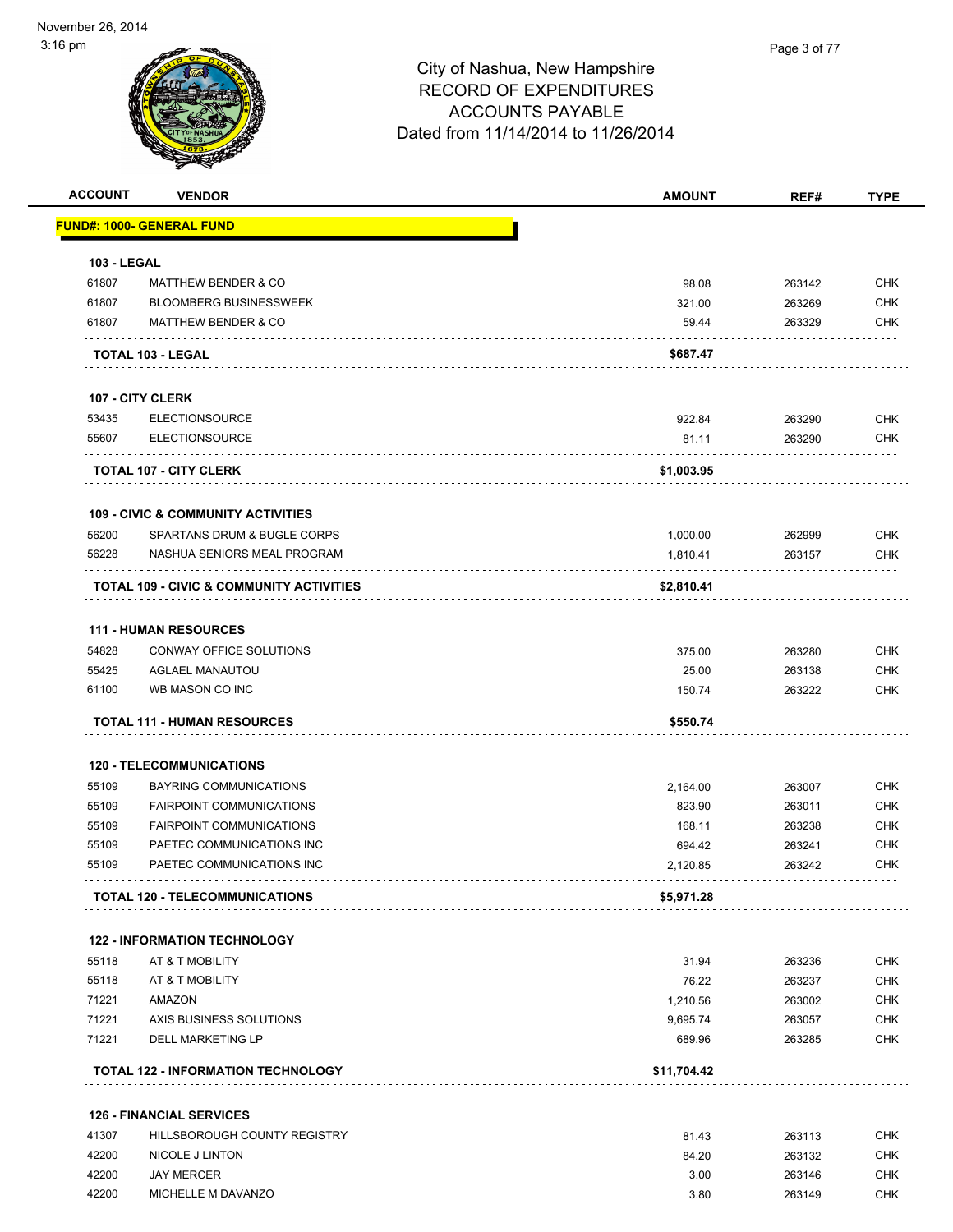| FUND#: 1000- GENERAL FUND<br><b>126 - FINANCIAL SERVICES</b> |                                                                                                                                                                                                                                                                                                                                                                       |                                                                                                                                                                                                 |                                                                                                                                                                                            |
|--------------------------------------------------------------|-----------------------------------------------------------------------------------------------------------------------------------------------------------------------------------------------------------------------------------------------------------------------------------------------------------------------------------------------------------------------|-------------------------------------------------------------------------------------------------------------------------------------------------------------------------------------------------|--------------------------------------------------------------------------------------------------------------------------------------------------------------------------------------------|
|                                                              |                                                                                                                                                                                                                                                                                                                                                                       |                                                                                                                                                                                                 |                                                                                                                                                                                            |
|                                                              |                                                                                                                                                                                                                                                                                                                                                                       |                                                                                                                                                                                                 |                                                                                                                                                                                            |
| MELANSON HEATH & CO PC                                       | 20,000.00                                                                                                                                                                                                                                                                                                                                                             | 263145                                                                                                                                                                                          | <b>CHK</b>                                                                                                                                                                                 |
| US BANK EQUIPMENT FINANCE                                    | 28.14                                                                                                                                                                                                                                                                                                                                                                 | 262754                                                                                                                                                                                          | <b>CHK</b>                                                                                                                                                                                 |
| US BANK EQUIPMENT FINANCE                                    | 96.71                                                                                                                                                                                                                                                                                                                                                                 | 263034                                                                                                                                                                                          | <b>CHK</b>                                                                                                                                                                                 |
| US BANK EQUIPMENT FINANCE                                    | 87.58                                                                                                                                                                                                                                                                                                                                                                 | 263035                                                                                                                                                                                          | <b>CHK</b>                                                                                                                                                                                 |
| <b>DEREK DANIELSON</b>                                       | 64.40                                                                                                                                                                                                                                                                                                                                                                 | 263079                                                                                                                                                                                          | <b>CHK</b>                                                                                                                                                                                 |
| <b>DOREEN BEAULIEU</b>                                       | 379.92                                                                                                                                                                                                                                                                                                                                                                | 262979                                                                                                                                                                                          | <b>CHK</b>                                                                                                                                                                                 |
| UNITED PARCEL SERVICE                                        | 6.26                                                                                                                                                                                                                                                                                                                                                                  | 263033                                                                                                                                                                                          | <b>CHK</b>                                                                                                                                                                                 |
| <b>CINTAS DOCUMENT MANAGEMENT</b>                            | 554.37                                                                                                                                                                                                                                                                                                                                                                | 263072                                                                                                                                                                                          | <b>CHK</b>                                                                                                                                                                                 |
| WB MASON CO INC                                              | 103.50                                                                                                                                                                                                                                                                                                                                                                | 263222                                                                                                                                                                                          | <b>CHK</b>                                                                                                                                                                                 |
| WB MASON CO INC                                              | 220.85                                                                                                                                                                                                                                                                                                                                                                | 263379                                                                                                                                                                                          | <b>CHK</b>                                                                                                                                                                                 |
| <b>TOTAL 126 - FINANCIAL SERVICES</b>                        | \$21,714.16                                                                                                                                                                                                                                                                                                                                                           |                                                                                                                                                                                                 |                                                                                                                                                                                            |
|                                                              |                                                                                                                                                                                                                                                                                                                                                                       |                                                                                                                                                                                                 |                                                                                                                                                                                            |
| PSNH-LARGE POWER                                             |                                                                                                                                                                                                                                                                                                                                                                       |                                                                                                                                                                                                 | <b>CHK</b>                                                                                                                                                                                 |
|                                                              |                                                                                                                                                                                                                                                                                                                                                                       |                                                                                                                                                                                                 | <b>CHK</b>                                                                                                                                                                                 |
|                                                              |                                                                                                                                                                                                                                                                                                                                                                       |                                                                                                                                                                                                 | <b>CHK</b>                                                                                                                                                                                 |
|                                                              |                                                                                                                                                                                                                                                                                                                                                                       |                                                                                                                                                                                                 | <b>CHK</b>                                                                                                                                                                                 |
|                                                              |                                                                                                                                                                                                                                                                                                                                                                       |                                                                                                                                                                                                 | <b>CHK</b>                                                                                                                                                                                 |
|                                                              |                                                                                                                                                                                                                                                                                                                                                                       |                                                                                                                                                                                                 | <b>CHK</b>                                                                                                                                                                                 |
|                                                              |                                                                                                                                                                                                                                                                                                                                                                       |                                                                                                                                                                                                 | <b>CHK</b>                                                                                                                                                                                 |
| HOME DEPOT CREDIT SERVICE 3065                               | 43.56                                                                                                                                                                                                                                                                                                                                                                 |                                                                                                                                                                                                 | <b>CHK</b>                                                                                                                                                                                 |
| PEABODY SUPPLY CO                                            |                                                                                                                                                                                                                                                                                                                                                                       |                                                                                                                                                                                                 | <b>CHK</b>                                                                                                                                                                                 |
| PIONEER RESEARCH CORP                                        |                                                                                                                                                                                                                                                                                                                                                                       |                                                                                                                                                                                                 | <b>CHK</b>                                                                                                                                                                                 |
| POWER UP GENERATOR SERVICE CO                                |                                                                                                                                                                                                                                                                                                                                                                       |                                                                                                                                                                                                 | <b>CHK</b>                                                                                                                                                                                 |
| AT & T MOBILITY                                              |                                                                                                                                                                                                                                                                                                                                                                       |                                                                                                                                                                                                 | <b>CHK</b>                                                                                                                                                                                 |
|                                                              |                                                                                                                                                                                                                                                                                                                                                                       |                                                                                                                                                                                                 | <b>CHK</b>                                                                                                                                                                                 |
| HILLYARD/MANCHESTER                                          | 39.08                                                                                                                                                                                                                                                                                                                                                                 | 263114                                                                                                                                                                                          | <b>CHK</b>                                                                                                                                                                                 |
| <b>TOTAL 129 - CITY BUILDINGS</b>                            | \$9,635.36                                                                                                                                                                                                                                                                                                                                                            |                                                                                                                                                                                                 |                                                                                                                                                                                            |
|                                                              |                                                                                                                                                                                                                                                                                                                                                                       |                                                                                                                                                                                                 |                                                                                                                                                                                            |
|                                                              |                                                                                                                                                                                                                                                                                                                                                                       |                                                                                                                                                                                                 | <b>CHK</b>                                                                                                                                                                                 |
| LOWELL PUBLISHING CO                                         |                                                                                                                                                                                                                                                                                                                                                                       |                                                                                                                                                                                                 | <b>CHK</b>                                                                                                                                                                                 |
| THE TELEGRAPH                                                | 2,485.50                                                                                                                                                                                                                                                                                                                                                              |                                                                                                                                                                                                 | <b>CHK</b>                                                                                                                                                                                 |
| UNION LEADER CORP -- 19828                                   |                                                                                                                                                                                                                                                                                                                                                                       | 263032                                                                                                                                                                                          | <b>CHK</b>                                                                                                                                                                                 |
|                                                              |                                                                                                                                                                                                                                                                                                                                                                       |                                                                                                                                                                                                 | <b>CHK</b>                                                                                                                                                                                 |
| WB MASON CO INC                                              |                                                                                                                                                                                                                                                                                                                                                                       |                                                                                                                                                                                                 | <b>CHK</b>                                                                                                                                                                                 |
|                                                              |                                                                                                                                                                                                                                                                                                                                                                       |                                                                                                                                                                                                 | <b>CHK</b>                                                                                                                                                                                 |
| WB MASON CO INC                                              | 77.40                                                                                                                                                                                                                                                                                                                                                                 | 263379                                                                                                                                                                                          | <b>CHK</b>                                                                                                                                                                                 |
|                                                              |                                                                                                                                                                                                                                                                                                                                                                       |                                                                                                                                                                                                 |                                                                                                                                                                                            |
|                                                              | <b>129 - CITY BUILDINGS</b><br><b>LIBERTY UTILITIES - NH</b><br>DIRECT ENERGY BUSINESS<br>PENNICHUCK WATER WORKS INC<br>PENNICHUCK WATER WORKS INC<br>VIKING CONTROLS INC<br>J A MARINO AUTOMATIC HEATING S<br>NEW ENGLAND PAPER & SUPPLY<br><b>130 - PURCHASING</b><br><b>CONCORD MONITOR</b><br>WB MASON CO INC<br>WB MASON CO INC<br><b>TOTAL 130 - PURCHASING</b> | 4,817.72<br>205.22<br>128.59<br>672.48<br>94.40<br>275.00<br>119.71<br>14.66<br>741.25<br>912.99<br>126.70<br>1,444.00<br>256.00<br>500.40<br>654.61<br>14.28<br>174.97<br>129.00<br>\$4,292.16 | 263024<br>263015<br>263083<br>263022<br>263244<br>263218<br>263316<br>263116<br>263165<br>263170<br>263171<br>263236<br>263346<br>263009<br>263018<br>263028<br>263222<br>263379<br>263222 |

#### **132 - ASSESSING**

| 54828 | US BANK EQUIPMENT FINANCE | 109.70 | 263036 | CHK |
|-------|---------------------------|--------|--------|-----|
| 55421 | <b>NHAAO</b>              | 35.00  | 263019 | CHK |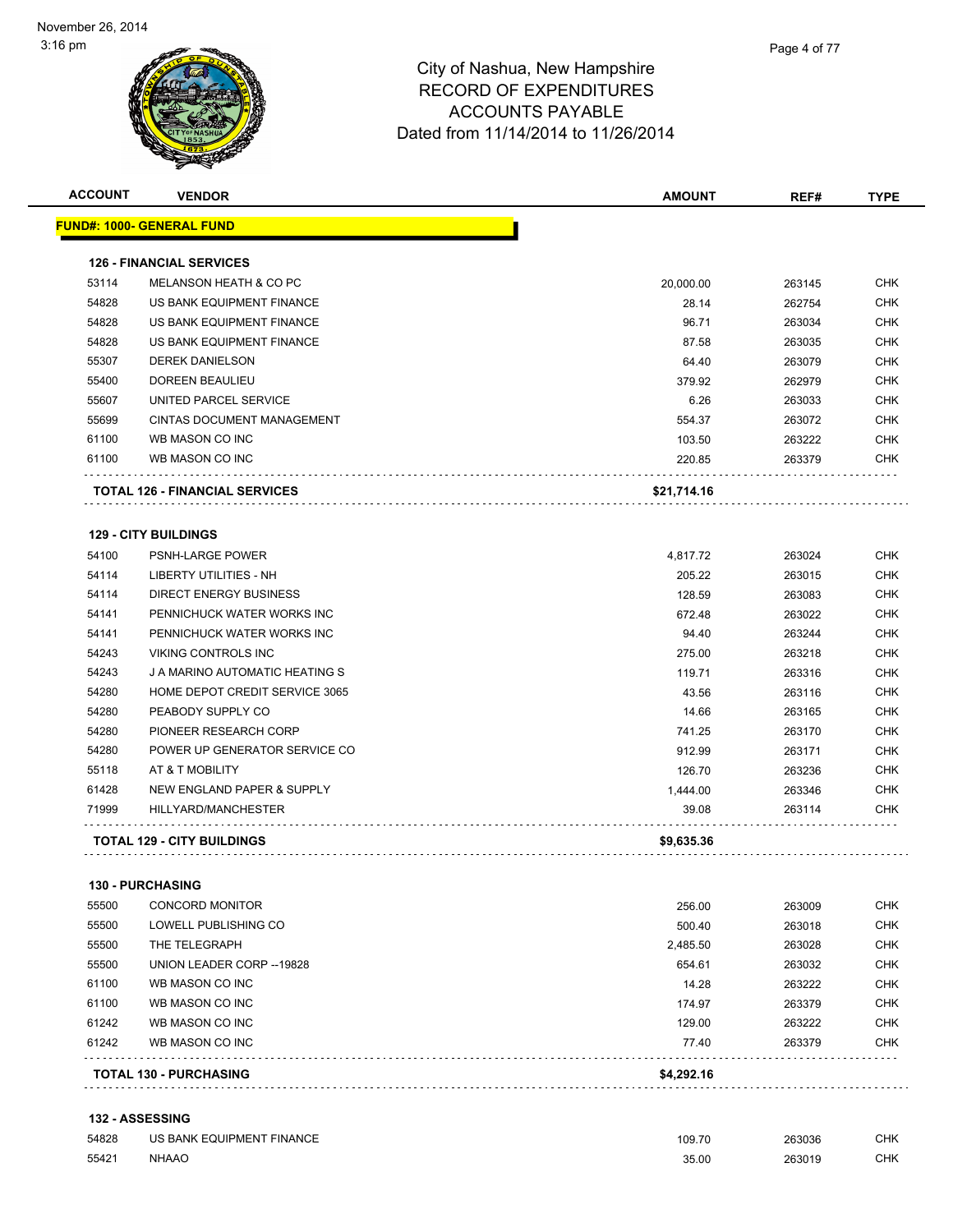| <b>ACCOUNT</b> | <b>VENDOR</b>                             | <b>AMOUNT</b> | REF#     | <b>TYPE</b>   |
|----------------|-------------------------------------------|---------------|----------|---------------|
|                | <b>FUND#: 1000- GENERAL FUND</b>          |               |          |               |
|                | <b>TOTAL 132 - ASSESSING</b>              | \$144.70      |          |               |
|                | <b>142 - WOODLAWN CEMETERY</b>            |               |          |               |
| 55109          | PAETEC COMMUNICATIONS INC                 | 10.90         | 263242   | <b>CHK</b>    |
| 61300          | DENNIS K BURKE INC                        | 482.30        | 263081   | <b>CHK</b>    |
|                | <b>TOTAL 142 - WOODLAWN CEMETERY</b>      | \$493.20      |          |               |
|                | <b>144 - EDGEWOOD CEMETERY</b>            |               |          |               |
| 54141          | PENNICHUCK WATER WORKS INC                | 125.75        | 263022   | <b>CHK</b>    |
| 61300          | DENNIS K BURKE INC                        | 327.68        | 263081   | <b>CHK</b>    |
| 61549          | <b>GRIFFIN GREENHOUSE SUPPLIES</b>        | 301.84        | 263107   | <b>CHK</b>    |
| 61799          | <b>CARPARTS OF NASHUA</b>                 | 34.04         | 263069   | <b>CHK</b>    |
|                | .<br><b>TOTAL 144 - EDGEWOOD CEMETERY</b> | \$789.31      |          |               |
|                | <b>145 - SUBURBAN CEMETERY</b>            |               |          |               |
| 54141          | PENNICHUCK WATER WORKS INC                | 103.28        | 263022   | <b>CHK</b>    |
| 54280          | PIONEER TREE SERVICE LLC                  | 250.00        | 263351   | <b>CHK</b>    |
|                | <b>TOTAL 145 - SUBURBAN CEMETERY</b>      | \$353.28      |          |               |
| 150 - POLICE   |                                           |               |          |               |
| 52800          | <b>WILLIAM ADAMSON</b>                    | 900.00        | 262975   | <b>CHK</b>    |
| 52800          | <b>SHAWN HILL</b>                         | 900.00        | 262988   | <b>CHK</b>    |
| 52809          | <b>ERIC NORDENGREN</b>                    | 250.00        | 262994   | <b>CHK</b>    |
| 52809          | DONALD DENSMORE                           | 49.75         | 263230   | <b>CHK</b>    |
| 53135          | WARREN D FITZGERALD PHD                   | 1,800.00      | 263221   | <b>CHK</b>    |
| 54100          | <b>PSNH</b>                               | 194.23        | 263023   | <b>CHK</b>    |
| - -            |                                           | $-22$         | $\cdots$ | $\sim$ $\sim$ |

| 53135 | WARREN D FITZGERALD PHD               | 1,800.00 | 263221 | CHK        |
|-------|---------------------------------------|----------|--------|------------|
| 54100 | <b>PSNH</b>                           | 194.23   | 263023 | <b>CHK</b> |
| 54107 | SHATTUCK MALONE OIL CO                | 479.96   | 263025 | <b>CHK</b> |
| 54107 | SHATTUCK MALONE OIL CO                | 173.47   | 263246 | <b>CHK</b> |
| 54141 | PENNICHUCK WATER WORKS INC            | 23.80    | 263022 | <b>CHK</b> |
| 54280 | HOME DEPOT CREDIT SERVICE 3073        | 153.13   | 263117 | <b>CHK</b> |
| 54280 | CONGRESS SUPPLY INC                   | 203.00   | 263278 | <b>CHK</b> |
| 54280 | <b>REXEL</b>                          | 109.80   | 263356 | <b>CHK</b> |
| 54487 | <b>KRAFT POWER CORPORATION</b>        | 401.86   | 263127 | <b>CHK</b> |
| 54600 | DAVE ILLGS COLLISION REPAIR CE        | 301.99   | 263080 | <b>CHK</b> |
| 54600 | <b>GRANITE STATE GLASS</b>            | 50.00    | 263104 | <b>CHK</b> |
| 54600 | STATEWIDE COLLISION LLC               | 429.28   | 263190 | <b>CHK</b> |
| 54600 | <b>SULLIVAN TIRE COMPANY</b>          | 42.00    | 263194 | <b>CHK</b> |
| 54849 | <b>COMCAST CABLE COMMUNICATIONS I</b> | 127.85   | 263008 | <b>CHK</b> |
| 54849 | <b>DIRECTV INC</b>                    | 11.00    | 263010 | <b>CHK</b> |
| 54849 | <b>FAIRPOINT COMMUNICATIONS</b>       | 255.50   | 263011 | <b>CHK</b> |
| 54849 | <b>FAIRPOINT COMMUNICATIONS</b>       | 62.15    | 263012 | <b>CHK</b> |
| 55109 | PAETEC COMMUNICATIONS INC             | 219.78   | 263241 | <b>CHK</b> |
| 55118 | VERIZON WIRELESS-581499451            | 460.46   | 263249 | <b>CHK</b> |
| 55200 | AMERICAN POLYGRAPH ASSN               | 300.00   | 263003 | <b>CHK</b> |
| 55307 | PETTY CASH                            | 3.75     | 263234 | CHK        |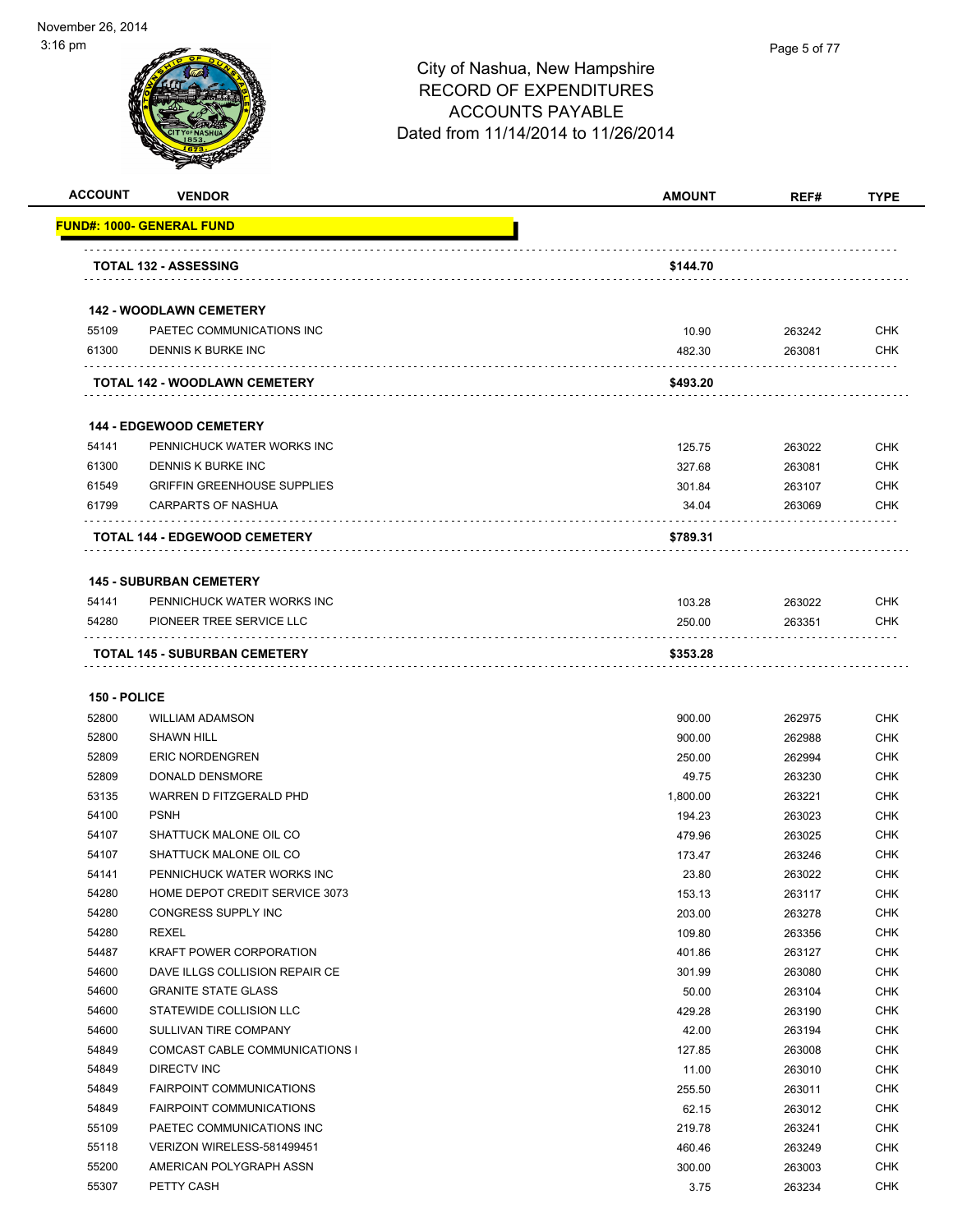| <b>ACCOUNT</b>      | <b>VENDOR</b>                     | <b>AMOUNT</b> | REF#   | <b>TYPE</b> |
|---------------------|-----------------------------------|---------------|--------|-------------|
|                     | <u> FUND#: 1000- GENERAL FUND</u> |               |        |             |
|                     |                                   |               |        |             |
| <b>150 - POLICE</b> |                                   |               |        |             |
| 55400               | DAVID LAVOIE                      | 44.80         | 262991 | <b>CHK</b>  |
| 55400               | INSTITUTE OF POLICE TECHNOLOGY    | 1,900.00      | 263014 | <b>CHK</b>  |
| 55400               | <b>CITY OF BOSTON</b>             | 2,800.00      | 263073 | <b>CHK</b>  |
| 55607               | UNITED PARCEL SERVICE             | 11.14         | 263033 | <b>CHK</b>  |
| 55607               | PETTY CASH                        | 1.00          | 263234 | <b>CHK</b>  |
| 55699               | 1ST PRIORITY TOWING & RECOVERY    | 300.00        | 263043 | <b>CHK</b>  |
| 55699               | ASCENTRIA COMMUNITY SERVICES      | 270.00        | 263055 | <b>CHK</b>  |
| 61100               | WB MASON CO INC                   | 59.95         | 263222 | <b>CHK</b>  |
| 61100               | <b>GRANITE STATE STAMPS INC</b>   | 76.92         | 263304 | <b>CHK</b>  |
| 61107               | ALECS SHOE STORE INC              | 2,272.50      | 263049 | <b>CHK</b>  |
| 61107               | <b>BEN'S UNIFORMS</b>             | 1,144.00      | 263062 | <b>CHK</b>  |
| 61107               | ALECS SHOE STORE INC              | 147.85        | 263256 | <b>CHK</b>  |
| 61107               | <b>BEN'S UNIFORMS</b>             | 2,592.00      | 263266 | CHK         |
| 61110               | ALECS SHOE STORE INC              | 92.95         | 263049 | <b>CHK</b>  |
| 61110               | <b>BEN'S UNIFORMS</b>             | 1,181.79      | 263062 | <b>CHK</b>  |
| 61110               | MANCHESTER HARLEY-DAVIDSON        | 32.00         | 263139 | <b>CHK</b>  |
| 61110               | <b>STAR PACKER BADGES</b>         | 1,364.46      | 263189 | <b>CHK</b>  |
| 61110               | <b>BEN'S UNIFORMS</b>             | 15.00         | 263266 | <b>CHK</b>  |
| 61110               | STAR PACKER BADGES                | 550.00        | 263364 | <b>CHK</b>  |
| 61121               | <b>BROWNELLS INC</b>              | 74.38         | 263064 | <b>CHK</b>  |
| 61121               | LAW ENFORCEMENT TARGETS INC       | 548.08        | 263129 | <b>CHK</b>  |
| 61121               | STREICHER'S                       | 382.08        | 263192 | <b>CHK</b>  |
| 61121               | ATLANTIC TACTICAL INC             | 611.99        | 263260 | <b>CHK</b>  |
| 61299               | LOWE'S - 3502                     | 159.60        | 263323 | <b>CHK</b>  |
| 61299               | SUPREME SALES COMPANY             | 112.93        | 263366 | <b>CHK</b>  |
| 61428               | CENTRAL PAPER PRODUCTS CO         | 263.20        | 263273 | <b>CHK</b>  |
| 61428               | THE DURKIN CO INC                 | 612.64        | 263288 | <b>CHK</b>  |
| 61607               | <b>CDW GOVERNMENT</b>             | 32.32         | 263071 | <b>CHK</b>  |
| 61607               | <b>TESSCO INC</b>                 | 31.48         | 263205 | <b>CHK</b>  |
| 61799               | AHC CORP                          | 251.01        | 263048 | <b>CHK</b>  |
| 61799               | <b>BELLETETES INC</b>             | 11.39         | 263061 | <b>CHK</b>  |
| 61799               | <b>BEST FORD</b>                  | 857.31        | 263063 | <b>CHK</b>  |
| 61799               | CARPARTS OF NASHUA                | 26.24         | 263069 | <b>CHK</b>  |
| 61799               | DEPENDABLE LOCK SERVICE INC       | 9.00          | 263082 | <b>CHK</b>  |
| 61799               | HOME DEPOT CREDIT SERVICE 3073    | 20.88         | 263117 | CHK         |
| 61799               | <b>JANISAN INC</b>                | 239.84        | 263123 | CHK         |
| 61799               | MHQ MUNICIPAL VEHICLES            | 1,944.66      | 263148 | CHK         |
| 61799               | NEW ENGLAND PARTS WAREHOUSE       | 96.90         | 263160 | CHK         |
| 61799               | TOWERS MOTOR PARTS CORP           | 2.59          | 263207 | CHK         |
| 61799               | PETTY CASH                        | 3.99          | 263234 | CHK         |
| 61799               | ADAMSON INDUSTRIES CORP           | 359.80        | 263253 | CHK         |
| 61799               | <b>BELLETETES INC</b>             | 21.55         | 263265 | <b>CHK</b>  |
| 61799               | <b>BEST FORD</b>                  | 423.15        | 263267 | CHK         |
| 61799               | <b>CARPARTS OF NASHUA</b>         | 56.39         | 263272 | CHK         |
| 61799               | <b>G H BERLIN OIL CO</b>          | 196.00        | 263298 | <b>CHK</b>  |
| 61799               | MACMULKIN CHEVROLET INC           | 39.50         | 263325 | CHK         |
| 61799               | MHQ MUNICIPAL VEHICLES            | 510.00        | 263335 | CHK         |
| 61799               | NEW ENGLAND PARTS WAREHOUSE       | 438.27        | 263347 | CHK         |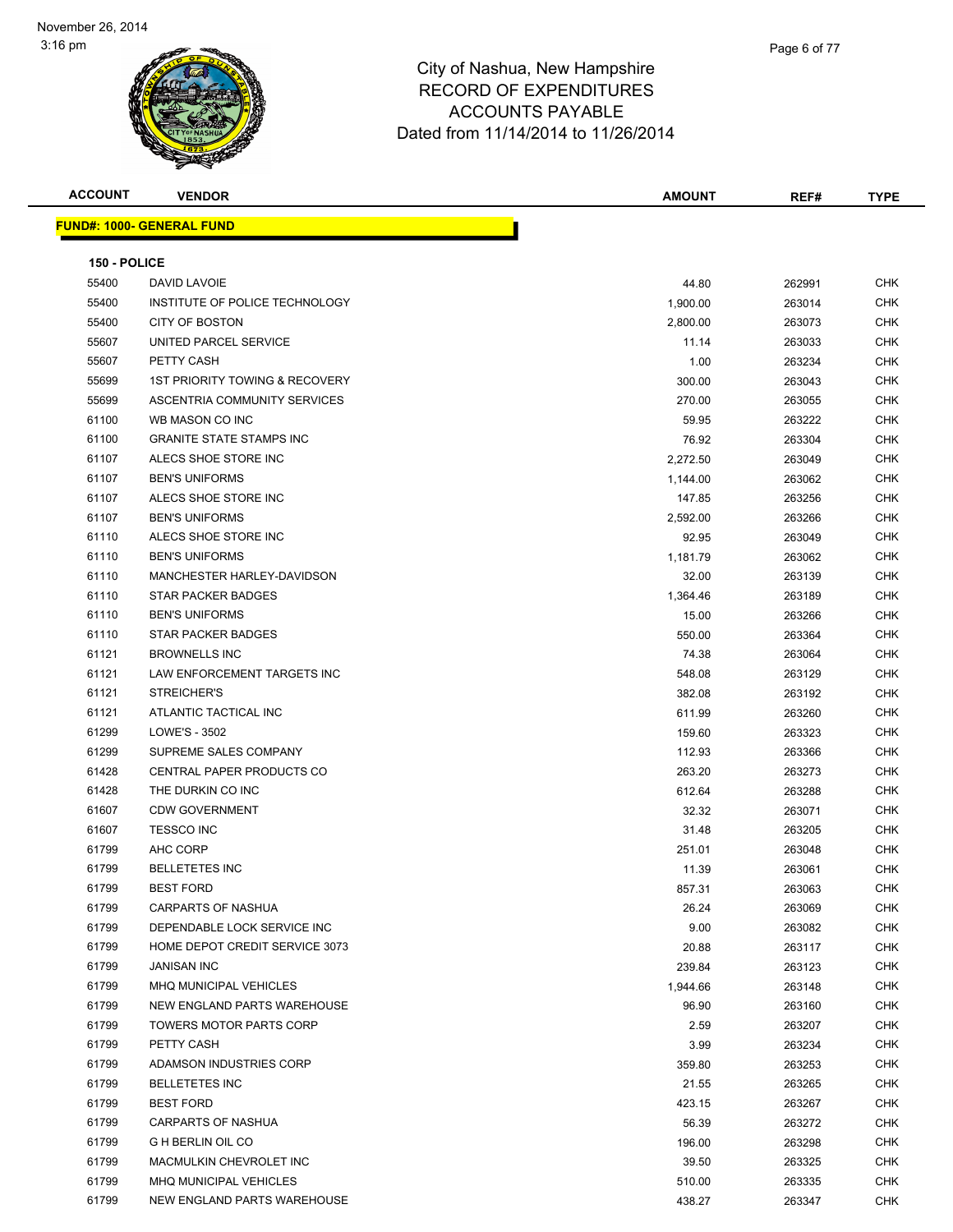| <b>ACCOUNT</b>    | <b>VENDOR</b>                                        | <b>AMOUNT</b> | REF#   | <b>TYPE</b> |
|-------------------|------------------------------------------------------|---------------|--------|-------------|
|                   | <u> FUND#: 1000- GENERAL FUND</u>                    |               |        |             |
|                   |                                                      |               |        |             |
| 150 - POLICE      |                                                      |               |        |             |
| 61799             | <b>TOWERS MOTOR PARTS CORP</b>                       | 27.45         | 263368 | <b>CHK</b>  |
| 61910             | PETTY CASH                                           | 14.96         | 263234 | <b>CHK</b>  |
| 71025             | SNAP ON TOOLS                                        | 119.95        | 263186 | <b>CHK</b>  |
| 71025             | SNAP ON TOOLS                                        | 65.85         | 263360 | <b>CHK</b>  |
| 71999             | GOODALES BIKE SHOP INC                               | 676.00        | 263302 | <b>CHK</b>  |
|                   | <b>TOTAL 150 - POLICE</b>                            | \$32,000.50   |        |             |
| <b>152 - FIRE</b> |                                                      |               |        |             |
| 54141             | PENNICHUCK WATER WORKS INC                           | 549.39        | 263022 | <b>CHK</b>  |
| 54228             | <b>JP PEST SERVICES</b>                              | 178.00        | 263121 | <b>CHK</b>  |
| 54243             | AE MECHANICAL INC                                    | 1,654.65      | 263047 | <b>CHK</b>  |
| 54280             | <b>BELLETETES INC</b>                                | 8.52          | 263061 | <b>CHK</b>  |
| 54280             | PEABODY SUPPLY CO                                    | 20.37         | 263165 | <b>CHK</b>  |
| 54280             | PETTY CASH                                           | 4.00          |        | <b>CHK</b>  |
|                   |                                                      |               | 263233 |             |
| 54280             | AE MECHANICAL INC<br><b>TRITECH SOFTWARE SYSTEMS</b> | 193.00        | 263254 | <b>CHK</b>  |
| 54414             |                                                      | 1,200.00      | 263209 | <b>CHK</b>  |
| 54487             | R B ALLEN CO INC                                     | 712.00        | 263354 | <b>CHK</b>  |
| 54600             | <b>BAILEYS TOWING &amp; AUTOBODY</b>                 | 562.50        | 263059 | <b>CHK</b>  |
| 54600             | INTERSTATE ALL BATTERY CENTER                        | 363.29        | 263314 | <b>CHK</b>  |
| 54600             | INTERSTATE BATTERY OF SOUTHERN                       | 30.29         | 263315 | <b>CHK</b>  |
| 54600             | NASHUA OUTDOOR POWER EQUIPMENT                       | 284.84        | 263345 | <b>CHK</b>  |
| 54600             | SANEL AUTO PARTS CO                                  | 538.92        | 263358 | <b>CHK</b>  |
| 55118             | VERIZON WIRELESS-842015493                           | 80.02         | 263041 | <b>CHK</b>  |
| 55118             | AT & T MOBILITY                                      | 170.60        | 263236 | <b>CHK</b>  |
| 55118             | PAETEC COMMUNICATIONS INC                            | 10.63         | 263242 | <b>CHK</b>  |
| 55307             | PETTY CASH                                           | 10.00         | 263233 | <b>CHK</b>  |
| 55699             | <b>TRUE BLUE CLEANERS</b>                            | 135.60        | 263210 | <b>CHK</b>  |
| 55699             | TRUE BLUE CLEANERS                                   | 143.26        | 263211 | <b>CHK</b>  |
| 61100             | WB MASON CO INC                                      | 1,017.90      | 263222 | <b>CHK</b>  |
| 61100             | NEW ENGLAND PAPER & SUPPLY                           | 22.72         | 263346 | <b>CHK</b>  |
| 61100             | WB MASON CO INC                                      | 60.30         | 263379 | <b>CHK</b>  |
| 61135             | FIRE SAFETY EDUCATION                                | 950.00        | 263092 | CHK         |
| 61142             | MOORE MEDICAL LLC                                    | 559.43        | 263155 | <b>CHK</b>  |
| 61142             | MOORE MEDICAL LLC                                    | 953.49        | 263339 | <b>CHK</b>  |
| 61299             | PETTY CASH                                           | 15.84         | 263233 | <b>CHK</b>  |
| 61299             | <b>BATTERIES PLUS</b>                                | 3.99          | 263263 | <b>CHK</b>  |
| 61300             | PETTY CASH                                           | 50.00         | 263233 | <b>CHK</b>  |
| 61428             | NEW ENGLAND PAPER & SUPPLY                           | 203.63        | 263159 | <b>CHK</b>  |
| 61428             | NEW ENGLAND PAPER & SUPPLY                           | 320.38        | 263346 | <b>CHK</b>  |
| 61499             | <b>BELLETETES INC</b>                                | 2.93          | 263061 | <b>CHK</b>  |
| 61499             | PETTY CASH                                           | 37.40         | 263233 | <b>CHK</b>  |
| 61499             | HOME DEPOT CREDIT SERVICE 3065                       | 53.89         | 263310 | <b>CHK</b>  |
| 61538             | <b>BELLETETES INC</b>                                |               |        | <b>CHK</b>  |
| 61538             |                                                      | 29.85         | 263061 | <b>CHK</b>  |
|                   | <b>BIRCH HILL LANDSCAPING</b>                        | 526.00        | 263268 |             |
| 61650             | WB MASON CO INC                                      | 145.15        | 263222 | <b>CHK</b>  |
| 61699             | <b>GRANITE CITY ELECTRIC SUPPLY</b>                  | 949.75        | 263103 | <b>CHK</b>  |
| 61699             | M & M ELECTRICAL SUPPLY CO INC                       | 289.53        | 263134 | <b>CHK</b>  |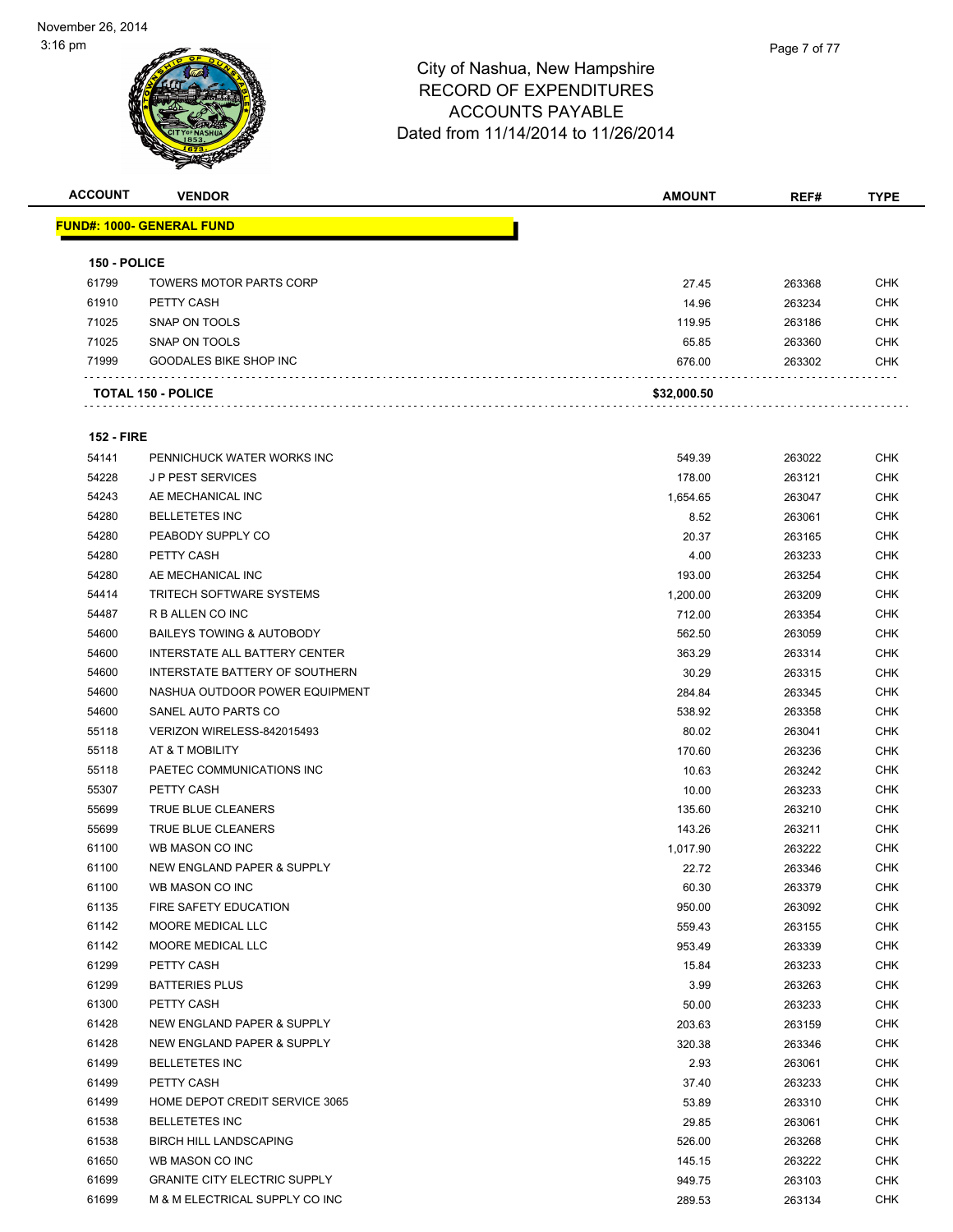| <b>ACCOUNT</b>    | <b>VENDOR</b>                               | <b>AMOUNT</b> | REF#   | <b>TYPE</b> |
|-------------------|---------------------------------------------|---------------|--------|-------------|
|                   | <u> FUND#: 1000- GENERAL FUND</u>           |               |        |             |
| <b>152 - FIRE</b> |                                             |               |        |             |
| 61705             | <b>MAYNARD &amp; LESIEUR INC</b>            | 1,232.94      | 263143 | <b>CHK</b>  |
| 61799             | <b>GREENFIELD INDUSTRIES INC</b>            | 35.00         | 263106 | <b>CHK</b>  |
| 61799             | JACK YOUNG CO INC                           | 418.46        | 263122 | <b>CHK</b>  |
| 61799             | MINUTEMAN TRUCKS INC                        | 139.86        | 263153 | <b>CHK</b>  |
| 61799             | YANKEE TRUCK LLC                            | 21.86         | 263224 | <b>CHK</b>  |
| 61799             | BEARINGS SPECIALTY CO INC                   | 86.40         | 263264 | <b>CHK</b>  |
| 61799             | MINUTEMAN TRUCKS INC                        | 193.17        | 263338 | <b>CHK</b>  |
| 61799             | TST HYDRAULICS INC                          |               |        | <b>CHK</b>  |
| 61799             | YANKEE TRUCK LLC                            | 111.17        | 263369 | <b>CHK</b>  |
|                   |                                             | 87.45         | 263380 |             |
| 61910             | TJ'S DELI & CATERING                        | 96.32         | 263206 | <b>CHK</b>  |
| 71025             | <b>GRANITE CITY ELECTRIC SUPPLY</b>         | 52.70         | 263103 | <b>CHK</b>  |
| 71432             | FIRE TECH & SAFETY OF NEW ENGL              | 4,250.00      | 263093 | <b>CHK</b>  |
| 71432             | FIREMATIC SUPPLY CO INC                     | 5,575.00      | 263094 | <b>CHK</b>  |
| 71432             | FIREMATIC SUPPLY CO INC                     | 1,006.00      | 263293 | <b>CHK</b>  |
| 71800             | <b>FLETCHERS APPLIANCE</b>                  | 1,574.00      | 263095 | CHK         |
| 71999             | PETTY CASH                                  | 14.37         | 263233 | <b>CHK</b>  |
|                   | <b>TOTAL 152 - FIRE</b>                     | \$27,936.76   |        |             |
|                   |                                             |               |        |             |
|                   | <b>155 - CODE ENFORCEMENT</b>               |               |        |             |
| 55118             | AT & T MOBILITY                             | 99.79         | 263236 | CHK         |
| 55307             | <b>KYLE METCALF</b>                         | 258.16        | 263232 | <b>CHK</b>  |
| 55307             | ROBERT SOUSA                                | 233.52        | 263235 | <b>CHK</b>  |
|                   | <b>TOTAL 155 - CODE ENFORCEMENT</b>         | \$591.47      |        |             |
|                   |                                             |               |        |             |
|                   | <b>157 - CITYWIDE COMMUNICATIONS</b>        |               |        |             |
| 54100             | <b>PSNH</b>                                 | 371.15        | 263023 | CHK         |
| 54243             | J LAWRENCE HALL INC                         | 927.51        | 263120 | CHK         |
| 54435             | FIBER OPTIC SPLICING & TESTING              | 330.00        | 263091 | CHK         |
| 54435             | <b>GATE CITY ELECTRIC</b>                   | 1,560.00      | 263299 | <b>CHK</b>  |
| 54487             | APCO INTERNATIONAL INC                      | 253.00        | 263004 | <b>CHK</b>  |
| 54487             | <b>TOWERS MOTOR PARTS CORP</b>              | 15.70         | 263207 | <b>CHK</b>  |
| 55118             | VERIZON WIRELESS-581499451                  | 40.01         | 263249 | <b>CHK</b>  |
| 55607             | UNITED PARCEL SERVICE                       | 14.34         | 263033 | <b>CHK</b>  |
| 55699             | PAGE STREET LEASING LLC                     | 75.00         | 263164 | <b>CHK</b>  |
| 61299             | <b>B &amp; S LOCKSMITHS INC</b>             | 403.95        | 263058 | <b>CHK</b>  |
| 61299             | PETTY CASH                                  | 166.71        | 263234 | <b>CHK</b>  |
| 61799             | <b>CARPARTS OF NASHUA</b>                   | 203.66        | 263272 | <b>CHK</b>  |
|                   |                                             |               |        |             |
|                   | <b>TOTAL 157 - CITYWIDE COMMUNICATIONS</b>  | \$4,361.03    |        |             |
|                   | <b>160 - PUBLIC WORKS-ADMIN/ENGINEERING</b> |               |        |             |
| 54141             | PENNICHUCK WATER WORKS INC                  | 74.12         | 263022 | <b>CHK</b>  |
| 55109             | PAETEC COMMUNICATIONS INC                   | 10.40         |        | <b>CHK</b>  |
|                   |                                             |               | 263242 |             |
| 55118             | AT & T MOBILITY                             | 194.73        | 263236 | <b>CHK</b>  |
| 55200             | <b>ASCE MEMBERSHIP</b>                      | 250.00        | 263005 | <b>CHK</b>  |
| 61100             | WB MASON CO INC                             | 258.18        | 263222 | <b>CHK</b>  |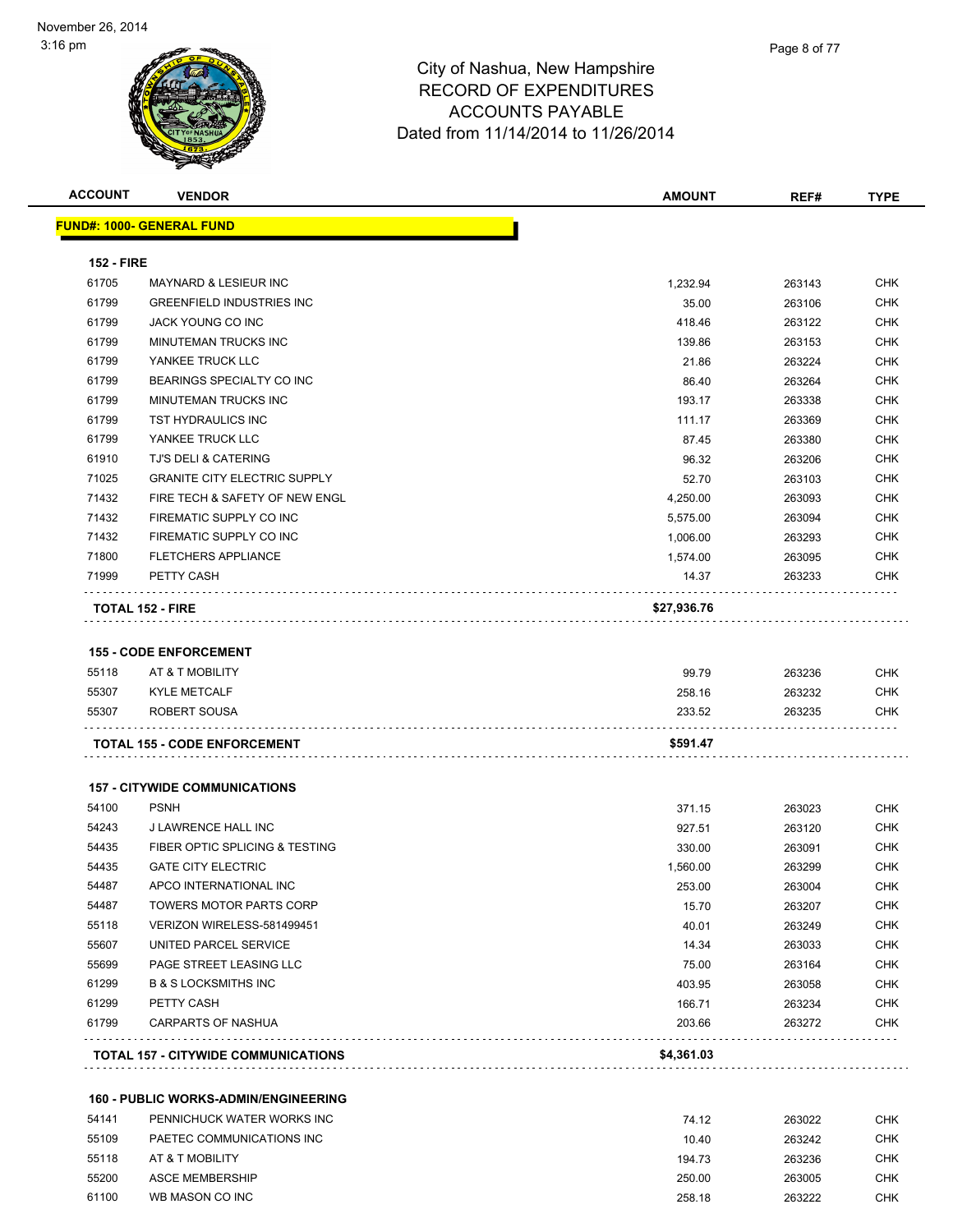

| <b>ACCOUNT</b> | <b>VENDOR</b>                                     | <b>AMOUNT</b> | REF#   | <b>TYPE</b> |
|----------------|---------------------------------------------------|---------------|--------|-------------|
|                | <u> FUND#: 1000- GENERAL FUND</u>                 |               |        |             |
|                |                                                   |               |        |             |
|                | <b>160 - PUBLIC WORKS-ADMIN/ENGINEERING</b>       |               |        |             |
| 61100          | NEW ENGLAND PAPER & SUPPLY                        | 109.55        | 263346 | <b>CHK</b>  |
| 61107          | ALECS SHOE STORE INC                              | 110.00        | 263049 | <b>CHK</b>  |
| 61299          | AMAZON                                            | 41.76         | 263002 | <b>CHK</b>  |
| 61299          | <b>SUPERIOR CORP</b>                              | 150.00        | 263197 | <b>CHK</b>  |
| 61310          | AVSG LP                                           | 372.36        | 263056 | CHK         |
|                |                                                   |               |        |             |
|                | <b>TOTAL 160 - PUBLIC WORKS-ADMIN/ENGINEERING</b> | \$1,571.10    |        |             |
| 161 - STREETS  |                                                   |               |        |             |
| 54100          | <b>PSNH</b>                                       | 120.38        | 263023 | <b>CHK</b>  |
| 54228          | <b>JP PEST SERVICES</b>                           | 68.00         | 263121 | <b>CHK</b>  |
| 54243          | J LAWRENCE HALL INC                               | 851.00        | 263317 | <b>CHK</b>  |
| 54275          | HI-WAY SAFETY SYSTEMS INC                         | 16,483.46     | 263112 | <b>CHK</b>  |
| 54280          | UNIFIRST CORPORATION                              | 33.00         | 263215 | <b>CHK</b>  |
| 54280          | STEVE SHUMSKY UNLIMITED DOOR                      | 266.00        | 263365 | <b>CHK</b>  |
| 54280          | UNIFIRST CORPORATION                              | 102.04        | 263370 | <b>CHK</b>  |
| 54305          | <b>HIGHWAY TECH</b>                               | 885.00        | 263308 | <b>CHK</b>  |
| 54600          | SOUTHWORTH-MILTON INC                             | 370.20        | 263026 | <b>CHK</b>  |
| 54600          | <b>BEST FORD</b>                                  | 188.44        | 263063 | <b>CHK</b>  |
| 54600          | <b>CARPARTS OF NASHUA</b>                         | 294.70        | 263069 | <b>CHK</b>  |
| 54600          | <b>FASTENAL CO</b>                                | 132.27        | 263090 | <b>CHK</b>  |
| 54600          | SANEL AUTO PARTS CO                               | 176.66        | 263183 | <b>CHK</b>  |
| 54600          | <b>SUNBELT RENTALS</b>                            | 435.00        | 263195 | <b>CHK</b>  |
| 54600          | <b>SUNBELT RENTALS</b>                            | 424.10        | 263196 | <b>CHK</b>  |
| 54600          | WILLARDS AUTO RADIATOR SHOP                       | 1,100.00      | 263223 | <b>CHK</b>  |
| 54600          | ATLANTIC BROOM SERVICE INC                        | 1,040.00      | 263259 | <b>CHK</b>  |
| 54600          | <b>CARPARTS OF NASHUA</b>                         | 173.55        | 263272 | <b>CHK</b>  |
| 54600          | DONOVAN SPRING CO INC                             | 693.42        | 263287 | <b>CHK</b>  |
| 54600          | <b>HOWARD P FAIRFIELD LLC</b>                     | 524.30        | 263311 | <b>CHK</b>  |
| 54600          | <b>JORDAN EQUIPMENT CO</b>                        | 9,395.10      | 263319 | <b>CHK</b>  |
| 54600          | NAPA AUTO PARTS                                   | 50.84         | 263341 | CHK         |
| 54600          | USP OF NEW ENGLAND                                | 729.68        | 263373 | CHK         |
| 54828          | US BANK EQUIPMENT FINANCE                         | 109.70        | 263037 | <b>CHK</b>  |
| 55109          | PAETEC COMMUNICATIONS INC                         | 21.26         | 263242 | <b>CHK</b>  |
| 55118          | AT & T MOBILITY                                   | 226.74        | 263236 | <b>CHK</b>  |
| 55500          | THE TELEGRAPH                                     | 488.10        | 263028 | <b>CHK</b>  |
| 55699          | MASS CRANE & HOIST SERVICE INC                    | 525.00        | 263328 | <b>CHK</b>  |
| 61100          | WB MASON CO INC                                   | 199.49        | 263222 | <b>CHK</b>  |
| 61107          | ALECS SHOE STORE INC                              | 659.95        | 263049 | <b>CHK</b>  |
| 61107          | UNIFIRST CORPORATION                              | 486.65        | 263215 | <b>CHK</b>  |
| 61107          | UNIFIRST CORPORATION                              | 1,001.38      | 263370 | <b>CHK</b>  |
| 61166          | BOT L GAS INC                                     | 278.75        | 263270 | <b>CHK</b>  |
| 61299          | MICHIE CORP                                       | 2,650.00      | 263150 | <b>CHK</b>  |
| 61299          | <b>BELLETETES INC</b>                             | 53.96         | 263265 | <b>CHK</b>  |
| 61299          | HOME DEPOT CREDIT SERVICE 3065                    | 141.00        | 263310 | <b>CHK</b>  |
| 61300          | DENNIS K BURKE INC                                | 15,710.76     | 263081 | <b>CHK</b>  |
| 61300          | DENNIS K BURKE INC                                | 13,197.44     | 263286 | <b>CHK</b>  |
| 61307          | SHATTUCK MALONE OIL CO                            | 6,604.79      | 263246 | <b>CHK</b>  |
|                |                                                   |               |        |             |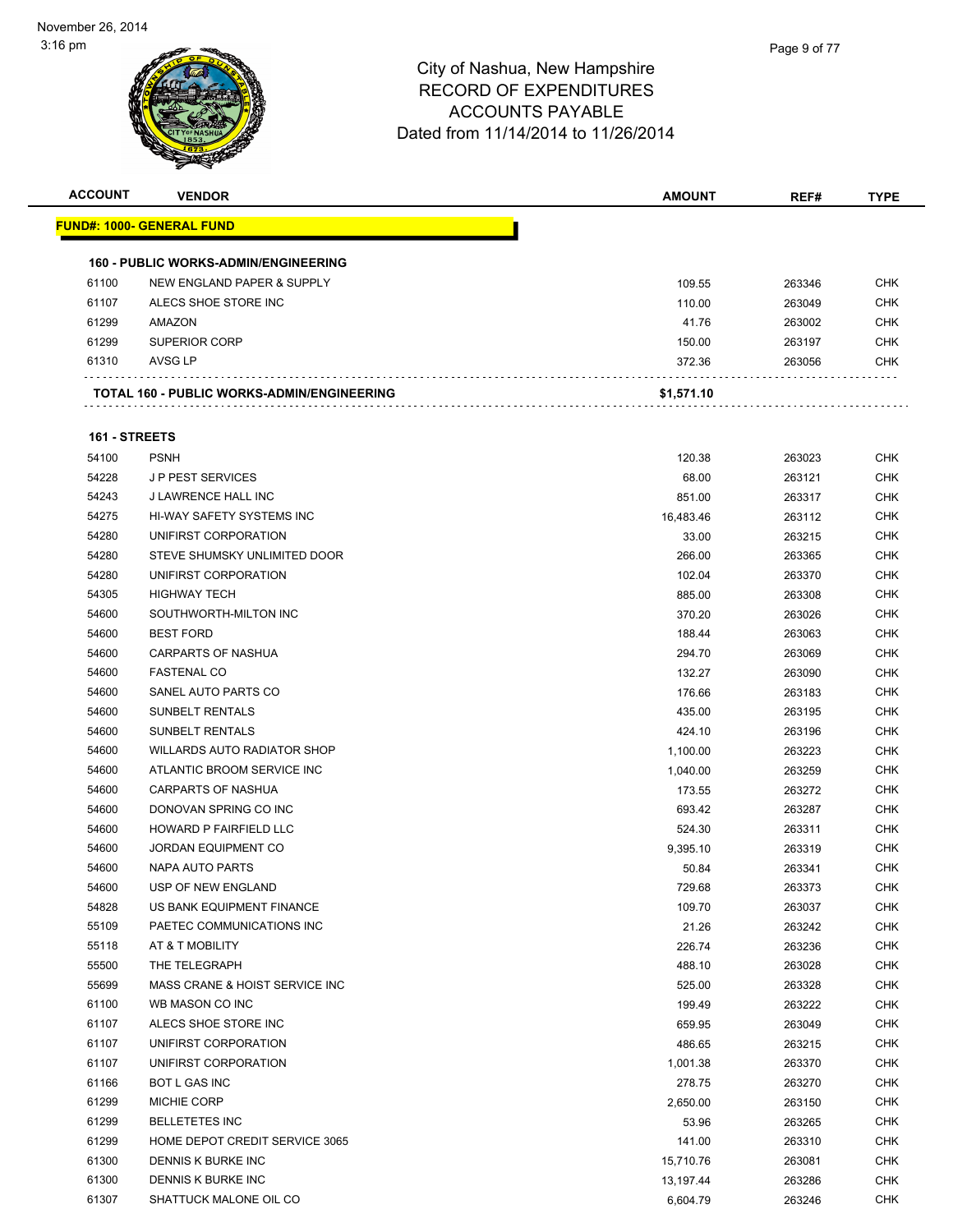

| <b>ACCOUNT</b> | <b>VENDOR</b>                    | <b>AMOUNT</b> | REF#   | <b>TYPE</b> |
|----------------|----------------------------------|---------------|--------|-------------|
|                | <b>FUND#: 1000- GENERAL FUND</b> |               |        |             |
| 161 - STREETS  |                                  |               |        |             |
| 61310          | AVSG LP                          | 1,411.84      | 263056 | <b>CHK</b>  |
| 61507          | <b>BROX INDUSTRIES INC</b>       | 147.00        | 263065 | <b>CHK</b>  |
| 61507          | <b>BROX INDUSTRIES INC</b>       | 1,995.90      | 263271 | <b>CHK</b>  |
| 61507          | CONTINENTAL PAVING INC           | 61.38         | 263279 | <b>CHK</b>  |
| 61514          | <b>EASTERN MINERALS INC</b>      | 35,381.43     | 263086 | <b>CHK</b>  |
| 61535          | <b>BROX INDUSTRIES INC</b>       | 2,451.90      | 263065 | <b>CHK</b>  |
| 61542          | <b>FASTENAL CO</b>               | 59.75         | 263090 | <b>CHK</b>  |
| 61542          | PERMA LINE CORP OF NEW ENGLAND   | 102.90        | 263166 | <b>CHK</b>  |
| 61542          | HOME DEPOT CREDIT SERVICE 3065   | 91.65         | 263310 | <b>CHK</b>  |
| 61542          | PERMA LINE CORP OF NEW ENGLAND   | 118.35        | 263350 | <b>CHK</b>  |
| 61556          | <b>FASTENAL CO</b>               | 163.68        | 263090 | <b>CHK</b>  |
| 61556          | M & M ELECTRICAL SUPPLY CO INC   | 54.39         | 263134 | <b>CHK</b>  |
| 61560          | <b>CORRIVEAU ROUTHIER INC</b>    | 350.52        | 263281 | <b>CHK</b>  |
| 61709          | <b>CARPARTS OF NASHUA</b>        | 24.10         | 263069 | <b>CHK</b>  |
| 61799          | <b>CARPARTS OF NASHUA</b>        | 73.38         | 263069 | <b>CHK</b>  |
| 61799          | <b>FASTENAL CO</b>               | 54.15         | 263090 | <b>CHK</b>  |
| 61799          | SANEL AUTO PARTS CO              | 2.78          | 263180 | <b>CHK</b>  |
| 61799          | SANEL AUTO PARTS CO              | 20.83         | 263183 | <b>CHK</b>  |
| 61799          | <b>BELLETETES INC</b>            | 33.64         | 263265 | <b>CHK</b>  |
| 61799          | <b>CARPARTS OF NASHUA</b>        | 46.16         | 263272 | <b>CHK</b>  |
| 61830          | THE TELEGRAPH                    | 208.00        | 263247 | <b>CHK</b>  |
| 71025          | <b>FASTENAL CO</b>               | 86.61         | 263090 | <b>CHK</b>  |
| 71025          | <b>FASTENAL CO</b>               | 523.29        | 263292 | <b>CHK</b>  |
|                | <b>TOTAL 161 - STREETS</b>       | \$120,355.74  |        |             |

#### **162 - STREET LIGHTING**

| 54100 | <b>PSNH</b>                        | 540.96      | 263023 | CHK |
|-------|------------------------------------|-------------|--------|-----|
| 54100 | PSNH-LARGE POWER                   | 62.201.04   | 263245 | CHK |
|       | <b>TOTAL 162 - STREET LIGHTING</b> | \$62,742.00 |        |     |

#### **166 - PARKING LOTS**

| 54100 | <b>PSNH</b>                           | 1.588.49   | 263023 | <b>CHK</b> |
|-------|---------------------------------------|------------|--------|------------|
| 54280 | ALI PLUMBING SERVICES CORP            | 450.00     | 263257 | <b>CHK</b> |
| 54487 | NAPA AUTO PARTS                       | 68.89      | 263344 | <b>CHK</b> |
| 55607 | UNITED PARCEL SERVICE                 | 12.12      | 263033 | <b>CHK</b> |
| 55699 | UNITED SITE SERVICES NORTHEAST        | 54.97      | 263371 | <b>CHK</b> |
| 61299 | <b>HOME DEPOT CREDIT SERVICE 3065</b> | 128.84     | 263310 | <b>CHK</b> |
| 61299 | NAPA AUTO PARTS                       | 26.52      | 263343 | <b>CHK</b> |
| 71025 | HOME DEPOT CREDIT SERVICE 3065        | 52.80      | 263310 | <b>CHK</b> |
|       | <b>TOTAL 166 - PARKING LOTS</b>       | \$2,382.63 |        |            |

#### **171 - COMMUNITY SERVICES**

| 54100 | <b>PSNH</b>               | 764.49 | 263023 | СНК        |
|-------|---------------------------|--------|--------|------------|
| 54828 | US BANK EQUIPMENT FINANCE | 339.00 | 263039 | CHK.       |
| 55600 | <b>GNMHC-SIMPLY SIGNS</b> | 50.00  | 263100 | <b>CHK</b> |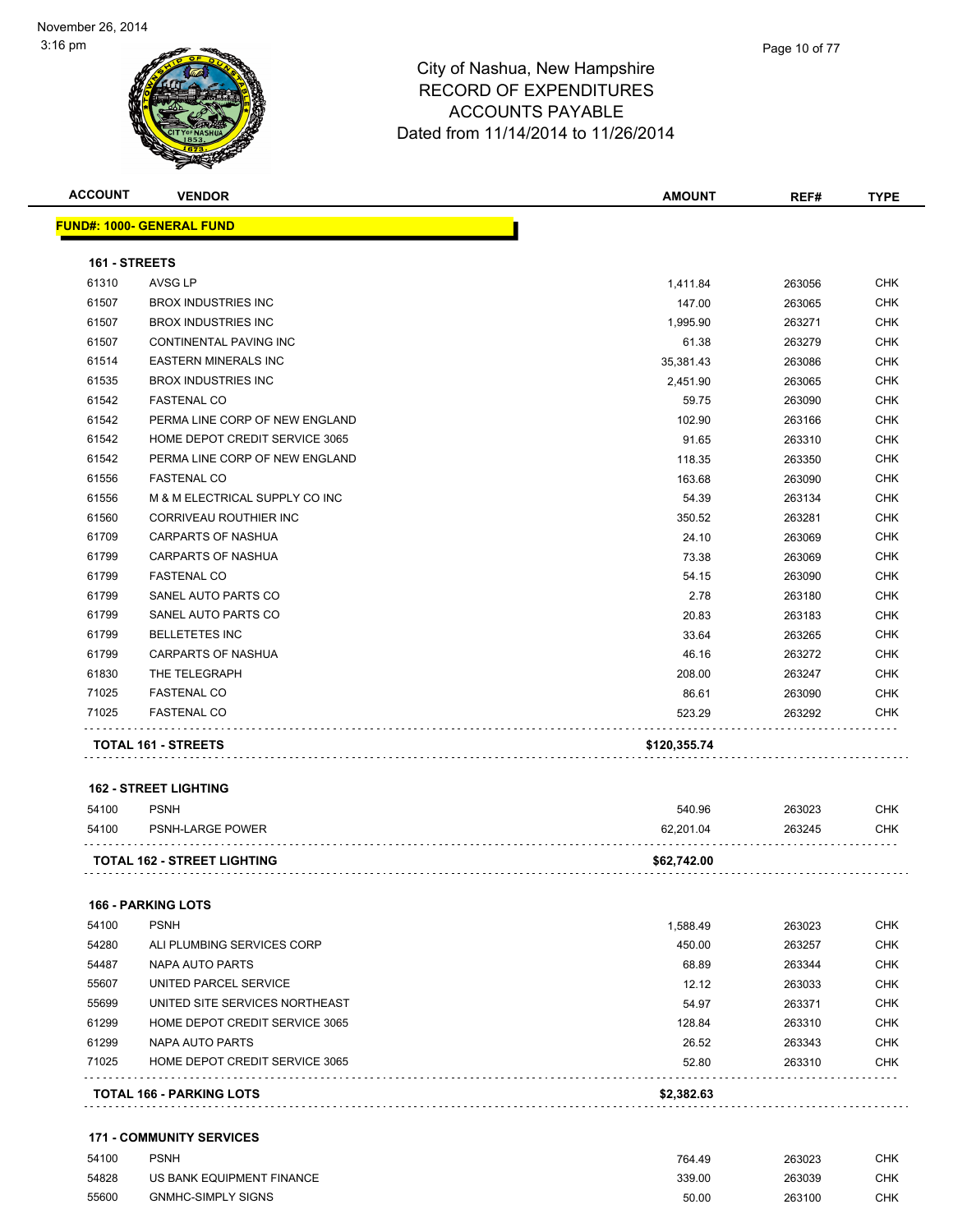| <b>ACCOUNT</b> | <b>VENDOR</b>                                  | <b>AMOUNT</b>    | REF#             | <b>TYPE</b>       |
|----------------|------------------------------------------------|------------------|------------------|-------------------|
|                | <u> FUND#: 1000- GENERAL FUND</u>              |                  |                  |                   |
|                |                                                |                  |                  |                   |
|                | <b>171 - COMMUNITY SERVICES</b>                |                  |                  |                   |
| 61100          | CONWAY OFFICE SOLUTIONS                        | 9.95             | 263280           | <b>CHK</b>        |
| 61100          | WB MASON CO INC                                | 82.00            | 263379           | <b>CHK</b>        |
| 68320          | THE YOUTH COUNCIL                              | 1,737.18         | 263225           | <b>CHK</b>        |
|                | <b>TOTAL 171 - COMMUNITY SERVICES</b>          | \$2,982.62       |                  |                   |
|                | <b>172 - COMMUNITY HEALTH</b>                  |                  |                  |                   |
| 55118          | AT & T MOBILITY                                | 1.67             | 263236           | <b>CHK</b>        |
| 55307          | <b>JACQUELINE AGUILAR</b>                      | 129.24           | 262977           | <b>CHK</b>        |
| 55307          | <b>SHANNON CASEY</b>                           | 23.80            | 262980           | <b>CHK</b>        |
| 55307          | LUIS PORRES                                    | 112.80           | 262997           | <b>CHK</b>        |
| 55307          | <b>BETTY WENDT</b>                             | 20.44            | 263000           | CHK               |
|                |                                                |                  |                  |                   |
|                | <b>TOTAL 172 - COMMUNITY HEALTH</b>            | \$287.95         |                  |                   |
|                | <b>174 - WELFARE ADMINISTRATION</b>            |                  |                  |                   |
| 55307          | ROBERT MACK                                    | 27.68            | 263231           | CHK               |
|                | TOTAL 174 - WELFARE ADMINISTRATION             | \$27.68          |                  |                   |
|                |                                                |                  |                  |                   |
|                | <b>175 - WELFARE ASSISTANCE</b>                |                  |                  |                   |
| 55810          | MOTEL 6                                        | 1,060.89         | 262940           | <b>CHK</b>        |
| 55810          | 188 CONCORD ST LLC                             | 308.00           | 262943           | <b>CHK</b>        |
| 55810          | 23-25 TEMPLE ST REALTY LLC                     | 950.36           | 262944           | CHK               |
| 55810          | ANDRE WOOD REALTY TRUST                        | 82.76            | 262946           | <b>CHK</b>        |
| 55810          | <b>BCAD PROPERTIES</b>                         | 248.16           | 262947           | <b>CHK</b>        |
| 55810          | <b>ALVIN BONNETTE</b>                          | 750.00           | 262948           | <b>CHK</b>        |
| 55810          | <b>KERRY D BROWN</b>                           | 900.00           | 262949           | <b>CHK</b>        |
| 55810          | CENTRAL REALTY INC                             | 750.00           | 262950           | <b>CHK</b>        |
| 55810<br>55810 | <b>COUNTRY BARN MOTEL</b><br>DOWNTOWNER NELSON | 343.00           | 262951           | CHK<br><b>CHK</b> |
| 55810          | <b>GRANITE CITY PROPERTIES LLC</b>             | 537.00<br>191.28 | 262952<br>262953 | <b>CHK</b>        |
| 55810          | PAUL KOROMA                                    | 500.00           | 262954           | CHK               |
| 55810          | PAUL LAFLAMME                                  | 900.97           | 262955           | <b>CHK</b>        |
| 55810          | LEO M LAVOIE                                   | 205.63           | 262956           | <b>CHK</b>        |
| 55810          | PINE HILL GARDENS ASSOC                        | 425.00           | 262958           | <b>CHK</b>        |
| 55810          | WAYNE SEAWADE                                  | 525.00           | 262959           | <b>CHK</b>        |
| 55810          | 188 CONCORD ST LLC                             | 1,089.30         | 263487           | <b>CHK</b>        |
| 55810          | 23-25 TEMPLE ST REALTY LLC                     | 1,320.00         | 263488           | <b>CHK</b>        |
| 55810          | 6-8 ROBINSON COURT NASHUA LLC                  | 775.00           | 263489           | <b>CHK</b>        |
| 55810          | 85 WEST HOLLIS ST LLC                          | 150.00           | 263490           | <b>CHK</b>        |
| 55810          | AIMCO-ROYAL CREST-NASHUA LLC                   | 350.00           | 263491           | <b>CHK</b>        |
| 55810          | <b>COUNTRY BARN MOTEL</b>                      | 301.00           | 263492           | <b>CHK</b>        |
| 55810          | <b>CLARENCE G FROST SR</b>                     | 600.00           | 263493           | <b>CHK</b>        |
| 55810          | GULZAR-E-RAZIA LLC                             | 555.00           | 263494           | <b>CHK</b>        |
| 55810          | <b>MARY BETH MORRISON</b>                      | 949.00           | 263496           | <b>CHK</b>        |
| 55810          | NASHUA SOUP KITCHEN & SHELTER                  | 1,034.17         | 263497           | <b>CHK</b>        |
| 55810          | NICHOLAS ALBANO                                | 429.00           | 263498           | <b>CHK</b>        |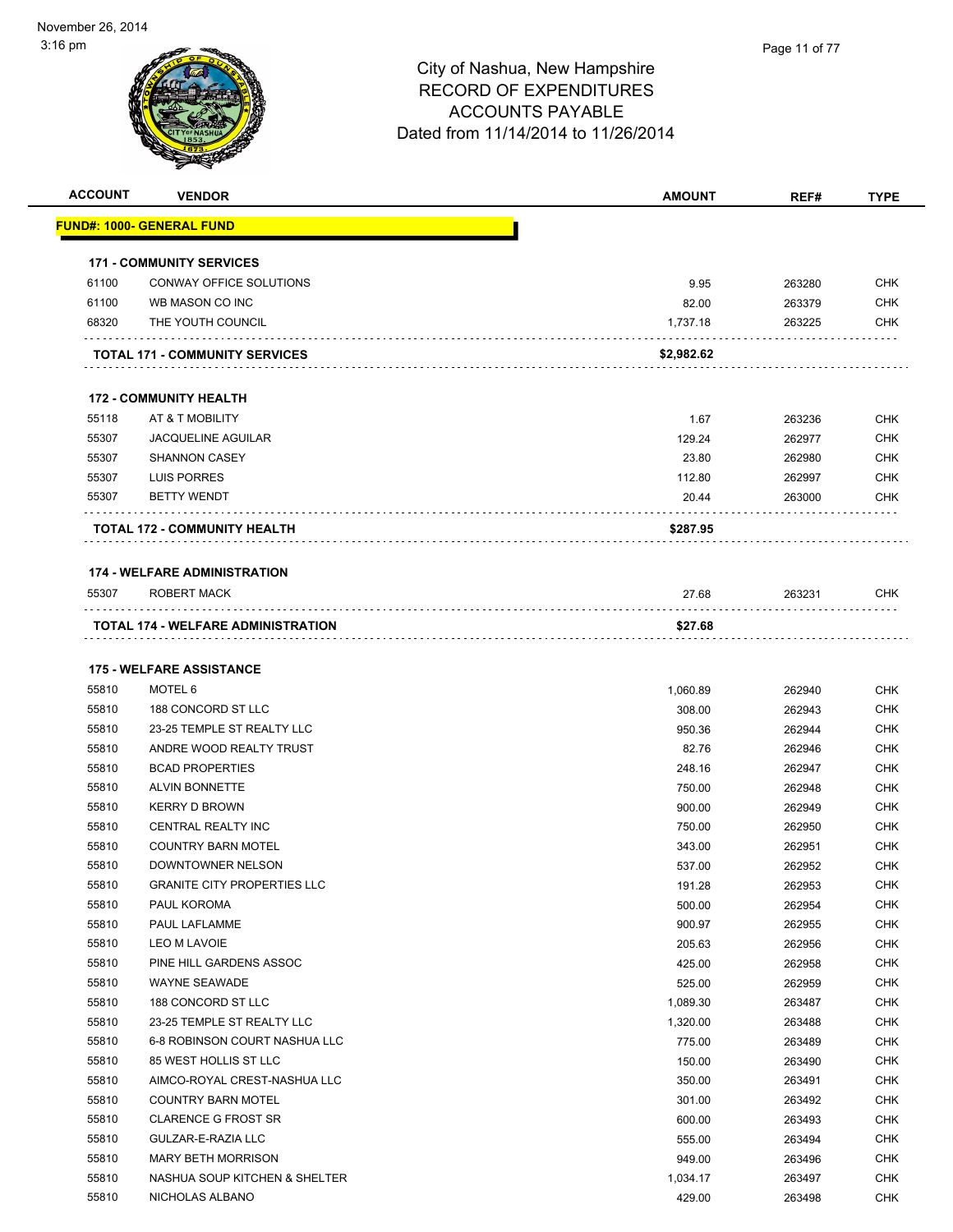| <b>ACCOUNT</b> | <b>VENDOR</b>                         | <b>AMOUNT</b> | REF#   | <b>TYPE</b> |
|----------------|---------------------------------------|---------------|--------|-------------|
|                | <u> FUND#: 1000- GENERAL FUND</u>     |               |        |             |
|                |                                       |               |        |             |
|                | <b>175 - WELFARE ASSISTANCE</b>       |               |        |             |
| 55810          | SOLO PROPERTY GROUP LLC               | 513.89        | 263499 | <b>CHK</b>  |
| 55814          | LIBERTY UTILITIES                     | 590.62        | 262939 | <b>CHK</b>  |
| 55814          | NORTHEAST UTILITIES                   | 377.28        | 262941 | <b>CHK</b>  |
| 55814          | PENNICHUCK WATER WORKS INC            | 47.06         | 262942 | <b>CHK</b>  |
| 55814          | <b>LIBERTY UTILITIES</b>              | 48.92         | 263485 | <b>CHK</b>  |
| 55814          | NORTHEAST UTILITIES                   | 210.05        | 263486 | <b>CHK</b>  |
| 55814          | <b>MCLAUGHLIN OIL CO</b>              | 299.50        | 263495 | <b>CHK</b>  |
| 55816          | MARKET BASKET ACCT 2589096            | 723.74        | 262957 | <b>CHK</b>  |
| 55818          | MARKET BASKET ACCT 2589096            | 110.94        | 262957 | <b>CHK</b>  |
| 55820          | ANCTIL ROCHETTE FUNERAL HOME          | 750.00        | 262945 | <b>CHK</b>  |
|                | <b>TOTAL 175 - WELFARE ASSISTANCE</b> | \$19,902.52   |        |             |
|                |                                       |               |        |             |
|                | <b>177 - PARKS &amp; RECREATION</b>   |               |        |             |
| 44549          | <b>JANET BELAIR</b>                   | 20.00         | 262960 | <b>CHK</b>  |
| 44549          | <b>KATHLEEN DECK</b>                  | 20.00         | 262961 | <b>CHK</b>  |
| 44549          | DOMINIC DESROSIER                     | 20.00         | 262962 | <b>CHK</b>  |
| 44549          | <b>DEIDRE DUNHAM</b>                  | 20.00         | 262963 | <b>CHK</b>  |
| 44549          | <b>LYNN EDWARDS</b>                   | 20.00         | 262964 | <b>CHK</b>  |
| 44549          | <b>KAREN ELDREDGE</b>                 | 20.00         | 262965 | <b>CHK</b>  |
| 44549          | SIMO ES-SABIR                         | 20.00         | 262966 | <b>CHK</b>  |
| 44549          | <b>CHERYL GIGUERE</b>                 | 20.00         | 262967 | <b>CHK</b>  |
| 44549          | <b>BRIAN KEAVEY</b>                   | 20.00         | 262968 | <b>CHK</b>  |
| 44549          | <b>LESLIE MATHSON</b>                 | 20.00         | 262969 | <b>CHK</b>  |
| 44549          | <b>HEMAL PATEL</b>                    | 20.00         | 262970 | <b>CHK</b>  |
| 44549          | <b>CHRISTA ROBINSON</b>               | 20.00         | 262971 | <b>CHK</b>  |
| 44549          | <b>JULIE SWAIN</b>                    | 20.00         | 262972 | <b>CHK</b>  |
| 44549          | <b>HILARY WAINWRIGHT</b>              | 20.00         | 262973 | <b>CHK</b>  |
| 54100          | <b>PSNH</b>                           | 117.51        | 263023 | <b>CHK</b>  |
| 54114          | LIBERTY UTILITIES - NH                | 111.01        | 263017 | <b>CHK</b>  |
| 54141          | PENNICHUCK WATER WORKS INC            | 806.67        | 263022 | <b>CHK</b>  |
| 54141          | PENNICHUCK WATER WORKS INC            | 47.48         | 263244 | <b>CHK</b>  |
| 54280          | TREASURER STATE OF NH                 | 800.00        | 263030 | <b>CHK</b>  |
| 54280          | A G LANDSCAPING SERVICES LLC          | 1,060.00      | 263045 | <b>CHK</b>  |
| 54280          | ASAP SPRINKLER LLC                    | 1,125.00      | 263054 | <b>CHK</b>  |
| 54280          | F W WEBB CO                           | 1,101.20      | 263089 | <b>CHK</b>  |
| 54280          | GATE CITY FENCE CO INC                | 320.00        | 263097 | <b>CHK</b>  |
| 54280          | <b>GRAINGER</b>                       | 43.86         | 263102 | <b>CHK</b>  |
| 54280          | HOME DEPOT CREDIT SERVICE 3065        | 154.28        | 263116 | <b>CHK</b>  |
| 54280          | <b>JOE GRAFIX LLC</b>                 | 155.00        | 263124 | <b>CHK</b>  |
| 54280          | JOHNSONS ELECTRIC INC                 | 134.73        | 263125 | <b>CHK</b>  |
| 54280          | M & M ELECTRICAL SUPPLY CO INC        | 17.92         | 263134 | <b>CHK</b>  |
| 54280          | NASHUA WALLPAPER & PAINT CO           | 88.68         | 263158 | <b>CHK</b>  |
| 54280          | PEABODY SUPPLY CO                     | 50.58         | 263165 | <b>CHK</b>  |
| 54280          | <b>TURF PRODUCTS</b>                  | 72.02         | 263212 | <b>CHK</b>  |
| 54828          | US BANK EQUIPMENT FINANCE             | 83.85         | 263038 | <b>CHK</b>  |
| 55109          | PAETEC COMMUNICATIONS INC             | 8.50          | 263242 | <b>CHK</b>  |
| 55118          | AT & T MOBILITY                       | 125.76        | 263236 | <b>CHK</b>  |
|                |                                       |               |        |             |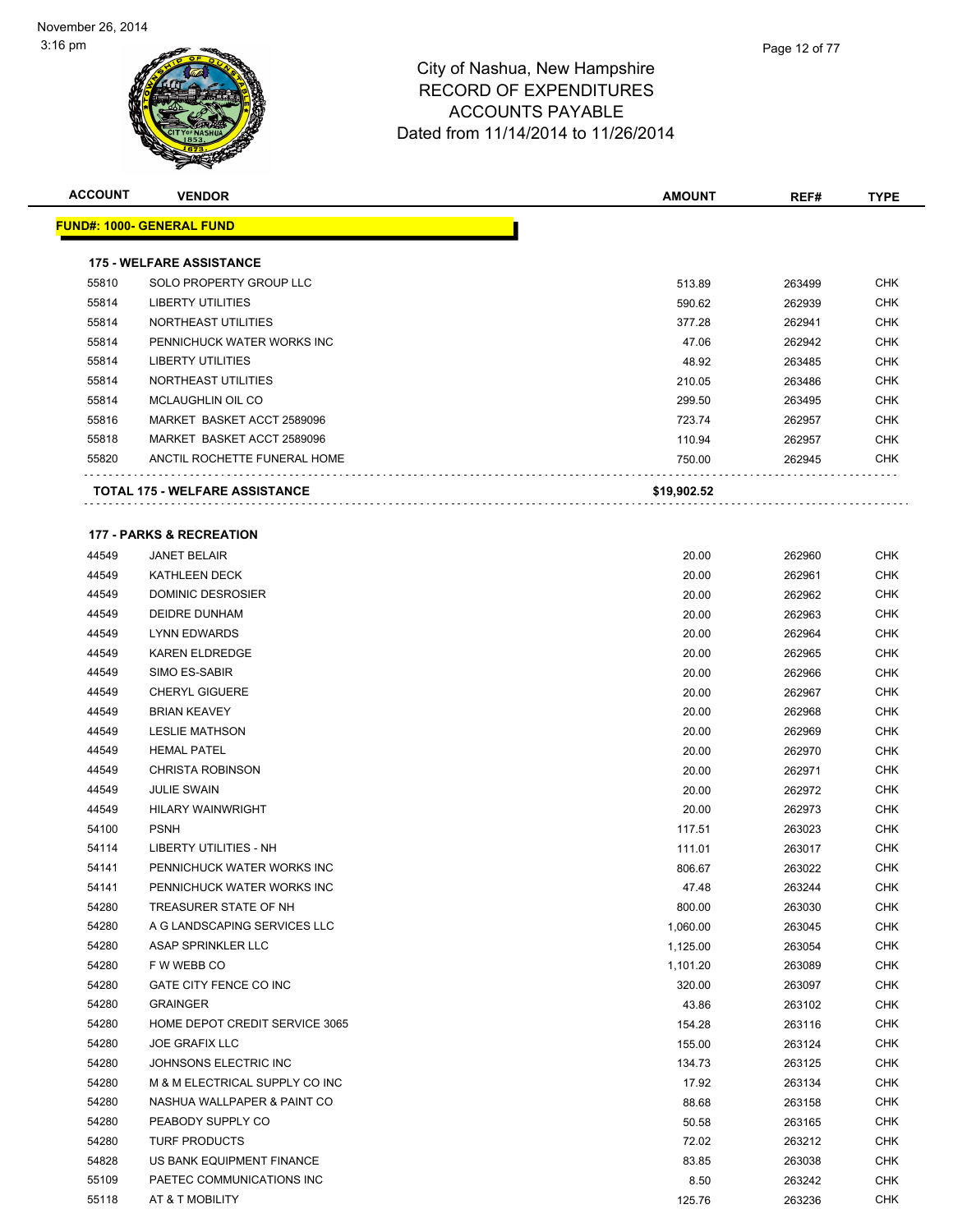| <b>ACCOUNT</b> | <b>VENDOR</b>                       | <b>AMOUNT</b> | REF#   | <b>TYPE</b> |
|----------------|-------------------------------------|---------------|--------|-------------|
|                | <b>FUND#: 1000- GENERAL FUND</b>    |               |        |             |
|                | <b>177 - PARKS &amp; RECREATION</b> |               |        |             |
| 55400          | ATTITASH GRAND SUMMIT HOTEL         | 392.00        | 263006 | <b>CHK</b>  |
| 55400          | <b>NNERPC</b>                       | 85.00         | 263020 | <b>CHK</b>  |
| 55400          | <b>VERMONT GREENSCAPE ASSOC</b>     | 320.00        | 263042 | <b>CHK</b>  |
| 61100          | WB MASON CO INC                     | 429.26        | 263222 | <b>CHK</b>  |
| 61107          | <b>M &amp; N SPORTS LLC</b>         | 7,682.40      | 263135 | <b>CHK</b>  |
| 61110          | PHOENIX SCREEN PRINTING             | 1,750.00      | 263169 | <b>CHK</b>  |
| 61110          | <b>GRAINGER</b>                     | 270.00        | 263303 | <b>CHK</b>  |
| 61300          | DENNIS K BURKE INC                  | 2,153.36      | 263081 | <b>CHK</b>  |
| 61310          | AVSG LP                             | 1,000.24      | 263056 | <b>CHK</b>  |
| 61542          | MARSHALL SIGNS INC                  | 530.25        | 263140 | <b>CHK</b>  |
| 61799          | <b>CARPARTS OF NASHUA</b>           | 121.79        | 263069 | <b>CHK</b>  |
| 61799          | DONOVAN EQUIPMENT CO INC            | 267.44        | 263084 | <b>CHK</b>  |
| 61799          | SANEL AUTO PARTS CO                 | 445.86        | 263182 | <b>CHK</b>  |
| 71625          | M E OBRIEN & SONS INC               | 117.00        | 263136 | <b>CHK</b>  |
|                | TOTAL 177 - PARKS & RECREATION      | \$22,268.65   |        |             |
| 179 - LIBRARY  |                                     |               |        |             |
| 54243          | ABLE AIR CORPORATION                | 335.96        | 263251 | <b>CHK</b>  |
| 54280          | NORTHEAST DOOR CORP                 | 467.50        | 263162 | <b>CHK</b>  |
| 54828          | US BANK EQUIPMENT FINANCE           | 133.06        | 262755 | <b>CHK</b>  |
| 55109          | AT & T MOBILITY                     | 31.95         | 263236 | <b>CHK</b>  |
| 55200          | <b>KERSTEN MATERA</b>               | 40.00         | 263141 | <b>CHK</b>  |
| 55300          | <b>KERSTEN MATERA</b>               | 55.76         | 263141 | <b>CHK</b>  |
| 55300          | LINDA TAGGART                       | 48.92         | 263199 | <b>CHK</b>  |
| 55400          | <b>KERSTEN MATERA</b>               | 120.00        | 263141 | <b>CHK</b>  |
| 61100          | WB MASON CO INC                     | 87.88         | 263222 | <b>CHK</b>  |
| 61299          | PETTY CASH                          | 49.78         | 262995 | <b>CHK</b>  |
| 0.000          | AAZ                                 | 100F1         | 000000 | $\sim$ 11/  |

| 55300 | <b>LINDA TAGGART</b>                  | 48.92     | 263199 | <b>CHK</b> |
|-------|---------------------------------------|-----------|--------|------------|
| 55400 | <b>KERSTEN MATERA</b>                 | 120.00    | 263141 | <b>CHK</b> |
| 61100 | WB MASON CO INC                       | 87.88     | 263222 | <b>CHK</b> |
| 61299 | PETTY CASH                            | 49.78     | 262995 | <b>CHK</b> |
| 61299 | AMAZON                                | 423.54    | 263002 | <b>CHK</b> |
| 61299 | SCHOOLHOUSE OUTFITTERS, LLC           | 405.11    | 263184 | <b>CHK</b> |
| 61428 | <b>NEW ENGLAND PAPER &amp; SUPPLY</b> | 328.36    | 263346 | <b>CHK</b> |
| 61807 | AMAZON                                | 44.11     | 263002 | <b>CHK</b> |
| 61807 | <b>BAKER &amp; TAYLOR</b>             | 447.40    | 263060 | <b>CHK</b> |
| 61807 | <b>MATTHEW BENDER &amp; CO</b>        | 172.80    | 263142 | <b>CHK</b> |
| 61807 | <b>SIMON &amp; SCHUSTER</b>           | 17.64     | 263185 | <b>CHK</b> |
| 61807 | <b>BAKER &amp; TAYLOR</b>             | 1,549.86  | 263261 | <b>CHK</b> |
| 61807 | <b>INGRAM LIBRARY SERVICES</b>        | 1,087.10  | 263313 | <b>CHK</b> |
| 61814 | <b>BAKER &amp; TAYLOR</b>             | 60.30     | 263060 | <b>CHK</b> |
| 61814 | <b>MICRO MARKETING ASSOCIATES</b>     | 383.90    | 263151 | <b>CHK</b> |
| 61814 | <b>MIDWEST TAPE</b>                   | 1,227.09  | 263152 | <b>CHK</b> |
| 61814 | <b>BAKER &amp; TAYLOR</b>             | 95.25     | 263261 | <b>CHK</b> |
| 61814 | <b>MIDWEST TAPE</b>                   | 584.26    | 263336 | <b>CHK</b> |
| 61814 | MULTICULTURAL BOOKS & VIDEOS          | 107.75    | 263340 | <b>CHK</b> |
| 61816 | <b>INGRAM LIBRARY SERVICES</b>        | 57.71     | 263313 | <b>CHK</b> |
| 61821 | <b>EBSCO INFORMATION SERVICES</b>     | 16,450.43 | 263087 | <b>CHK</b> |
| 68322 | <b>JAY MICHAELS</b>                   | 400.00    | 262990 | <b>CHK</b> |
| 68322 | PETTY CASH                            | 106.35    | 262995 | <b>CHK</b> |
| 68322 | <b>SHAYNA CARNEY</b>                  | 100.00    | 263068 | <b>CHK</b> |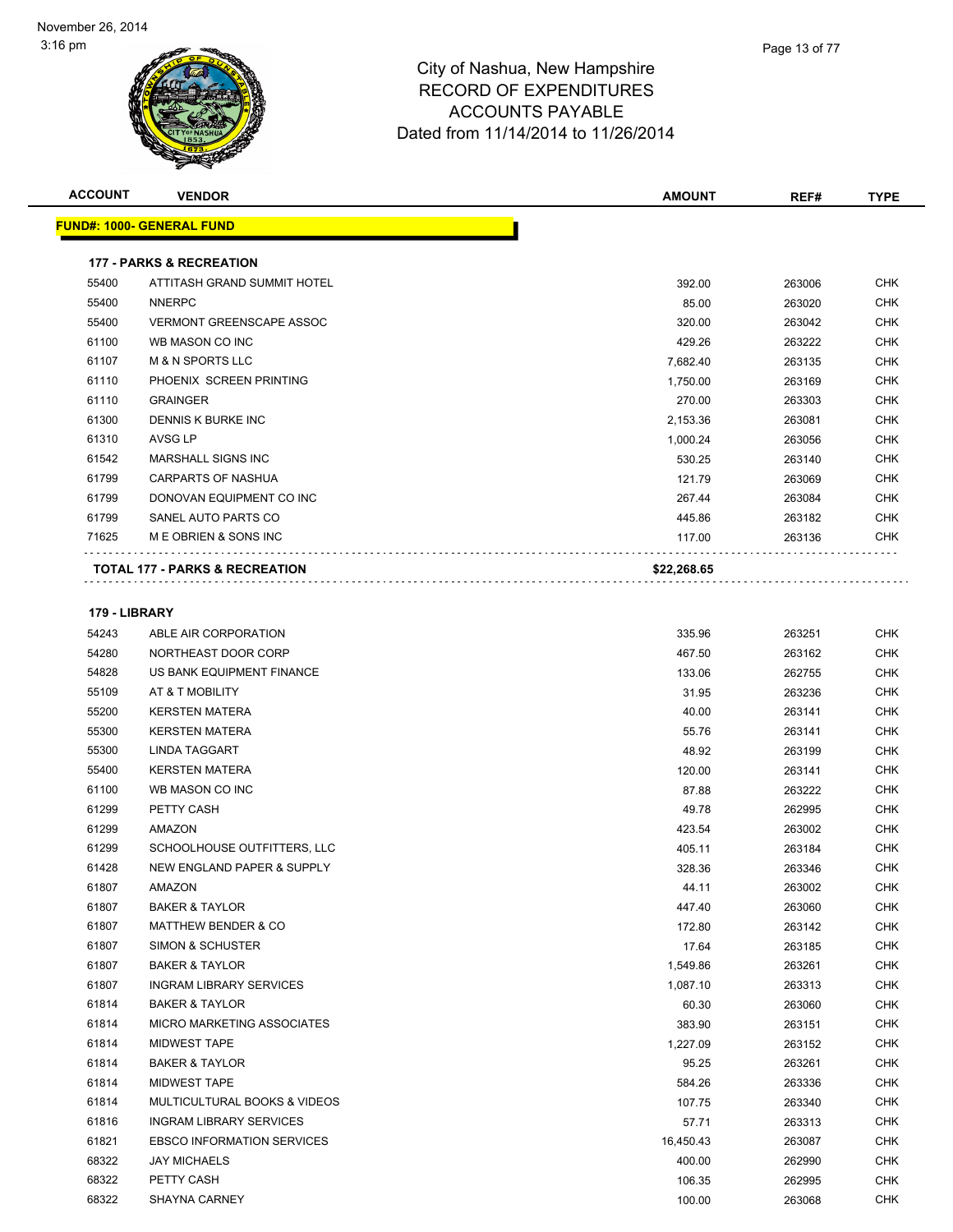| <b>ACCOUNT</b>      | <b>VENDOR</b>                                                  | <b>AMOUNT</b> | REF#   | <b>TYPE</b> |
|---------------------|----------------------------------------------------------------|---------------|--------|-------------|
|                     | <b>FUND#: 1000- GENERAL FUND</b>                               |               |        |             |
| 179 - LIBRARY       |                                                                |               |        |             |
| 68322               | <b>LAUREN TRACY</b>                                            | 150.00        | 263128 | <b>CHK</b>  |
| 71221               | <b>TECHSOUP GLOBAL</b>                                         | 972.00        | 263203 | <b>CHK</b>  |
|                     | TOTAL 179 - LIBRARY                                            | \$26,541.77   |        |             |
|                     | <b>181 - COMMUNITY DEVELOPMENT</b>                             |               |        |             |
| 61100               | WB MASON CO INC                                                | 126.48        | 263222 | <b>CHK</b>  |
| 61100               | WB MASON CO INC                                                | 44.58         | 263379 | <b>CHK</b>  |
| 61650               | WB MASON CO INC                                                | 87.09         | 263222 | <b>CHK</b>  |
|                     | <b>TOTAL 181 - COMMUNITY DEVELOPMENT</b>                       | \$258.15      |        |             |
|                     | <b>182 - PLANNING &amp; ZONING</b>                             |               |        |             |
| 42560               | <b>RUSSELL SLATER</b>                                          | 545.00        | 263357 | <b>CHK</b>  |
| 61299               | <b>SPILLERS</b>                                                | 77.30         | 263363 | <b>CHK</b>  |
|                     | <b>TOTAL 182 - PLANNING &amp; ZONING</b>                       | \$622.30      |        |             |
|                     |                                                                |               |        |             |
| 54828               | <b>183 - ECONOMIC DEVELOPMENT</b><br>US BANK EQUIPMENT FINANCE | 85.24         | 262753 | <b>CHK</b>  |
|                     | <b>TOTAL 183 - ECONOMIC DEVELOPMENT</b>                        | \$85.24       |        |             |
|                     |                                                                |               |        |             |
| <b>191 - SCHOOL</b> |                                                                |               |        |             |
| 52300               | <b>GUARDIAN</b>                                                | 2,977.92      | 263425 | <b>CHK</b>  |
| 52300               | UNUM LIFE INSURANCE                                            | 1,713.82      | 263476 | <b>CHK</b>  |
| 52800               | <b>ALEXIS BAKER</b>                                            | 540.00        | 262792 | <b>CHK</b>  |
| 52800               | <b>SUSAN CAREY</b>                                             | 1,190.40      | 262803 | <b>CHK</b>  |
| 52800               | <b>JENNIFER FITZGERALD</b>                                     | 1,228.80      | 262834 | <b>CHK</b>  |
| 52800               | <b>DARRYL GREEN</b>                                            | 2,334.00      | 262849 | <b>CHK</b>  |
| 52800               | <b>CASSIE HAYES</b>                                            | 540.00        | 262852 | CHK         |
| 52800               | DARCY BLAUVELT                                                 | 3,009.60      | 263395 | <b>CHK</b>  |
| 52800               | <b>CLAUDIA MARTINEAU</b>                                       | 1,448.80      | 263443 | <b>CHK</b>  |
| 52800               | <b>CHRISTOPHER RITTER</b>                                      | 540.00        | 263464 | <b>CHK</b>  |
| 53128               | <b>JACKSON LEWIS LLP</b>                                       | 240.00        | 262861 | <b>CHK</b>  |
| 53600               | <b>EDUCATION INC</b>                                           | 349.13        | 262827 | <b>CHK</b>  |
| 53600               | <b>EDUCATION INC</b>                                           | 279.30        | 263415 | <b>CHK</b>  |
| 53600               | HAMPSTEAD HOSPITAL                                             | 700.00        | 263426 | <b>CHK</b>  |
| 53614               | COMPASSIONATE STAFFING LLC                                     | 157.50        | 262812 | <b>CHK</b>  |
| 53614               | FIRST STUDENT INC                                              | 108.36        | 262833 | <b>CHK</b>  |
| 53614               | <b>INTERIM HEALTH CARE</b>                                     | 2,496.00      | 262858 | <b>CHK</b>  |
| 53614               | READYNURSE STAFFING SERVICES                                   | 337.05        | 262898 | <b>CHK</b>  |
| 53614               | <b>CLARK ASSOC</b>                                             | 34,530.00     | 263407 | <b>CHK</b>  |
|                     | AMY MCCARTNEY                                                  | 8,266.20      | 263445 | <b>CHK</b>  |
| 53614               |                                                                |               |        | <b>CHK</b>  |
| 53614               | SOUTHERN NH MEDICAL CENTER                                     | 300.00        | 263473 |             |
| 53628               | STATE OF NH CRIMINAL RECORDS                                   | 2,982.00      | 262784 | <b>CHK</b>  |
| 53628               | <b>CLARITY WATER TECHNOLOGIES LLC</b>                          | 798.17        | 262809 | <b>CHK</b>  |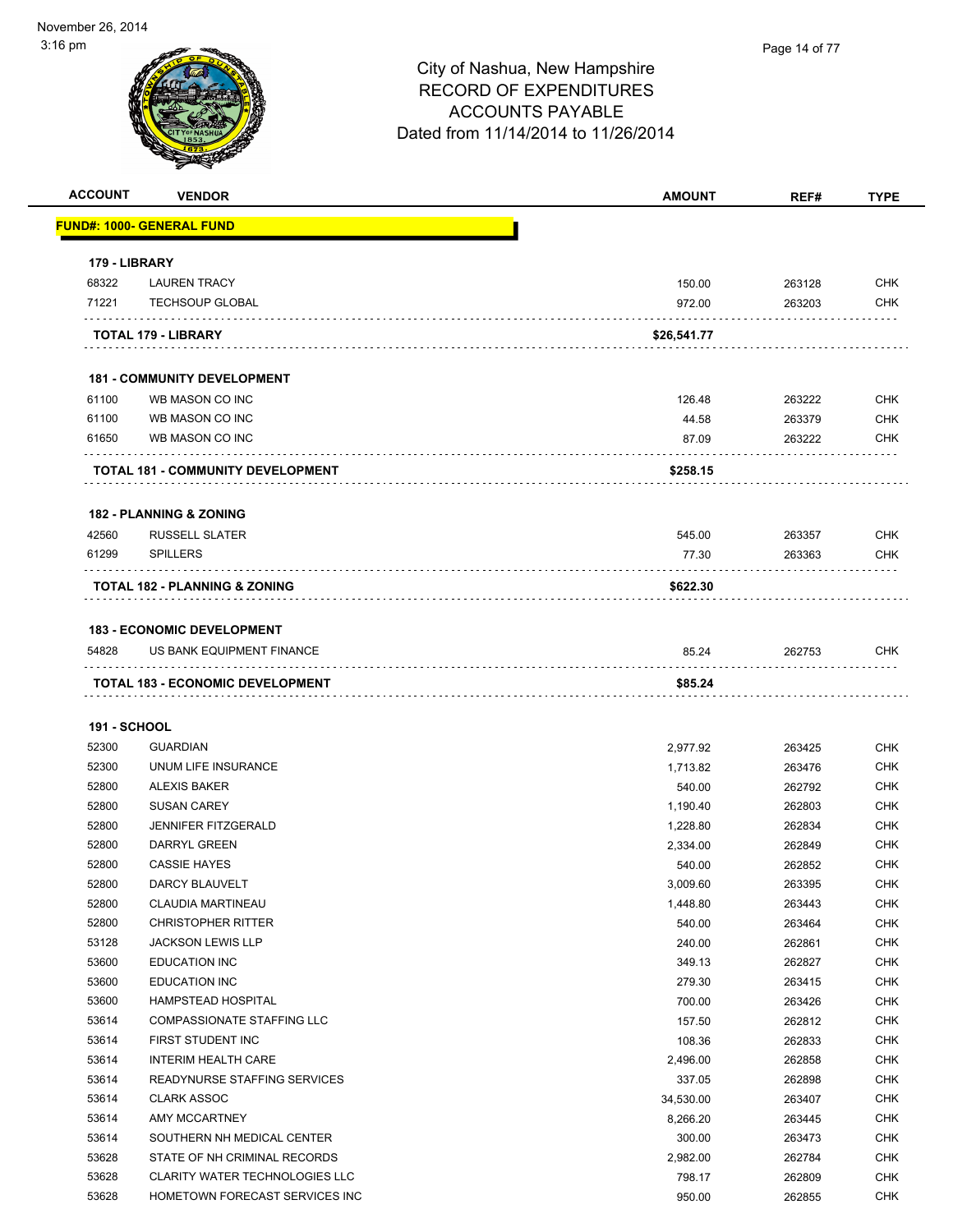| <b>ACCOUNT</b>      | <b>VENDOR</b>                         | <b>AMOUNT</b> | REF#   | <b>TYPE</b> |
|---------------------|---------------------------------------|---------------|--------|-------------|
|                     | <b>FUND#: 1000- GENERAL FUND</b>      |               |        |             |
|                     |                                       |               |        |             |
| <b>191 - SCHOOL</b> |                                       |               |        |             |
| 53628               | <b>MULTI STATE BILLING SERVICES L</b> | 10,085.27     | 262879 | <b>CHK</b>  |
| 53628               | SCHOOLLAW.COM                         | 250.00        | 262914 | <b>CHK</b>  |
| 53628               | NORTHEAST PRO-CON SOLUTIONS           | 830.00        | 263454 | CHK         |
| 54100               | <b>PSNH</b>                           | 6,381.84      | 262783 | <b>CHK</b>  |
| 54100               | <b>PSNH</b>                           | 6,575.28      | 263226 | <b>CHK</b>  |
| 54100               | <b>PSNH</b>                           | 16,920.82     | 263387 | <b>CHK</b>  |
| 54100               | PUBLIC SERVICE OF NH-LARGE POW        | 89,380.22     | 263461 | CHK         |
| 54114               | <b>ENERGYNORTH PROPANE</b>            | 160.95        | 262829 | <b>CHK</b>  |
| 54114               | <b>LIBERTY UTILITIES</b>              | 526.65        | 263383 | CHK         |
| 54114               | <b>DIRECT ENERGY BUSINESS</b>         | 532.00        | 263412 | <b>CHK</b>  |
| 54141               | PENNICHUCK WATER WORKS INC            | 4,978.50      | 262782 | <b>CHK</b>  |
| 54141               | PENNICHUCK WATER WORKS INC            | 1,717.19      | 263385 | CHK         |
| 54243               | CONTROL TECHNOLOGIES INC              | 3,613.10      | 262815 | CHK         |
| 54280               | <b>B &amp; S LOCKSMITHS INC</b>       | 195.70        | 262791 | CHK         |
| 54280               | MARJAM - LONG ISLAND                  | 3,214.17      | 262872 | CHK         |
| 54280               | MARVELL PLATE GLASS INC               | 303.18        | 262874 | <b>CHK</b>  |
| 54280               | <b>SECURADYNE SYSTEMS</b>             | 711.00        | 262916 | <b>CHK</b>  |
| 54280               | SHIFFLER EQUIPMENT SALES INC          | 42.00         | 262917 | CHK         |
| 54487               | <b>TRAVIS COTE</b>                    | 19.99         | 262817 | CHK         |
| 54487               | HILLYARD/MANCHESTER                   | 854.09        | 262853 | <b>CHK</b>  |
| 54487               | <b>BSN SPORTS</b>                     | 229.49        | 263399 | CHK         |
| 54487               | <b>GLOBAL TRADEQUEST INC</b>          | 127.00        | 263422 | CHK         |
| 54487               | SAFETY KLEEN SYSTEMS INC              | 366.77        | 263465 | CHK         |
| 54600               | SANEL AUTO PARTS CO                   | 23.96         | 262904 | <b>CHK</b>  |
| 54600               | <b>MAYNARD &amp; LESIEUR INC</b>      | 20.20         | 263444 | <b>CHK</b>  |
| 55109               | <b>EARTHLINK BUSINESS</b>             | 1,215.90      | 262777 | <b>CHK</b>  |
| 55109               | <b>EARTHLINK BUSINESS</b>             | 219.12        | 262778 | <b>CHK</b>  |
| 55109               | <b>FAIRPOINT COMMUNICATIONS</b>       | 42.66         | 262780 | <b>CHK</b>  |
| 55109               | <b>FAIRPOINT COMMUNICATIONS</b>       | 850.53        | 263011 | <b>CHK</b>  |
| 55109               | <b>FAIRPOINT COMMUNICATIONS</b>       | 34.91         | 263381 | CHK         |
| 55109               | VERIZON WIRELESS 742005979            | 474.95        | 263388 | <b>CHK</b>  |
| 55200               | NH INDOOR TRACK LEAGUE                | 1,060.00      | 263384 | CHK         |
| 55300               | <b>NHIAA</b>                          | 40.00         | 263453 | <b>CHK</b>  |
| 55307               | ARELINDA ALVES                        | 45.64         | 262789 | CHK         |
| 55307               | <b>MARIANNE BUSTEED</b>               | 22.18         | 262799 | <b>CHK</b>  |
| 55307               | <b>JUDITH LOFTUS</b>                  | 74.48         | 262868 | <b>CHK</b>  |
| 55307               | <b>KATHLEEN SAAD</b>                  | 32.34         | 262903 | <b>CHK</b>  |
| 55307               | <b>JANICE ARCARO</b>                  | 204.40        | 263390 | <b>CHK</b>  |
| 55307               | <b>MARCIA BAGLEY</b>                  | 111.16        | 263391 | <b>CHK</b>  |
| 55307               | CLAUDIA CASTANO-VELEZ                 | 29.13         | 263402 | <b>CHK</b>  |
| 55307               | RICHARD FARRENKOPF                    | 70.56         | 263417 | <b>CHK</b>  |
| 55307               | <b>JENNIFER GOODWIN</b>               | 68.04         | 263423 | <b>CHK</b>  |
| 55307               | <b>MARC LAQUERRE</b>                  | 123.76        | 263435 | <b>CHK</b>  |
| 55307               | DONNA LATINA                          | 42.00         | 263436 | <b>CHK</b>  |
| 55307               | <b>SHARON SAUNDERS</b>                | 72.52         | 263466 | CHK         |
| 55307               | <b>SUSAN WILBORG</b>                  | 19.82         | 263482 | <b>CHK</b>  |
| 55307               | AMY YORK                              | 54.46         | 263483 | CHK         |
| 55400               | <b>WENDY DUFOE</b>                    | 100.00        | 262826 | <b>CHK</b>  |
|                     |                                       |               |        |             |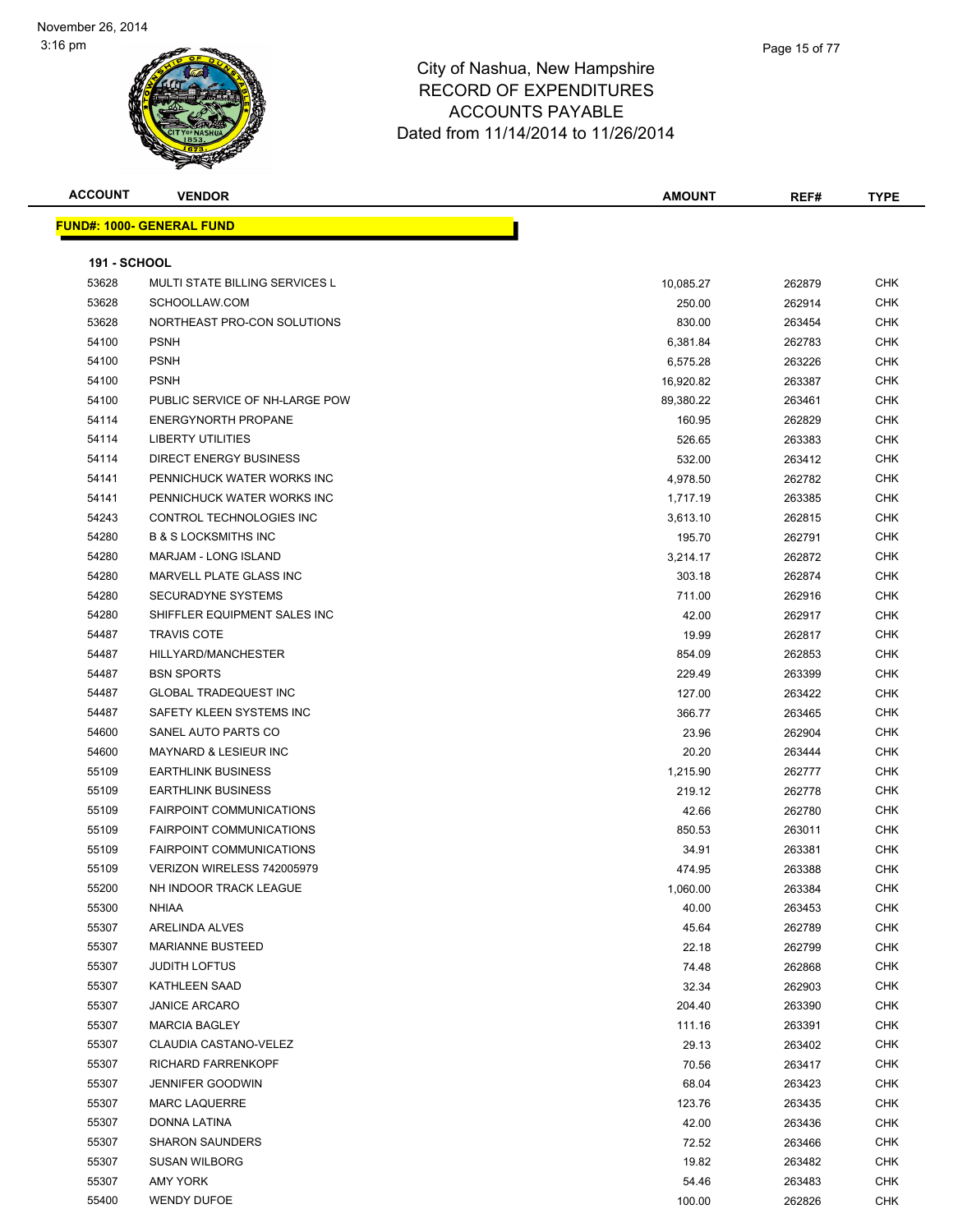| <b>ACCOUNT</b>      | <b>VENDOR</b>                        | <b>AMOUNT</b> | REF#   | <b>TYPE</b> |
|---------------------|--------------------------------------|---------------|--------|-------------|
|                     | <b>FUND#: 1000- GENERAL FUND</b>     |               |        |             |
|                     |                                      |               |        |             |
| <b>191 - SCHOOL</b> |                                      |               |        |             |
| 55400               | KIMBERLY FOSTER                      | 50.00         | 262838 | <b>CHK</b>  |
| 55400               | <b>MEGAN MAHONEY</b>                 | 100.00        | 262871 | <b>CHK</b>  |
| 55400               | DIVYA NAGRI                          | 841.00        | 262881 | <b>CHK</b>  |
| 55400               | <b>PRITI SHOKEEN</b>                 | 280.00        | 262918 | <b>CHK</b>  |
| 55400               | <b>JENNIFER THOMAS</b>               | 50.00         | 263475 | <b>CHK</b>  |
| 55500               | THE TELEGRAPH                        | 75.00         | 263028 | <b>CHK</b>  |
| 55500               | UNION LEADER CORP -- 19828           | 169.56        | 263032 | <b>CHK</b>  |
| 55600               | <b>ALPHAGRAPHICS</b>                 | 87.25         | 262788 | <b>CHK</b>  |
| 55607               | FAIRGROUNDS MIDDLE SCH PETTY C       | 47.47         | 262779 | <b>CHK</b>  |
| 55607               | <b>POSTMASTER</b>                    | 80.00         | 263386 | <b>CHK</b>  |
| 55642               | <b>WILLIAM BENSON</b>                | 138.00        | 262795 | <b>CHK</b>  |
| 55642               | <b>JAMES DOYLE</b>                   | 44.00         | 262824 | <b>CHK</b>  |
| 55642               | <b>KATELYN FOLEY</b>                 | 168.00        | 262835 | <b>CHK</b>  |
| 55642               | <b>MICHAEL HUMPHRIES</b>             | 168.00        | 262857 | <b>CHK</b>  |
| 55642               | <b>MARCIA KEANE</b>                  | 138.00        | 262862 | <b>CHK</b>  |
| 55642               | <b>CORETTA LEE</b>                   | 44.00         | 262865 | <b>CHK</b>  |
| 55642               | <b>RYAN RUSSELL</b>                  | 44.00         | 262901 | <b>CHK</b>  |
| 55642               | <b>CHARLES KAJEN</b>                 | 64.00         | 263433 | <b>CHK</b>  |
| 55649               | NAWGJ - NH                           | 60.00         | 262884 | <b>CHK</b>  |
| 55690               | TONY COUROUNIS                       | 80.32         | 262818 | <b>CHK</b>  |
| 55690               | FIRST STUDENT INC                    | 9,068.22      | 262833 | <b>CHK</b>  |
| 55690               | U-HAUL                               | 78.27         | 262920 | <b>CHK</b>  |
| 55690               | FIRST STUDENT INC                    | 275,606.39    | 263419 | <b>CHK</b>  |
| 55691               | CARING HANDS TRANSPORTATION LL       | 10,320.00     | 262804 | <b>CHK</b>  |
| 55691               | DERRY COOPERATIVE SCHOOL DISTR       | 866.25        | 262823 | <b>CHK</b>  |
| 55691               | FIRST STUDENT INC                    | 319,666.60    | 263419 | <b>CHK</b>  |
| 55694               | <b>BOOTHBY THERAPY SERVICES LLC</b>  | 661.63        | 262798 | <b>CHK</b>  |
| 55694               | <b>VERMONT PERMANENCY INITIATIVE</b> | 14,263.15     | 263394 | <b>CHK</b>  |
| 55694               | <b>CEDARCREST INC</b>                | 2,292.64      | 263403 | <b>CHK</b>  |
| 55694               | CHAMBERLAIN INTERNATIONAL SCH        | 11,316.24     | 263405 | <b>CHK</b>  |
| 55694               | <b>CROTCHED MOUNTAIN REHAB CTR</b>   | 14,171.55     | 263411 | <b>CHK</b>  |
| 55694               | EASTER SEALS OF NEW HAMPSHIRE        | 69,033.52     | 263413 | CHK         |
| 55694               | LEARNING CENTER FOR THE DEAF         | 20,419.08     | 263438 | <b>CHK</b>  |
| 55694               | MOUNT PROSPECT ACADEMY INC           | 14,494.35     | 263447 | <b>CHK</b>  |
| 55694               | REGIONAL SERVICES & EDUCATION        | 275.00        | 263462 | <b>CHK</b>  |
| 55694               | <b>SEVEN HILLS</b>                   | 7,664.10      | 263471 | <b>CHK</b>  |
| 55694               | ST ANNS HOME INC                     | 6,790.56      | 263474 | <b>CHK</b>  |
| 55694               | VALLEY COLLABORATIVE                 | 57,762.90     | 263478 | <b>CHK</b>  |
| 55694               | THE WHITNEY ACADEMY INC              | 10,317.42     | 263481 | <b>CHK</b>  |
| 55699               | FIRST STUDENT INC                    | 369.60        | 262833 | <b>CHK</b>  |
| 61100               | WB MASON CO INC                      | 427.39        | 262923 | <b>CHK</b>  |
| 61100               | CENTRAL PAPER PRODUCTS CO            | 63.03         | 263404 | <b>CHK</b>  |
| 61100               | <b>SCHOOL SPECIALTY</b>              | 40.92         | 263470 | <b>CHK</b>  |
| 61100               | WB MASON CO INC                      | 454.04        | 263480 | <b>CHK</b>  |
| 61135               | BICENTENNIAL SCHOOL PETTY CASH       | 183.50        | 262776 | <b>CHK</b>  |
| 61135               | FAIRGROUNDS MIDDLE SCH PETTY C       | 23.17         | 262779 | <b>CHK</b>  |
| 61135               | <b>BELLETETES INC</b>                | 47.28         | 262794 | <b>CHK</b>  |
| 61135               | CANON SOLUTIONS AMERICA              | 125.00        | 262801 | <b>CHK</b>  |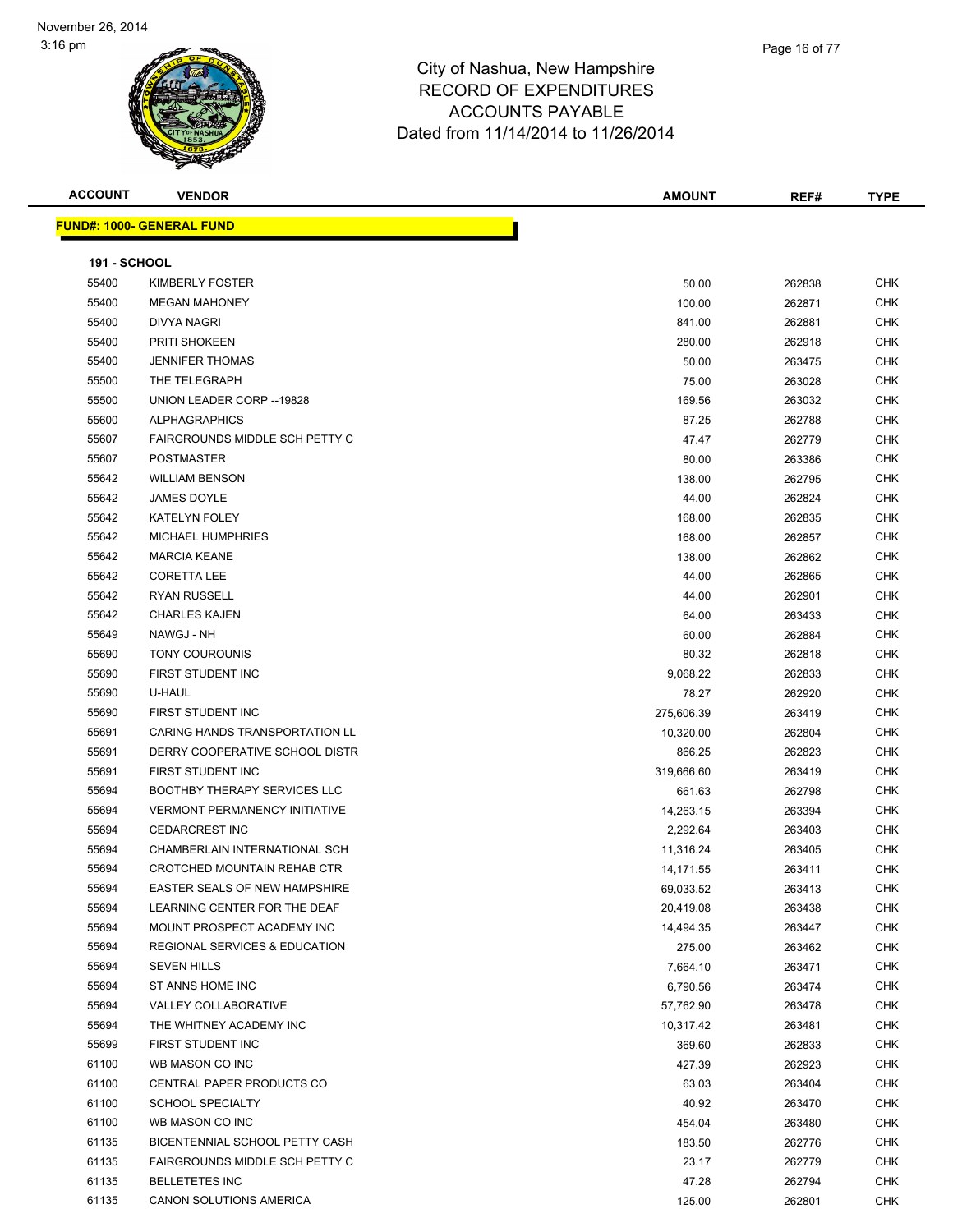| <b>ACCOUNT</b>      | <b>VENDOR</b>                    | <b>AMOUNT</b> | REF#   | <b>TYPE</b> |
|---------------------|----------------------------------|---------------|--------|-------------|
|                     | <b>FUND#: 1000- GENERAL FUND</b> |               |        |             |
|                     |                                  |               |        |             |
| <b>191 - SCHOOL</b> |                                  |               |        |             |
| 61135               | CARTRIDGE WORLD NASHUA           | 231.00        | 262805 | <b>CHK</b>  |
| 61135               | CENTRAL PAPER PRODUCTS CO        | 99.99         | 262807 | <b>CHK</b>  |
| 61135               | <b>CHANEY ELECTRONICS</b>        | 505.95        | 262808 | <b>CHK</b>  |
| 61135               | RIANA CLEVELAND                  | 29.99         | 262810 | <b>CHK</b>  |
| 61135               | CONNECTICUT VALLEY BIO SUPPLY    | 53.30         | 262814 | <b>CHK</b>  |
| 61135               | CRYSTAL ROCK BOTTLED WATER       | 68.85         | 262819 | <b>CHK</b>  |
| 61135               | <b>CURRICULUM ASSOCIATES LLC</b> | 280.67        | 262821 | <b>CHK</b>  |
| 61135               | <b>HEATHER DUFFY</b>             | 149.47        | 262825 | <b>CHK</b>  |
| 61135               | <b>GLOBAL TRADEQUEST INC</b>     | 107.00        | 262844 | <b>CHK</b>  |
| 61135               | <b>GLOBAL TRADEQUEST INC</b>     | 104.62        | 262845 | <b>CHK</b>  |
| 61135               | <b>HANNAFORD</b>                 | 20.54         | 262850 | <b>CHK</b>  |
| 61135               | HOME DEPOT CREDIT SERVICE        | 147.93        | 262854 | <b>CHK</b>  |
| 61135               | <b>HUMAN RELATIONS MEDIA</b>     | 879.95        | 262856 | <b>CHK</b>  |
| 61135               | <b>JW PEPPER &amp; SONS INC</b>  | 402.49        | 262860 | <b>CHK</b>  |
| 61135               | ROBERT LALANCETTE                | 54.95         | 262863 | <b>CHK</b>  |
| 61135               | <b>KYLE MARIE LANGILLE</b>       | 117.96        | 262864 | <b>CHK</b>  |
| 61135               | M & M ELECTRICAL SUPPLY CO INC   | 859.50        | 262869 | <b>CHK</b>  |
| 61135               | MARKET BASKET ACCT 2589096       | 1,177.27      | 262873 | <b>CHK</b>  |
| 61135               | MOORE MEDICAL LLC                | 112.87        | 262877 | <b>CHK</b>  |
| 61135               | MSC INDUSTRIAL SUPPLY CO INC     | 365.76        | 262878 | <b>CHK</b>  |
| 61135               | <b>MUSIC &amp; ART CENTERS</b>   | 115.97        | 262880 | <b>CHK</b>  |
| 61135               | NEW ENGLAND FOREST PRODUCTS, I   | 7,062.50      | 262887 | <b>CHK</b>  |
| 61135               | <b>SUSAN NICHOLS</b>             | 59.99         | 262888 | <b>CHK</b>  |
| 61135               | <b>NSTA</b>                      | 95.00         | 262890 | <b>CHK</b>  |
| 61135               | KATHY PAETZOLD                   | 122.25        | 262892 | <b>CHK</b>  |
| 61135               | S & S WORLDWIDE INC              | 7.19          | 262902 | <b>CHK</b>  |
| 61135               | <b>SARGENT WELCH</b>             | 502.14        | 262905 | <b>CHK</b>  |
| 61135               | <b>SARGENT WELCH</b>             | 3,724.19      | 262906 | <b>CHK</b>  |
| 61135               | <b>SCANTRON CORP</b>             | 181.42        | 262907 | <b>CHK</b>  |
| 61135               | SCHOOL NURSE SUPPLY INC          | 147.75        | 262912 | <b>CHK</b>  |
| 61135               | <b>SCHOOL SPECIALTY</b>          | 271.51        | 262913 | <b>CHK</b>  |
| 61135               | <b>SCHOOLMART</b>                | 67.45         | 262915 | CHK         |
| 61135               | <b>WAL-MART</b>                  | 134.16        | 262922 | <b>CHK</b>  |
| 61135               | WB MASON CO INC                  |               |        | <b>CHK</b>  |
| 61135               | <b>WILSON LANGUAGE</b>           | 1,769.66      | 262923 |             |
|                     |                                  | 56.70         | 262925 | <b>CHK</b>  |
| 61135               | <b>JENNIFER CARITA</b>           | 76.13         | 263401 | <b>CHK</b>  |
| 61135               | CENTRAL PAPER PRODUCTS CO        | 160.62        | 263404 | <b>CHK</b>  |
| 61135               | <b>CLASS C SOLUTIONS GROUP</b>   | 1,113.26      | 263408 | <b>CHK</b>  |
| 61135               | <b>HANNAFORD</b>                 | 103.83        | 263427 | <b>CHK</b>  |
| 61135               | HOME DEPOT CREDIT SERVICE        | 642.99        | 263430 | <b>CHK</b>  |
| 61135               | <b>CMSGT. BRUCE KIMBALL</b>      | 125.99        | 263434 | <b>CHK</b>  |
| 61135               | MARKERBOARD PEOPLE               | 2,580.00      | 263441 | <b>CHK</b>  |
| 61135               | MODERN SCHOOL SUPPLIES           | 56.25         | 263446 | <b>CHK</b>  |
| 61135               | <b>MUSIC IN MOTION</b>           | 73.70         | 263448 | <b>CHK</b>  |
| 61135               | <b>NASCO</b>                     | 42.81         | 263449 | <b>CHK</b>  |
| 61135               | NATIONAL SCIENCE TEACHERS ASSO   | 148.58        | 263451 | <b>CHK</b>  |
| 61135               | PERIPOLE INC                     | 700.33        | 263459 | <b>CHK</b>  |
| 61135               | <b>SCHOOL HEALTH CORP</b>        | 18.12         | 263468 | <b>CHK</b>  |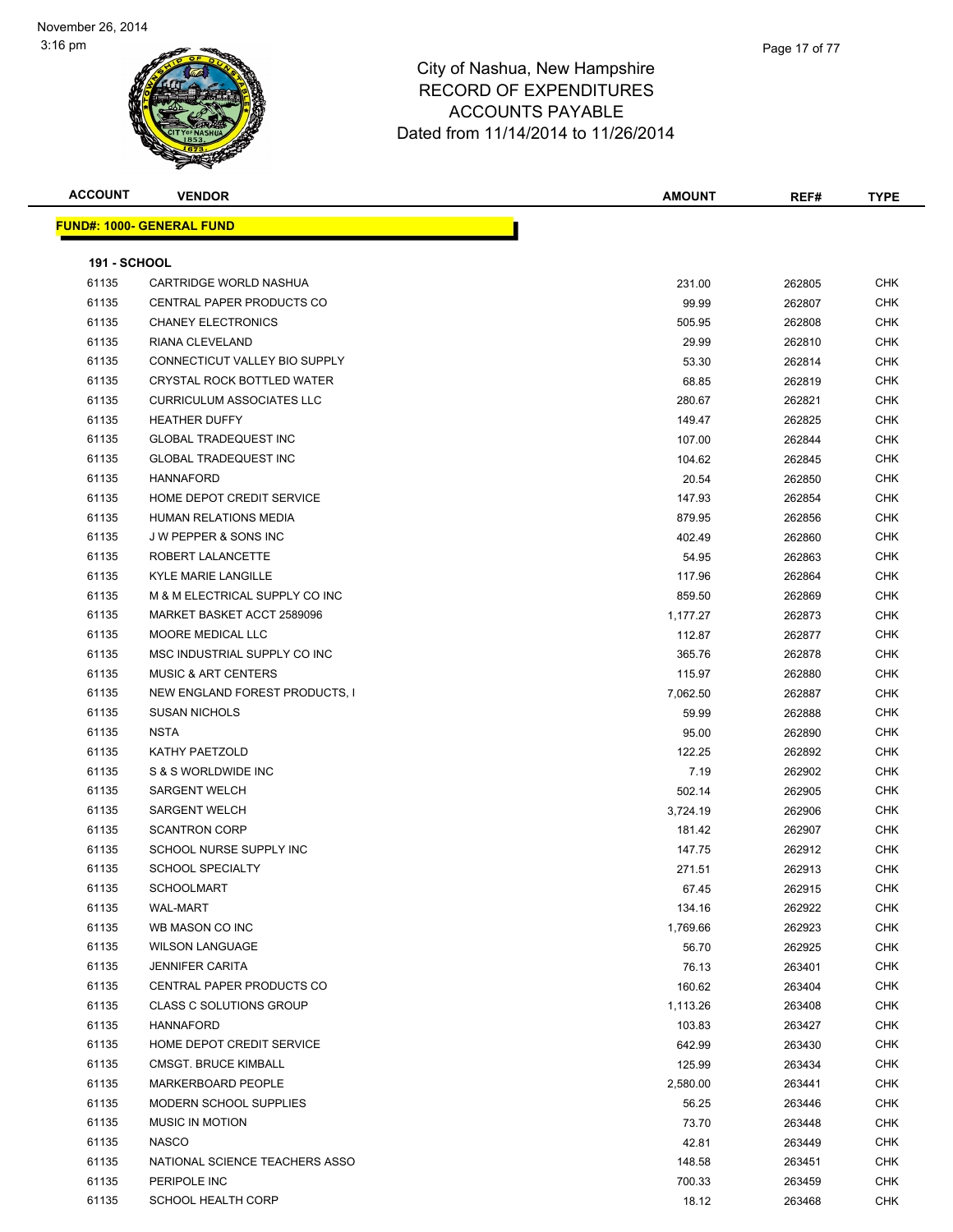

| <b>ACCOUNT</b>      | <b>VENDOR</b>                     | <b>AMOUNT</b> | REF#   | <b>TYPE</b> |
|---------------------|-----------------------------------|---------------|--------|-------------|
|                     | <u> FUND#: 1000- GENERAL FUND</u> |               |        |             |
|                     |                                   |               |        |             |
| <b>191 - SCHOOL</b> |                                   |               |        |             |
| 61135               | <b>SCHOOL SPECIALTY</b>           | 566.55        | 263470 | <b>CHK</b>  |
| 61135               | <b>CONNIE UPSCHULTE</b>           | 350.00        | 263477 | <b>CHK</b>  |
| 61135               | <b>WAL-MART</b>                   | 37.72         | 263479 | <b>CHK</b>  |
| 61135               | WB MASON CO INC                   | 605.90        | 263480 | CHK         |
| 61142               | <b>SCHOOL HEALTH CORP</b>         | 471.80        | 262911 | <b>CHK</b>  |
| 61142               | SCHOOL NURSE SUPPLY INC           | 257.31        | 262912 | <b>CHK</b>  |
| 61142               | <b>ELLEN BARBER</b>               | 28.12         | 263392 | <b>CHK</b>  |
| 61142               | SCHOOL NURSE SUPPLY INC           | 69.44         | 263469 | <b>CHK</b>  |
| 61249               | <b>NCS PEARSON</b>                | 176.23        | 262885 | <b>CHK</b>  |
| 61299               | MARKET BASKET ACCT 2589096        | 250.00        | 262781 | <b>CHK</b>  |
| 61299               | <b>BELLETETES INC</b>             | 610.76        | 262794 | <b>CHK</b>  |
| 61299               | <b>FASTENAL CO</b>                | 319.54        | 262832 | <b>CHK</b>  |
| 61299               | NASHUA WALLPAPER & PAINT CO       | 1,183.89      | 262883 | <b>CHK</b>  |
| 61299               | <b>SECURADYNE SYSTEMS</b>         | 2,060.28      | 262916 | <b>CHK</b>  |
| 61299               | WB MASON CO INC                   | 2.76          | 262923 | <b>CHK</b>  |
| 61299               | <b>BELLETETES INC</b>             | 19.18         | 263393 | <b>CHK</b>  |
| 61299               | <b>BRENTWOOD PETTY CASH</b>       | 158.64        | 263398 | <b>CHK</b>  |
| 61299               | HOME DEPOT CREDIT SERVICES        | 272.41        | 263431 | <b>CHK</b>  |
| 61299               | <b>DAVID PELLETIER</b>            | 103.04        | 263458 | <b>CHK</b>  |
| 61299               | <b>JOHN RICHARD</b>               | 38.64         | 263463 | CHK         |
| 61407               | ALARMAX DISTRIBUTORS INC          | 245.82        | 262787 | <b>CHK</b>  |
| 61407               | M & M ELECTRICAL SUPPLY CO INC    | 1,239.48      | 262869 | <b>CHK</b>  |
| 61407               | NORTHEAST ELECTRICAL DISTRIBUT    | 8.94          | 262889 | <b>CHK</b>  |
| 61407               | REXEL                             | 265.00        | 262899 | <b>CHK</b>  |
| 61407               | WILLIAMS COMMUNICATIONS SERVIC    | 332.50        | 262924 | <b>CHK</b>  |
| 61407               | M & M ELECTRICAL SUPPLY CO INC    | 852.81        | 263439 | <b>CHK</b>  |
| 61414               | F W WEBB CO                       | 1,782.23      | 262831 | <b>CHK</b>  |
| 61414               | PEABODY SUPPLY CO                 | 373.43        | 262894 | <b>CHK</b>  |
| 61414               | F W WEBB CO                       | 83.50         | 263416 | <b>CHK</b>  |
| 61414               | <b>GRANITE GROUP</b>              | 1,170.27      | 263424 | CHK         |
| 61414               | PEABODY SUPPLY CO                 | 293.94        | 263456 | CHK         |
| 61421               | <b>CAPP INC</b>                   | 170.00        | 262802 | <b>CHK</b>  |
| 61421               | <b>GRAINGER</b>                   | 554.88        | 262847 | <b>CHK</b>  |
| 61428               | CENTRAL PAPER PRODUCTS CO         | 26.29         | 262807 | <b>CHK</b>  |
| 61428               | CENTRAL PAPER PRODUCTS CO         | 10,927.58     | 263404 | <b>CHK</b>  |
| 61599               | NASHUA OUTDOOR POWER EQUIPMENT    | 2,273.23      | 262882 | <b>CHK</b>  |
| 61599               | JOHN DEERE LANDSCAPES LLC         | 12.74         | 263432 | <b>CHK</b>  |
| 61599               | NASHUA OUTDOOR POWER EQUIPMENT    | 383.95        | 263450 | <b>CHK</b>  |
| 61607               | CUSTOM COMPUTER SPECIALIST INC    | 2,199.72      | 262822 | <b>CHK</b>  |
| 61607               | COMPUTER HUT dba IT INSIDERS      | 750.53        | 263409 | <b>CHK</b>  |
| 61814               | <b>BARNES &amp; NOBLE INC</b>     | 217.24        | 262793 | <b>CHK</b>  |
| 61814               | FOLLETT SCHOOL SOLUTIONS INC      | 322.79        | 262837 | <b>CHK</b>  |
| 61821               | <b>GALE/CENGAGE LEARNING</b>      | 2,067.54      | 262841 | <b>CHK</b>  |
| 61875               | FOLLETT SCHOOL SOLUTIONS INC      | 87.75         | 262836 | <b>CHK</b>  |
| 61875               | FOLLETT SCHOOL SOLUTIONS INC      | 131.96        | 262837 | <b>CHK</b>  |
| 61875               | RITA LEWANDOWSKI                  | 132.46        | 262867 | <b>CHK</b>  |
| 61875               | PERMA-BOUND                       | 2,783.20      | 262895 | <b>CHK</b>  |
| 61875               | <b>JENNIFER CHANTLER</b>          | 223.68        | 263406 | <b>CHK</b>  |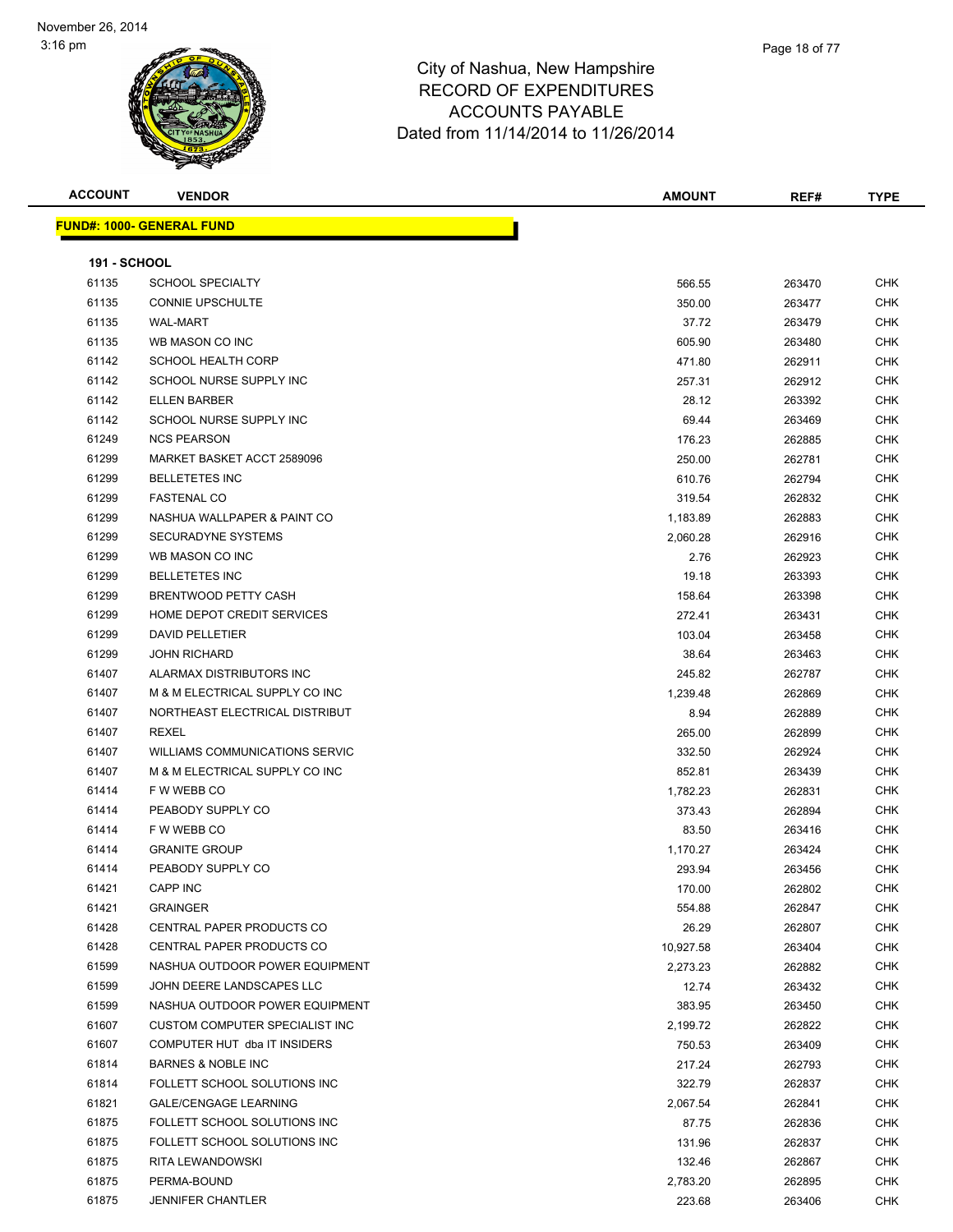# City of Nashua, New Hampshire RECORD OF EXPENDITURES ACCOUNTS PAYABLE Dated from 11/14/2014 to 11/26/2014 **ACCOUNT VENDOR AMOUNT REF# TYPE FUND#: 1000- GENERAL FUND 191 - SCHOOL**

|       | <b>TOTAL 191 - SCHOOL</b>          | \$1,155,307.74 |        |            |
|-------|------------------------------------|----------------|--------|------------|
| 71999 | <b>HARBOR FREIGHT TOOLS</b>        | 1.332.70       | 263382 | <b>CHK</b> |
| 71999 | WB MASON CO INC                    | 125.99         | 262923 | <b>CHK</b> |
| 71999 | PRO AV SYSTEMS INC                 | 2.390.00       | 262896 | <b>CHK</b> |
| 71800 | <b>SCHOOL SPECIALTY</b>            | 7.192.35       | 263470 | <b>CHK</b> |
| 71800 | <b>JENNIFER SCARPATI</b>           | 669.83         | 262908 | <b>CHK</b> |
| 71228 | IXL LEARNING INC                   | 4.600.00       | 262859 | <b>CHK</b> |
| 71221 | PRO AV SYSTEMS INC                 | 499.00         | 262896 | <b>CHK</b> |
| 71221 | COMPUTER HUT dba IT INSIDERS       | 199.95         | 262813 | <b>CHK</b> |
| 71221 | <b>BEST BUY BUSINESS ADVANTAGE</b> | 1.725.00       | 262796 | <b>CHK</b> |
| 61875 | PEARSON EDUCATION                  | 2.531.32       | 263457 | <b>CHK</b> |

**TOTAL FUND 1000 - GENERAL FUND \$2,017,418.19** 

|  |  | FUND#: 1001- GF-CAPITAL IMPROVEMENTS |
|--|--|--------------------------------------|
|  |  |                                      |

| 134 - GIS-PRIOR YEAR<br>54407<br><b>3D DATA LTD</b><br><b>TOTAL 134 - GIS-PRIOR YEAR</b><br><b>191 - SCHOOL</b><br>52800<br><b>MAUREEN CURRAN</b><br>53628<br>FIREPRO INCORPORATED<br><b>TOTAL 191 - SCHOOL</b> | 500.00<br>\$500.00<br>540.00<br>2,200.00<br>\$2,740.00 | 263044<br>262820<br>263418 | <b>CHK</b><br><b>CHK</b><br><b>CHK</b> |
|-----------------------------------------------------------------------------------------------------------------------------------------------------------------------------------------------------------------|--------------------------------------------------------|----------------------------|----------------------------------------|
|                                                                                                                                                                                                                 |                                                        |                            |                                        |
|                                                                                                                                                                                                                 |                                                        |                            |                                        |
|                                                                                                                                                                                                                 |                                                        |                            |                                        |
|                                                                                                                                                                                                                 |                                                        |                            |                                        |
|                                                                                                                                                                                                                 |                                                        |                            |                                        |
|                                                                                                                                                                                                                 |                                                        |                            |                                        |
|                                                                                                                                                                                                                 |                                                        |                            |                                        |
| <b>FUND#: 1010- GF-PRIOR YEAR ESCROWS/EXPENSES</b>                                                                                                                                                              |                                                        |                            |                                        |
| <b>TOTAL FUND 1001 - GF-CAPITAL IMPROVEMENTS</b>                                                                                                                                                                | \$9,094.34                                             |                            |                                        |
| <b>TOTAL 191 - SCHOOL</b>                                                                                                                                                                                       | \$7,925.00                                             |                            |                                        |
| 81100<br><b>GALE ASSOCIATES INC</b>                                                                                                                                                                             | 7,925.00                                               | 263421                     | <b>CHK</b>                             |
| <b>191 - SCHOOL</b>                                                                                                                                                                                             |                                                        |                            |                                        |
| <b>TOTAL 161 - STREETS-CAP IMP</b>                                                                                                                                                                              | \$1,169.34                                             |                            |                                        |
|                                                                                                                                                                                                                 |                                                        |                            |                                        |
| 81100<br><b>BROX INDUSTRIES INC</b><br>.                                                                                                                                                                        | 1,169.34                                               | 263065                     | <b>CHK</b>                             |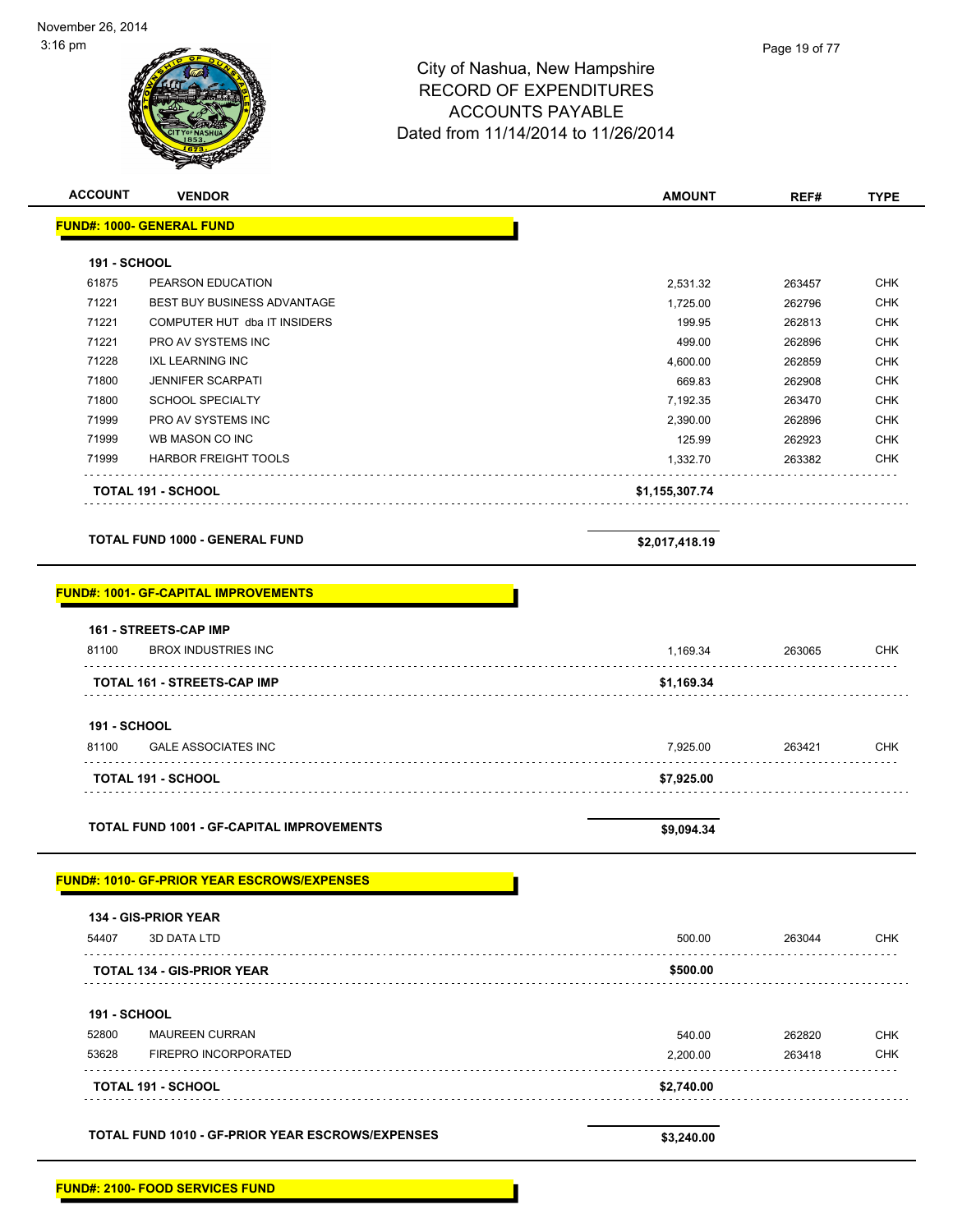

| <b>ACCOUNT</b> | <b>VENDOR</b>                                   | <b>AMOUNT</b> | REF#   | <b>TYPE</b> |
|----------------|-------------------------------------------------|---------------|--------|-------------|
|                | <b>FUND#: 2100- FOOD SERVICES FUND</b>          |               |        |             |
| 55307          | AMY CASSIDY                                     | 18.90         | 262806 | <b>CHK</b>  |
| 55400          | <b>IRIS CANCEL</b>                              | 38.00         | 262800 | <b>CHK</b>  |
| 61100          | AMY CASSIDY                                     | 78.57         | 262806 | <b>CHK</b>  |
| 61214          | TREASURER ST OF NH - SURPLUS D                  | 4,256.25      | 262786 | <b>CHK</b>  |
| 61214          | <b>BIMBO FOODS BAKERIES INC</b>                 | 995.50        | 262797 | <b>CHK</b>  |
| 61214          | COCA COLA BOTTLING CO                           | 1,056.25      | 262811 | <b>CHK</b>  |
| 61214          | COSTA FRUIT & PRODUCE CO INC                    | 21,447.61     | 262816 | <b>CHK</b>  |
| 61214          | <b>GARELICK FARMS LYNN</b>                      | 21,998.37     | 262842 | CHK         |
| 61214          | GILLS PIZZA CO                                  | 2,186.80      | 262843 | <b>CHK</b>  |
| 61214          | <b>GREAT STATE BEVERAGES INC</b>                | 445.30        | 262848 | <b>CHK</b>  |
| 61214          | <b>M SAUNDERS INC</b>                           | 5,122.21      | 262870 | <b>CHK</b>  |
| 61214          | ORIGINAL CRISPY PIZZA CRUST CO                  | 642.70        | 262891 | <b>CHK</b>  |
| 61214          | <b>M SAUNDERS INC</b>                           | 5,558.95      | 263440 | <b>CHK</b>  |
| 61299          | CENTRAL PAPER PRODUCTS CO                       | 9,171.16      | 262807 | CHK         |
|                | TOTAL FUND 2100 - FOOD SERVICES FUND            | \$73,016.57   |        |             |
|                | <b>FUND#: 2201- DRIVERS EDUCATION FUND</b>      |               |        |             |
| 44600          | <b>JACQUELINE M EATON</b>                       | 450.00        | 263414 | <b>CHK</b>  |
|                | TOTAL FUND 2201 - DRIVERS EDUCATION FUND        | \$450.00      |        |             |
|                |                                                 |               |        |             |
|                | <b>FUND#: 2207- ADULT ED/CONTINUING ED</b>      |               |        |             |
| 61299          | WB MASON CO INC                                 | 429.21        | 262923 | <b>CHK</b>  |
|                | <b>TOTAL FUND 2207 - ADULT ED/CONTINUING ED</b> | \$429.21      |        |             |
|                |                                                 |               |        |             |
|                | <b>FUND#: 2212- ATHLETICS REVENUE FUND</b>      |               |        |             |
| 71999          | <b>SCOTT MAYS</b>                               | 11.11         | 262875 | <b>CHK</b>  |
|                | TOTAL FUND 2212 - ATHLETICS REVENUE FUND        | \$11.11       |        |             |
|                | <b>FUND#: 2222- AFTER SCHOOL PROGRAM</b>        |               |        |             |
| 61299          | STATE OF NH CRIMINAL RECORDS                    | 309.00        | 262784 | <b>CHK</b>  |
| 61299          | <b>GARELICK FARMS LYNN</b>                      | 248.83        | 262842 | <b>CHK</b>  |
| 61299          | <b>M SAUNDERS INC</b>                           | 31.95         | 262870 | <b>CHK</b>  |
| 61299          | MARKET BASKET ACCT 2589096                      | 117.10        | 262873 | <b>CHK</b>  |
| 61299          | <b>BLICK ART MATERIALS</b>                      | 359.80        | 263396 | <b>CHK</b>  |
| 61299          | COSTA FRUIT & PRODUCE CO INC                    | 510.10        | 263410 | <b>CHK</b>  |
| 61299          | WB MASON CO INC                                 | 374.51        | 263480 | <b>CHK</b>  |
|                | TOTAL FUND 2222 - AFTER SCHOOL PROGRAM          | \$1,951.29    |        |             |
|                |                                                 |               |        |             |

**FUND#: 2247- CULINARY ARTS**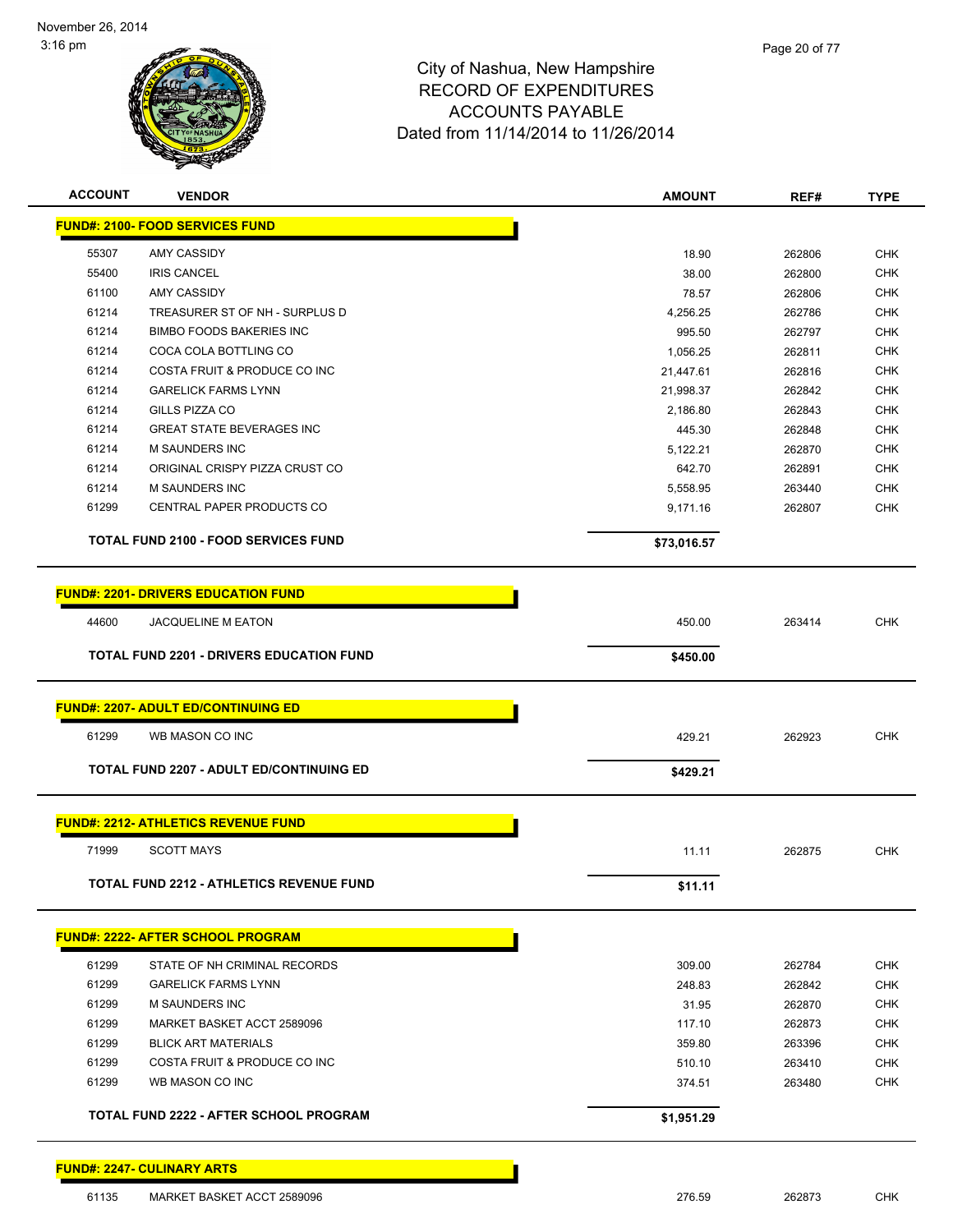

| <b>ACCOUNT</b><br><b>VENDOR</b>                             | <b>AMOUNT</b>    | REF#             | <b>TYPE</b>              |
|-------------------------------------------------------------|------------------|------------------|--------------------------|
| <b>FUND#: 2247- CULINARY ARTS</b>                           |                  |                  |                          |
| 61135<br><b>HANNAFORD</b>                                   | 13.29            | 263427           | <b>CHK</b>               |
| 61135<br>MARKET BASKET ACCT 2589096                         | 43.91            | 263442           | <b>CHK</b>               |
| <b>TOTAL FUND 2247 - CULINARY ARTS</b>                      | \$333.79         |                  |                          |
| <b>FUND#: 2501- PUBLIC HEALTH CLIENT FEES FUND</b>          |                  |                  |                          |
| 55845<br>TREASURER STATE OF NH                              | 115.00           | 263031           | <b>CHK</b>               |
| <b>TOTAL FUND 2501 - PUBLIC HEALTH CLIENT FEES FUND</b>     | \$115.00         |                  |                          |
| <b>FUND#: 2503- PARKS &amp; REC PROGRAMS FUND</b>           |                  |                  |                          |
| 44549<br><b>PAM WARD</b>                                    | 30.00            | 262974           | <b>CHK</b>               |
| 55658<br><b>CROWNE PLAZA NASHUA</b>                         | 6,082.20         | 263078           | <b>CHK</b>               |
| <b>TOTAL FUND 2503 - PARKS &amp; REC PROGRAMS FUND</b>      | \$6,112.20       |                  |                          |
| <b>FUND#: 2505- GOVT &amp; EDUCATION CHANNELS FUND</b>      |                  |                  |                          |
|                                                             |                  |                  |                          |
| <b>JOHN COLLINS</b><br>53470                                | 150.00           | 263277           | <b>CHK</b>               |
| 53470<br>MIKE JEYNES                                        | 300.00           | 263318           | <b>CHK</b>               |
| 53470<br><b>THOMAS KING</b>                                 | 150.00           | 263320           | <b>CHK</b>               |
| 53470<br>PATRICK MALONE<br><b>JIM MCLEAN</b>                | 50.00            | 263327           | <b>CHK</b><br><b>CHK</b> |
| 53470<br>53470<br><b>TIM O'NEIL</b>                         | 400.00<br>775.00 | 263332<br>263348 | <b>CHK</b>               |
| 53470<br>FRANK J WALLENT                                    | 525.00           | 263376           | <b>CHK</b>               |
| 53470<br>LOUISE WALLENT                                     | 50.00            | 263377           | <b>CHK</b>               |
| 54141<br>PENNICHUCK WATER WORKS INC                         |                  |                  | <b>CHK</b>               |
| <b>JEFF POEHNERT</b><br>55300                               | 20.22<br>140.00  | 263022<br>262996 | <b>CHK</b>               |
|                                                             |                  |                  |                          |
| <b>TOTAL FUND 2505 - GOVT &amp; EDUCATION CHANNELS FUND</b> | \$2,560.22       |                  |                          |
| <b>FUND#: 2506- HUNT BLDG SPECIAL REVENUE FUND</b>          |                  |                  |                          |
| 54200<br><b>ERICKSON CLEANING SERVICES LLC</b>              | 320.00           | 263291           | <b>CHK</b>               |
| 54236<br>PROTECTION ONE ALARM MONTORING                     | 54.00            | 263353           | <b>CHK</b>               |
| 54280<br><b>CINTAS FIRE PROTECTION</b>                      | 97.00            | 263275           | <b>CHK</b>               |
| 68350<br>KATHLEEN SMITH                                     | 260.58           | 263359           | <b>CHK</b>               |
| TOTAL FUND 2506 - HUNT BLDG SPECIAL REVENUE FUND            | \$731.58         |                  |                          |
| <b>FUND#: 3068- COMMUNITY SERVICES GRANTS FUND</b>          |                  |                  |                          |
| 55100<br>AT & T MOBILITY                                    | 76.22            | 263236           | <b>CHK</b>               |
| 55300<br>PATRICIA CROOKER                                   | 157.08           | 262985           | <b>CHK</b>               |
| <b>IBFCSM</b><br>55421                                      | 200.00           | 263239           | <b>CHK</b>               |
| <b>NHPHA</b><br>55421                                       | 135.00           | 263240           | <b>CHK</b>               |
| 55421<br>SODEXO                                             | 328.50           | 263361           | <b>CHK</b>               |
| SOUTHERN NH HIV AIDS TASK FORC<br>55699                     | 6,838.00         | 263362           | <b>CHK</b>               |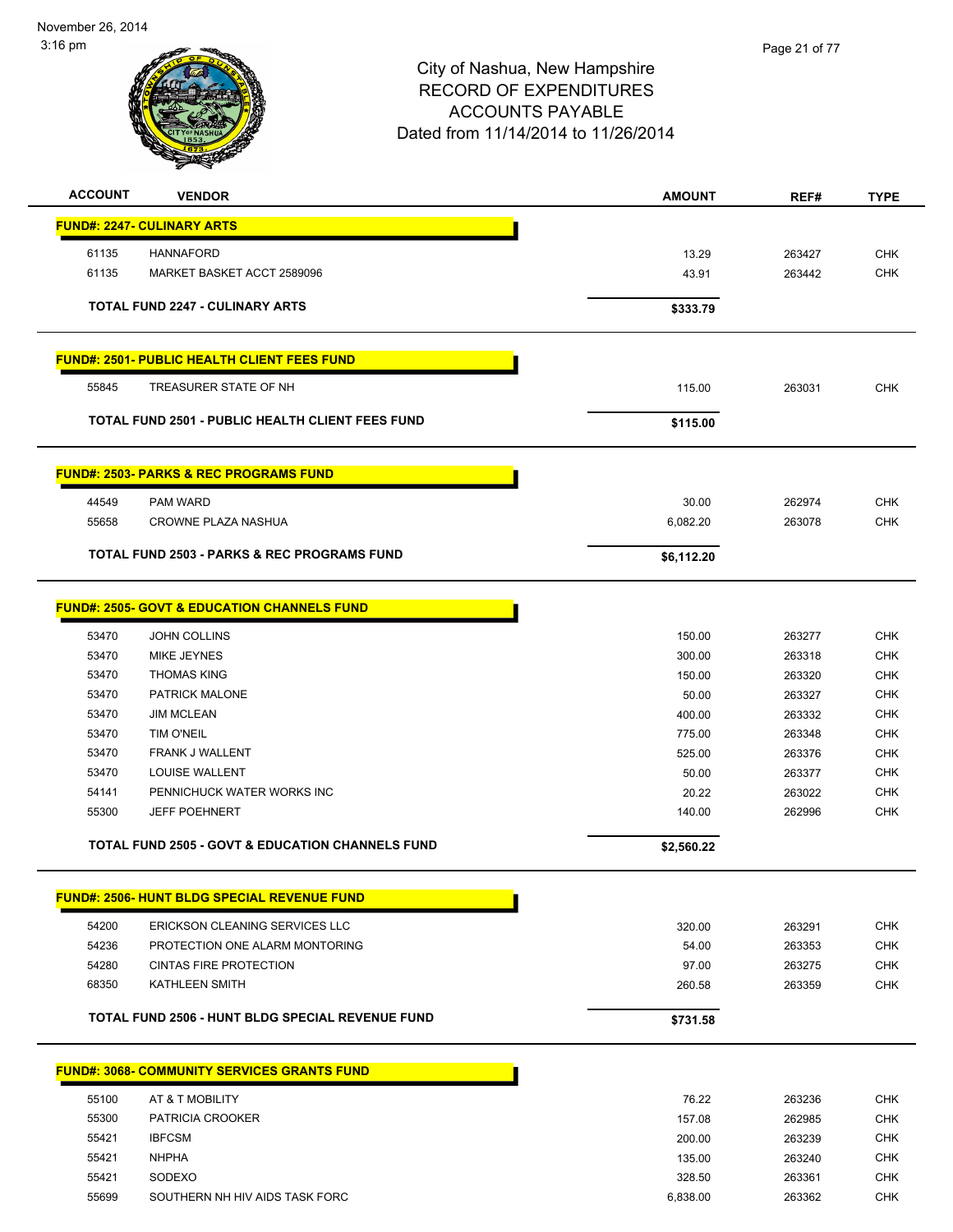

| <b>ACCOUNT</b> | <b>VENDOR</b>                                           | <b>AMOUNT</b> | REF#   | <b>TYPE</b> |
|----------------|---------------------------------------------------------|---------------|--------|-------------|
|                | <b>FUND#: 3068- COMMUNITY SERVICES GRANTS FUND</b>      |               |        |             |
| 55810          | <b>HARBOR HOMES INC</b>                                 | 34,223.00     | 263108 | <b>CHK</b>  |
| 61917          | SODEXO                                                  | 658.50        | 263361 | <b>CHK</b>  |
| 68235          | <b>HARBOR HOMES INC</b>                                 | 2,465.62      | 263108 | CHK         |
| 68235          | SOUTHERN NH HIV AIDS TASK FORC                          | 559.00        | 263362 | <b>CHK</b>  |
| 69025          | <b>HARBOR HOMES INC</b>                                 | 1,000.00      | 263108 | CHK         |
| 69025          | SOUTHERN NH HIV AIDS TASK FORC                          | 1,140.00      | 263362 | <b>CHK</b>  |
|                |                                                         |               |        |             |
|                | <b>TOTAL FUND 3068 - COMMUNITY SERVICES GRANTS FUND</b> | \$47,780.92   |        |             |
|                | <b>FUND#: 3070- COMMUNITY HEALTH GRANTS FUND</b>        |               |        |             |
| 55300          | <b>SHANNON CASEY</b>                                    | 20.16         | 262980 | <b>CHK</b>  |
| 55300          | LUIS PORRES                                             | 35.28         | 262997 | <b>CHK</b>  |
| 55300          | <b>BETTY WENDT</b>                                      | 4.48          | 263000 | CHK         |
| 55699          | ALEXANDER GRANOK MD                                     | 800.00        | 263105 | <b>CHK</b>  |
| 61135          | ETR ASSOCIATES INC                                      | 81.20         | 263088 | <b>CHK</b>  |
|                | <b>TOTAL FUND 3070 - COMMUNITY HEALTH GRANTS FUND</b>   | \$941.12      |        |             |
|                |                                                         |               |        |             |
|                | <b>FUND#: 3080- COMMUNITY DEVELOPMENT GRANTS</b>        |               |        |             |
| 53999          | <b>MERRA &amp; KANAKIS PC</b>                           | 120.00        | 263147 | <b>CHK</b>  |
|                | TOTAL FUND 3080 - COMMUNITY DEVELOPMENT GRANTS          | \$120.00      |        |             |
|                |                                                         |               |        |             |
|                | <b>FUND#: 3090- URBAN PROGRAM GRANTS FUND</b>           |               |        |             |
| 54210          | CONSTANCE GAUTHIER AND DADS                             | 5,500.00      | 262987 | <b>CHK</b>  |
| 54210          | JACQUES POULIN AND AJ WOOD                              | 8,500.00      | 262989 | <b>CHK</b>  |
| 54210          | WILLIAM DUBE & EUGENE LONERGAN                          | 10,200.00     | 263001 | <b>CHK</b>  |
| 54210          | JACQUES POULIN AND AJ WOOD                              | 3,000.00      | 262989 | CHK         |
| 54225          | ALCHEMY LEAD MANAGMENT                                  | 6,407.00      | 263255 | <b>CHK</b>  |
| 55118          | AT & T MOBILITY                                         | 31.94         | 263236 | <b>CHK</b>  |
| 68345          | LIZETTE ARCHILLA                                        | 400.00        | 262978 | <b>CHK</b>  |
| 68345          | LUZ E MENDEZ                                            | 400.00        | 262992 | <b>CHK</b>  |
| 69025          | ADRIANA PIMENTAL AND MUNOZ                              | 3,080.85      | 262976 | <b>CHK</b>  |
| 69025          | ADRIANA PIMENTAL AND MUNOZ                              | 12,199.15     | 262976 | <b>CHK</b>  |
| 69025          | CASO, ANTHONY & DORIS                                   | 7,000.00      | 263227 | <b>CHK</b>  |
| 71221          | AMAZON                                                  | 55.94         | 263002 | <b>CHK</b>  |
|                | TOTAL FUND 3090 - URBAN PROGRAM GRANTS FUND             | \$56,774.88   |        |             |
|                |                                                         |               |        |             |
|                | <b>FUND#: 3120- TRANSIT GRANTS FUND</b>                 |               |        |             |
| 54114          | LIBERTY UTILITIES - NH                                  | 47.59         | 263016 | <b>CHK</b>  |
| 54114          | DIRECT ENERGY BUSINESS                                  | 6.75          | 263083 | <b>CHK</b>  |
| 54141          | PENNICHUCK WATER WORKS INC                              | 74.12         | 263022 | <b>CHK</b>  |

| 54114 | LIBERTY UTILITIES - NH          | 47.59  | 263016 | CHK.       |
|-------|---------------------------------|--------|--------|------------|
| 54114 | DIRECT ENERGY BUSINESS          | 6.75   | 263083 | CHK        |
| 54141 | PENNICHUCK WATER WORKS INC      | 74.12  | 263022 | CHK        |
| 55109 | <b>FAIRPOINT COMMUNICATIONS</b> | 179.85 | 263238 | <b>CHK</b> |
| 55118 | AT & T MOBILITY                 | 159.17 | 263236 | CHK        |
| 55607 | UNITED PARCEL SERVICE           | 28.33  | 263033 | снк        |
|       |                                 |        |        |            |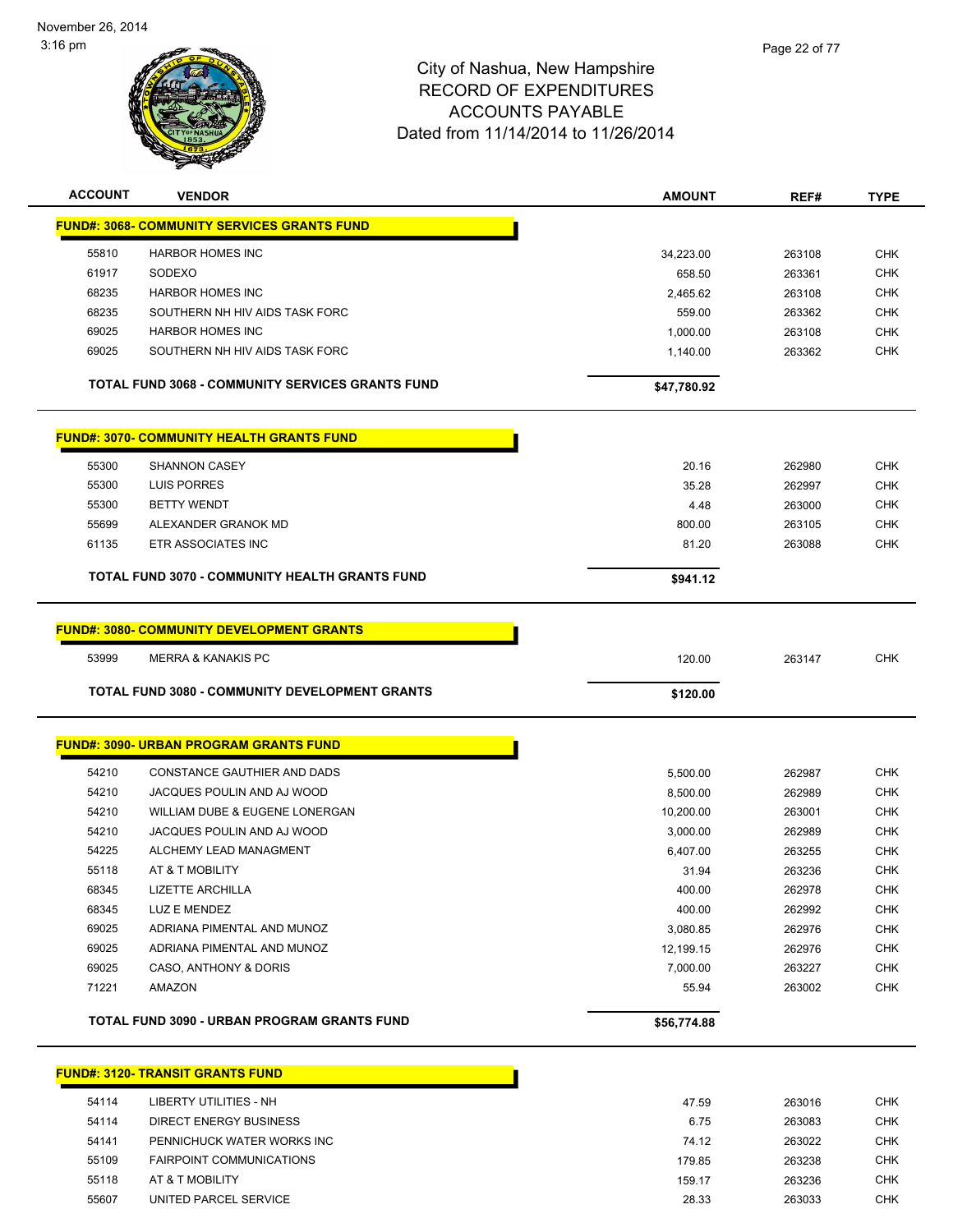

| <b>ACCOUNT</b> | <b>VENDOR</b>                                 | <b>AMOUNT</b> | REF#   | <b>TYPE</b> |
|----------------|-----------------------------------------------|---------------|--------|-------------|
|                | <b>FUND#: 3120- TRANSIT GRANTS FUND</b>       |               |        |             |
| 55699          | CONTROL TECHNOLOGIES INC                      | 507.84        | 263076 | <b>CHK</b>  |
| 55699          | <b>CINTAS UNIFORMS</b>                        | 42.96         | 263276 | <b>CHK</b>  |
| 61299          | HOME DEPOT CREDIT SERVICE 3065                | 26.46         | 263310 | CHK         |
| 61299          | WB MASON CO INC                               | 41.16         | 263222 | <b>CHK</b>  |
| 61299          | AMAZON                                        | 73.99         | 263002 | <b>CHK</b>  |
| 61299          | CONTROL TECHNOLOGIES INC                      | 130.96        | 263076 | <b>CHK</b>  |
| 61299          | DEPENDABLE LOCK SERVICE INC                   | 9.95          | 263082 | <b>CHK</b>  |
| 61299          | HOME DEPOT CREDIT SERVICE 3065                | 109.77        | 263116 | <b>CHK</b>  |
| 61300          | CITY OF NASHUA/TAX COLLECTORS                 | 134.72        | 262982 | <b>CHK</b>  |
| 61310          | <b>AVSG LP</b>                                | 1,364.39      | 263056 | <b>CHK</b>  |
| 61705          | PETE'S TIRE BARNS INC                         | 1,577.22      | 263167 | <b>CHK</b>  |
| 61709          | PETRO CANADA AMERICA                          | 963.55        | 263168 | <b>CHK</b>  |
| 61709          | SAFETY KLEEN SYSTEMS INC                      | 328.36        | 263178 | <b>CHK</b>  |
| 61799          | <b>CAMEROTA TRUCK PARTS</b>                   | 38.12         | 263066 | CHK         |
| 61799          | <b>GILLIG LLC</b>                             | 1,097.68      | 263098 | <b>CHK</b>  |
| 61799          | RYDER FLEET PRODUCTS COM INC                  | 56.76         | 263175 | <b>CHK</b>  |
| 61799          | RYDER FLEET PRODUCTS                          | 54.15         | 263176 | <b>CHK</b>  |
| 61799          | <b>CUMMINS NORTHEAST LLC</b>                  | 891.77        | 263283 | <b>CHK</b>  |
| 61799          | <b>GILLIG LLC</b>                             | 825.32        | 263301 | <b>CHK</b>  |
| 61799          | <b>NAPA AUTO PARTS</b>                        | (613.90)      | 263343 | <b>CHK</b>  |
| 61799          | ALLIANCE BUS GROUP INC                        | 251.60        | 263050 | <b>CHK</b>  |
| 61799          | <b>NAPA AUTO PARTS</b>                        | 505.24        | 263343 | <b>CHK</b>  |
| 61799          | RYDER FLEET PRODUCTS                          | 29.84         | 263176 | <b>CHK</b>  |
| 61799          | NAPA AUTO PARTS                               | 462.70        | 263343 | <b>CHK</b>  |
| 61799          | HOME DEPOT CREDIT SERVICE 3065                | 154.12        | 263116 | CHK         |
| 61799          | RYDER FLEET PRODUCTS COM INC                  | 7.94          | 263175 | <b>CHK</b>  |
| 61799          | RYDER FLEET PRODUCTS                          | 61.85         | 263176 | <b>CHK</b>  |
| 61799          | <b>NAPA AUTO PARTS</b>                        | 403.53        | 263343 | <b>CHK</b>  |
| 61799          | <b>NAPA AUTO PARTS</b>                        | 58.08         | 263343 | <b>CHK</b>  |
| 68240          | PURE WATERS OF NEW ENGLAND LLC                | 31.50         | 263172 | CHK         |
|                | <b>TOTAL FUND 3120 - TRANSIT GRANTS FUND</b>  | \$10,123.44   |        |             |
|                | <u> FUND#: 3230- PUBLIC WORKS GRANTS FUND</u> |               |        |             |
| 53999          | ALRINGTON PAVING CO                           | 4,454.00      | 263051 | <b>CHK</b>  |
|                | TOTAL FUND 3230 - PUBLIC WORKS GRANTS FUND    | \$4,454.00    |        |             |
|                |                                               |               |        |             |
|                | <b>FUND#: 3800- SCHOOL GRANTS FUND</b>        |               |        |             |
| 53607          | <b>GAYLE R ESTERLY</b>                        | 4,923.96      | 262830 | <b>CHK</b>  |
| 53607          | <b>TARA L HASBROUCK</b>                       | 350.00        | 262851 | <b>CHK</b>  |
| 53607          | <b>MARGARET M THERIAULT</b>                   | 525.00        | 262919 | <b>CHK</b>  |
| 53607          | AUDREY VARGA                                  | 175.00        | 262921 | <b>CHK</b>  |
| 53628          | ARCHITECTS FOR LEARNING-WELLES                | 1,587.50      | 262790 | CHK         |
| 53628          | <b>WHITNEY FREEMAN</b>                        | 50.00         | 262839 | CHK         |
| 53628          | KATHERINE S GOLTSOV                           | 25.00         | 262846 | <b>CHK</b>  |

CAROL ANN MCGURK 935.00 262876 CHK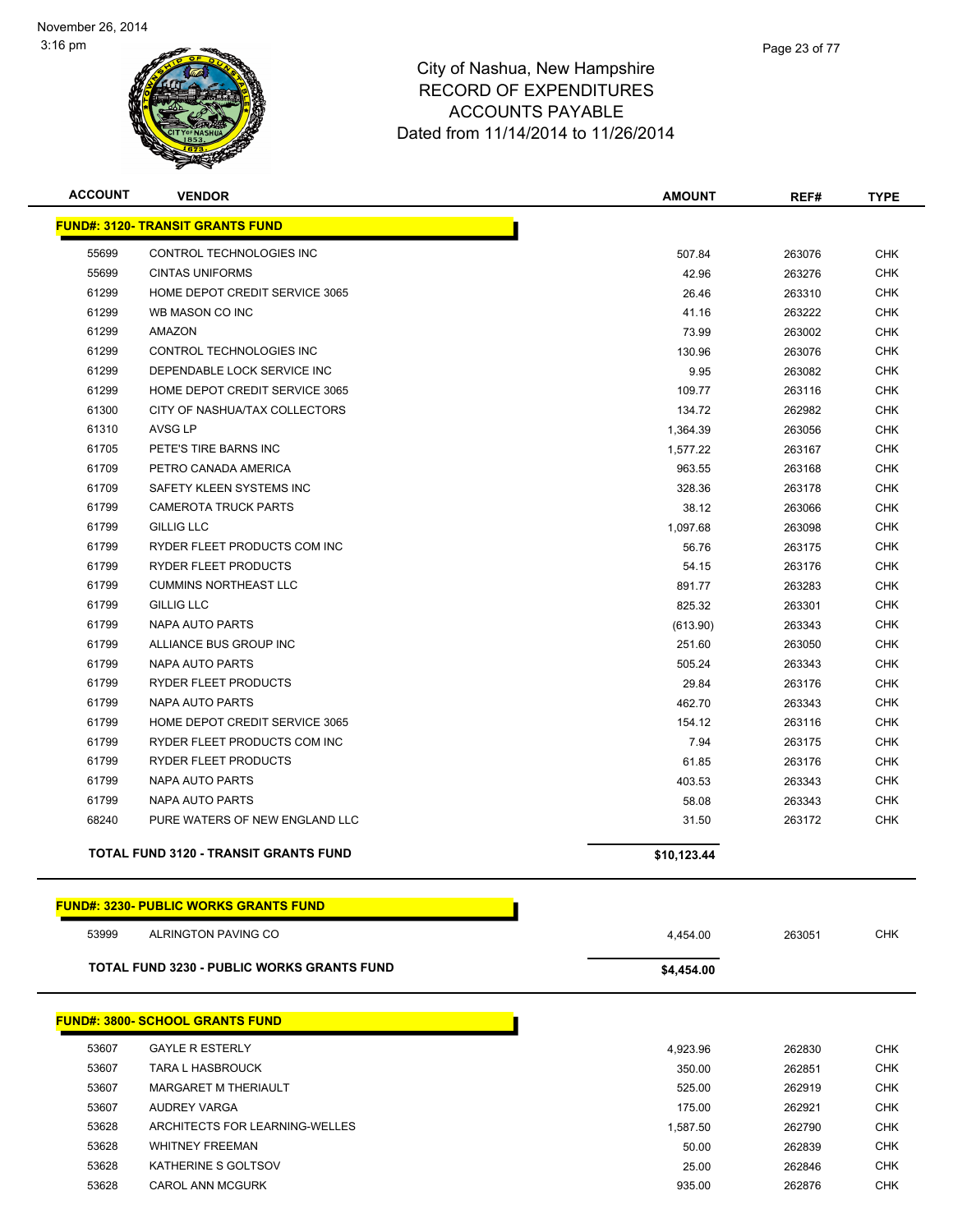

| <b>ACCOUNT</b> | <b>VENDOR</b>                                     | <b>AMOUNT</b> | REF#   | <b>TYPE</b> |
|----------------|---------------------------------------------------|---------------|--------|-------------|
|                | <b>FUND#: 3800- SCHOOL GRANTS FUND</b>            |               |        |             |
| 53628          | <b>TIMOTHY F BOSCH</b>                            | 250.00        | 263397 | <b>CHK</b>  |
| 53628          | <b>MARIAH CAMPBELL</b>                            | 125.00        | 263400 | <b>CHK</b>  |
| 53628          | <b>WHITNEY FREEMAN</b>                            | 50.00         | 263420 | <b>CHK</b>  |
| 53628          | <b>HOLLY LAVINE</b>                               | 100.00        | 263437 | <b>CHK</b>  |
| 53628          | <b>BOOTHBY THERAPY SERVICES LLC</b>               | 1,402.72      | 262798 | <b>CHK</b>  |
| 53628          | <b>INTERIM HEALTH CARE</b>                        | 7,335.50      | 262858 | <b>CHK</b>  |
| 53628          | <b>CURRICULUM ASSOCIATES LLC</b>                  | 1,500.00      | 262821 | <b>CHK</b>  |
| 55109          | <b>FAIRPOINT COMMUNICATIONS</b>                   | 170.22        | 263011 | <b>CHK</b>  |
| 55300          | NCTN/WORLD EDUCATION                              | 299.00        | 262886 | <b>CHK</b>  |
| 55300          | NCTN/WORLD EDUCATION                              | 299.00        | 263452 | <b>CHK</b>  |
| 55300          | <b>CATHERINE POULIN</b>                           | 235.00        | 263460 | <b>CHK</b>  |
| 55300          | <b>AMI RICH</b>                                   | 80.16         | 262900 | <b>CHK</b>  |
| 55300          | <b>JEFFREY LEONE</b>                              | 156.92        | 262866 | <b>CHK</b>  |
| 55300          | DAVID QUIMBY                                      | 42.56         | 262897 | <b>CHK</b>  |
| 55400          | <b>CHERRIE FULTON</b>                             | 128.60        | 262840 | <b>CHK</b>  |
| 55607          | TITLE ONE PETTY CASH                              | 5.75          | 262785 | <b>CHK</b>  |
| 55690          | FIRST STUDENT INC                                 | 160.86        | 263419 | <b>CHK</b>  |
| 55690          | FIRST STUDENT INC                                 | 573.72        | 263419 | <b>CHK</b>  |
| 61135          | TITLE ONE PETTY CASH                              | 29.99         | 262785 | <b>CHK</b>  |
| 61299          | TITLE ONE PETTY CASH                              | 41.97         | 262785 | <b>CHK</b>  |
| 61875          | <b>SCHOLASTIC INC</b>                             | 1,512.84      | 262909 | <b>CHK</b>  |
| 61875          | <b>SCHOLASTIC INC</b>                             | 6.52          | 263467 | <b>CHK</b>  |
| 71228          | ELECTUDE USA LLC                                  | 4,181.00      | 262828 | <b>CHK</b>  |
| 71999          | SIGMANET, INC                                     | 8,908.16      | 263472 | <b>CHK</b>  |
| 71999          | PATTERSON MEDICAL                                 | 2,992.50      | 262893 | <b>CHK</b>  |
|                | <b>TOTAL FUND 3800 - SCHOOL GRANTS FUND</b>       | \$39,159.45   |        |             |
|                | <b>FUND#: 3810- FOOD SERVICE GRANTS FUND</b>      |               |        |             |
| 61214          | M SAUNDERS INC                                    | 1,019.70      | 263440 | <b>CHK</b>  |
| 61299          | COSTA FRUIT & PRODUCE CO INC                      | 32.00         | 262816 | <b>CHK</b>  |
| 61299          | <b>COSTA FRUIT &amp; PRODUCE CO INC</b>           | 64.00         | 262816 | <b>CHK</b>  |
| 61299          | CENTRAL PAPER PRODUCTS CO                         | 77.45         | 262807 | <b>CHK</b>  |
| 61299          | COSTA FRUIT & PRODUCE CO INC                      | 32.00         | 262816 | <b>CHK</b>  |
| 61299          | COSTA FRUIT & PRODUCE CO INC                      | 32.00         | 262816 | <b>CHK</b>  |
| 61299          | CENTRAL PAPER PRODUCTS CO                         | 14.58         | 262807 | <b>CHK</b>  |
| 61299          | COSTA FRUIT & PRODUCE CO INC                      | 32.00         | 262816 | <b>CHK</b>  |
| 61299          | CENTRAL PAPER PRODUCTS CO                         | 22.56         | 262807 | <b>CHK</b>  |
| 61299          | COSTA FRUIT & PRODUCE CO INC                      | 32.00         | 262816 | <b>CHK</b>  |
|                | <b>TOTAL FUND 3810 - FOOD SERVICE GRANTS FUND</b> | \$1,358.29    |        |             |

# **FUND#: 4005- TRAFFIC VIOLATIONS FUND**

| 45400 | JOSE ANTONIO               | 10.00  | 263126 | <b>CHK</b> |
|-------|----------------------------|--------|--------|------------|
| 45400 | ROBERT M CASEY             | 5.00   | 263174 | <b>CHK</b> |
| 45400 | STEPHANIE GOMES ROBLES     | 5.00   | 263191 | <b>CHK</b> |
| 55699 | VERIZON WIRELESS-742016226 | 195.56 | 263040 | <b>CHK</b> |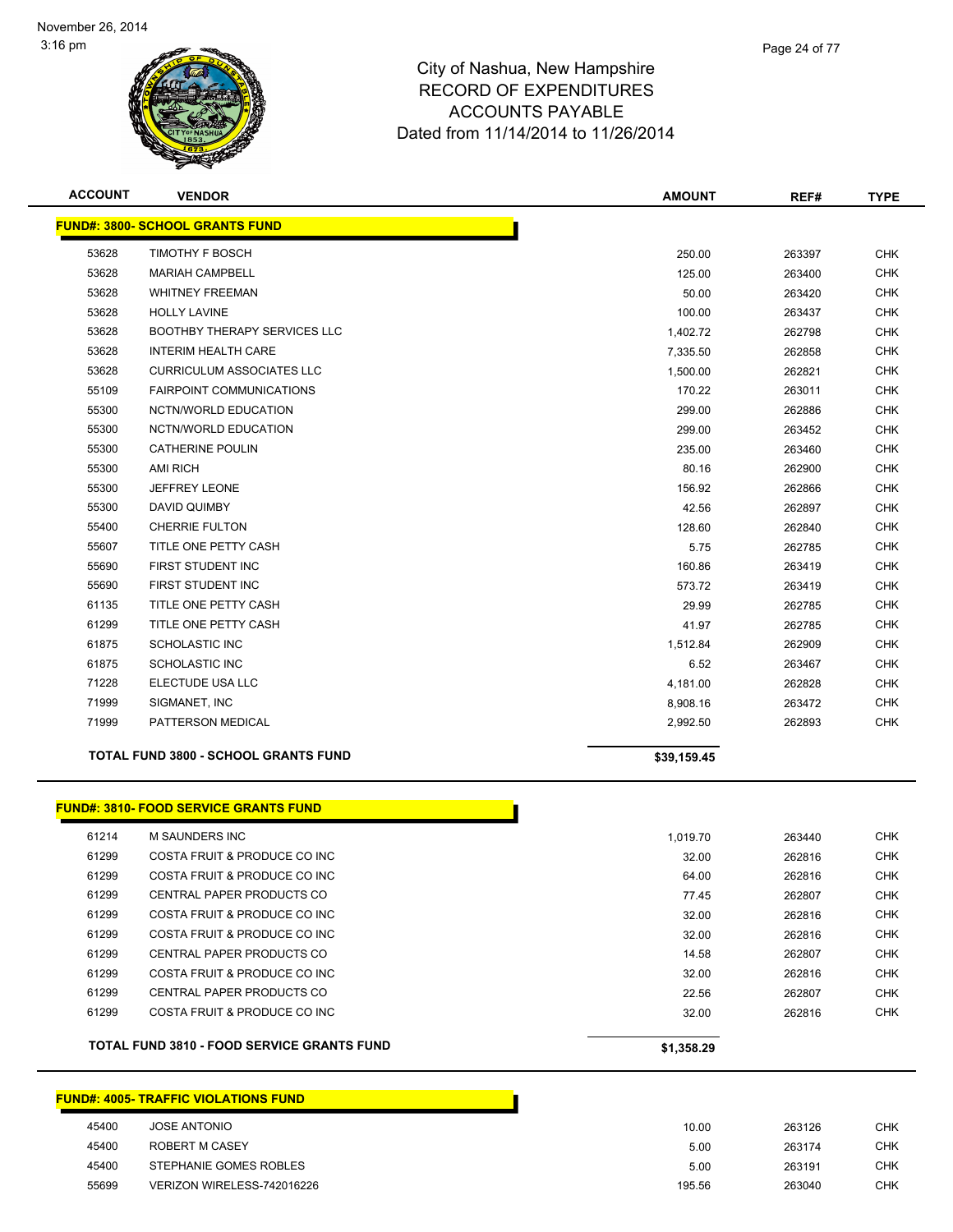November 26, 2014 3:16 pm



| <b>ACCOUNT</b> | <b>VENDOR</b>                                         | <b>AMOUNT</b> | REF#   | <b>TYPE</b> |
|----------------|-------------------------------------------------------|---------------|--------|-------------|
|                | <b>FUND#: 4005- TRAFFIC VIOLATIONS FUND</b>           |               |        |             |
| 55699          | <b>CINTAS DOCUMENT MANAGEMENT</b>                     | 70.84         | 263072 | <b>CHK</b>  |
| 55699          | VERIZON WIRELESS-742016226                            | 194.01        | 263250 | <b>CHK</b>  |
|                |                                                       |               |        |             |
|                | <b>TOTAL FUND 4005 - TRAFFIC VIOLATIONS FUND</b>      | \$480.41      |        |             |
|                | <b>FUND#: 4010- MOTOR VEHICLE ADMIN FUND</b>          |               |        |             |
| 55699          | <b>CINTAS DOCUMENT MANAGEMENT</b>                     | 405.72        | 263072 | <b>CHK</b>  |
| 61100          | COMPUTER HUT dba IT INSIDERS                          | 2,799.50      | 263074 | <b>CHK</b>  |
|                | <b>TOTAL FUND 4010 - MOTOR VEHICLE ADMIN FUND</b>     | \$3,205.22    |        |             |
|                | <b>FUND#: 4020- POLICE DRUG ENFORCEMENT FUND</b>      |               |        |             |
| 54899          | LAW REALTY CO INC                                     | 416.67        | 263130 | <b>CHK</b>  |
| 54899          | LITCHFIELD VANTAGE LLC                                | 1,583.33      | 263133 | <b>CHK</b>  |
| 55699          | TRANSUNION RISK & ALTERNATIVE                         | 102.98        | 263208 | <b>CHK</b>  |
|                |                                                       |               |        |             |
|                | <b>TOTAL FUND 4020 - POLICE DRUG ENFORCEMENT FUND</b> | \$2,102.98    |        |             |
|                | <b>FUND#: 4025- DOJ DRUG FORFEITURE FUND</b>          |               |        |             |
| 61799          | GOODYEAR TIRE & RUBBER CO                             | 600.48        | 263101 | <b>CHK</b>  |
| 68343          | <b>CASH</b>                                           | 9,500.00      | 262752 | <b>CHK</b>  |
|                | TOTAL FUND 4025 - DOJ DRUG FORFEITURE FUND            | \$10,100.48   |        |             |
|                | <b>FUND#: 4030- POLICE SPECIAL DETAILS FUND</b>       |               |        |             |
|                |                                                       |               |        |             |
| 44542          | DAVID MITCHELL                                        | 208.44        | 263154 | <b>CHK</b>  |
|                | <b>TOTAL FUND 4030 - POLICE SPECIAL DETAILS FUND</b>  | \$208.44      |        |             |
|                | <b>FUND#: 4085- RIVERFRONT PROMENADE TIF FUND</b>     |               |        |             |
| 54280          | <b>GREENSCAPE INC</b>                                 | 1,824.00      | 263305 | <b>CHK</b>  |
|                | TOTAL FUND 4085 - RIVERFRONT PROMENADE TIF FUND       | \$1,824.00    |        |             |
|                | <b>FUND#: 4090- LIB-LOST/DAMAGED BOOK FINES</b>       |               |        |             |
| 55699          | UNIQUE MANAGEMENT SERVICES INC                        | 402.75        | 263216 | <b>CHK</b>  |
| 61814          | <b>MIDWEST TAPE</b>                                   | 284.53        | 263152 | <b>CHK</b>  |
| 61875          | <b>BAKER &amp; TAYLOR</b>                             | 41.94         | 263060 | <b>CHK</b>  |
| 61875          | <b>BAKER &amp; TAYLOR</b>                             | 154.91        | 263261 | <b>CHK</b>  |
| 61875          | <b>INGRAM LIBRARY SERVICES</b>                        | 67.73         | 263313 | <b>CHK</b>  |
|                |                                                       |               |        |             |
|                | TOTAL FUND 4090 - LIB-LOST/DAMAGED BOOK FINES         | \$951.86      |        |             |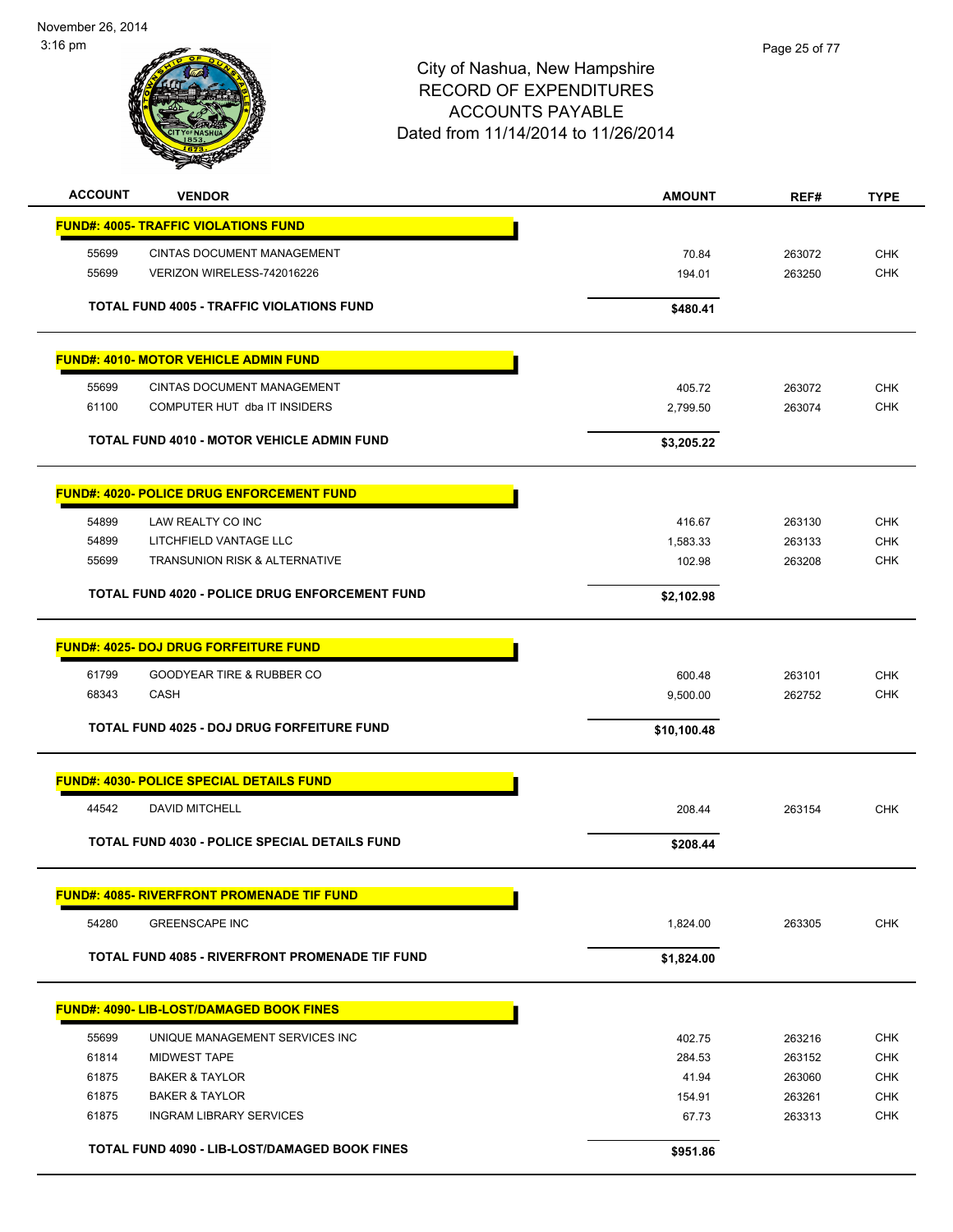November 26, 2014 3:16 pm



| <b>ACCOUNT</b> | <b>VENDOR</b>                                    | <b>AMOUNT</b>        | REF#             | <b>TYPE</b>              |
|----------------|--------------------------------------------------|----------------------|------------------|--------------------------|
|                | FUND#: 5010- CAP PROJECTS-INFO TECHNOLOGY        |                      |                  |                          |
| 81342          | <b>TYLER TECHNOLOGIES INC</b>                    | 3,525.00             | 263213           | <b>CHK</b>               |
| 81342          | HYLAND SOFTWARE INC                              | 66,968.48            | 263312           | <b>CHK</b>               |
|                |                                                  |                      |                  |                          |
|                | TOTAL FUND 5010 - CAP PROJECTS-INFO TECHNOLOGY   | \$70,493.48          |                  |                          |
|                | <b>FUND#: 5040- CAPITAL PROJECTS-FIRE</b>        |                      |                  |                          |
| 81200          | LIGHTEC INC                                      | 49,035.69            | 263131           | CHK                      |
|                | <b>TOTAL FUND 5040 - CAPITAL PROJECTS-FIRE</b>   | \$49,035.69          |                  |                          |
|                | <b>FUND#: 5050- CAPITAL PROJ-COMMUNICATIONS</b>  |                      |                  |                          |
| 81300          | FIBER OPTIC SPLICING & TESTING                   | 28,300.00            | 263091           | CHK                      |
|                | TOTAL FUND 5050 - CAPITAL PROJ-COMMUNICATIONS    | \$28,300.00          |                  |                          |
|                |                                                  |                      |                  |                          |
|                | <b>FUND#: 5200- CAPITAL PROJECTS-STREETS</b>     |                      |                  |                          |
| 81700          | VANASSE HANGEN BRUSTLIN INC                      | 2,801.62             | 263375           | <b>CHK</b>               |
|                | TOTAL FUND 5200 - CAPITAL PROJECTS-STREETS       | \$2,801.62           |                  |                          |
|                |                                                  |                      |                  |                          |
|                | FUND#: 5700- CAP PROJECTS-BROAD ST PKWY          |                      |                  |                          |
|                |                                                  |                      |                  |                          |
| 81700          | D L KING & ASSOC INC                             | 152,169.79           | 263284           | <b>CHK</b>               |
| 81700<br>81700 | E D SWETT INC<br>E D SWETT INC                   | 213,965.69           | 263289<br>263289 | <b>CHK</b><br><b>CHK</b> |
| 81700          | WB MASON CO INC                                  | 351,150.57<br>244.85 | 263222           | <b>CHK</b>               |
| 81700          | R S AUDLEY INC                                   | 457,164.41           | 263355           | <b>CHK</b>               |
| 81700          | SANBORN HEAD & ASSOC INC                         | 137.40               | 263179           | <b>CHK</b>               |
| 81700          | SANBORN HEAD & ASSOC INC                         | 508.52               | 263179           | CHK                      |
| 81700          | HALEY AND WARD INC                               | 6,145.26             | 263306           | <b>CHK</b>               |
| 81700          | TREASURER STATE OF NH DOT                        | 850,990.17           | 147964           | ACH                      |
| 81700          | TREASURER STATE OF NH DOT                        | 52,268.97            | 147964           | <b>ACH</b>               |
| 81700          | <b>CLOCK TOWER HOUSING ASSOCIATES</b>            | 10,000.00            | 262983           | CHK                      |
| 81700          | NASHUA CANAL ASSOCIATES                          | 10,000.00            | 262993           | <b>CHK</b>               |
| 81700          | NASHUA MILLYARD ASSOC INC                        | 703.46               | 263156           | <b>CHK</b>               |
| 81700          | SANBORN HEAD & ASSOC INC                         | 1,213.75             | 263179           | <b>CHK</b>               |
|                | TOTAL FUND 5700 - CAP PROJECTS-BROAD ST PKWY     | \$2,106,662.84       |                  |                          |
|                | <b>FUND#: 5800- SCHOOL CAPITAL PROJECTS FUND</b> |                      |                  |                          |

| 81200 | PRO AV SYSTEMS INC         | 34.086.92  | 262896 | CHK        |
|-------|----------------------------|------------|--------|------------|
| 81200 | <b>HARRIMAN ASSOCIATES</b> | 5.495.72   | 263428 | <b>CHK</b> |
| 81200 | HARVEY CONSTRUCTION CO     | 431.047.24 | 263429 | CHK        |
| 81200 | PAGE STREET LEASING LLC    | 95.00      | 263455 | СНК        |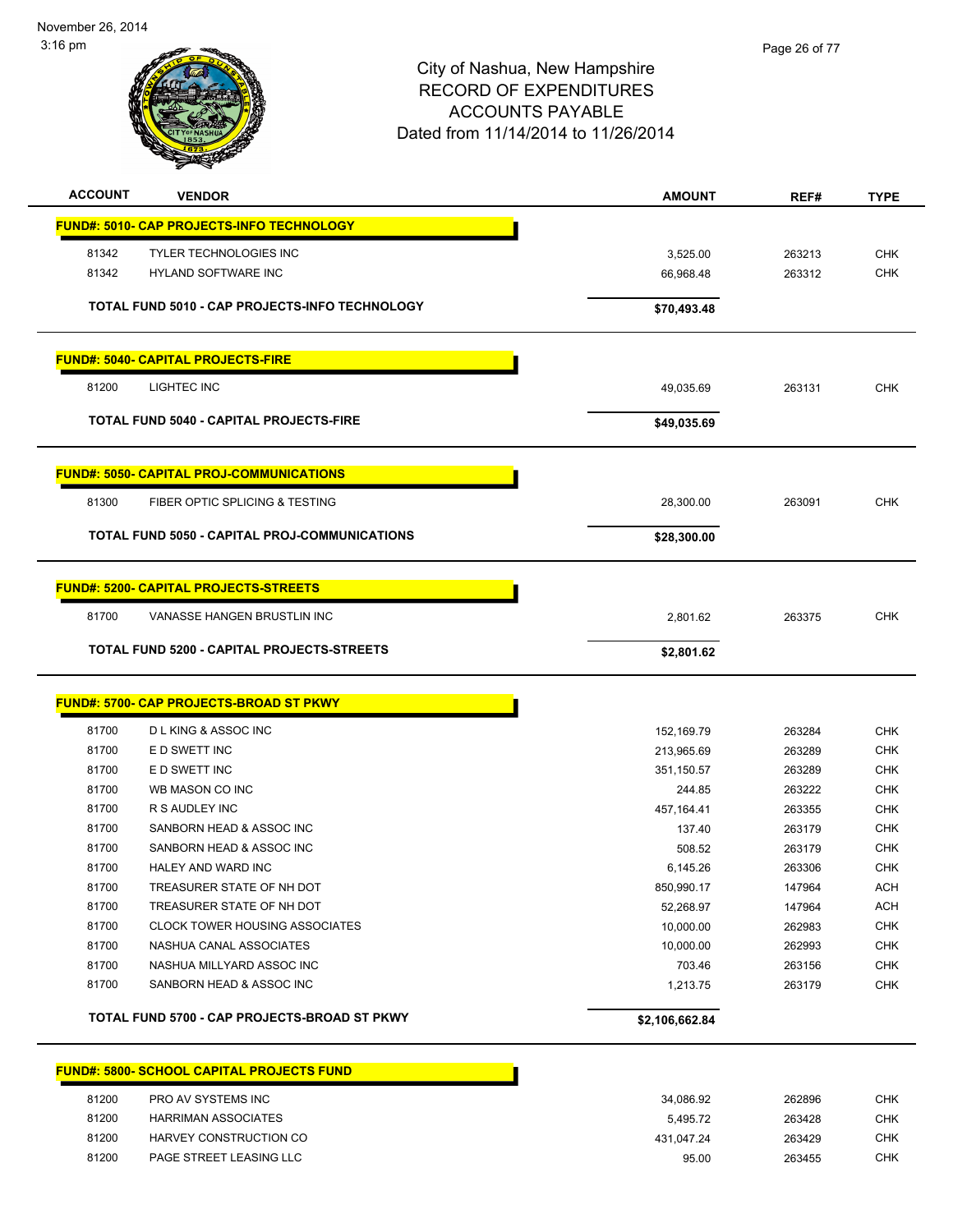| <b>ACCOUNT</b> | <b>VENDOR</b>                                  | <b>AMOUNT</b> | REF#   | <b>TYPE</b> |
|----------------|------------------------------------------------|---------------|--------|-------------|
|                | TOTAL FUND 5800 - SCHOOL CAPITAL PROJECTS FUND | \$470,724.88  |        |             |
|                | <b>FUND#: 6000- SOLID WASTE FUND</b>           |               |        |             |
| 53107          | ALS GROUP USA CORP                             | 939.00        | 263052 | <b>CHK</b>  |
| 53107          | CHEMSERVE ENVIRONMENTAL ANALYS                 | 17,630.78     | 263274 | <b>CHK</b>  |
| 54280          | HOME DEPOT CREDIT SERVICE 3065                 | 55.36         | 263310 | <b>CHK</b>  |
| 54280          | WASTEQUIP MANUFACTURING LLC                    | 6,150.00      | 263378 | <b>CHK</b>  |
| 54487          | <b>MAJOR SAFETY SERVICE INC</b>                | 562.01        | 263326 | CHK         |
| 54600          | P/M SERVICES OF NH                             | 1,050.00      | 263021 | <b>CHK</b>  |
| 54600          | CARPARTS OF NASHUA                             | 53.51         | 263069 | <b>CHK</b>  |
| 54600          | FREIGHTLINER OF NH INC                         | 529.08        | 263096 | <b>CHK</b>  |
| 54600          | MCNEILUS TRUCK & MANUFACTURING                 | 377.52        | 263144 | <b>CHK</b>  |
| 54600          | NORTH AMERICAN EQUIP UPFITTERS                 | 97.91         | 263161 | <b>CHK</b>  |
| 54600          | FREIGHTLINER OF NH INC                         | 181.48        | 263297 | <b>CHK</b>  |
| 54600          | MACMULKIN CHEVROLET INC                        | 55.02         | 263325 | <b>CHK</b>  |
| 54600          | MCDEVITT TRUCKS INC                            | 275.03        | 263331 | <b>CHK</b>  |
| 54600          | MCNEILUS TRUCK & MANUFACTURING                 | 2,505.17      | 263334 | <b>CHK</b>  |
| 54600          | NAPA AUTO PARTS                                | 13.80         | 263342 | <b>CHK</b>  |
| 54600          | <b>POWERPLAN</b>                               | 70.18         | 263352 | <b>CHK</b>  |
| 54828          | US BANK EQUIPMENT FINANCE                      | 113.54        | 262753 | <b>CHK</b>  |
| 54828          | US BANK EQUIPMENT FINANCE                      | 28.14         | 262754 | <b>CHK</b>  |
| 55109          | <b>FAIRPOINT COMMUNICATIONS</b>                | 32.66         | 263012 | <b>CHK</b>  |
| 55109          | PAETEC COMMUNICATIONS INC                      | 4.66          | 263242 | <b>CHK</b>  |
| 55421          | <b>SWANA</b>                                   | 600.00        | 263198 | CHK         |
| 55600          | <b>MAILINGS UNLIMITED</b>                      | 1,518.00      | 263137 | <b>CHK</b>  |
| 55600          | <b>RYDIN DECAL</b>                             | 2,674.30      | 263177 | CHK         |
| 55607          | <b>FEDEX</b>                                   | 575.04        | 263013 | CHK         |
| 55699          | UNIVERSAL RECYCLING TECH                       | 2,632.68      | 263217 | <b>CHK</b>  |
| 55699          | UNIVERSAL RECYCLING TECH                       | 2,723.26      | 263372 | <b>CHK</b>  |
| 61100          | WB MASON CO INC                                | 137.19        | 263222 | <b>CHK</b>  |
| 61107          | UNIFIRST CORPORATION                           | 570.84        | 263215 | <b>CHK</b>  |
| 61107          | UNIFIRST CORPORATION                           | 225.32        | 263370 | <b>CHK</b>  |
| 61142          | <b>BASS FIRST AID SERVICE</b>                  | 112.90        | 263262 | <b>CHK</b>  |
| 61192          | STANLEY CONVERGENT SECURITY                    | 89.04         | 263187 | <b>CHK</b>  |
| 61307          | SHATTUCK MALONE OIL CO                         | 1,154.20      | 263025 | <b>CHK</b>  |
| 61307          | SHATTUCK MALONE OIL CO                         | 1,105.56      | 263246 | <b>CHK</b>  |
| 61310          | AVSG LP                                        | 15,079.95     | 263056 | <b>CHK</b>  |
| 61705          | <b>GCR TIRES AND SERVICE</b>                   | 1,740.00      | 263300 | <b>CHK</b>  |
| 61705          | MAYNARD & LESIEUR INC                          | 2,267.40      | 263330 | <b>CHK</b>  |
| 71000          | SULLIVAN ENVIRONMENTAL INC                     | 598.03        | 263193 | <b>CHK</b>  |
|                | <b>TOTAL FUND 6000 - SOLID WASTE FUND</b>      | \$64,528.56   |        |             |

#### **FUND#: 6200- WASTEWATER FUND**

| 21775 | KIMKO WEBSTER SQUARE LLC     | 778.64    | 262926 | CHK        |
|-------|------------------------------|-----------|--------|------------|
|       |                              |           |        |            |
| 44597 | HILLSBOROUGH COUNTY REGISTRY | 1.628.14  | 263113 | <b>CHK</b> |
|       |                              |           |        |            |
| 53107 | EASTERN ANALYTICAL INC       | 256.75    | 263085 | СНК        |
|       |                              |           |        |            |
| 53107 | FLOW ASSESSMENT SERVICES LLC | 14.069.98 | 263295 | <b>CHK</b> |
|       |                              |           |        |            |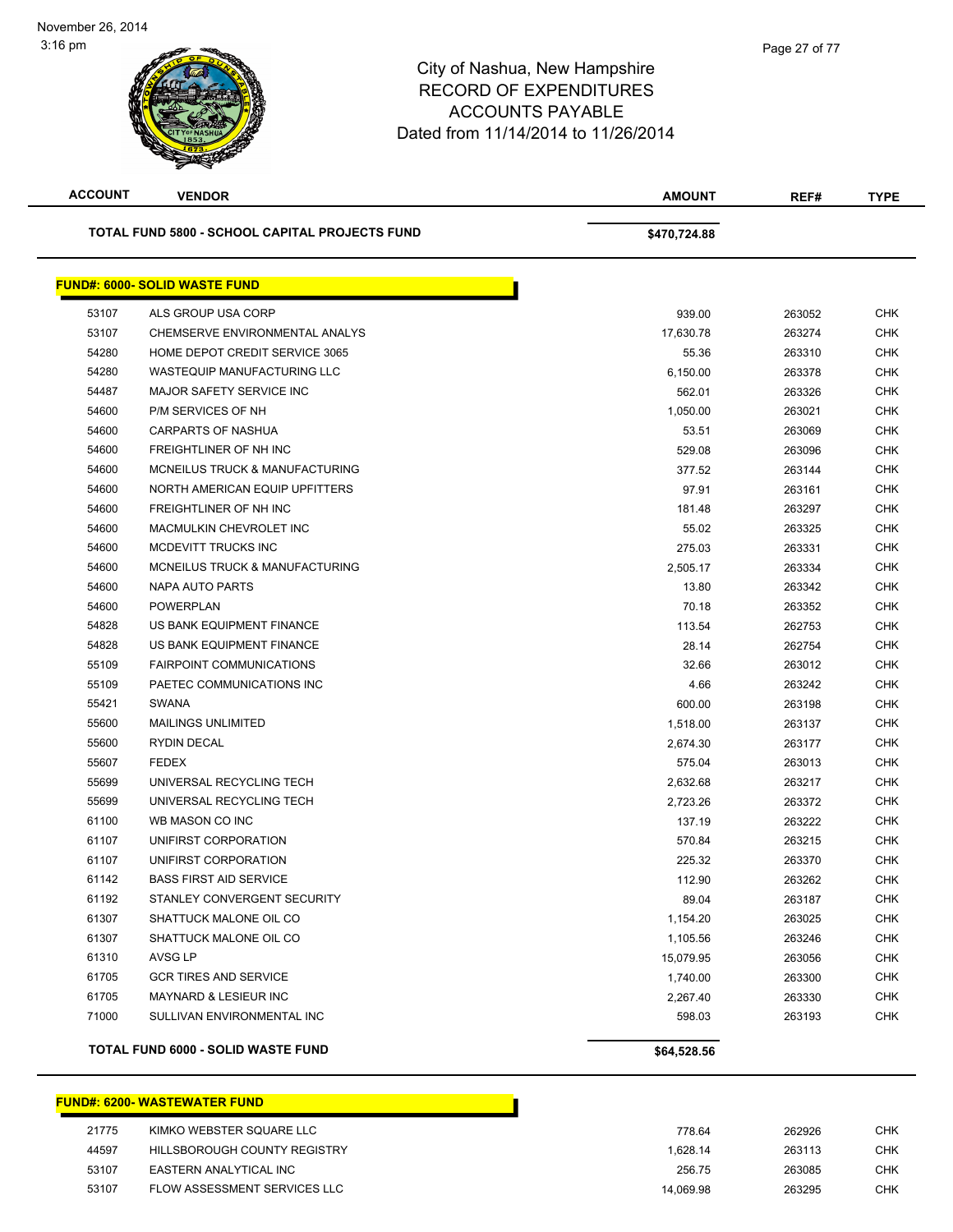

| <b>ACCOUNT</b> | <b>VENDOR</b>                        | <b>AMOUNT</b> | REF#   | <b>TYPE</b> |
|----------------|--------------------------------------|---------------|--------|-------------|
|                | <u> FUND#: 6200- WASTEWATER FUND</u> |               |        |             |
| 53467          | <b>MAILINGS UNLIMITED</b>            | 3,299.28      | 263137 | <b>CHK</b>  |
| 53467          | PENNICHUCK WATER WORKS INC           | 9,378.18      | 263243 | <b>CHK</b>  |
| 54100          | <b>PSNH-LARGE POWER</b>              | 38,296.16     | 263024 | <b>CHK</b>  |
| 54141          | PENNICHUCK WATER WORKS INC           | 208.78        | 263022 | <b>CHK</b>  |
| 54221          | CASELLA ORGANICS                     | 74,801.27     | 263070 | <b>CHK</b>  |
| 54280          | PEABODY SUPPLY CO                    | 36.88         | 263165 | <b>CHK</b>  |
| 54300          | CRISP CONTRACTING LLC                | 13,850.00     | 262984 | <b>CHK</b>  |
| 54300          | <b>BROX INDUSTRIES INC</b>           | 69.30         | 263065 | <b>CHK</b>  |
| 54300          | CONCRETE SYSTEMS INC                 | 160.00        | 263075 | <b>CHK</b>  |
| 54300          | CRISP CONTRACTING LLC                | 4,000.00      | 263228 | CHK         |
| 54300          | CORRIVEAU ROUTHIER INC               | 829.50        | 263281 | <b>CHK</b>  |
| 54487          | CAPCO CRANE & HOIST INC              | 501.00        | 263067 | CHK         |
| 54487          | <b>GRAINGER</b>                      | 56.86         | 263102 | <b>CHK</b>  |
| 54487          | <b>IMTEK REPROGRAPHICS INC</b>       | 555.50        | 263119 | <b>CHK</b>  |
| 54487          | M & M ELECTRICAL SUPPLY CO INC       | 216.22        | 263134 | <b>CHK</b>  |
| 54487          | PEABODY SUPPLY CO                    | 853.26        | 263165 | <b>CHK</b>  |
| 54487          | <b>FLOWROX INC</b>                   | 1,649.62      | 263296 | <b>CHK</b>  |
| 54487          | KOMLINE-SANDERSON ENGR CORP          | 124.72        | 263322 | <b>CHK</b>  |
| 54487          | MCMASTER-CARR                        | 372.86        | 263333 | <b>CHK</b>  |
| 54487          | <b>TAYLOR RENTAL INC</b>             | 359.25        | 263367 | <b>CHK</b>  |
| 54600          | <b>CARPARTS OF NASHUA</b>            | 77.62         | 263272 | <b>CHK</b>  |
| 54600          | <b>CUES INC</b>                      | 296.49        | 263282 | <b>CHK</b>  |
| 54828          | US BANK EQUIPMENT FINANCE            | 28.14         | 262754 | <b>CHK</b>  |
| 54828          | US BANK EQUIPMENT FINANCE            | 113.54        | 262756 | <b>CHK</b>  |
| 55109          | <b>BAYRING COMMUNICATIONS</b>        | 60.21         | 263007 | <b>CHK</b>  |
| 55109          | <b>FAIRPOINT COMMUNICATIONS</b>      | 734.27        | 263011 | <b>CHK</b>  |
| 55109          | <b>FAIRPOINT COMMUNICATIONS</b>      | 76.76         | 263012 | <b>CHK</b>  |
| 55109          | PAETEC COMMUNICATIONS INC            | 4.25          | 263242 | <b>CHK</b>  |
| 55118          | AT & T MOBILITY                      | 222.30        | 263236 | <b>CHK</b>  |
| 55400          | HUBER TECHNOLOGY INC                 | 1,120.00      | 263118 | <b>CHK</b>  |
| 55618          | <b>CITIZENS BANK</b>                 | 1,600.55      | 147965 | <b>ACH</b>  |
| 55618          | <b>CITIZENS BANK</b>                 | 1,626.29      | 147966 | ACH         |
| 55699          | <b>CINTAS DOCUMENT MANAGEMENT</b>    | 193.20        | 263072 | <b>CHK</b>  |
| 55699          | <b>IMTEK REPROGRAPHICS INC</b>       | 370.50        | 263119 | <b>CHK</b>  |
| 55699          | <b>GLENN KOHL</b>                    | 11,000.00     | 263321 | <b>CHK</b>  |
| 61107          | ALECS SHOE STORE INC                 | 220.00        | 263049 | <b>CHK</b>  |
| 61107          | UNIFIRST CORPORATION                 | 721.21        | 263215 | <b>CHK</b>  |
| 61107          | <b>VWR INTERNATIONAL</b>             | 272.80        | 263220 | <b>CHK</b>  |
| 61149          | <b>VWR INTERNATIONAL</b>             | 424.40        | 263219 | <b>CHK</b>  |
| 61299          | ATCO INTERNATIONAL                   | 996.00        | 263258 | <b>CHK</b>  |
| 61299          | MOORE MEDICAL LLC                    | 139.68        | 263339 | <b>CHK</b>  |
| 61310          | AVSG LP                              | 636.29        | 263056 | <b>CHK</b>  |
| 71000          | <b>GRAINGER</b>                      | 511.65        | 263102 | <b>CHK</b>  |
| 81700          | FLOW ASSESSMENT SERVICES LLC         | 230.00        | 263295 | <b>CHK</b>  |
| 81700          | PENTA CORP                           | 153,341.33    | 263349 | <b>CHK</b>  |
| 81700          | HAYNER SWANSON INC                   | 13,421.79     | 263307 | CHK         |
| 81700          | LYNCH'S EXCAVATION                   | 9,750.00      | 263324 | <b>CHK</b>  |
| 81700          | <b>HAZEN &amp; SAWYER PC</b>         | 40,452.92     | 263110 | <b>CHK</b>  |
|                |                                      |               |        |             |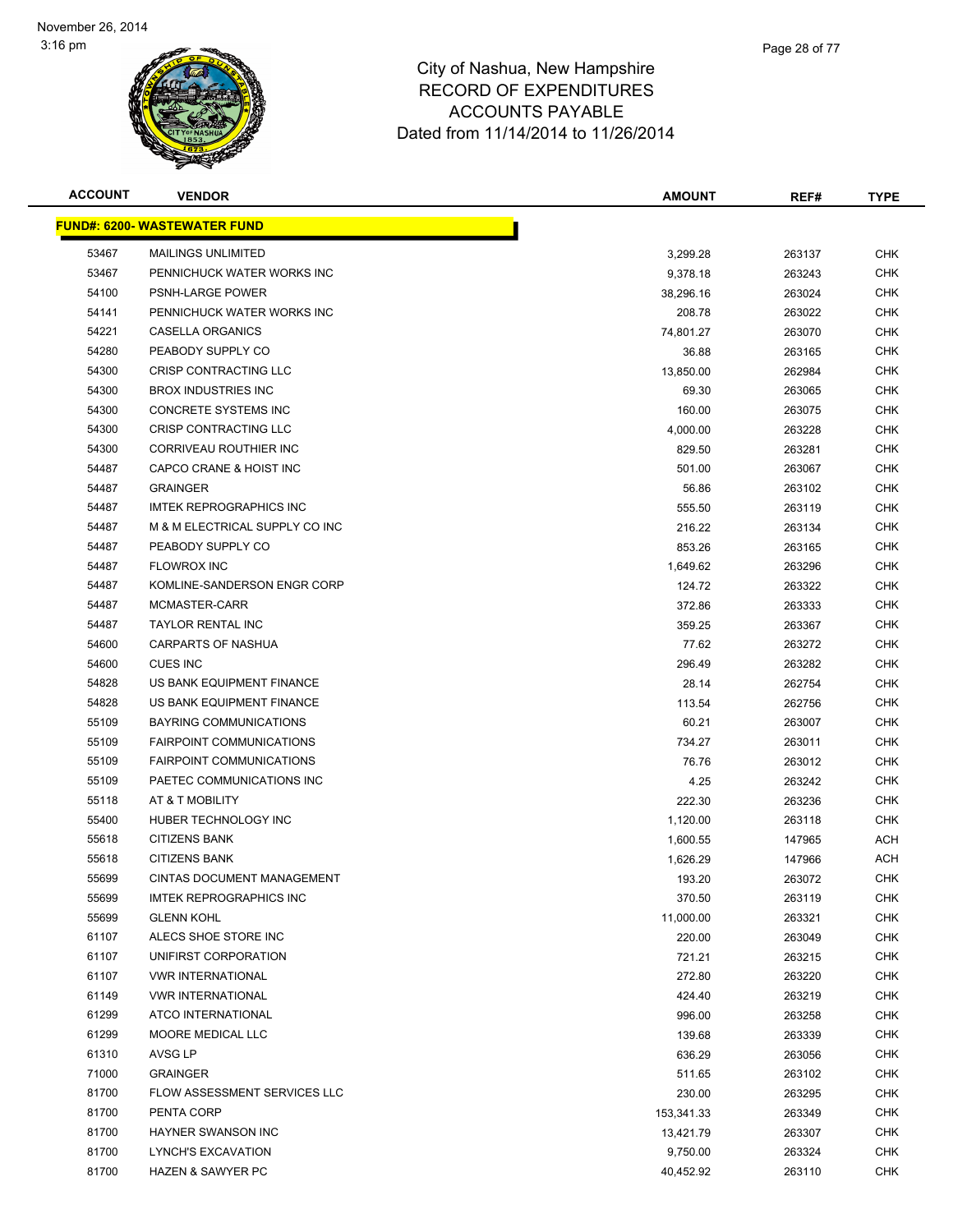| <b>ACCOUNT</b> | <b>VENDOR</b>                                         | <b>AMOUNT</b> | REF#   | <b>TYPE</b> |
|----------------|-------------------------------------------------------|---------------|--------|-------------|
|                | <b>TOTAL FUND 6200 - WASTEWATER FUND</b>              | \$404,994.34  |        |             |
|                | <b>FUND#: 6500- PROPERTY &amp; CASUALTY FUND</b>      |               |        |             |
| 54267          | TREASURER STATE OF NH                                 | 250.00        | 263029 | <b>CHK</b>  |
| 54267          | STANLEY ELEVATOR CO INC                               | 4,473.63      | 263188 | <b>CHK</b>  |
| 55307          | <b>ROSS DUGAS</b>                                     | 29.68         | 262986 | <b>CHK</b>  |
| 59207          | DARTMOUTH HITCHCOCK CLINIC                            | 543.00        | 262927 | <b>CHK</b>  |
| 59207          | <b>FOUR SEASONS ORTHOPEDIC CENTER</b>                 | 2,431.00      | 262928 | <b>CHK</b>  |
| 59207          | <b>JILL GAGNE</b>                                     | 38.42         | 262929 | <b>CHK</b>  |
| 59207          | <b>JODY STEWART</b>                                   | 9.41          | 262930 | <b>CHK</b>  |
| 59207          | <b>MICHAEL EASON</b>                                  | 15.00         | 262931 | <b>CHK</b>  |
| 59207          | OCCUPATIONAL HEALTH CTRS SOUTH                        | 164.97        | 262932 | <b>CHK</b>  |
| 59207          | PERFORMANCE REHAB INC                                 | 450.00        | 262933 | <b>CHK</b>  |
| 59207          | SJ PHYSICIAN SERVICES                                 | 135.00        | 262934 | <b>CHK</b>  |
| 59207          | SO NH REGIONAL MEDICAL CENTER                         | 315.58        | 262935 | <b>CHK</b>  |
| 59207          | ST JOSEPH HOME & HOSPICE CARE                         | 360.00        | 262937 | <b>CHK</b>  |
| 59207          | CITY OF CONCORD                                       | 650.00        | 263502 | <b>CHK</b>  |
| 59207          | <b>CONCORD HOSPITAL</b>                               | 687.00        | 263503 | <b>CHK</b>  |
| 59207          | DARTMOUTH HITCHCOCK CLINIC                            | 2,637.00      | 263504 | <b>CHK</b>  |
| 59207          | EDWARD A PALANK, MD                                   | 675.00        | 263505 | <b>CHK</b>  |
| 59207          | ELLIOT PROFESSIONAL SERVICES                          | 356.00        | 263506 | <b>CHK</b>  |
| 59207          | <b>EXCEL ORTHOPAEDIC SPECIALISTS</b>                  | 378.00        | 263507 | <b>CHK</b>  |
| 59207          | FOUNDATION MEDICAL PARTNERS                           | 154.00        | 263508 | <b>CHK</b>  |
| 59207          | FOUR SEASONS ORTHOPEDIC CENTER                        | 313.00        | 263509 | <b>CHK</b>  |
| 59207          | NASHUA ANESTHESIA PARTNERS                            | 1,250.00      | 263510 | <b>CHK</b>  |
| 59207          | OCCUPATIONAL HEALTH CTRS SOUTH                        | 158.10        | 263511 | <b>CHK</b>  |
| 59207          | SO NH REGIONAL MEDICAL CENTER                         | 1,623.17      | 263512 | <b>CHK</b>  |
| 59207          | ST JOSEPH BUSINESS & HEALTH                           | 328.00        | 263513 | <b>CHK</b>  |
| 59207          | ST JOSEPHS HOSPITAL                                   | 3,270.25      | 263514 | <b>CHK</b>  |
| 59207          | STONERIVER PHARMACY SOLUTIONS                         | 288.66        | 263515 | <b>CHK</b>  |
| 59225          | SOIL-AWAY CLEANING &                                  | 1,861.95      | 262936 | <b>CHK</b>  |
| 59250          | <b>HAZEN &amp; SAWYER PC</b>                          | 275.42        | 263110 | <b>CHK</b>  |
| 59250          | <b>B &amp; S LOCKSMITHS INC</b>                       | 3,074.00      | 263500 | <b>CHK</b>  |
| 59275          | STATEWIDE COLLISION LLC                               | 677.28        | 262938 | <b>CHK</b>  |
| 59275          | <b>BUMP CLINIC</b>                                    | 274.00        | 263501 | <b>CHK</b>  |
| 68365          | OCCUPATIONAL DRUG TESTING LLC                         | 925.00        | 263163 | <b>CHK</b>  |
| 68365          | UNH TECHNOLOGY TRANSFER CENTER                        | 600.00        | 263214 | <b>CHK</b>  |
|                | <b>TOTAL FUND 6500 - PROPERTY &amp; CASUALTY FUND</b> | \$29,671.52   |        |             |

#### **FUND#: 6600- BENEFITS SELF INSURANCE FUND**

| 21545 | NORTHERN NEW ENGLAND BENEFIT          | 39.930.36  | 147974 | <b>ACH</b> |
|-------|---------------------------------------|------------|--------|------------|
| 21775 | <b>MARY VAIL</b>                      | 42.37      | 263374 | <b>CHK</b> |
| 52809 | <b>GLAXOSMITHKLINE PHARMACEUTICAL</b> | 1.327.96   | 263099 | <b>CHK</b> |
| 59507 | ANTHEM BCBS OF NE                     | 20.055.46  | 147939 | ACH        |
| 59507 | ANTHEM BCBS OF NE                     | 30.530.49  | 147970 | <b>ACH</b> |
| 59507 | ANTHEM BCBS OF NE                     | 441.038.92 | 147939 | <b>ACH</b> |
| 59507 | ANTHEM BCBS OF NE                     | 416.780.76 | 147970 | ACH        |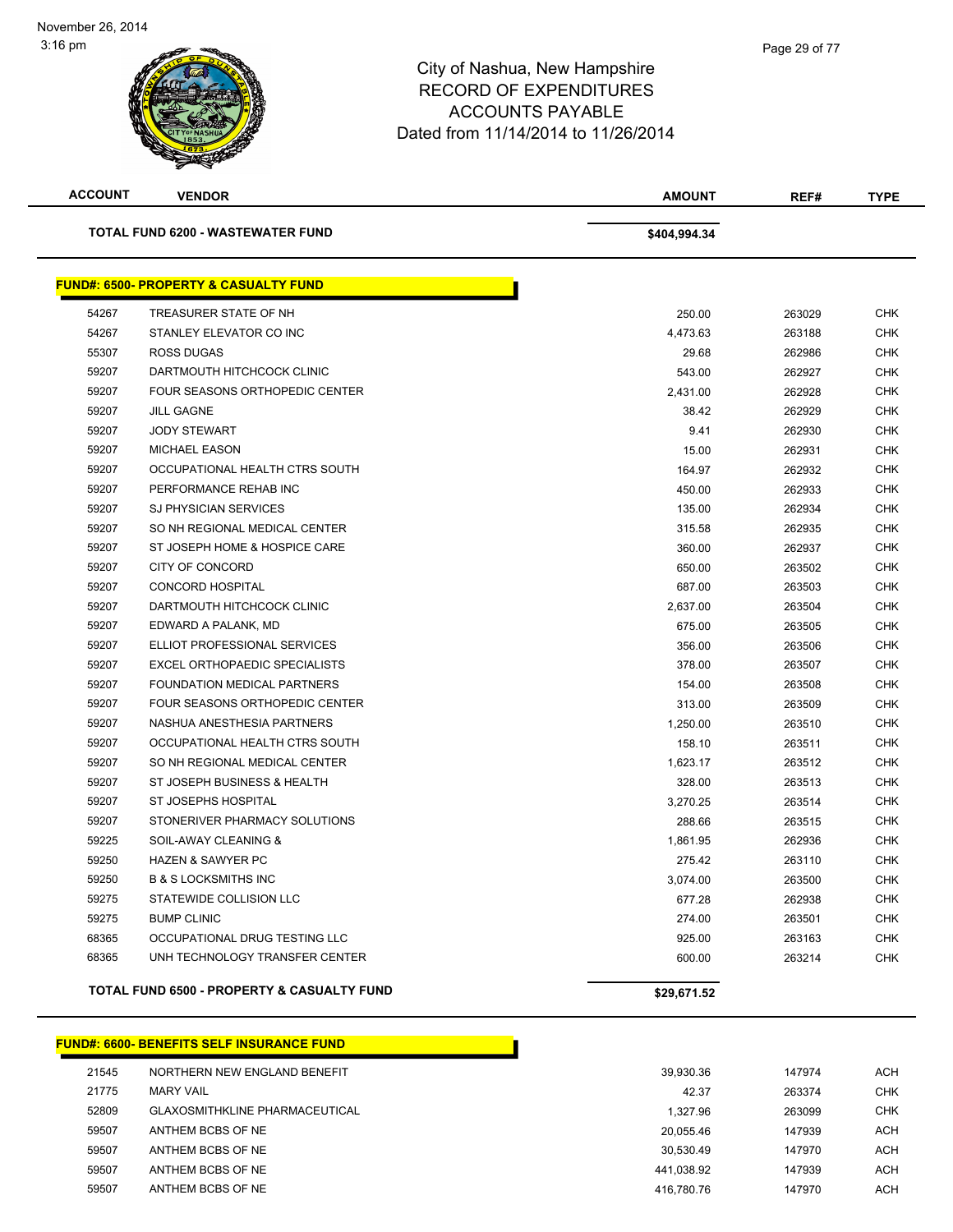

Page 30 of 77

| <b>ACCOUNT</b> | <b>VENDOR</b>                                      | <b>AMOUNT</b>  | REF#   | <b>TYPE</b>       |
|----------------|----------------------------------------------------|----------------|--------|-------------------|
|                | <b>FUND#: 6600- BENEFITS SELF INSURANCE FUND</b>   |                |        |                   |
| 59507          | ANTHEM BCBS OF NE                                  | 40,754.75      | 147939 | <b>ACH</b>        |
| 59507          | ANTHEM BCBS OF NE                                  | 116,875.11     | 147970 | <b>ACH</b>        |
| 59507          | HARVARD PILGRIM HEALTH CARE                        | 120,718.87     | 147940 | <b>ACH</b>        |
| 59507          | HARVARD PILGRIM HEALTH CARE                        | 85,646.96      | 147972 | <b>ACH</b>        |
| 59525          | NORTHEAST DELTA DENTAL                             | 36,255.27      | 147941 | <b>ACH</b>        |
| 59525          | NORTHEAST DELTA DENTAL                             | 31,413.98      | 147973 | ACH               |
|                | TOTAL FUND 6600 - BENEFITS SELF INSURANCE FUND     | \$1,381,371.26 |        |                   |
|                | <b>FUND#: 7026- CAPITAL EQUIPMENT RESERVE FUND</b> |                |        |                   |
| 81500          | FREIGHTLINER OF NH INC                             | 222,204.00     | 263096 | <b>CHK</b>        |
|                | TOTAL FUND 7026 - CAPITAL EQUIPMENT RESERVE FUND   | \$222,204.00   |        |                   |
|                |                                                    |                |        |                   |
|                | <b>FUND#: 7050- HOLMAN STADIUM IMPROVEMNTS ETF</b> |                |        |                   |
| 53142          | <b>ACENTECH</b>                                    | 980.00         | 263252 | <b>CHK</b>        |
|                | TOTAL FUND 7050 - HOLMAN STADIUM IMPROVEMNTS ETF   | \$980.00       |        |                   |
|                |                                                    |                |        |                   |
|                | <b>FUND#: 7052- MINE FALLS PARK ETF</b>            |                |        |                   |
|                |                                                    |                |        |                   |
| 54280          | ASAP FIRE & SAFETY CORP                            | 341.00         | 263053 | <b>CHK</b>        |
| 54280<br>55699 | CORRIVEAU ROUTHIER INC                             | 44.40          | 263077 | CHK<br><b>CHK</b> |
|                | <b>GLENN KOHL</b>                                  | 10,515.00      | 263321 |                   |
|                | TOTAL FUND 7052 - MINE FALLS PARK ETF              | \$10,900.40    |        |                   |
|                |                                                    |                |        |                   |
|                | <b>FUND#: 7504- ETF CONTRIB EDGEWOOD-DEED FUND</b> |                |        |                   |
| 61299          | <b>HARDY DORIC INC</b>                             | 975.00         | 263109 | <b>CHK</b>        |
|                | TOTAL FUND 7504 - ETF CONTRIB EDGEWOOD-DEED FUND   | \$975.00       |        |                   |
|                | <b>FUND#: 7506- ETF CONTRIB-WOODLAWN CEMETERY</b>  |                |        |                   |
|                |                                                    |                |        |                   |
| 54280<br>71999 | J LAWRENCE HALL INC<br><b>HOLLAND SUPPLY INC</b>   | 1,834.00       | 263317 | <b>CHK</b>        |
|                |                                                    | 1,889.05       | 263115 | <b>CHK</b>        |
|                | TOTAL FUND 7506 - ETF CONTRIB-WOODLAWN CEMETERY    | \$3,723.05     |        |                   |
|                | <b>FUND#: 7514- PW-AMHERST ST TRAF MITIGATION</b>  |                |        |                   |
|                |                                                    |                |        |                   |
| 61560          | A H HARRIS & SONS INC                              | 562.00         | 263046 | <b>CHK</b>        |
| 61560          | <b>BROX INDUSTRIES INC</b>                         | 1,955.64       | 263065 | <b>CHK</b>        |
| 61560          | TEAM EJP CONCORD NH                                | 83.67          | 263202 | <b>CHK</b>        |
| 71608          | <b>HIGHWAY TECH</b>                                | 2,838.00       | 263308 | <b>CHK</b>        |
| 71608          | HIGHWAY TECH SIGNAL EQUIP SALE                     | 722.00         | 263309 | <b>CHK</b>        |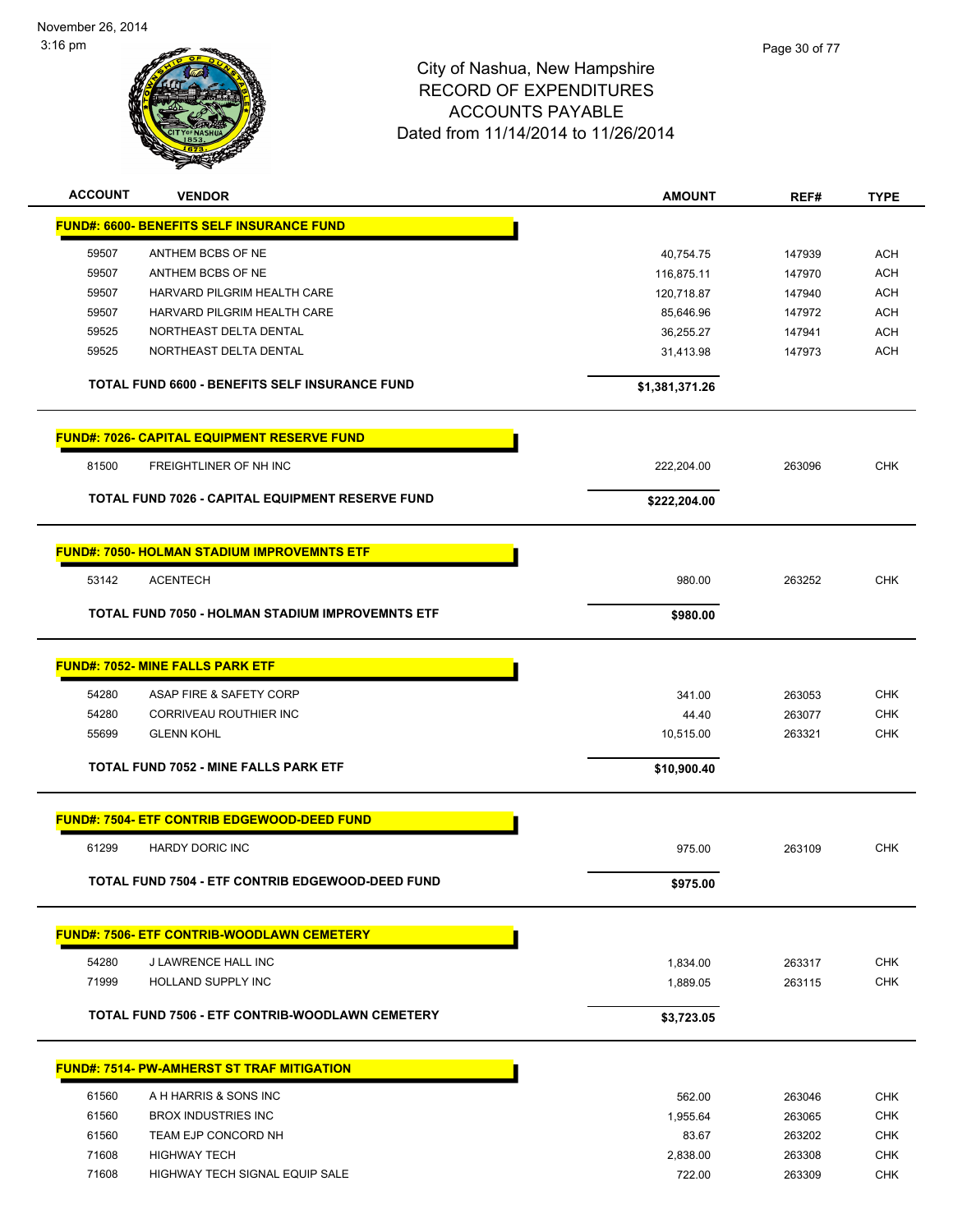

| FIRST STUDENT INC                                    | 265.86     | 263419 |  |
|------------------------------------------------------|------------|--------|--|
| APPLE INC                                            | 2,390.00   | 263389 |  |
| <b>TOTAL FUND 7565 - SCHOOL RELATED PROGRAMS-ETF</b> | \$2,655.86 |        |  |
|                                                      |            |        |  |

| 10640<br>TD BANK ACCT#664854015                      | 13,100.00   | 263200 | <b>CHK</b> |
|------------------------------------------------------|-------------|--------|------------|
| <b>TOTAL FUND 8007 - EDGEWOOD CEMETERY PERP-CARE</b> | \$13,100.00 |        |            |
| <b>FUND#: 8010- EDGEWOOD CEMETERY FLOWER FUND</b>    |             |        |            |
| 10644<br>TD BANK ACCT#664855012                      | 1.000.00    | 263201 | <b>CHK</b> |
| TOTAL FUND 8010 - EDGEWOOD CEMETERY FLOWER FUND      | \$1,000.00  |        |            |
| <b>FUND#: 8021- SUBURBAN CEMETERY-WHITMAN FUND</b>   |             |        |            |
| REEDS FERRY SMALL BUILDINGS<br>81200                 | 5,969.00    | 263173 | <b>CHK</b> |

Г

**TOTAL FUND 8021 - SUBURBAN CEMETERY-WHITMAN FUND \$5,969.00** 

**FUND#: 8007- EDGEWOOD CEMETERY PERP-CARE**

**FUND#: 7565- SCHOOL RELATED PROGRAMS-ETF**

|       | <b>FUND#: 8063- LIBRARY-HENRY STEARNS FUND</b>      |          |        |            |
|-------|-----------------------------------------------------|----------|--------|------------|
| 61807 | <b>BAKER &amp; TAYLOR</b>                           | 71.86    | 263060 | <b>CHK</b> |
| 61807 | <b>BAKER &amp; TAYLOR</b>                           | 408.71   | 263261 | <b>CHK</b> |
|       | <b>TOTAL FUND 8063 - LIBRARY-HENRY STEARNS FUND</b> | \$480.57 |        |            |
|       | <b>FUND#: 8613- WILLIAM H &amp; EDITH E KEENAN</b>  |          |        |            |
| 68370 | ABIGAIL LANE AND                                    | 400.00   | 263529 | <b>CHK</b> |
|       | TOTAL FUND 8613 - WILLIAM H & EDITH E KEENAN        | \$400.00 |        |            |

**Grand Total: \$7,174,822.37**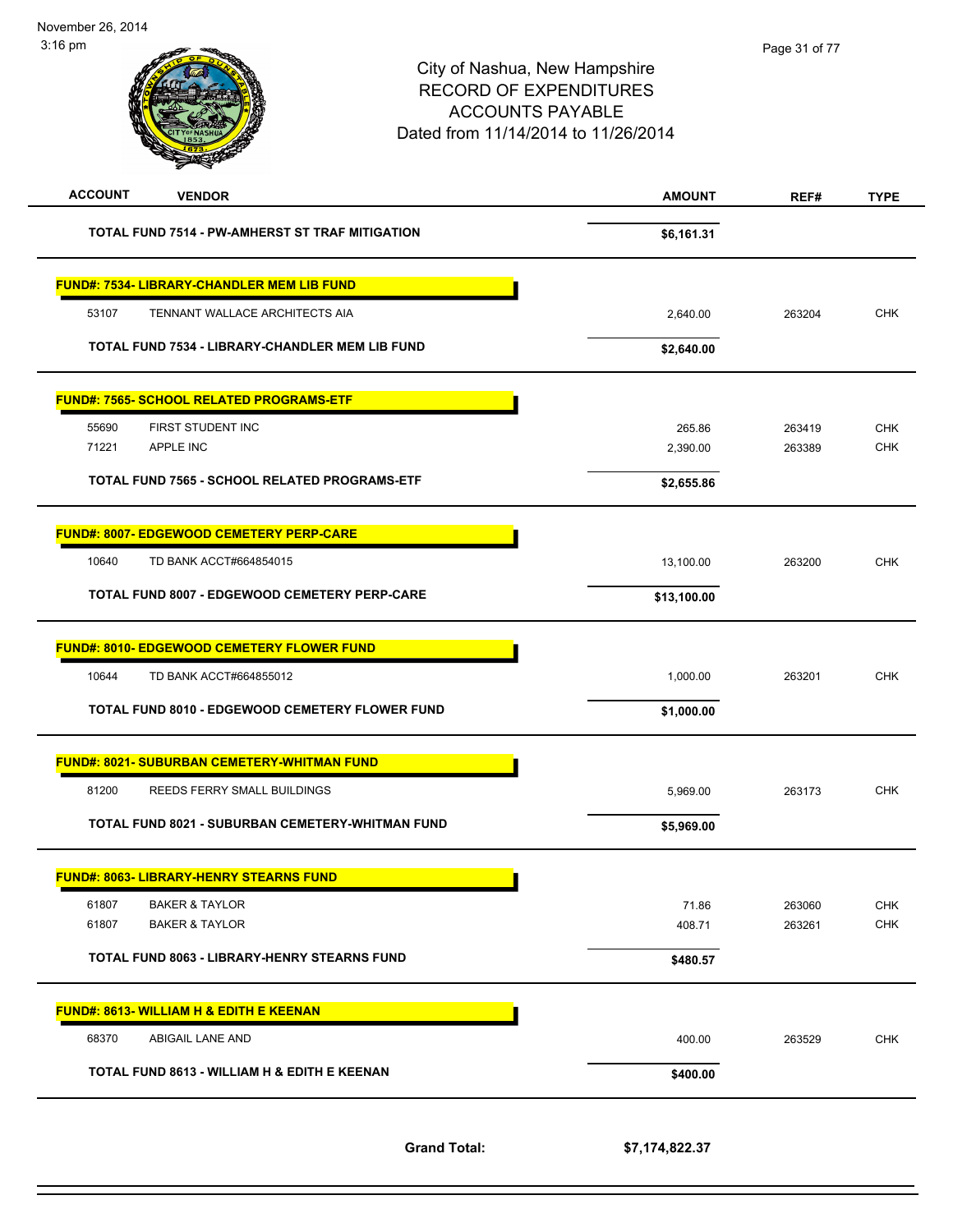

#### City of Nashua, New Hampshire RECORD OF EXPENDITURES PAYROLL-GROSS WAGES Dated from 11/14/2014- 11/26/2014

Page 32 of 77

|     | <b>PAY DATE</b>                      | <b>ACCOUNT</b> | <b>DESCRIPTION</b>             | <b>AMOUNT</b> |
|-----|--------------------------------------|----------------|--------------------------------|---------------|
|     | <b>FUND#: 1000 - GENERAL FUND</b>    |                |                                |               |
|     |                                      |                |                                |               |
| 101 | <b>MAYOR</b>                         |                |                                |               |
|     | 11/20/14                             | 51100          | CITIZEN SERVICES DIRECTOR      | 903.15        |
|     | 11/26/14                             | 51100          | CITIZEN SERVICES DIRECTOR      | 903.15        |
|     | 11/20/14                             | 51100          | <b>COMMUNICATIONS DIRECTOR</b> | 852.15        |
|     | 11/26/14                             | 51100          | <b>COMMUNICATIONS DIRECTOR</b> | 937.36        |
|     | 11/20/14                             | 51100          | EXECUTIVE SECRETARY AA         | 903.15        |
|     | 11/26/14                             | 51100          | EXECUTIVE SECRETARY AA         | 903.15        |
|     | 11/20/14                             | 51100          | SECRETARY RECEPTIONIST         | 565.55        |
|     | 11/26/14                             | 51100          | SECRETARY RECEPTIONIST         | 565.55        |
|     | 11/20/14                             | 51500          | <b>MAYOR</b>                   | 2,115.95      |
|     | 11/26/14                             | 51500          | <b>MAYOR</b>                   | 2,115.95      |
|     | 11/26/14                             | 55118          | TELEPHONE-CELLULAR             | 50.00         |
|     | <b>TOTAL 101 - MAYOR</b>             |                |                                | \$10,815.11   |
|     |                                      |                |                                |               |
| 102 | <b>BOARD OF ALDERMEN</b>             |                |                                |               |
|     | 11/20/14                             | 51100          | ALDERMANIC LEGISLATION MANAGER | 1,446.40      |
|     | 11/26/14                             | 51100          | ALDERMANIC LEGISLATION MANAGER | 1,446.40      |
|     | 11/20/14                             | 51200          | LEGISLATIVE TRANSCRIPTION SPEC | 381.23        |
|     | 11/26/14                             | 51200          | LEGISLATIVE TRANSCRIPTION SPEC | 394.23        |
|     |                                      |                |                                |               |
|     | <b>TOTAL 102 - BOARD OF ALDERMEN</b> |                |                                | \$3,668.26    |
| 103 | <b>LEGAL</b>                         |                |                                |               |
|     | 11/20/14                             | 51100          | ASSISTANT CORP COUNSEL         | 1,364.20      |
|     | 11/26/14                             | 51100          | ASSISTANT CORP COUNSEL         | 1,364.20      |
|     | 11/20/14                             | 51100          | <b>CORPORATION COUNSEL</b>     | 2,229.60      |
|     | 11/26/14                             | 51100          | <b>CORPORATION COUNSEL</b>     | 2,229.60      |
|     | 11/20/14                             | 51100          | DEPUTY CORPORATION COUNSEL     | 2,028.40      |
|     | 11/26/14                             | 51100          | DEPUTY CORPORATION COUNSEL     | 2,028.40      |
|     | 11/20/14                             | 51100          | <b>LEGAL ASSISTANT</b>         | 1,901.05      |
|     | 11/26/14                             | 51100          | <b>LEGAL ASSISTANT</b>         | 1,901.05      |
|     | 11/26/14                             | 55118          | TELEPHONE-CELLULAR             | 100.00        |
|     |                                      |                |                                |               |
|     | <b>TOTAL 103 - LEGAL</b>             |                |                                | \$15,146.50   |
| 107 | <b>CITY CLERK</b>                    |                |                                |               |
|     | 11/20/14                             | 51100          | <b>CITY CLERK</b>              | 1,823.90      |
|     | 11/26/14                             | 51100          | <b>CITY CLERK</b>              | 1,823.90      |
|     | 11/14/14                             | 51100          | <b>CLERK VITAL RECORDS II</b>  | 8,041.75      |
|     | 11/20/14                             | 51100          | <b>CLERK VITAL RECORDS II</b>  | 2,122.72      |
|     | 11/26/14                             | 51100          | <b>CLERK VITAL RECORDS II</b>  | 2,122.70      |
|     | 11/20/14                             | 51100          | DEPARTMENT COORDINATOR, CC     | 817.35        |
|     | 11/26/14                             | 51100          | DEPARTMENT COORDINATOR, CC     | 817.35        |
|     | 11/20/14                             | 51100          | DEPUTY CITY CLERK              | 1,411.70      |
|     | 11/26/14                             | 51100          | DEPUTY CITY CLERK              | 1,411.70      |
|     | 11/20/14                             | 51300          | OVERTIME-REGULAR               | 22.98         |
|     | 11/26/14                             | 51300          | OVERTIME-REGULAR               | 22.98         |
|     | 11/20/14                             | 51500          | ELECTED BALLOT INSPECTOR       | 2,765.00      |
|     | 11/20/14                             |                | ELECTED DEPUTY VOTER REGISTRAR | 330.00        |
|     |                                      | 51500          |                                |               |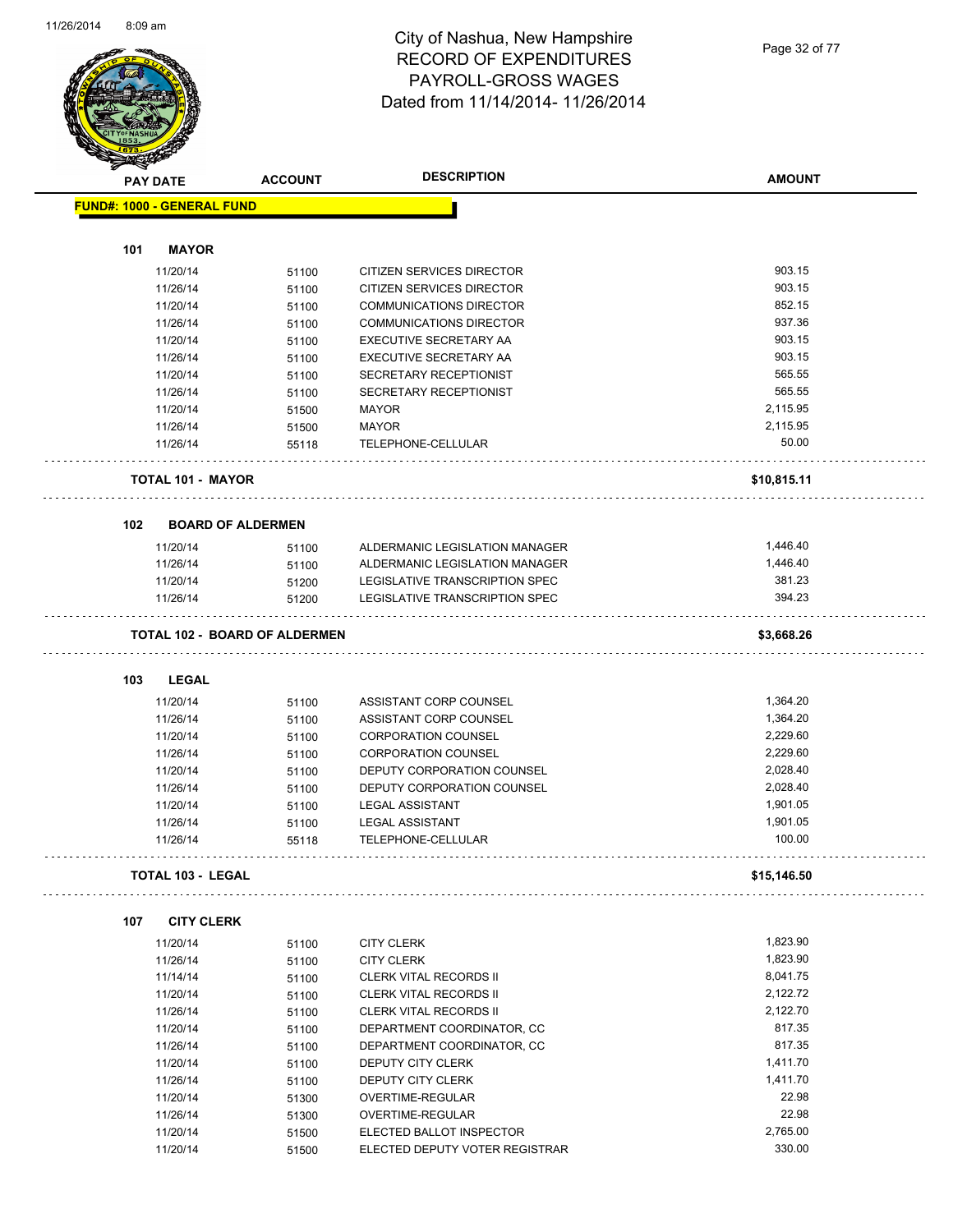#### City of Nashua, New Hampshire RECORD OF EXPENDITURES PAYROLL-GROSS WAGES Dated from 11/14/2014- 11/26/2014

Page 33 of 77

|     | <b>PAY DATE</b>                   | <b>ACCOUNT</b>                     | <b>DESCRIPTION</b>                         | <b>AMOUNT</b>    |
|-----|-----------------------------------|------------------------------------|--------------------------------------------|------------------|
|     | <b>FUND#: 1000 - GENERAL FUND</b> |                                    |                                            |                  |
| 107 | <b>CITY CLERK</b>                 |                                    |                                            |                  |
|     | 11/20/14                          | 51500                              | ELECTED MODERATOR                          | 760.00           |
|     | 11/20/14                          | 51500                              | ELECTED SELECTMAN                          | 2,550.00         |
|     | 11/20/14                          | 51500                              | ELECTED WARD CLERK                         | 1,140.00         |
|     | 11/20/14                          | 51500                              | <b>SUB CLERICAL</b>                        | 165.00           |
|     | 11/20/14                          | 51512                              | <b>WAGES APPOINTED OFFICIALS</b>           | 9.025.00         |
|     | <b>TOTAL 107 - CITY CLERK</b>     |                                    |                                            | \$37,174.03      |
|     |                                   |                                    |                                            |                  |
| 111 |                                   | <b>HUMAN RESOURCES</b>             |                                            |                  |
|     | 11/20/14                          | 51100                              | <b>HR ANALYST</b>                          | 1,044.70         |
|     | 11/26/14                          | 51100                              | <b>HR ANALYST</b>                          | 1,044.70         |
|     | 11/20/14                          | 51100                              | HR SPEC                                    | 858.45           |
|     | 11/26/14                          | 51100                              | HR SPEC                                    | 858.45           |
|     | 11/20/14                          | 51100                              | HUMAN RESOURCES DIRECTOR                   | 1,592.50         |
|     | 11/26/14                          | 51100                              | HUMAN RESOURCES DIRECTOR                   | 2,242.30         |
|     | 11/20/14                          | 51200                              | ADMINISTRATIVE ASSISTANT I                 | 276.82           |
|     | 11/26/14                          | 51200                              | ADMINISTRATIVE ASSISTANT I                 | 276.82           |
|     | 11/26/14                          | 51750                              | <b>RETIREMENT &amp; SEPARATION PAY</b>     | 5,199.37         |
|     | 11/26/14                          | 55118                              | TELEPHONE-CELLULAR                         | 50.00            |
|     |                                   | <b>TOTAL 111 - HUMAN RESOURCES</b> |                                            | \$13,444.11      |
| 122 |                                   | <b>INFORMATION TECHNOLOGY</b>      |                                            |                  |
|     | 11/20/14                          | 51100                              | ADMIN ASSISTANT II                         | 687.40           |
|     | 11/26/14                          | 51100                              | ADMIN ASSISTANT II                         | 687.40           |
|     | 11/20/14                          | 51100                              | ENTERPRISE SYS ADMINISTRATOR               | 1,364.20         |
|     | 11/26/14                          | 51100                              | ENTERPRISE SYS ADMINISTRATOR               | 1,364.20         |
|     | 11/20/14                          | 51100                              | ERP SYSTEM ADMIN DBA                       | 1,670.35         |
|     | 11/26/14                          | 51100                              | ERP SYSTEM ADMIN DBA                       | 1,670.35         |
|     | 11/20/14                          | 51100                              | INTER INTRA APPL DEV PROJ LDR              | 1,626.11         |
|     | 11/26/14                          |                                    | INTER INTRA APPL DEV PROJ LDR              |                  |
|     |                                   | 51100                              |                                            | 1,626.11         |
|     | 11/20/14                          | 51100                              | IT APPLICATIONS ANALYST                    | 1,176.05         |
|     | 11/26/14                          |                                    | IT APPLICATIONS ANALYST                    | 1,176.05         |
|     | 11/20/14                          | 51100                              | IT DIVISION DIRECTOR                       | 2,028.40         |
|     | 11/26/14                          | 51100<br>51100                     | IT DIVISION DIRECTOR                       | 2,028.40         |
|     | 11/20/14                          | 51100                              | IT INFRASTRUCTURE ANALYST                  | 1,228.20         |
|     | 11/26/14                          | 51100                              | IT INFRASTRUCTURE ANALYST                  | 1,228.21         |
|     | 11/20/14                          |                                    | IT INFRASTRUCTURE TEAM LEADER              | 1,823.89         |
|     | 11/26/14                          | 51100                              | IT INFRASTRUCTURE TEAM LEADER              | 1,823.90         |
|     | 11/20/14                          | 51100                              | SYSTEMS ADM DATABASE ADM                   | 1,655.70         |
|     | 11/26/14                          | 51100                              | SYSTEMS ADM DATABASE ADM                   | 1,655.69         |
|     | 11/20/14                          | 51100                              | TECH SUPPORT TEAM LEADER                   | 1,537.40         |
|     | 11/26/14                          | 51100                              | TECH SUPPORT TEAM LEADER                   | 1,537.41         |
|     |                                   | 51100                              |                                            |                  |
|     | 11/20/14                          | 51100                              | TECHNICAL SPEC II NET SUPPORT              | 1,140.00         |
|     | 11/26/14                          | 51100                              | TECHNICAL SPEC II NET SUPPORT              | 1,140.00         |
|     | 11/20/14                          | 51100                              | <b>TECHNICAL SPECIALIST I</b>              | 709.90           |
|     | 11/26/14                          | 51100                              | <b>TECHNICAL SPECIALIST I</b>              | 709.90           |
|     | 11/20/14<br>11/26/14              | 51100<br>51100                     | <b>WEB DESIGNER</b><br><b>WEB DESIGNER</b> | 654.20<br>654.20 |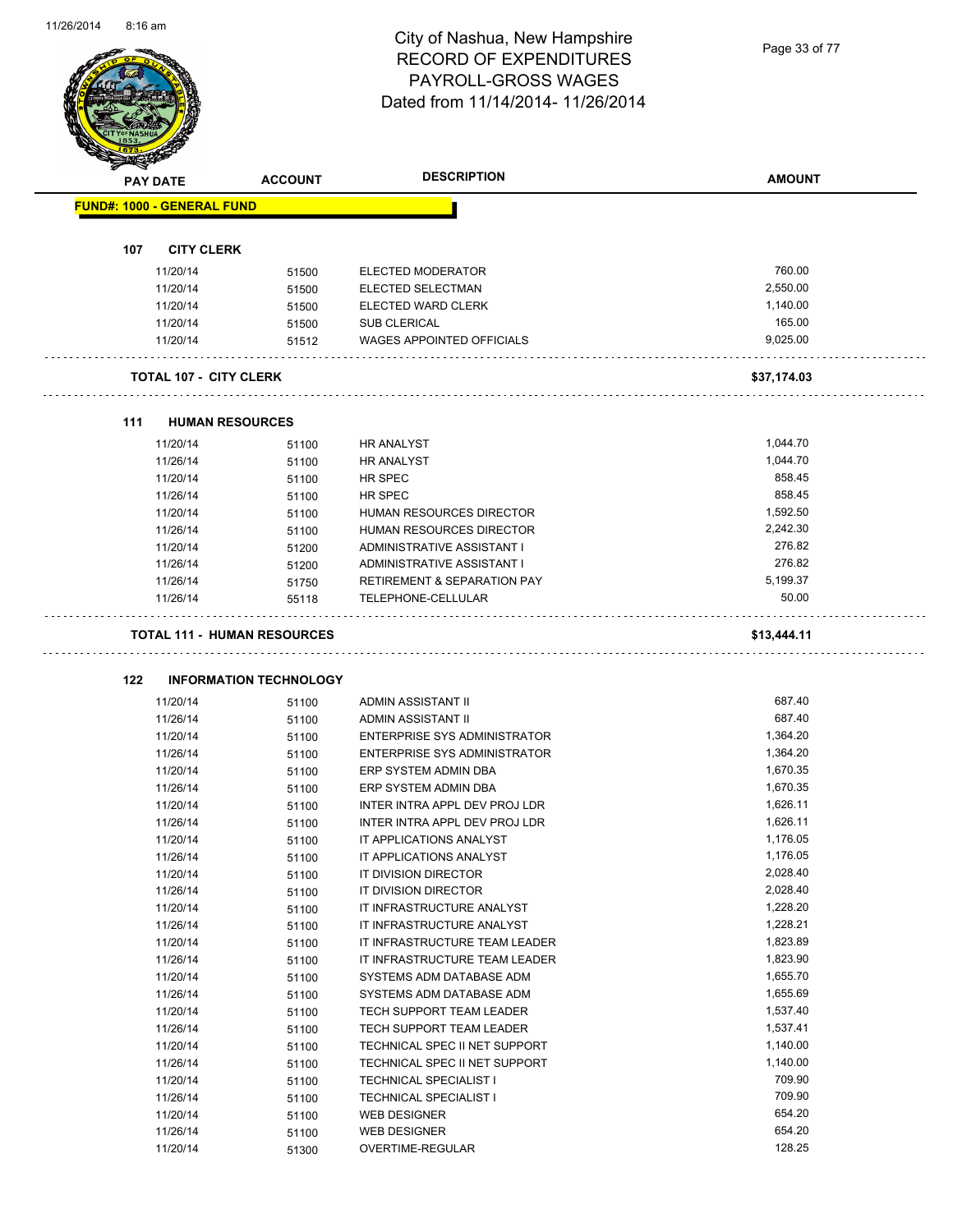|                                   |                      |                                           | City of Nashua, New Hampshire                  |                    |
|-----------------------------------|----------------------|-------------------------------------------|------------------------------------------------|--------------------|
|                                   |                      |                                           | <b>RECORD OF EXPENDITURES</b>                  | Page 34 of 77      |
|                                   |                      |                                           | PAYROLL-GROSS WAGES                            |                    |
|                                   |                      |                                           | Dated from 11/14/2014-11/26/2014               |                    |
|                                   |                      |                                           |                                                |                    |
|                                   |                      |                                           |                                                |                    |
|                                   |                      |                                           |                                                |                    |
|                                   |                      |                                           | <b>DESCRIPTION</b>                             |                    |
|                                   | <b>PAY DATE</b>      | <b>ACCOUNT</b>                            |                                                | <b>AMOUNT</b>      |
| <b>FUND#: 1000 - GENERAL FUND</b> |                      |                                           |                                                |                    |
|                                   |                      |                                           |                                                |                    |
| 122                               |                      | <b>INFORMATION TECHNOLOGY</b>             |                                                |                    |
|                                   | 11/26/14             | 51300                                     | OVERTIME-REGULAR                               | 427.48             |
|                                   | 11/26/14             | 51750                                     | <b>RETIREMENT &amp; SEPARATION PAY</b>         | 1,962.06           |
|                                   | 11/26/14             | 55118                                     | TELEPHONE-CELLULAR                             | 267.00             |
|                                   |                      |                                           |                                                |                    |
|                                   |                      | <b>TOTAL 122 - INFORMATION TECHNOLOGY</b> |                                                | \$37,388.41        |
|                                   |                      |                                           |                                                |                    |
| 126                               |                      | <b>FINANCIAL SERVICES</b>                 |                                                |                    |
|                                   | 11/20/14             | 51100                                     | ACCOUNTING COMPLIANCE MGR                      | 1,105.45           |
|                                   | 11/26/14             | 51100                                     | ACCOUNTING COMPLIANCE MGR                      | 1,105.45           |
|                                   | 11/20/14             | 51100                                     | ACCOUNTS PAYABLE COORDINATOR                   | 2,260.60           |
|                                   | 11/26/14             | 51100                                     | ACCOUNTS PAYABLE COORDINATOR                   | 2,260.60           |
|                                   | 11/20/14             | 51100                                     | ADMINISTRATIVE ASSISTANT I                     | 666.90             |
|                                   | 11/26/14             | 51100                                     | ADMINISTRATIVE ASSISTANT I                     | 666.90             |
|                                   | 11/20/14             | 51100                                     | CFO COMPTROLLER                                | 2,059.25           |
|                                   | 11/26/14             | 51100                                     | <b>CFO COMPTROLLER</b>                         | 2,059.25           |
|                                   | 11/14/14             | 51100                                     | <b>CLERK VITAL RECORDS II</b>                  | (6,433.54)         |
|                                   | 11/20/14             | 51100                                     | <b>COMPENSATION MANAGER</b>                    | 1,579.20           |
|                                   | 11/26/14             | 51100                                     | <b>COMPENSATION MANAGER</b>                    | 1,579.20           |
|                                   | 11/20/14             | 51100                                     | DEP TREASURER TAX COLLECTOR                    | 1,098.80           |
|                                   | 11/26/14             | 51100                                     | DEP TREASURER TAX COLLECTOR                    | 1,098.80           |
|                                   | 11/20/14             | 51100                                     | FINANCE AND ADMIN MANAGER                      | 766.80             |
|                                   | 11/26/14             | 51100                                     | FINANCE AND ADMIN MANAGER                      | 766.80             |
|                                   | 11/20/14             | 51100                                     | FINANCIAL MANAGER GENERAL GOVT                 | 1,408.20           |
|                                   | 11/26/14             | 51100                                     | FINANCIAL MANAGER GENERAL GOVT                 | 1,408.20           |
|                                   | 11/20/14             | 51100                                     | FINANCIAL SERVICES COORDINATOR                 | 964.35             |
|                                   | 11/26/14             | 51100                                     | FINANCIAL SERVICES COORDINATOR                 | 964.35             |
|                                   | 11/20/14             | 51100                                     | MOTOR VEHICLE COORDINATOR                      | 666.90             |
|                                   | 11/26/14             | 51100                                     | MOTOR VEHICLE COORDINATOR                      | 666.90             |
|                                   | 11/20/14             | 51100                                     | MV CLERK II REGISTRATION                       | 651.65             |
|                                   | 11/26/14             | 51100                                     | MV CLERK II REGISTRATION                       | 651.65             |
|                                   | 11/20/14             | 51100                                     | OPERATIONS ANALYST                             | 742.60             |
|                                   | 11/26/14             | 51100                                     | OPERATIONS ANALYST                             | 742.60             |
|                                   | 11/20/14             | 51100                                     | PAYROLL ANALYST                                | 1,883.89           |
|                                   | 11/26/14             | 51100                                     | PAYROLL ANALYST<br><b>RESOURCE COORDINATOR</b> | 1,883.89<br>681.08 |
|                                   | 11/20/14<br>11/26/14 | 51100                                     | <b>RESOURCE COORDINATOR</b>                    | 607.96             |
|                                   | 11/20/14             | 51100<br>51100                            | <b>REVENUE ACCOUNTS SPEC</b>                   | 757.75             |
|                                   | 11/26/14             | 51100                                     | REVENUE ACCOUNTS SPEC                          | 757.75             |
|                                   | 11/20/14             | 51100                                     | REVENUE COORDINATOR                            | 988.15             |
|                                   | 11/26/14             | 51100                                     | REVENUE COORDINATOR                            | 988.15             |
|                                   | 11/20/14             | 51100                                     | SENIOR ACCOUNTANT                              | 1,042.70           |
|                                   | 11/26/14             | 51100                                     | SENIOR ACCOUNTANT                              | 1,042.70           |
|                                   | 11/20/14             | 51100                                     | SENIOR FINANCIAL ANALYST                       | 1,131.65           |
|                                   | 11/26/14             | 51100                                     | SENIOR FINANCIAL ANALYST                       | 1,131.65           |
|                                   | 11/20/14             | 51100                                     | <b>SUPV VEHICLE REGISTRATION</b>               | 1,075.60           |
|                                   | 11/26/14             | 51100                                     | <b>SUPV VEHICLE REGISTRATION</b>               | 1,075.60           |
|                                   | 11/20/14             | 51100                                     | TREASURER TAX COLLECTOR                        | 1,823.90           |
|                                   | 11/26/14             | 51100                                     | TREASURER TAX COLLECTOR                        | 1,823.90           |
|                                   | 11/20/14             | 51100                                     | <b>VEHICLE REGISTRATION CLERK</b>              | 1,676.10           |
|                                   | 11/26/14             | 51100                                     | <b>VEHICLE REGISTRATION CLERK</b>              | 1,676.10           |
|                                   | 11/20/14             | 51200                                     | TRUST ACCOUNTANT PT                            | 689.88             |

11/26/2014 8:16 am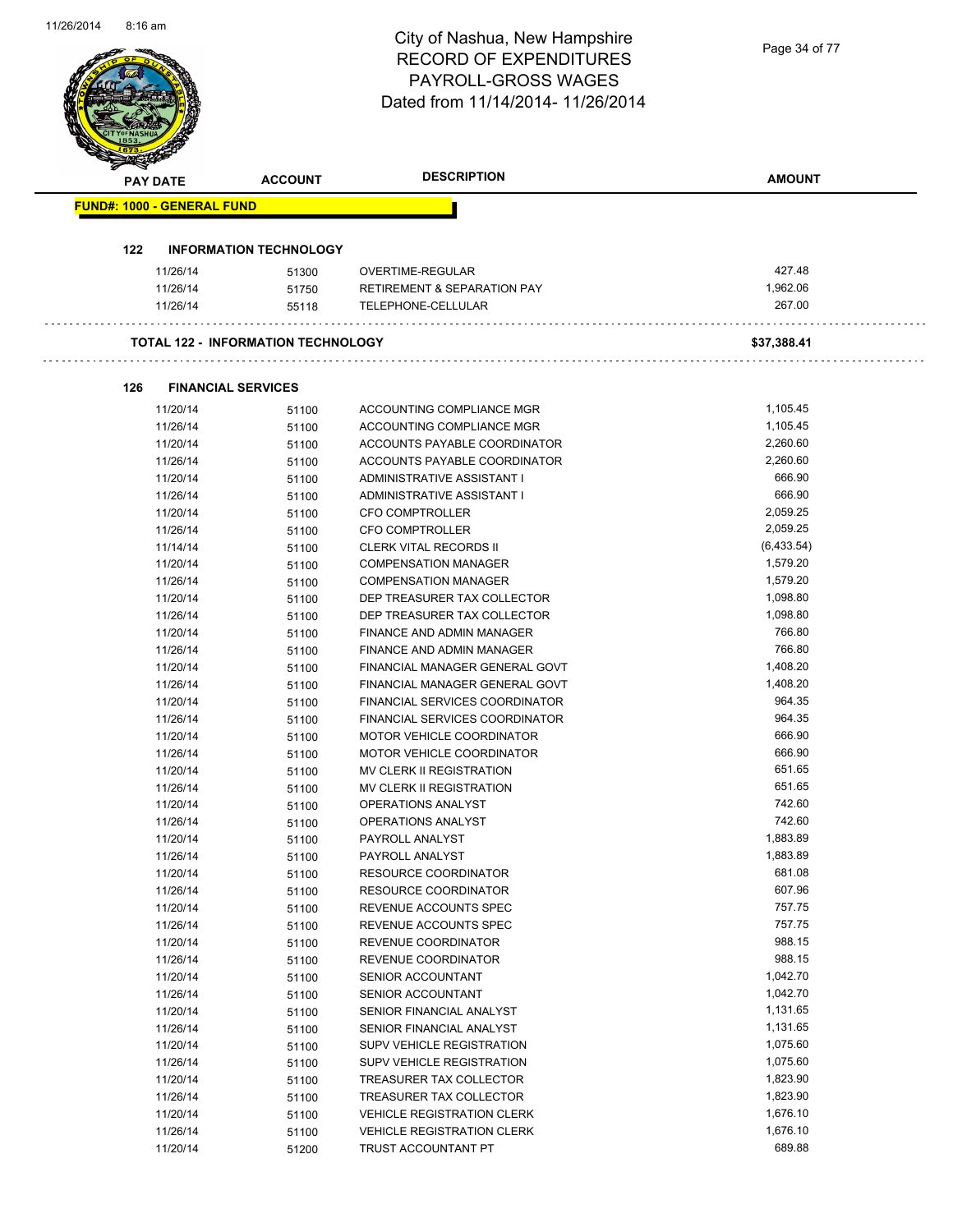# City of Nashua, New Hampshire RECORD OF EXPENDITURES PAYROLL-GROSS WAGES Dated from 11/14/2014- 11/26/2014

Page 35 of 77

|     | <b>PAY DATE</b>                   | <b>ACCOUNT</b>                        | <b>DESCRIPTION</b>           | <b>AMOUNT</b> |
|-----|-----------------------------------|---------------------------------------|------------------------------|---------------|
|     | <b>FUND#: 1000 - GENERAL FUND</b> |                                       |                              |               |
|     |                                   |                                       |                              |               |
| 126 | <b>FINANCIAL SERVICES</b>         |                                       |                              |               |
|     | 11/26/14                          | 51200                                 | TRUST ACCOUNTANT PT          | 701.38        |
|     | 11/20/14                          | 51300                                 | <b>OVERTIME-REGULAR</b>      | 93.10         |
|     | 11/26/14                          | 51300                                 | OVERTIME-REGULAR             | 345.76        |
|     | 11/26/14                          | 55118                                 | TELEPHONE-CELLULAR           | 50.00         |
|     |                                   | <b>TOTAL 126 - FINANCIAL SERVICES</b> |                              | \$45,436.50   |
| 129 | <b>CITY BUILDINGS</b>             |                                       |                              |               |
|     | 11/20/14                          | 51100                                 | <b>BUILDING MANAGER</b>      | 811.80        |
|     | 11/26/14                          | 51100                                 | <b>BUILDING MANAGER</b>      | 811.80        |
|     | 11/20/14                          | 51100                                 | <b>CUSTODIAN I</b>           | 1,192.44      |
|     | 11/26/14                          | 51100                                 | <b>CUSTODIAN I</b>           | 1,223.00      |
|     | 11/20/14                          | 51100                                 | <b>MAINTENANCE SPEC</b>      | 685.70        |
|     | 11/26/14                          | 51100                                 | MAINTENANCE SPEC             | 685.70        |
|     | 11/20/14                          | 51200                                 | <b>CUSTODIAN I</b>           | 305.71        |
|     | 11/26/14                          | 51200                                 | <b>CUSTODIAN I</b>           | 318.45        |
|     | 11/20/14                          | 51300                                 | OVERTIME-REGULAR             | 232.42        |
|     | <b>TOTAL 129 - CITY BUILDINGS</b> |                                       |                              | \$6,267.02    |
|     |                                   |                                       |                              |               |
| 130 | <b>PURCHASING</b>                 |                                       |                              |               |
|     | 11/20/14                          | 51100                                 | PRINTING TECH MAIL DIST      | 999.20        |
|     | 11/26/14                          | 51100                                 | PRINTING TECH MAIL DIST      | 999.20        |
|     | 11/20/14                          | 51100                                 | PURCHASING AGENT I           | 682.50        |
|     | 11/26/14                          | 51100                                 | PURCHASING AGENT I           | 682.50        |
|     | 11/20/14                          | 51100                                 | PURCHASING AGENT II          | 1,048.70      |
|     | 11/26/14                          | 51100                                 | PURCHASING AGENT II          | 1,048.70      |
|     | <b>TOTAL 130 - PURCHASING</b>     |                                       |                              | \$5,460.80    |
|     |                                   |                                       |                              |               |
| 131 | <b>HUNT BUILDING</b><br>11/20/14  | 51200                                 | HUNT BUILDING ADMINISTRATOR  | 446.52        |
|     | 11/26/14                          | 51200                                 | HUNT BUILDING ADMINISTRATOR  | 388.64        |
|     | <b>TOTAL 131 - HUNT BUILDING</b>  |                                       |                              | \$835.16      |
|     |                                   |                                       |                              |               |
| 132 | <b>ASSESSING</b><br>11/20/14      |                                       |                              | 877.90        |
|     |                                   | 51100                                 | <b>APPRAISER I</b>           | 877.90        |
|     | 11/26/14                          | 51100                                 | <b>APPRAISER I</b>           |               |
|     | 11/20/14                          | 51100                                 | <b>APPRAISER II</b>          | 1,048.70      |
|     | 11/26/14                          | 51100                                 | <b>APPRAISER II</b>          | 1,048.70      |
|     | 11/20/14                          | 51100                                 | <b>APPRAISER III</b>         | 1,194.60      |
|     | 11/26/14                          | 51100                                 | <b>APPRAISER III</b>         | 1,194.60      |
|     | 11/20/14                          | 51100                                 | ASSESSING ADMIN SPEC I CSR   | 621.10        |
|     | 11/26/14                          | 51100                                 | ASSESSING ADMIN SPEC I CSR   | 621.10        |
|     | 11/20/14                          | 51100                                 | ASSESSING ADMIN SPEC II CSR  | 722.30        |
|     | 11/26/14                          | 51100                                 | ASSESSING ADMIN SPEC II CSR  | 722.30        |
|     | 11/20/14                          | 51100                                 | ASSESSING ADMIN SPEC III CSR | 913.35        |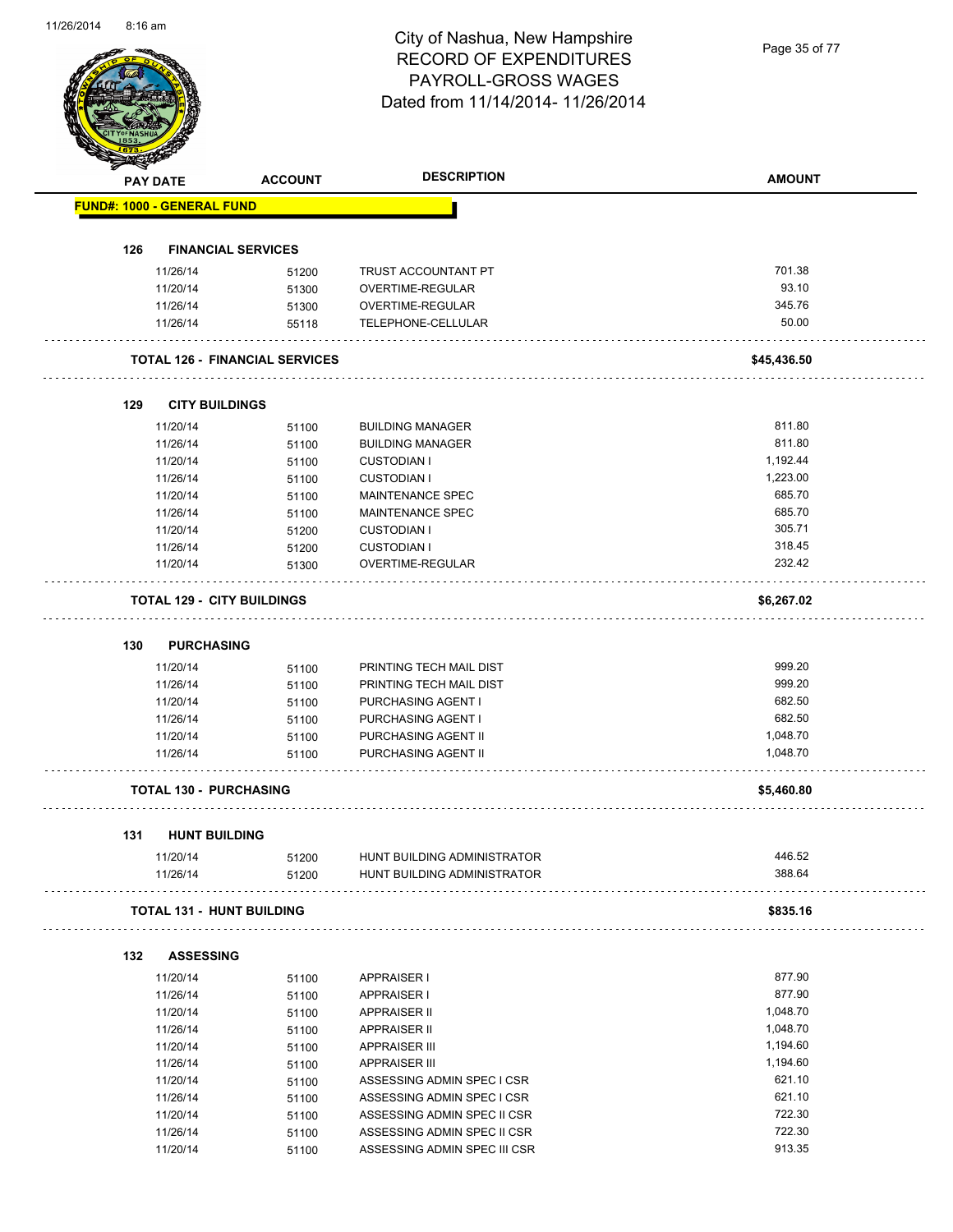#### City of Nashua, New Hampshire RECORD OF EXPENDITURES PAYROLL-GROSS WAGES Dated from 11/14/2014- 11/26/2014

Page 36 of 77

| <b>PAY DATE</b> |                                   | <b>ACCOUNT</b>                       | <b>DESCRIPTION</b>                                       | <b>AMOUNT</b>    |
|-----------------|-----------------------------------|--------------------------------------|----------------------------------------------------------|------------------|
|                 | <b>FUND#: 1000 - GENERAL FUND</b> |                                      |                                                          |                  |
| 132             | <b>ASSESSING</b>                  |                                      |                                                          |                  |
|                 | 11/26/14                          | 51100                                | ASSESSING ADMIN SPEC III CSR                             | 913.35           |
|                 | 11/20/14                          | 51100                                | CHIEF ASSESSOR GIS MANAGER                               | 2,120.90         |
|                 | 11/26/14                          | 51100                                | CHIEF ASSESSOR GIS MANAGER                               | 2,120.90         |
|                 | 11/20/14                          | 51100                                | DEPARTMENT COORDINATOR                                   | 867.35           |
|                 | 11/26/14                          | 51100                                | DEPARTMENT COORDINATOR                                   | 867.35           |
|                 | 11/20/14                          | 51100                                | DEPUTY MANAGER APPRAISER IV                              | 1,493.05         |
|                 | 11/26/14                          | 51100                                | DEPUTY MANAGER APPRAISER IV                              | 1,493.06         |
|                 | <b>TOTAL 132 - ASSESSING</b>      |                                      |                                                          | \$19,718.51      |
| 134             | <b>GIS</b>                        |                                      |                                                          |                  |
|                 | 11/20/14                          | 51100                                | <b>GIS TECHNICIAN II</b>                                 | 1,072.10         |
|                 | 11/26/14                          | 51100                                | <b>GIS TECHNICIAN II</b>                                 | 1,072.10         |
|                 | <b>TOTAL 134 - GIS</b>            |                                      |                                                          | \$2,144.20       |
| 140             |                                   | <b>PINEWOOD CEMETERY</b>             |                                                          |                  |
|                 | 11/26/14                          | 51400                                | WAGES TEMP-SEASONAL                                      | 320.00           |
|                 |                                   | <b>TOTAL 140 - PINEWOOD CEMETERY</b> |                                                          | \$320.00         |
|                 |                                   |                                      |                                                          |                  |
| 142             |                                   | <b>WOODLAWN CEMETERY</b>             |                                                          |                  |
|                 | 11/20/14                          | 51100                                | <b>GROUNDSKEEPER CEMETERY</b>                            | 1,301.50         |
|                 | 11/26/14                          | 51100                                | <b>GROUNDSKEEPER CEMETERY</b>                            | 1,301.50         |
|                 | 11/20/14                          | 51100                                | SUBFOREMAN CEMETERY                                      | 744.15           |
|                 | 11/26/14                          | 51100                                | SUBFOREMAN CEMETERY                                      | 744.15           |
|                 | 11/20/14                          | 51100                                | SUPERINTENDENT CEMETERY I                                | 1,044.70         |
|                 | 11/26/14                          | 51100                                | SUPERINTENDENT CEMETERY I                                | 1,044.70         |
|                 | 11/26/14                          | 51300                                | OVERTIME-REGULAR                                         | 73.21            |
|                 | 11/20/14<br>11/26/14              | 51400<br>51400                       | <b>WAGES TEMP-SEASONAL</b><br><b>WAGES TEMP-SEASONAL</b> | 640.00<br>315.00 |
|                 |                                   |                                      |                                                          |                  |
|                 |                                   | <b>TOTAL 142 - WOODLAWN CEMETERY</b> |                                                          | \$7,208.91       |
| 144             |                                   | <b>EDGEWOOD CEMETERY</b>             |                                                          |                  |
|                 | 11/20/14                          | 51100                                | <b>GROUNDSKEEPER CEMETERY</b>                            | 1,116.88         |
|                 | 11/26/14                          | 51100                                | <b>GROUNDSKEEPER CEMETERY</b>                            | 1,127.15         |
|                 | 11/20/14                          | 51100                                | SUBFOREMAN CEMETERY                                      | 811.80           |
|                 | 11/26/14                          | 51100                                | SUBFOREMAN CEMETERY                                      | 811.80           |
|                 | 11/20/14                          | 51100                                | SUPERINTENDENT CEMETERY II                               | 1,148.25         |
|                 | 11/26/14                          | 51100                                | SUPERINTENDENT CEMETERY II                               | 1,148.25         |
|                 | 11/20/14                          | 51400                                | WAGES TEMP-SEASONAL                                      | 320.00           |
|                 | 11/26/14                          | 51400                                | WAGES TEMP-SEASONAL                                      | 400.00           |
|                 |                                   | <b>TOTAL 144 - EDGEWOOD CEMETERY</b> |                                                          | \$6,884.13       |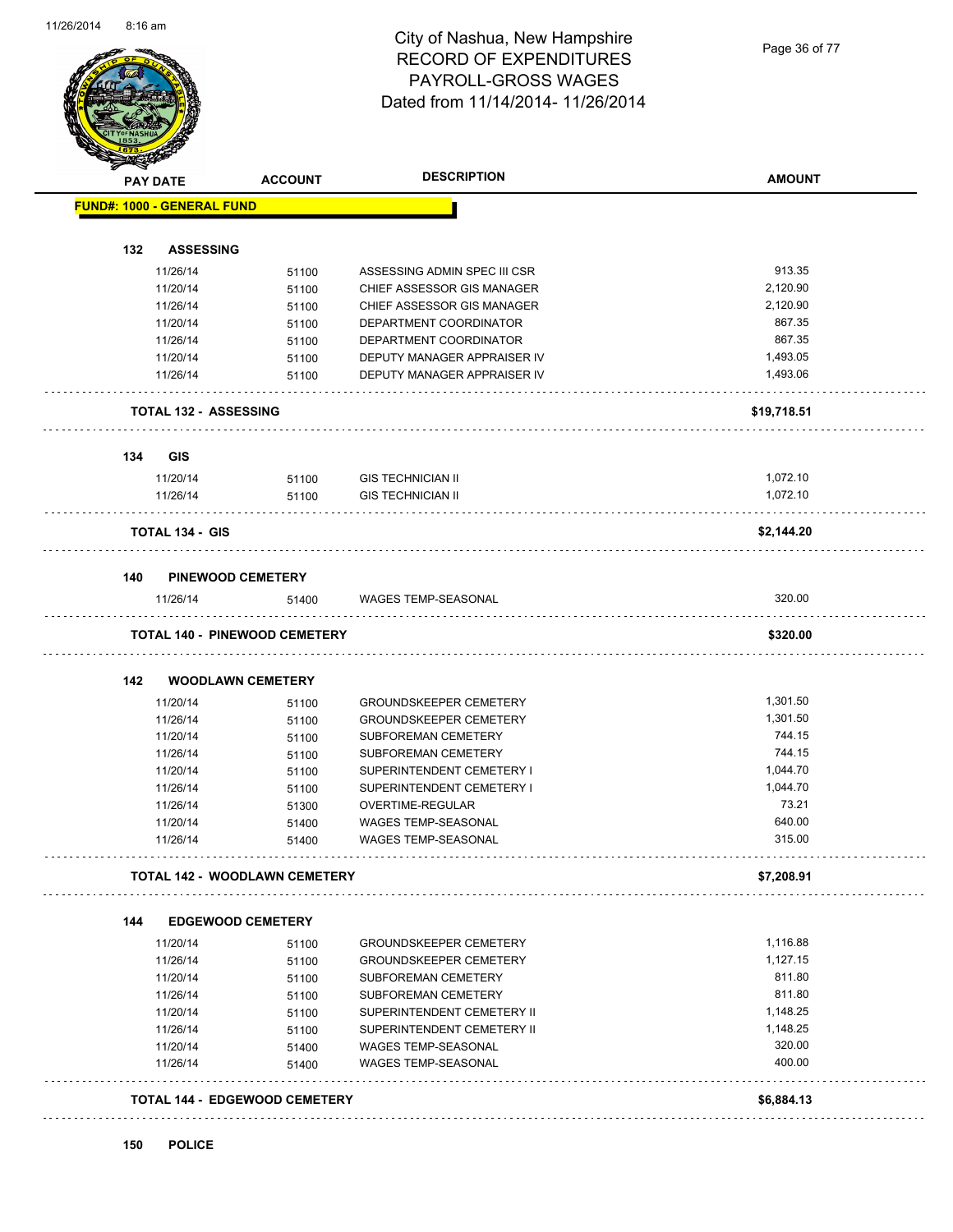

|     | FUND#: 1000 - GENERAL FUND |       |                                  |            |
|-----|----------------------------|-------|----------------------------------|------------|
|     |                            |       |                                  |            |
| 150 | <b>POLICE</b>              |       |                                  |            |
|     | 11/20/14                   | 51100 | <b>1ST YEAR OFFICERS</b>         | 6,496.96   |
|     | 11/26/14                   | 51100 | <b>1ST YEAR OFFICERS</b>         | 6,672.40   |
|     | 11/20/14                   | 51100 | <b>ACCOUNT CLERK III</b>         | 2,143.10   |
|     | 11/26/14                   | 51100 | <b>ACCOUNT CLERK III</b>         | 2,143.10   |
|     | 11/20/14                   | 51100 | ADMINISTRATIVE PROJECT SPEC      | 1,248.00   |
|     | 11/26/14                   | 51100 | ADMINISTRATIVE PROJECT SPEC      | 1,248.00   |
|     | 11/20/14                   | 51100 | ANIMAL CONTROL OFFICER           | 927.40     |
|     | 11/26/14                   | 51100 | ANIMAL CONTROL OFFICER           | 927.40     |
|     | 11/20/14                   | 51100 | ASSISTANT RECORDS MANAGER        | 962.10     |
|     | 11/26/14                   | 51100 | ASSISTANT RECORDS MANAGER        | 962.10     |
|     | 11/20/14                   | 51100 | AUTO MECHANIC 1ST CLASS          | 1,589.35   |
|     | 11/26/14                   | 51100 | AUTO MECHANIC 1ST CLASS          | 1,589.35   |
|     | 11/20/14                   | 51100 | <b>BUILDING MAINTENANCE SUPV</b> | 962.00     |
|     | 11/26/14                   | 51100 | <b>BUILDING MAINTENANCE SUPV</b> | 962.00     |
|     | 11/20/14                   | 51100 | <b>CAPTAIN</b>                   | 14,341.25  |
|     | 11/26/14                   | 51100 | <b>CAPTAIN</b>                   | 14,341.25  |
|     | 11/20/14                   | 51100 | CHIEF OF POLICE                  | 2,524.30   |
|     | 11/26/14                   | 51100 | CHIEF OF POLICE                  | 2,524.30   |
|     | 11/20/14                   | 51100 | COMM TECH ALL DESIGNATIONS       | 8,995.10   |
|     | 11/26/14                   | 51100 | COMM TECH ALL DESIGNATIONS       | 8,995.12   |
|     | 11/20/14                   | 51100 | COMMUNITY POLICE COORD CEMD      | 1,266.80   |
|     | 11/26/14                   | 51100 | COMMUNITY POLICE COORD CEMD      | 1,266.80   |
|     | 11/20/14                   | 51100 | <b>CRIME ANALYST</b>             | 1,229.75   |
|     | 11/26/14                   | 51100 | <b>CRIME ANALYST</b>             | 1,229.75   |
|     | 11/20/14                   | 51100 | <b>CUSTODIAN II</b>              | 741.45     |
|     | 11/26/14                   | 51100 | <b>CUSTODIAN II</b>              | 741.46     |
|     | 11/20/14                   | 51100 | <b>CUSTODIAN III</b>             | 1,449.35   |
|     | 11/26/14                   | 51100 | <b>CUSTODIAN III</b>             | 1,449.35   |
|     | 11/20/14                   | 51100 | DEPUTY CHIEF OF POLICE           | 4,575.00   |
|     | 11/26/14                   | 51100 | DEPUTY CHIEF OF POLICE           | 4,575.00   |
|     | 11/20/14                   | 51100 | DETENTION SPEC                   | 837.65     |
|     | 11/26/14                   | 51100 | DETENTION SPEC                   | 837.65     |
|     | 11/20/14                   | 51100 | DISPATCHERS ALL DESIGNATIONS     | 5,011.69   |
|     | 11/26/14                   | 51100 | DISPATCHERS ALL DESIGNATIONS     | 5,011.70   |
|     | 11/20/14                   | 51100 | FLEET MAINTENANCE ASST SUPV      | 900.80     |
|     | 11/26/14                   | 51100 | FLEET MAINTENANCE ASST SUPV      | 900.80     |
|     | 11/20/14                   | 51100 | IT MANAGER/SOFTWARE SPECIALIST   | 1,616.40   |
|     | 11/26/14                   | 51100 | IT MANAGER/SOFTWARE SPECIALIST   | 1,616.40   |
|     | 11/20/14                   | 51100 | <b>LEGAL SECRETARY</b>           | 678.40     |
|     | 11/26/14                   | 51100 | <b>LEGAL SECRETARY</b>           | 678.40     |
|     | 11/20/14                   | 51100 | LIEUTENANT                       | 15,632.55  |
|     | 11/26/14                   | 51100 | LIEUTENANT                       | 15,632.55  |
|     | 11/20/14                   | 51100 | NPD BUSINESS COORDINATOR         | 962.00     |
|     | 11/26/14                   | 51100 | NPD BUSINESS COORDINATOR         | 962.00     |
|     | 11/20/14                   | 51100 | NPD BUSINESS MANAGER             | 1,709.65   |
|     | 11/26/14                   | 51100 | NPD BUSINESS MANAGER             | 1,709.65   |
|     | 11/20/14                   | 51100 | NPD NETWORK ADMINISTRATOR        | 1,288.45   |
|     | 11/26/14                   | 51100 | NPD NETWORK ADMINISTRATOR        | 1,288.45   |
|     | 11/20/14                   | 51100 | PARALEGAL                        | 948.65     |
|     | 11/26/14                   | 51100 | PARALEGAL                        | 948.65     |
|     | 11/20/14                   | 51100 | PATROLMAN ALL RANKS              | 154,352.12 |
|     | 11/26/14                   | 51100 | PATROLMAN ALL RANKS              | 154,585.47 |

**AMOUNT**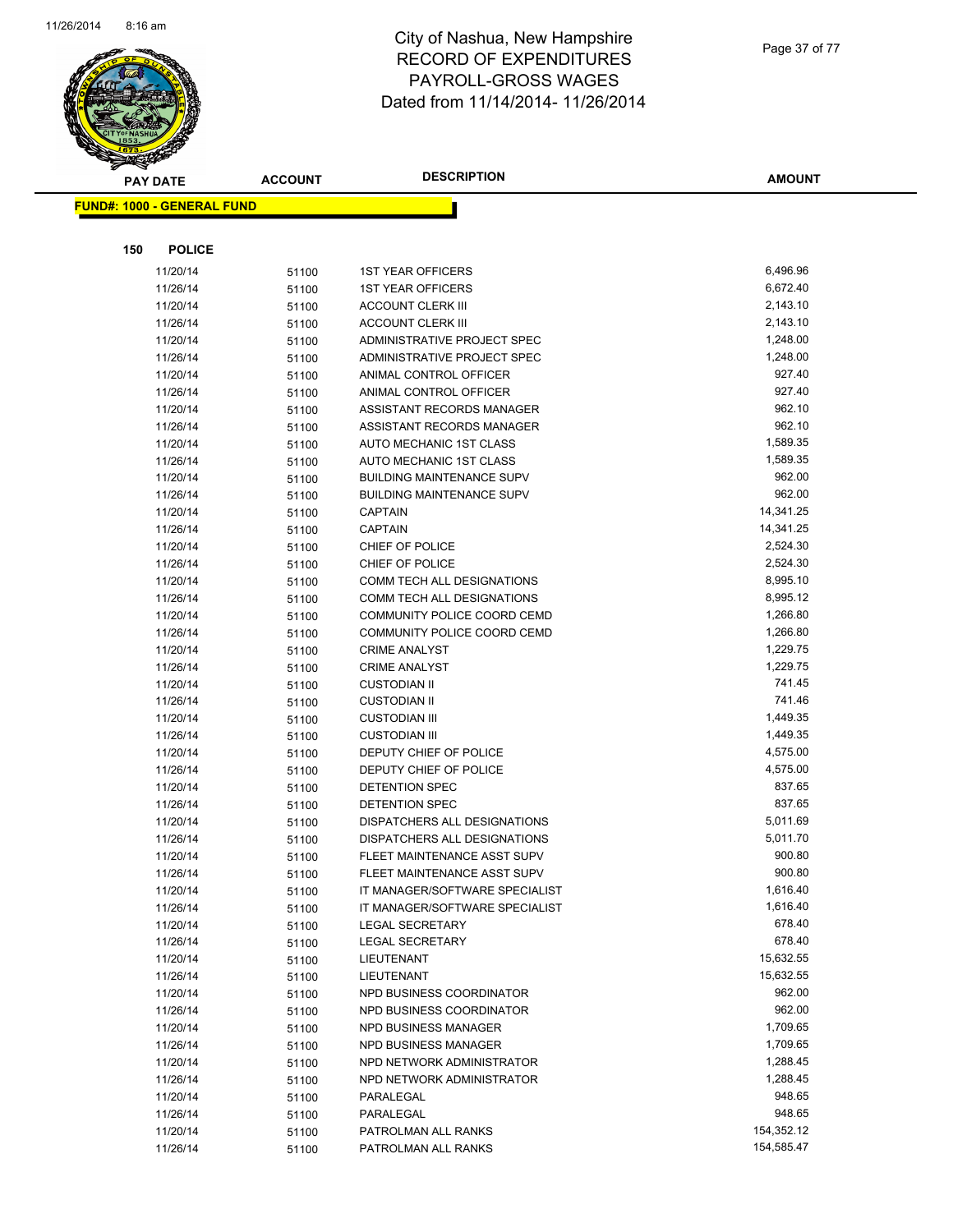

Page 38 of 77

| <b>PAY DATE</b>                   | <b>ACCOUNT</b> | <b>DESCRIPTION</b>                      | <b>AMOUNT</b>        |
|-----------------------------------|----------------|-----------------------------------------|----------------------|
| <b>FUND#: 1000 - GENERAL FUND</b> |                |                                         |                      |
|                                   |                |                                         |                      |
| 150<br><b>POLICE</b>              |                |                                         |                      |
| 11/20/14                          | 51100          | POLICE ATTORNEY                         | 1,561.60             |
| 11/26/14                          | 51100          | POLICE ATTORNEY                         | 1,561.60             |
| 11/20/14                          | 51100          | <b>RECORDS &amp; COMMUNICATIONS MGR</b> | 1,486.65             |
| 11/26/14                          | 51100          | RECORDS & COMMUNICATIONS MGR            | 1,486.65             |
| 11/20/14                          | 51100          | <b>RECORDS TECHNICIAN I</b>             | 1,900.30             |
| 11/26/14                          | 51100          | <b>RECORDS TECHNICIAN I</b>             | 1,900.30             |
| 11/20/14                          | 51100          | RECORDS TECHNICIAN II                   | 824.10               |
| 11/26/14                          | 51100          | RECORDS TECHNICIAN II                   | 824.10               |
| 11/20/14                          | 51100          | SEC DOMESTIC VIOLENCE UNIT              | 701.06               |
| 11/26/14                          | 51100          | SEC DOMESTIC VIOLENCE UNIT              | 701.05               |
| 11/20/14                          | 51100          | SECRETARIAL SUPV DET BUREAU             | 882.80               |
| 11/26/14                          | 51100          | SECRETARIAL SUPV DET BUREAU             | 882.80               |
| 11/20/14                          | 51100          | <b>SECRETARY III</b>                    | 2,728.95             |
| 11/26/14                          | 51100          | <b>SECRETARY III</b>                    | 2,728.94             |
| 11/20/14                          | 51100          | <b>SECRETARY V</b>                      | 3,238.10             |
| 11/26/14                          | 51100          | <b>SECRETARY V</b>                      | 3,238.12             |
| 11/20/14                          | 51100          | <b>SERGEANT</b>                         | 35,229.66            |
| 11/26/14                          | 51100          | <b>SERGEANT</b>                         | 35,229.65            |
| 11/20/14                          | 51100          | SHIFT LEADER                            | 2,971.22             |
| 11/26/14                          | 51100          | SHIFT LEADER                            | 2,971.22             |
| 11/20/14                          | 51100          | <b>SUPV POLICE FLEET</b>                | 1,222.01             |
| 11/26/14                          | 51100          | <b>SUPV POLICE FLEET</b>                | 1,222.00             |
| 11/20/14                          | 51200          | <b>ACCREDITATION MANAGER</b>            | 1,043.20             |
| 11/26/14                          | 51200          | <b>ACCREDITATION MANAGER</b>            | 1,043.20             |
| 11/20/14                          | 51200          | DETENTION SPEC                          | 716.64               |
| 11/26/14                          | 51200          | <b>DETENTION SPEC</b>                   | 716.64               |
| 11/20/14                          | 51200          | POLICE ATTORNEY PT                      | 1,208.96             |
| 11/26/14                          | 51200          | POLICE ATTORNEY PT                      | 1,208.96             |
| 11/20/14                          | 51200          | PRISONER TRANSPORT OFFICER              | 775.80               |
| 11/26/14                          | 51200          | PRISONER TRANSPORT OFFICER              | 775.80               |
| 11/20/14                          | 51300          | OVERTIME-REGULAR                        | 9,602.07             |
| 11/26/14                          | 51300          | OVERTIME-REGULAR                        | 5,561.32             |
| 11/20/14                          | 51309          | <b>OVERTIME-TRAINING</b>                | 847.59               |
| 11/26/14                          | 51309          | <b>OVERTIME-TRAINING</b>                | 1,723.50             |
| 11/20/14                          | 51315          | <b>OVERTIME-WITNESS</b>                 | 2,976.17             |
| 11/26/14                          | 51315          | <b>OVERTIME-WITNESS</b>                 | 4,788.60             |
| 11/20/14                          | 51322          | OVERTIME-INVESTIGATIVE                  | 6,930.22<br>7,698.24 |
| 11/26/14                          | 51322          | OVERTIME-INVESTIGATIVE                  | (260.21)             |
| 11/14/14                          | 51330          | OVERTIME-COVERAGE                       |                      |
| 11/20/14                          | 51330          | OVERTIME-COVERAGE                       | 9,411.29             |
| 11/26/14                          | 51330          | OVERTIME-COVERAGE                       | 10,546.14            |
| 11/20/14                          | 51412          | <b>WAGES PER DIEM</b>                   | 1,250.00             |
| 11/26/14                          | 51412          | <b>WAGES PER DIEM</b>                   | 871.25               |
| 11/20/14                          | 51628          | <b>EXTRA HOLIDAY</b>                    | 51,124.09            |
| 11/26/14                          | 55118          | TELEPHONE-CELLULAR                      | 100.00<br>929.73     |
| 11/20/14                          | 61107          | <b>CLOTHING &amp; UNIFORMS</b>          | 690.12               |
| 11/26/14                          | 61107          | <b>CLOTHING &amp; UNIFORMS</b>          |                      |
| <b>TOTAL 150 - POLICE</b>         |                |                                         | \$694,961.57         |

 $\ldots$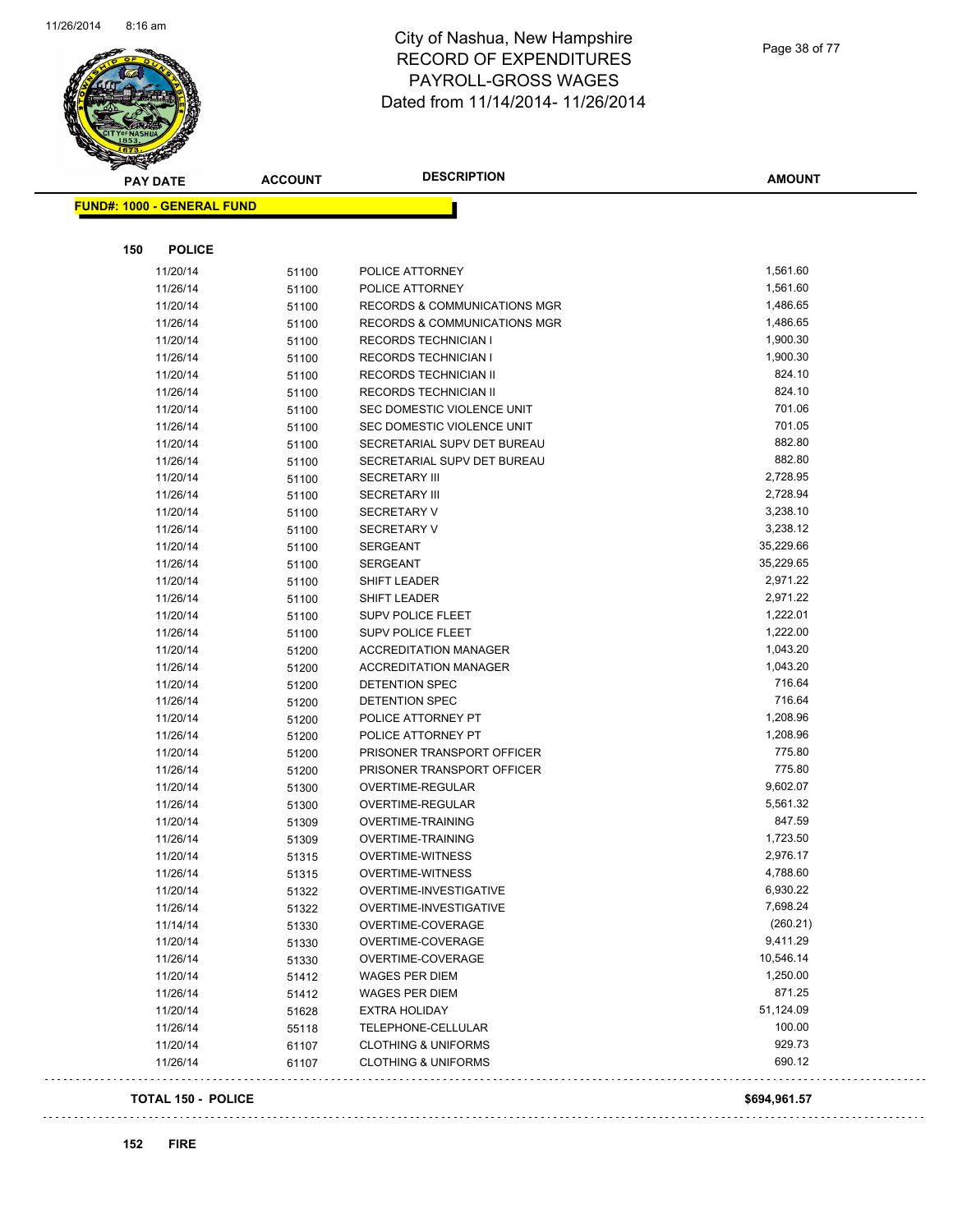

Page 39 of 77

| <b>PAY DATE</b>                   | <b>ACCOUNT</b> | <b>DESCRIPTION</b>                    | <b>AMOUNT</b> |
|-----------------------------------|----------------|---------------------------------------|---------------|
| <b>FUND#: 1000 - GENERAL FUND</b> |                |                                       |               |
|                                   |                |                                       |               |
| <b>FIRE</b><br>152                |                |                                       |               |
| 11/20/14                          | 51100          | ADMINISTRATIVE ASSISTANT II           | 2,278.50      |
| 11/26/14                          | 51100          | ADMINISTRATIVE ASSISTANT II           | 2,278.50      |
| 11/20/14                          | 51100          | <b>ASST FIRE CHIEF</b>                | 2,075.08      |
| 11/26/14                          | 51100          | <b>ASST FIRE CHIEF</b>                | 2,075.08      |
| 11/20/14                          | 51100          | ASST SUPERINTENDENT FIRE ALARM        | 1,512.76      |
| 11/26/14                          | 51100          | ASST SUPERINTENDENT FIRE ALARM        | 1,512.76      |
| 11/20/14                          | 51100          | ASST SUPERINTENDENT FIRE FLEET        | 861.22        |
| 11/26/14                          | 51100          | ASST SUPERINTENDENT FIRE FLEET        | 861.22        |
| 11/20/14                          | 51100          | ASST SUPERINTENDENT PREVENTION        | 3,010.52      |
| 11/26/14                          | 51100          | ASST SUPERINTENDENT PREVENTION        | 3,010.52      |
| 11/20/14                          | 51100          | <b>CAPTAIN</b>                        | 12,179.16     |
| 11/26/14                          | 51100          | <b>CAPTAIN</b>                        | 12,179.18     |
| 11/20/14                          | 51100          | CAPTAIN FIRE TRAINING SAFETY          | 1,704.12      |
| 11/26/14                          | 51100          | CAPTAIN FIRE TRAINING SAFETY          | 1,704.12      |
| 11/20/14                          | 51100          | DEPUTY FIRE CHIEF                     | 7,506.71      |
| 11/26/14                          | 51100          | DEPUTY FIRE CHIEF                     | 7,506.70      |
| 11/20/14                          | 51100          | <b>EXEC ASST BUSINESS COORD</b>       | 1,070.15      |
| 11/26/14                          | 51100          | EXEC ASST BUSINESS COORD              | 1,070.15      |
| 11/20/14                          | 51100          | FIRE CHIEF                            | 2,380.24      |
| 11/26/14                          | 51100          | <b>FIRE CHIEF</b>                     | 2,380.24      |
| 11/20/14                          | 51100          | FIRE DISPATCH ALL RANKS               | 6,939.85      |
| 11/26/14                          | 51100          | FIRE DISPATCH ALL RANKS               | 7,333.01      |
| 11/20/14                          | 51100          | FIRE DISPATCHER CLERK TRAINER         | 1,531.02      |
| 11/26/14                          | 51100          | FIRE DISPATCHER CLERK TRAINER         | 1,084.47      |
| 11/20/14                          | 51100          | <b>FIRE LIEUTENANT</b>                | 37,489.30     |
| 11/26/14                          | 51100          | FIRE LIEUTENANT                       | 37,489.30     |
| 11/20/14                          | 51100          | <b>FIRE MECHANIC</b>                  | 1,341.20      |
| 11/26/14                          | 51100          | <b>FIRE MECHANIC</b>                  | 1,341.20      |
| 11/20/14                          | 51100          | FIRE TRAINING OFFICER                 | 1,482.96      |
| 11/26/14                          | 51100          | FIRE TRAINING OFFICER                 | 1,482.96      |
| 11/20/14                          | 51100          | FIREFIGHTERS ALL RANKS                | 119,246.22    |
| 11/26/14                          | 51100          | <b>FIREFIGHTERS ALL RANKS</b>         | 120,566.85    |
| 11/20/14                          | 51100          | SUPERINTENDENT FIRE ALARM             | 1,670.56      |
| 11/26/14                          | 51100          | SUPERINTENDENT FIRE ALARM             | 1,670.56      |
| 11/20/14                          | 51100          | SUPERINTENDENT FIRE FLEET             | 1,670.56      |
| 11/26/14                          | 51100          | SUPERINTENDENT FIRE FLEET             | 1,670.56      |
| 11/20/14                          | 51100          | SUPERINTENDENT FIRE PREVENTION        | 1,629.80      |
| 11/26/14                          | 51100          | SUPERINTENDENT FIRE PREVENTION        | 1,629.80      |
| 11/20/14                          | 51300          | OVERTIME-REGULAR                      | 2,649.03      |
| 11/26/14                          | 51300          | OVERTIME-REGULAR                      | 1,869.80      |
| 11/20/14                          | 51330          | OVERTIME-COVERAGE                     | 10,046.11     |
| 11/26/14                          | 51330          | OVERTIME-COVERAGE                     | 9,697.57      |
| 11/26/14                          | 51600          | <b>LONGEVITY</b>                      | 160,409.85    |
| 11/20/14                          | 51628          | <b>EXTRA HOLIDAY</b>                  | 50,662.22     |
| 11/20/14                          |                | ADDITIONAL HOURS                      | 29,579.23     |
|                                   | 51650          |                                       | 25,104.44     |
| 11/26/14<br>11/20/14              | 51650          | ADDITIONAL HOURS                      | 4,534.64      |
|                                   | 51700          | <b>STIPENDS</b>                       | 4,534.64      |
| 11/26/14<br>11/26/14              | 51700<br>55118 | <b>STIPENDS</b><br>TELEPHONE-CELLULAR | 402.00        |

#### **TOTAL 152 - FIRE \$715,916.64**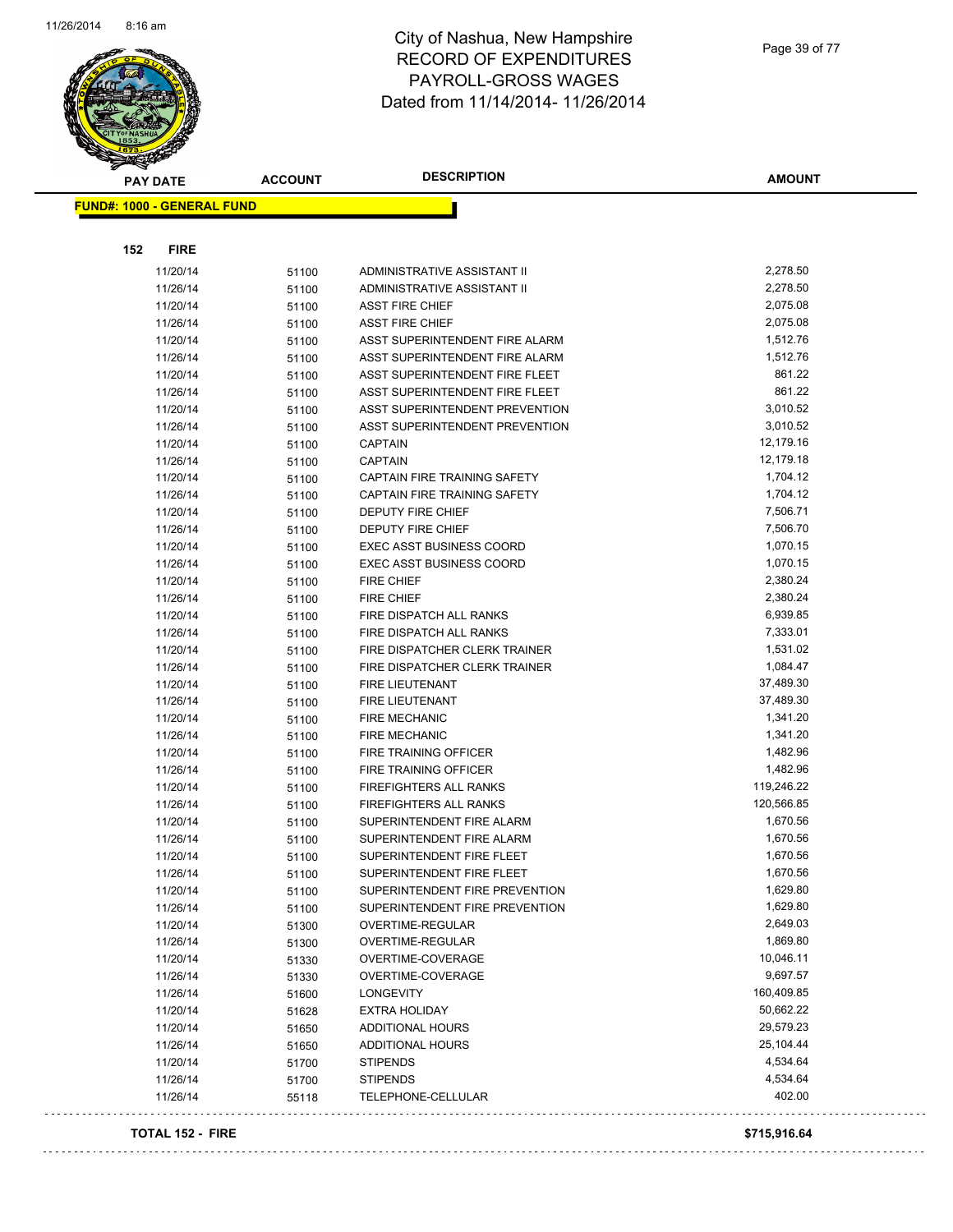Page 40 of 77

|     | <b>PAY DATE</b>                   | <b>ACCOUNT</b>                             | <b>DESCRIPTION</b>                    | <b>AMOUNT</b> |
|-----|-----------------------------------|--------------------------------------------|---------------------------------------|---------------|
|     | <b>FUND#: 1000 - GENERAL FUND</b> |                                            |                                       |               |
|     |                                   |                                            |                                       |               |
| 153 |                                   | <b>BUILDING INSPECTION</b>                 |                                       |               |
|     | 11/20/14                          | 51100                                      | <b>BUILDING AND UTILITIES INSPCTR</b> | 3,314.20      |
|     | 11/26/14                          | 51100                                      | <b>BUILDING AND UTILITIES INSPCTR</b> | 3,314.20      |
|     | 11/20/14                          | 51100                                      | <b>BUILDING DEPARTMENT MANAGER</b>    | 1,408.20      |
|     | 11/26/14                          | 51100                                      | <b>BUILDING DEPARTMENT MANAGER</b>    | 1,408.20      |
|     | 11/20/14                          | 51100                                      | PERMIT TECHNICIAN I                   | 618.60        |
|     | 11/26/14                          | 51100                                      | PERMIT TECHNICIAN I                   | 618.60        |
|     | 11/20/14                          | 51100                                      | PERMIT TECHNICIAN III                 | 758.85        |
|     | 11/26/14                          | 51100                                      | PERMIT TECHNICIAN III                 | 758.85        |
|     | 11/20/14                          | 51100                                      | <b>PLANS EXAMINER</b>                 | 1,162.75      |
|     | 11/26/14                          | 51100                                      | <b>PLANS EXAMINER</b>                 | 1,162.75      |
|     | 11/20/14                          | 51200                                      | <b>BUILDING AND UTILITIES INSPCTR</b> | 835.93        |
|     | 11/26/14                          | 51200                                      | <b>BUILDING AND UTILITIES INSPCTR</b> | 882.01        |
|     |                                   | <b>TOTAL 153 - BUILDING INSPECTION</b>     |                                       | \$16,243.14   |
| 155 | <b>CODE ENFORCEMENT</b>           |                                            |                                       |               |
|     | 11/20/14                          | 51100                                      | CODE ENFORCEMENT OFFICER II           | 2,082.70      |
|     | 11/26/14                          | 51100                                      | <b>CODE ENFORCEMENT OFFICER II</b>    | 2,082.70      |
|     | 11/20/14                          | 51100                                      | MGR CODE ENFORCEMENT DEPT             | 1,328.20      |
|     | 11/26/14                          | 51100                                      | MGR CODE ENFORCEMENT DEPT             | 1,328.20      |
|     |                                   | <b>TOTAL 155 - CODE ENFORCEMENT</b>        |                                       | \$6,821.80    |
| 156 |                                   | <b>EMERGENCY MANAGEMENT</b>                |                                       |               |
|     | 11/20/14                          | 51100                                      | EMERGENCY MANAGEMENT DIRECTOR         | 1,485.70      |
|     | 11/26/14                          | 51100                                      | EMERGENCY MANAGEMENT DIRECTOR         | 1,485.70      |
|     | 11/26/14                          | 55118                                      | TELEPHONE-CELLULAR                    | 50.00         |
|     |                                   | <b>TOTAL 156 - EMERGENCY MANAGEMENT</b>    |                                       | \$3,021.40    |
| 157 |                                   | <b>CITYWIDE COMMUNICATIONS</b>             |                                       |               |
|     | 11/20/14                          | 51100                                      | <b>COMM SYS ENGR TECH</b>             | 1,512.40      |
|     | 11/26/14                          | 51100                                      | <b>COMM SYS ENGR TECH</b>             | 1,512.40      |
|     | 11/20/14                          | 51200                                      | <b>RADIO SYSTEMS MANAGER</b>          | 1,283.52      |
|     | 11/26/14                          | 51200                                      | RADIO SYSTEMS MANAGER                 | 1,283.52      |
|     | 11/26/14                          | 55118                                      | TELEPHONE-CELLULAR                    | 100.00        |
|     |                                   | <b>TOTAL 157 - CITYWIDE COMMUNICATIONS</b> |                                       | \$5,691.84    |
| 160 |                                   | <b>PUBLIC WORKS-ADMIN/ENGINEERING</b>      |                                       |               |
|     | 11/20/14                          | 51100                                      | ADMINISTRATIVE ASSISTANT II           | 687.40        |
|     | 11/26/14                          | 51100                                      | ADMINISTRATIVE ASSISTANT II           | 687.40        |
|     | 11/20/14                          | 51100                                      | CITIZEN SERVICES COORDINATOR          | 745.20        |
|     | 11/26/14                          | 51100                                      | CITIZEN SERVICES COORDINATOR          | 745.20        |
|     | 11/20/14                          | 51100                                      | <b>CITY ENGINEER</b>                  | 1,014.20      |
|     | 11/26/14                          | 51100                                      | <b>CITY ENGINEER</b>                  | 1,014.20      |
|     | 11/20/14                          | 51100                                      | CONST INSP ENGINEERING ASST           | 928.95        |
|     |                                   |                                            |                                       |               |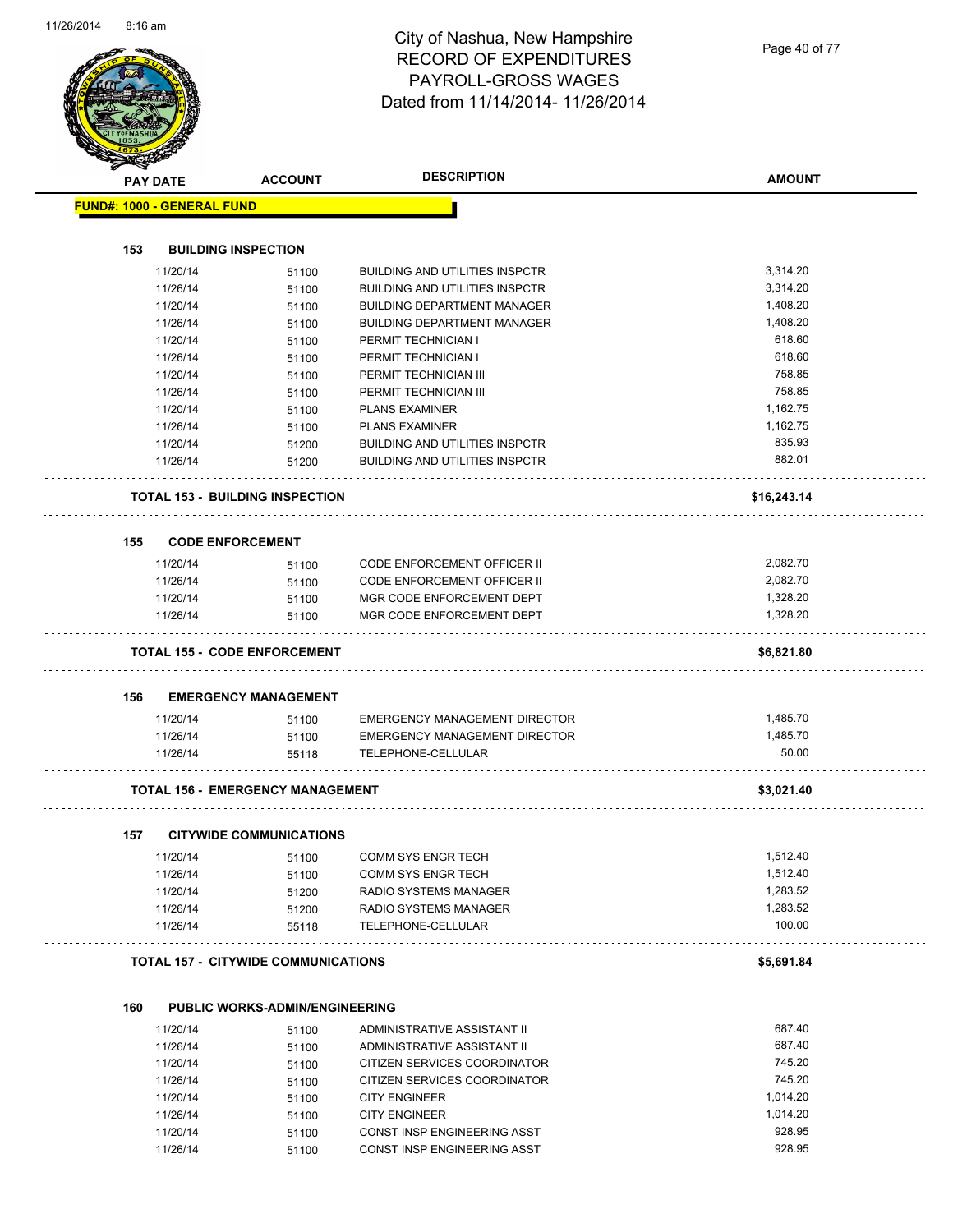$\mathcal{L}$ 

#### City of Nashua, New Hampshire RECORD OF EXPENDITURES PAYROLL-GROSS WAGES Dated from 11/14/2014- 11/26/2014

| <b>PAY DATE</b>                   | <b>ACCOUNT</b>                                    | <b>DESCRIPTION</b>                                         | <b>AMOUNT</b>        |
|-----------------------------------|---------------------------------------------------|------------------------------------------------------------|----------------------|
| <b>FUND#: 1000 - GENERAL FUND</b> |                                                   |                                                            |                      |
|                                   |                                                   |                                                            |                      |
| 160                               | <b>PUBLIC WORKS-ADMIN/ENGINEERING</b>             |                                                            |                      |
| 11/20/14                          | 51100                                             | DEPUTY MANAGER OF ENGINEERING                              | 690.11               |
| 11/26/14                          | 51100                                             | DEPUTY MANAGER OF ENGINEERING                              | 690.10               |
| 11/20/14                          | 51100                                             | DIRECTOR PUBLIC WORKS<br><b>DIRECTOR PUBLIC WORKS</b>      | 1,484.40             |
| 11/26/14                          | 51100                                             |                                                            | 1,484.41<br>1,413.40 |
| 11/20/14<br>11/26/14              | 51100                                             | DIVISION OPERATIONS MANAGER<br>DIVISION OPERATIONS MANAGER | 1,413.40             |
| 11/20/14                          | 51100<br>51100                                    | DPW CONTRACT ADMINISTRATOR                                 | 333.85               |
| 11/26/14                          | 51100                                             | DPW CONTRACT ADMINISTRATOR                                 | 333.86               |
| 11/20/14                          | 51100                                             | <b>ENGINEERING INSPECTORS</b>                              | 1,863.40             |
| 11/26/14                          | 51100                                             | <b>ENGINEERING INSPECTORS</b>                              | 1,863.40             |
| 11/20/14                          | 51100                                             | <b>EXECUTIVE ASSISTANT</b>                                 | 670.10               |
| 11/26/14                          | 51100                                             | <b>EXECUTIVE ASSISTANT</b>                                 | 670.10               |
| 11/20/14                          | 51100                                             | <b>SENIOR FOREMAN</b>                                      | 1,285.00             |
| 11/26/14                          | 51100                                             | <b>SENIOR FOREMAN</b>                                      | 1,285.00             |
| 11/20/14                          | 51100                                             | <b>SENIOR STAFF ENGINEER</b>                               | 426.90               |
| 11/26/14                          | 51100                                             | <b>SENIOR STAFF ENGINEER</b>                               | 426.90               |
| 11/20/14                          | 51100                                             | <b>SENIOR TRAFFIC ENGINEER</b>                             | 1,579.20             |
| 11/26/14                          | 51100                                             | <b>SENIOR TRAFFIC ENGINEER</b>                             | 1,579.20             |
| 11/20/14                          | 51100                                             | STREET CONSTRUCTION ENGINEER                               | 1,312.00             |
| 11/26/14                          | 51100                                             | STREET CONSTRUCTION ENGINEER                               | 1,312.00             |
| 11/20/14                          | 51100                                             | <b>SURVEY TECHNICIAN</b>                                   | 1,126.95             |
| 11/26/14                          | 51100                                             | <b>SURVEY TECHNICIAN</b>                                   | 1,126.95             |
| 11/20/14                          | 51300                                             | OVERTIME-REGULAR                                           | 132.60               |
| 11/26/14                          | 55118                                             | TELEPHONE-CELLULAR                                         | 234.00               |
|                                   | <b>TOTAL 160 - PUBLIC WORKS-ADMIN/ENGINEERING</b> |                                                            | \$31,488.73          |
|                                   |                                                   |                                                            |                      |
| 161<br><b>STREETS</b>             |                                                   |                                                            |                      |
| 11/20/14                          | 51100                                             | ADMINISTRATIVE ASSISTANT III                               | 979.60               |
| 11/26/14                          | 51100                                             | ADMINISTRATIVE ASSISTANT III                               | 979.59               |
| 11/20/14                          | 51100                                             | AUTO MECH 1ST CLASS NIGHTS                                 | 2,022.42             |
| 11/26/14                          | 51100                                             | AUTO MECH 1ST CLASS NIGHTS                                 | 2,022.40             |
| 11/20/14                          | 51100                                             | AUTO MECH 2ND CLASS                                        | 909.20               |
| 11/26/14                          | 51100                                             | AUTO MECH 2ND CLASS                                        | 909.20               |
| 11/20/14                          | 51100                                             | AUTO MECHANIC 1ST CLASS                                    | 2,993.61             |
| 11/26/14                          | 51100                                             | AUTO MECHANIC 1ST CLASS                                    | 2,993.61             |
| 11/20/14                          | 51100                                             | EQUIP OPR STREET REPAIR                                    | 7,377.77             |
| 11/26/14                          | 51100                                             | EQUIP OPR STREET REPAIR                                    | 7,497.84             |
| 11/20/14                          | 51100                                             | FLEET MAINTENANCE FOREMAN                                  | 1,126.95             |
| 11/26/14                          | 51100                                             | FLEET MAINTENANCE FOREMAN                                  | 1,126.95             |
| 11/20/14                          | 51100                                             | FLEET MANAGER STREET DEPT                                  | 1,044.00             |
| 11/26/14                          | 51100                                             | FLEET MANAGER STREET DEPT                                  | 1,044.00             |
| 11/20/14                          | 51100                                             | <b>MASON PIPELAYER</b>                                     | 2,608.80             |
| 11/26/14                          | 51100                                             | <b>MASON PIPELAYER</b>                                     | 2,608.80             |
| 11/20/14                          | 51100                                             | OPERATIONS COORDINATOR                                     | 814.70               |
|                                   | 51100                                             | OPERATIONS COORDINATOR                                     | 814.70               |
| 11/26/14                          |                                                   |                                                            |                      |
| 11/20/14                          | 51100                                             | SIGN MAINTENANCE                                           | 1,731.20             |
| 11/26/14                          | 51100                                             | <b>SIGN MAINTENANCE</b>                                    | 1,731.20             |
| 11/20/14                          | 51100                                             | SIGN MAINTENANCE ASSISTANT                                 | 807.20               |
| 11/26/14                          | 51100                                             | SIGN MAINTENANCE ASSISTANT                                 | 807.20               |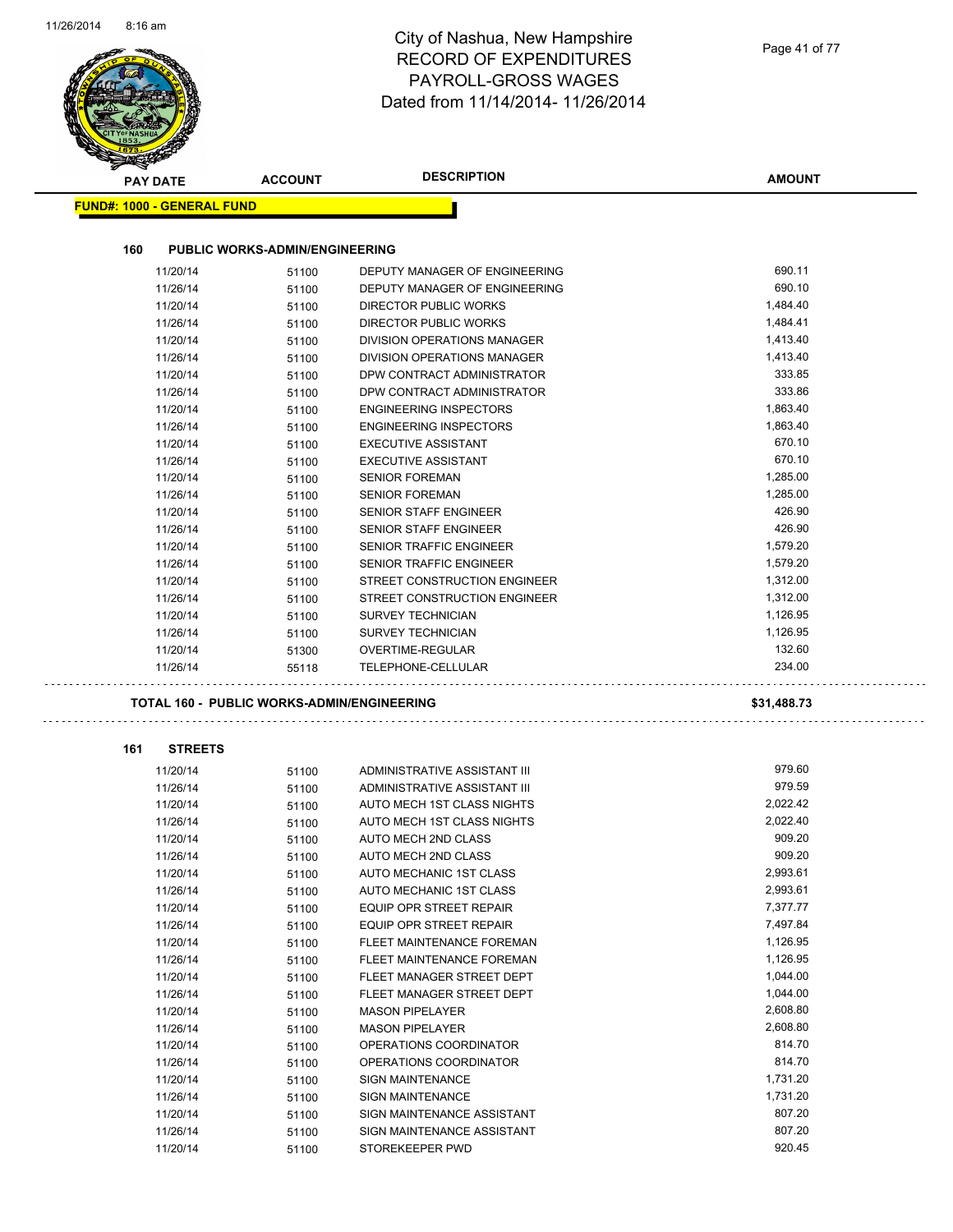

| <b>FUND#: 1000 - GENERAL FUND</b> |       |                                       |              |
|-----------------------------------|-------|---------------------------------------|--------------|
| <b>STREETS</b><br>161             |       |                                       |              |
| 11/26/14                          | 51100 | STOREKEEPER PWD                       | 920.45       |
| 11/20/14                          | 51100 | STR CONSTR RPR AND PERMT COORD        | 1,104.85     |
| 11/26/14                          | 51100 | STR CONSTR RPR AND PERMT COORD        | 1,104.86     |
| 11/20/14                          | 51100 | <b>STREET FOREMAN</b>                 | 4,744.00     |
| 11/26/14                          | 51100 | <b>STREET FOREMAN</b>                 | 4,877.43     |
| 11/20/14                          | 51100 | SUPERINTENDENT OF STREETS             | 1,771.20     |
| 11/26/14                          | 51100 | SUPERINTENDENT OF STREETS             | 1,771.20     |
| 11/20/14                          | 51100 | TRAFFIC MAINTENANCE ASSISTANT         | 860.80       |
| 11/26/14                          | 51100 | TRAFFIC MAINTENANCE ASSISTANT         | 860.80       |
| 11/20/14                          | 51100 | <b>TRAFFIC MANAGER</b>                | 1,371.00     |
| 11/26/14                          | 51100 | <b>TRAFFIC MANAGER</b>                | 1,371.00     |
| 11/20/14                          | 51100 | <b>TRAFFIC TECHNICIAN I</b>           | 2,071.20     |
| 11/26/14                          | 51100 | <b>TRAFFIC TECHNICIAN I</b>           | 2,071.20     |
| 11/20/14                          | 51100 | TRUCK DRIVER STREET REPAIR            | 16,787.52    |
| 11/26/14                          | 51100 | TRUCK DRIVER STREET REPAIR            | 17,015.18    |
| 11/20/14                          | 51100 | <b>WELDER FIRST CLASS</b>             | 1,984.81     |
| 11/26/14                          | 51100 | <b>WELDER FIRST CLASS</b>             | 1,984.80     |
| 11/20/14                          | 51300 | <b>OVERTIME-REGULAR</b>               | 3,850.75     |
| 11/26/14                          | 51300 | OVERTIME-REGULAR                      | 11,391.91    |
| 11/20/14                          | 51600 | <b>LONGEVITY</b>                      | 1,200.00     |
| 11/26/14                          | 51600 | <b>LONGEVITY</b>                      | 1,200.00     |
| 11/26/14                          | 55118 | TELEPHONE-CELLULAR                    | 67.00        |
| <b>TOTAL 161 - STREETS</b>        |       |                                       | \$126,253.35 |
| 166<br><b>PARKING LOTS</b>        |       |                                       |              |
| 11/20/14                          | 51100 | ADMINISTRATIVE ASSISTANT II           | 687.40       |
| 11/26/14                          | 51100 | ADMINISTRATIVE ASSISTANT II           | 687.40       |
| 11/20/14                          | 51100 | PARKING MAINTENANCE                   | 1,353.90     |
| 11/26/14                          | 51100 | PARKING MAINTENANCE                   | 1,353.90     |
| 11/20/14                          | 51200 | <b>TRANSIT UTILITY SERVICE WORKER</b> | 230.55       |
| 11/26/14                          | 51200 | <b>TRANSIT UTILITY SERVICE WORKER</b> | 153.70       |
| 11/26/14                          | 55118 | TELEPHONE-CELLULAR                    | 51.00        |
| <b>TOTAL 166 - PARKING LOTS</b>   |       |                                       | \$4,517.85   |
| 171<br><b>COMMUNITY SERVICES</b>  |       |                                       |              |
| 11/20/14                          | 51100 | DIRECTOR HEALTH AND COMM SVS          | 1,726.90     |
| 11/26/14                          | 51100 | DIRECTOR HEALTH AND COMM SVS          | 1,726.90     |
| 11/20/14                          | 51100 | PROGRAM ASSISTANT                     | 435.30       |
| 11/26/14                          | 51100 | PROGRAM ASSISTANT                     | 435.30       |
| 11/20/14                          | 51100 | PROGRAM COORDINATOR                   | 929.80       |
| 11/26/14                          | 51100 | PROGRAM COORDINATOR                   | 929.80       |
| 11/26/14                          | 55118 | <b>TELEPHONE-CELLULAR</b>             | 50.00        |
|                                   |       |                                       |              |

#### **172 COMMUNITY HEALTH**

**AMOUNT**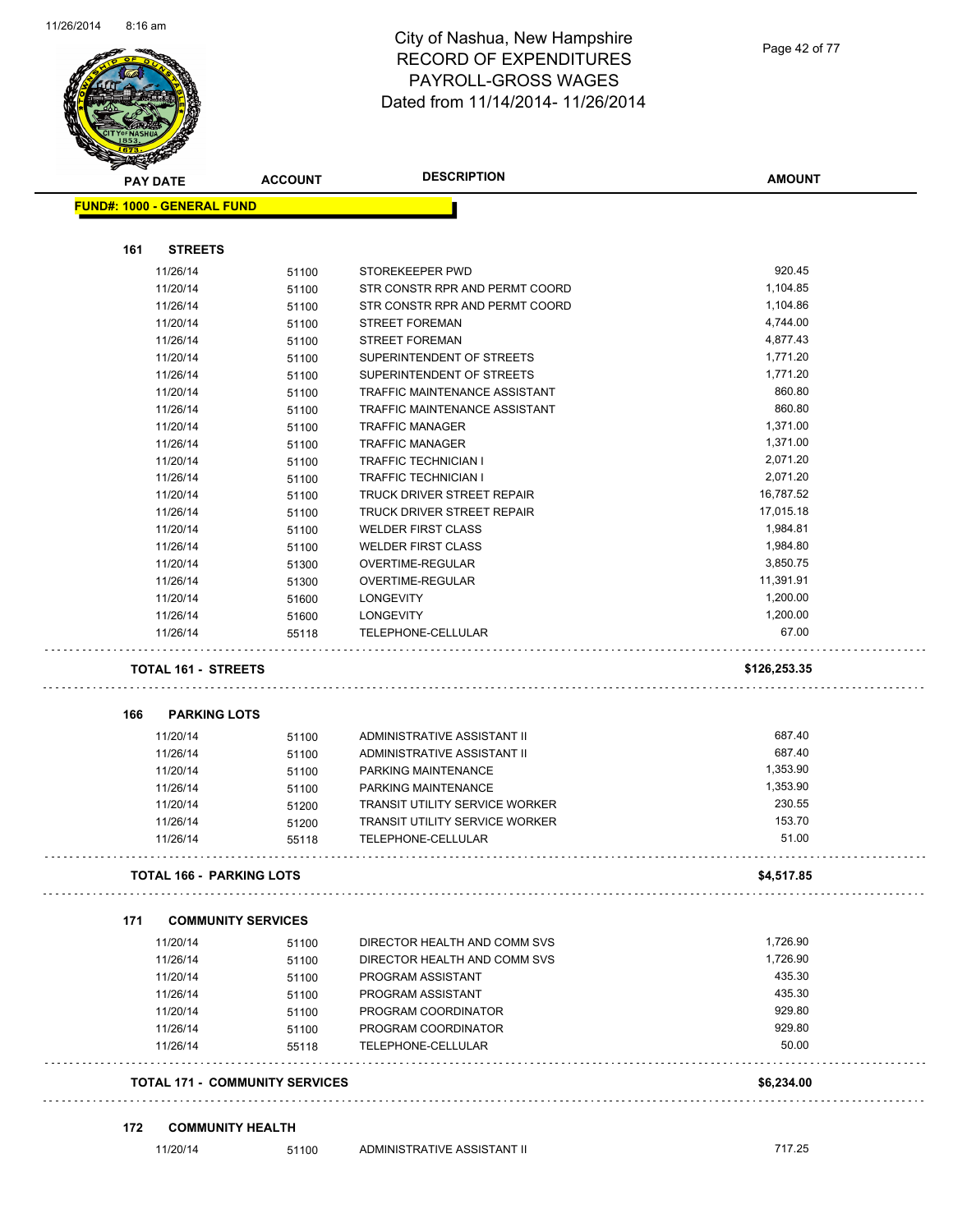Page 43 of 77

|     | <b>PAY DATE</b>                   | <b>ACCOUNT</b>                            | <b>DESCRIPTION</b>                                     | <b>AMOUNT</b> |
|-----|-----------------------------------|-------------------------------------------|--------------------------------------------------------|---------------|
|     | <b>FUND#: 1000 - GENERAL FUND</b> |                                           |                                                        |               |
|     |                                   |                                           |                                                        |               |
| 172 |                                   | <b>COMMUNITY HEALTH</b>                   |                                                        |               |
|     | 11/26/14                          | 51100                                     | ADMINISTRATIVE ASSISTANT II                            | 717.24        |
|     | 11/20/14                          | 51100                                     | <b>BILINGUAL OUTREACH WORKER</b>                       | 764.30        |
|     | 11/26/14                          | 51100                                     | BILINGUAL OUTREACH WORKER                              | 764.30        |
|     | 11/20/14                          | 51100                                     | MANAGER COMMUNITY HEALTH                               | 1,364.20      |
|     | 11/26/14                          | 51100                                     | MANAGER COMMUNITY HEALTH                               | 1,364.20      |
|     | 11/20/14                          | 51100                                     | PUB HEALTH NURSE                                       | 3,307.95      |
|     | 11/26/14                          | 51100                                     | PUB HEALTH NURSE                                       | 3,307.95      |
|     | 11/20/14                          | 51412                                     | <b>WAGES PER DIEM</b>                                  | 462.08        |
|     | 11/26/14                          | 55118                                     | TELEPHONE-CELLULAR                                     | 50.00         |
|     |                                   | <b>TOTAL 172 - COMMUNITY HEALTH</b>       |                                                        | \$12,819.47   |
| 173 |                                   | <b>ENVIRONMENTAL HEALTH</b>               |                                                        |               |
|     | 11/20/14                          | 51100                                     | ENVIRONMENTAL HEALTH SPEC I                            | 858.45        |
|     | 11/26/14                          | 51100                                     | <b>ENVIRONMENTAL HEALTH SPEC I</b>                     | 858.44        |
|     | 11/20/14                          | 51100                                     | ENVIRONMENTAL TECH OFFICE MGR                          | 992.85        |
|     | 11/26/14                          | 51100                                     | ENVIRONMENTAL TECH OFFICE MGR                          | 992.86        |
|     | 11/20/14                          | 51100                                     | <b>LABORATORY DIRECTOR</b>                             | 988.20        |
|     | 11/26/14                          | 51100                                     | LABORATORY DIRECTOR                                    | 988.20        |
|     | 11/20/14                          | 51100                                     | MANAGER ENVIRONMENTAL HEALTH                           | 1,446.40      |
|     | 11/26/14                          | 51100                                     | MANAGER ENVIRONMENTAL HEALTH                           | 1,446.40      |
|     | 11/26/14                          | 55118                                     | TELEPHONE-CELLULAR                                     | 67.00         |
|     |                                   | TOTAL 173 - ENVIRONMENTAL HEALTH          |                                                        | \$8,638.80    |
| 174 |                                   | <b>WELFARE ADMINISTRATION</b>             |                                                        |               |
|     | 11/20/14                          | 51100                                     | ADMINISTRATIVE ASSISTANT I                             | 829.30        |
|     | 11/26/14                          | 51100                                     | ADMINISTRATIVE ASSISTANT I                             | 829.30        |
|     | 11/20/14                          | 51100                                     | CASE TECHNICIAN WELFARE                                | 1,869.05      |
|     | 11/26/14                          | 51100                                     | CASE TECHNICIAN WELFARE                                | 2,384.95      |
|     | 11/20/14                          | 51100                                     | <b>INTAKE WORKER ACCOUNTANT</b>                        | 936.70        |
|     | 11/26/14                          |                                           | INTAKE WORKER ACCOUNTANT                               | 936.70        |
|     | 11/20/14                          | 51100<br>51100                            | SENIOR CASE TECHNICIAN                                 | 957.30        |
|     | 11/26/14                          |                                           | SENIOR CASE TECHNICIAN                                 | 957.29        |
|     |                                   | 51100                                     |                                                        | 1,450.00      |
|     | 11/20/14<br>11/26/14              | 51100                                     | <b>WELFARE OFFICER</b><br><b>WELFARE OFFICER</b>       | 1,450.00      |
|     | 11/26/14                          | 51100<br>55118                            | TELEPHONE-CELLULAR                                     | 50.00         |
|     |                                   | <b>TOTAL 174 - WELFARE ADMINISTRATION</b> |                                                        | \$12,650.59   |
| 177 |                                   | <b>PARKS &amp; RECREATION</b>             |                                                        |               |
|     | 11/20/14                          | 51100                                     | ADMINISTRATIVE ASSISTANT II                            | 758.85        |
|     | 11/26/14                          | 51100                                     | ADMINISTRATIVE ASSISTANT II                            | 758.85        |
|     | 11/20/14                          | 51100                                     | EQUIPMENT OPERATOR, PARKS                              | 909.21        |
|     | 11/26/14                          | 51100                                     | EQUIPMENT OPERATOR, PARKS                              | 909.20        |
|     | 11/20/14                          | 51100                                     | FOREMAN LABOR PARK                                     | 3,380.89      |
|     |                                   |                                           |                                                        |               |
|     |                                   |                                           |                                                        | 3,380.85      |
|     | 11/26/14<br>11/20/14              | 51100<br>51100                            | FOREMAN LABOR PARK<br><b>GROUNDS KEEPER PARK MAINT</b> | 5,805.20      |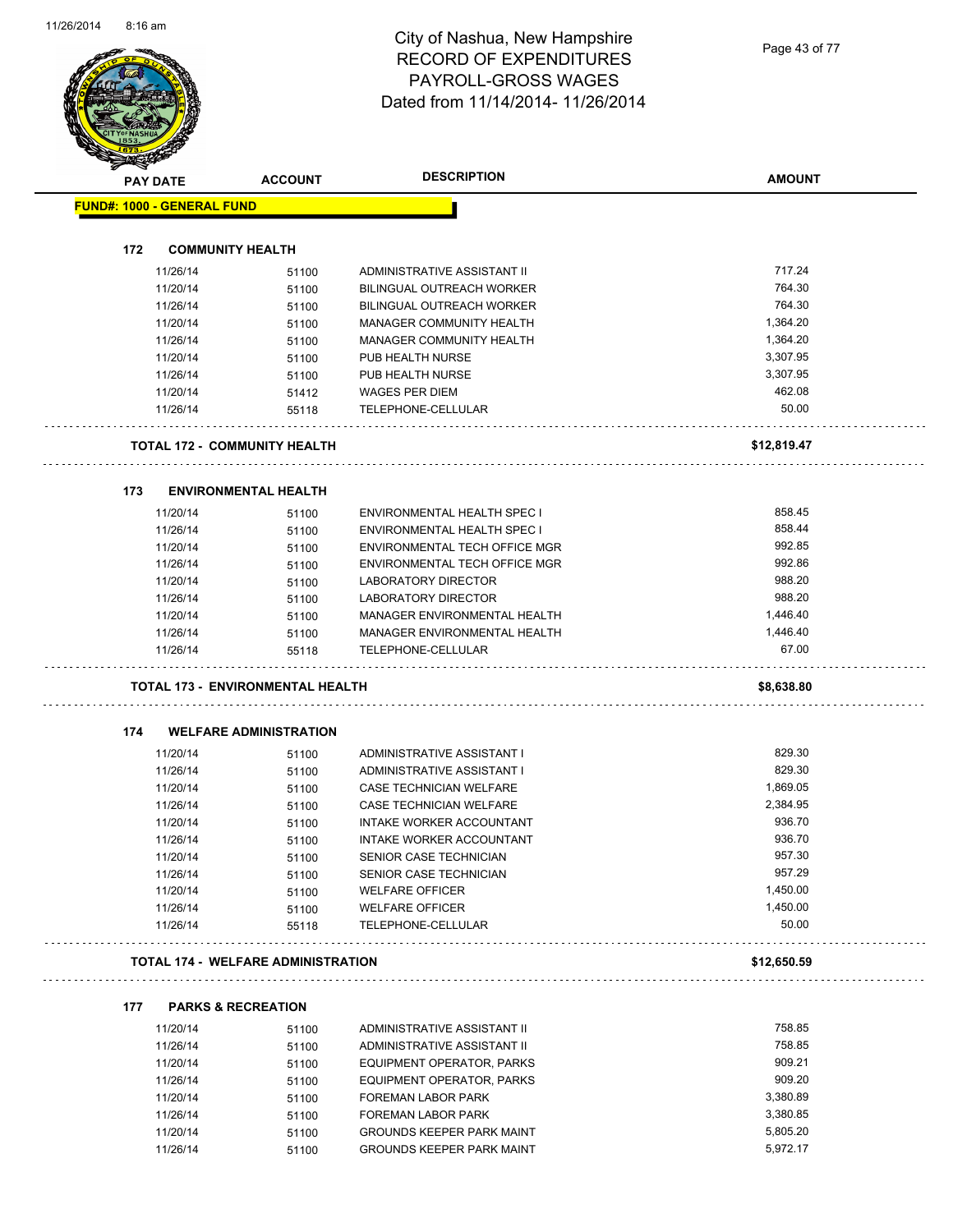$\overline{\phantom{a}}$ 

J.



# City of Nashua, New Hampshire RECORD OF EXPENDITURES PAYROLL-GROSS WAGES Dated from 11/14/2014- 11/26/2014

| <b>PAY DATE</b>                   | <b>ACCOUNT</b>                            | <b>DESCRIPTION</b>             | <b>AMOUNT</b> |
|-----------------------------------|-------------------------------------------|--------------------------------|---------------|
| <b>FUND#: 1000 - GENERAL FUND</b> |                                           |                                |               |
| 177                               | <b>PARKS &amp; RECREATION</b>             |                                |               |
| 11/20/14                          | 51100                                     | <b>GROUNDSMAN I PARKS</b>      | 2,338.80      |
| 11/26/14                          | 51100                                     | <b>GROUNDSMAN I PARKS</b>      | 2,338.80      |
| 11/20/14                          | 51100                                     | <b>GROUNDSMAN II PARKS</b>     | 818.80        |
| 11/26/14                          | 51100                                     | <b>GROUNDSMAN II PARKS</b>     | 818.80        |
| 11/20/14                          | 51100                                     | <b>LEAD GROUNDSMAN</b>         | 2,746.88      |
| 11/26/14                          | 51100                                     | <b>LEAD GROUNDSMAN</b>         | 2,758.80      |
| 11/20/14                          | 51100                                     | NURSERY WORKER PARKS           | 865.60        |
| 11/26/14                          | 51100                                     | NURSERY WORKER PARKS           | 865.60        |
| 11/20/14                          | 51100                                     | PROGRAM COORDINATOR            | 357.70        |
| 11/26/14                          | 51100                                     | PROGRAM COORDINATOR            | 357.70        |
| 11/20/14                          | 51100                                     | RECREATION PROGRAM MANAGER     | 1,098.20      |
| 11/26/14                          | 51100                                     | RECREATION PROGRAM MANAGER     | 1,098.20      |
| 11/20/14                          | 51100                                     | STELLOS STADIUM ATTENDANT      | 914.00        |
| 11/26/14                          | 51100                                     | STELLOS STADIUM ATTENDANT      | 921.20        |
| 11/20/14                          | 51100                                     | SUPERINTENDENT OF PARKS RECR   | 1,720.00      |
| 11/26/14                          | 51100                                     | SUPERINTENDENT OF PARKS RECR   | 1,720.00      |
| 11/20/14                          | 51100                                     | TRUCK DRIVER PARKS RECR        | 832.00        |
| 11/26/14                          | 51100                                     | <b>TRUCK DRIVER PARKS RECR</b> | 832.00        |
| 11/20/14                          | 51300                                     | <b>OVERTIME-REGULAR</b>        | 2,057.77      |
| 11/26/14                          | 51300                                     | OVERTIME-REGULAR               | 281.60        |
| 11/20/14                          | 51600                                     | <b>LONGEVITY</b>               | 1,200.00      |
| 11/26/14                          | 51600                                     | <b>LONGEVITY</b>               | 800.00        |
| 11/26/14                          | 55118                                     | TELEPHONE-CELLULAR             | 67.00         |
| 11/20/14                          | 61107                                     | <b>CLOTHING &amp; UNIFORMS</b> | 68.96         |
| 11/26/14                          | 61107                                     | <b>CLOTHING &amp; UNIFORMS</b> | 70.28         |
|                                   | <b>TOTAL 177 - PARKS &amp; RECREATION</b> |                                | \$49,823.91   |
| 179<br><b>LIBRARY</b>             |                                           |                                |               |
| 11/20/14                          | 51100                                     | ADMIN ASST COST ACCOUNTANT     | 805.44        |
| 11/26/14                          | 51100                                     | ADMIN ASST COST ACCOUNTANT     | 805.44        |
| 11/20/14                          | 51100                                     | ASSISTANT DIRECTOR LIBRARY     | 1,293.10      |
| 11/26/14                          | 51100                                     | ASSISTANT DIRECTOR LIBRARY     | 1,293.10      |
| 11/20/14                          | 51100                                     | ASSISTANT LIBRARIAN CIRCULATIO | 973.40        |
| 11/26/14                          | 51100                                     | ASSISTANT LIBRARIAN CIRCULATIO | 973.40        |
| 11/20/14                          | 51100                                     | ASSISTANT LIBRARIAN YOUTH SERV | 780.10        |
| 11/26/14                          | 51100                                     | ASSISTANT LIBRARIAN YOUTH SERV | 780.10        |
| 11/20/14                          | 51100                                     | DIRECTOR LIBRARY               | 1,885.70      |
| 11/26/14                          | 51100                                     | DIRECTOR LIBRARY               | 1,885.70      |
| 11/20/14                          | 51100                                     | EXECUTIVE ASST OFFICE MANAGER  | 858.45        |
| 11/26/14                          | 51100                                     | EXECUTIVE ASST OFFICE MANAGER  | 858.45        |
| 11/20/14                          | 51100                                     | <b>JANITOR</b>                 | 490.50        |
| 11/26/14                          | 51100                                     | <b>JANITOR</b>                 | 490.50        |
| 11/20/14                          | 51100                                     | LIBRARIAN ADULT SERVICES       | 962.60        |
| 11/26/14                          | 51100                                     | LIBRARIAN ADULT SERVICES       | 962.60        |
| 11/20/14                          | 51100                                     | LIBRARIAN CIRCULATION          | 1,003.20      |
| 11/26/14                          | 51100                                     | LIBRARIAN CIRCULATION          | 1,003.20      |
| 11/20/14                          | 51100                                     | LIBRARIAN OUTREACH SVS         | 999.19        |
| 11/26/14                          | 51100                                     | LIBRARIAN OUTREACH SVS         | 999.19        |
| 11/20/14                          | 51100                                     | <b>LIBRARIAN TECH SERVICES</b> | 1,030.67      |
| 11/26/14                          | 51100                                     | <b>LIBRARIAN TECH SERVICES</b> | 1,024.19      |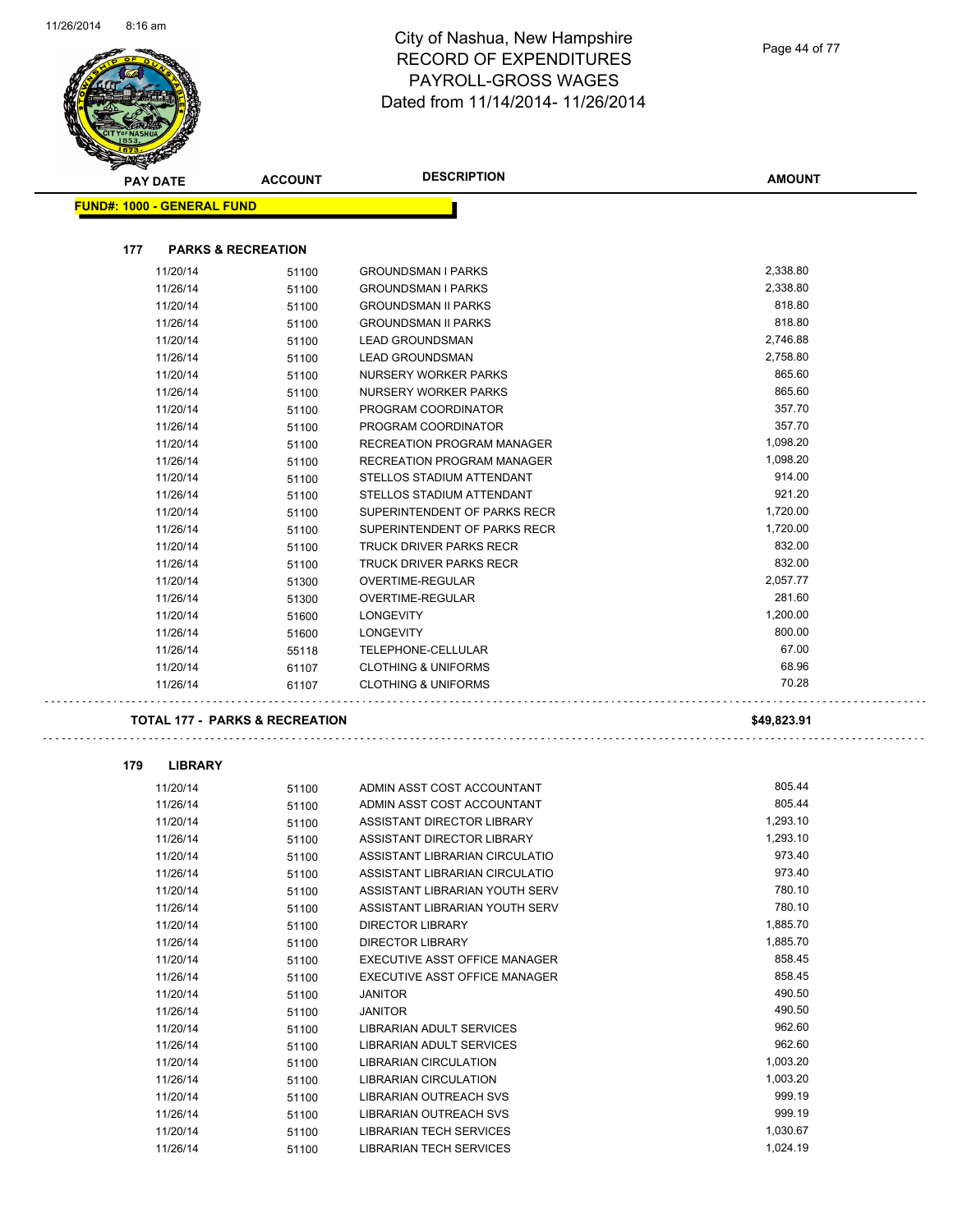

| <b>PAY DATE</b>                   | <b>ACCOUNT</b>                           | <b>DESCRIPTION</b>                    | <b>AMOUNT</b> |
|-----------------------------------|------------------------------------------|---------------------------------------|---------------|
| <b>FUND#: 1000 - GENERAL FUND</b> |                                          |                                       |               |
| 179                               |                                          |                                       |               |
| <b>LIBRARY</b><br>11/20/14        |                                          | <b>LIBRARIAN YOUTH SERVICES</b>       | 1,783.77      |
| 11/26/14                          | 51100<br>51100                           | LIBRARIAN YOUTH SERVICES              | 1,608.22      |
| 11/20/14                          | 51100                                    | LIBRARY ASSISTANT CIRCULATION         | 5,697.30      |
| 11/26/14                          | 51100                                    | LIBRARY ASSISTANT CIRCULATION         | 5,369.43      |
| 11/20/14                          | 51100                                    | LIBRARY ASSISTANT MEDIA SERVIC        | 706.90        |
| 11/26/14                          | 51100                                    | <b>LIBRARY ASSISTANT MEDIA SERVIC</b> | 702.48        |
| 11/20/14                          | 51100                                    | <b>LIBRARY ASSISTANT TECH SVS</b>     | 706.90        |
| 11/26/14                          | 51100                                    | LIBRARY ASSISTANT TECH SVS            | 706.90        |
| 11/20/14                          | 51100                                    | LIBRARY ASSISTANT YOUTH SERVIC        | 1,328.25      |
| 11/26/14                          | 51100                                    | LIBRARY ASSISTANT YOUTH SERVIC        | 1,328.25      |
| 11/20/14                          | 51100                                    | <b>MAINTENANCE SUPV</b>               | 852.55        |
| 11/26/14                          |                                          | <b>MAINTENANCE SUPV</b>               | 852.55        |
| 11/20/14                          | 51100<br>51100                           | <b>MEDIA SERVICES COORDINATOR</b>     | 1,205.05      |
| 11/26/14                          | 51100                                    | <b>MEDIA SERVICES COORDINATOR</b>     | 1,205.04      |
| 11/20/14                          | 51100                                    | PAGE & COLLECTION COORDINATOR         | 840.00        |
| 11/26/14                          |                                          | PAGE & COLLECTION COORDINATOR         | 840.00        |
| 11/20/14                          | 51100<br>51100                           | REFERENCE LIBRARIAN ADULT SERV        | 3,057.26      |
| 11/26/14                          | 51100                                    | REFERENCE LIBRARIAN ADULT SERV        | 2,907.59      |
| 11/20/14                          |                                          | REFERENCE LIBRARIAN TECH SVS          | 756.45        |
| 11/26/14                          | 51100<br>51100                           | REFERENCE LIBRARIAN TECH SVS          | 756.45        |
| 11/20/14                          | 51100                                    | <b>SECURITY LIBRARY</b>               | 614.04        |
| 11/26/14                          | 51100                                    | <b>SECURITY LIBRARY</b>               | 625.56        |
| 11/26/14                          | 51200                                    | LIBRARY ASSISTANT CIRCULATION         | 324.20        |
| 11/20/14                          | 51200                                    | <b>LIBRARY ASSISTANT TECH SVS</b>     | 415.49        |
| 11/26/14                          | 51200                                    | LIBRARY ASSISTANT TECH SVS            | 415.50        |
| 11/20/14                          | 51200                                    | LIBRARY PAGE YOUTH SERVICES           | 183.40        |
| 11/26/14                          | 51200                                    | LIBRARY PAGE YOUTH SERVICES           | 137.55        |
| 11/20/14                          | 51200                                    | <b>LIBRARY PAGES CIRCULATION</b>      | 677.57        |
| 11/26/14                          | 51200                                    | LIBRARY PAGES CIRCULATION             | 683.42        |
| 11/20/14                          | 51200                                    | LIBRARY PAGES MEDIA SERVICES          | 226.96        |
| 11/26/14                          | 51200                                    | LIBRARY PAGES MEDIA SERVICES          | 411.43        |
| 11/20/14                          | 51200                                    | <b>SECURITY LIBRARY</b>               | 346.08        |
| 11/26/14                          | 51200                                    | <b>SECURITY LIBRARY</b>               | 349.69        |
| 11/20/14                          | 51300                                    | OVERTIME-REGULAR                      | 1,067.51      |
| 11/26/14                          | 51300                                    | OVERTIME-REGULAR                      | 1,004.51      |
| <b>TOTAL 179 - LIBRARY</b>        |                                          |                                       | \$62,852.47   |
| 181                               | <b>COMMUNITY DEVELOPMENT</b>             |                                       |               |
| 11/20/14                          | 51100                                    | ADMINISTRATIVE ASSISTANT II           | 687.40        |
| 11/26/14                          | 51100                                    | ADMINISTRATIVE ASSISTANT II           | 687.40        |
| 11/20/14                          | 51100                                    | DIRECTOR COMMUNITY DEVELOPMENT        | 1,715.70      |
| 11/26/14                          | 51100                                    | DIRECTOR COMMUNITY DEVELOPMENT        | 1,715.70      |
| 11/20/14                          | 51200                                    | ADMINISTRATIVE ASSISTANT I            | 379.46        |
| 11/26/14                          | 51200                                    | ADMINISTRATIVE ASSISTANT I            | 388.61        |
| 11/20/14                          | 51400                                    | <b>WAGES TEMP-SEASONAL</b>            | 541.00        |
| 11/26/14                          | 51400                                    | <b>WAGES TEMP-SEASONAL</b>            | 100.00        |
| 11/26/14                          | 55118                                    | TELEPHONE-CELLULAR                    | 50.00         |
|                                   |                                          |                                       |               |
|                                   | <b>TOTAL 181 - COMMUNITY DEVELOPMENT</b> |                                       | \$6,265.27    |
|                                   |                                          |                                       |               |

 $\omega$  is  $\omega$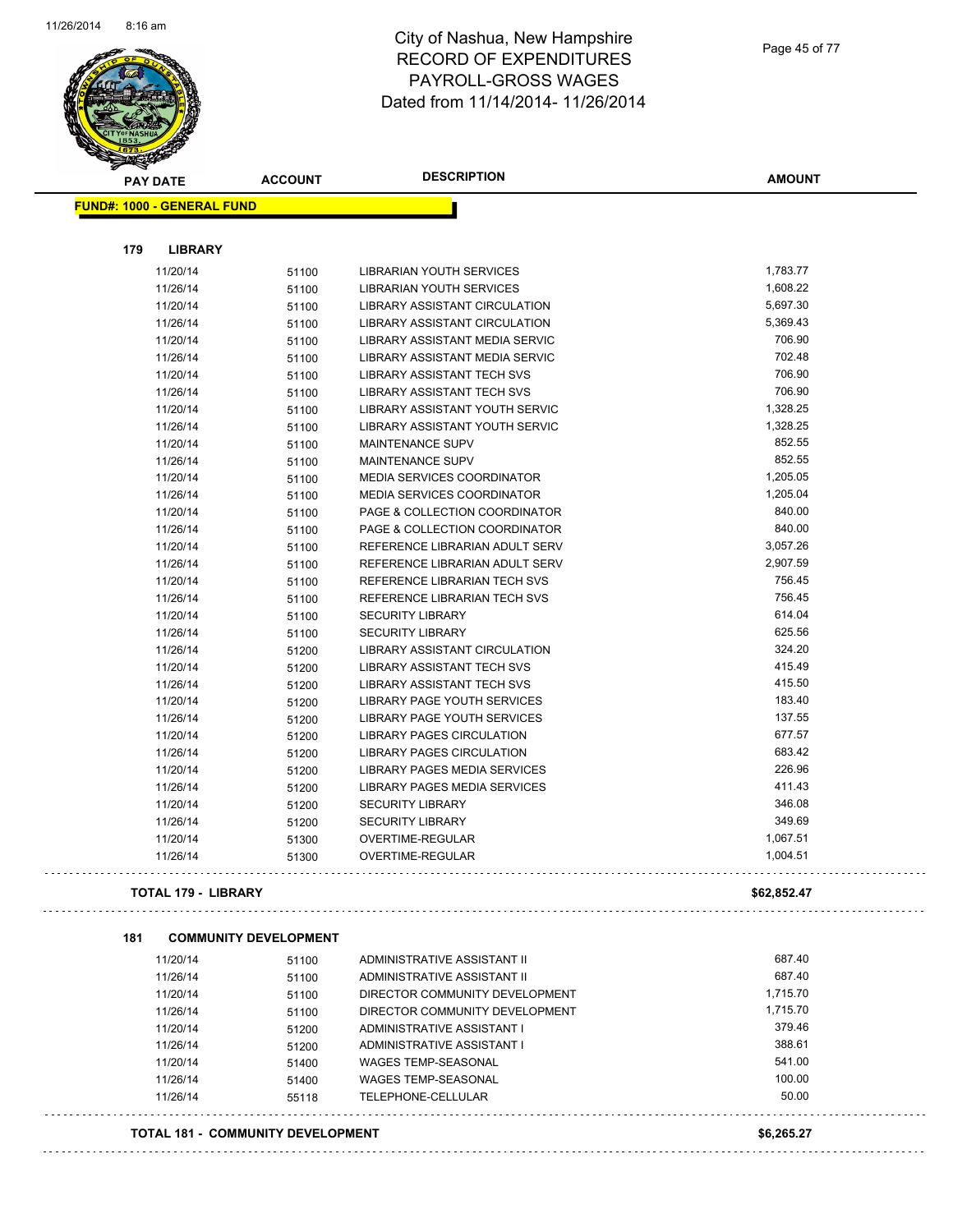Page 46 of 77

| <b>PAY DATE</b>                   | <b>ACCOUNT</b>                           | <b>DESCRIPTION</b>                            | <b>AMOUNT</b>   |
|-----------------------------------|------------------------------------------|-----------------------------------------------|-----------------|
| <b>FUND#: 1000 - GENERAL FUND</b> |                                          |                                               |                 |
|                                   |                                          |                                               |                 |
| 182                               | <b>PLANNING &amp; ZONING</b>             |                                               |                 |
| 11/20/14                          | 51100                                    | DEPARTMENT COORDINATOR                        | 938.85          |
| 11/26/14                          | 51100                                    | DEPARTMENT COORDINATOR                        | 938.85          |
| 11/20/14                          | 51100                                    | DEPUTY PLANNING MANAGER                       | 2,661.20        |
| 11/26/14                          | 51100                                    | DEPUTY PLANNING MANAGER                       | 2,661.20        |
| 11/20/14                          | 51100                                    | MANAGER PLANNING DEPT                         | 1,905.00        |
| 11/26/14                          | 51100                                    | MANAGER PLANNING DEPT                         | 1,905.00        |
| 11/20/14                          | 51100                                    | PLANNER I                                     | 1,722.25        |
| 11/26/14                          | 51100                                    | PLANNER I                                     | 1,722.25        |
| 11/20/14                          | 51100                                    | <b>PLANNER II</b>                             | 1,125.65        |
| 11/26/14                          | 51100                                    | <b>PLANNER II</b>                             | 1,125.65        |
| 11/20/14                          | 51100                                    | ZONING COORDINATOR                            | 704.60          |
| 11/26/14                          | 51100                                    | <b>ZONING COORDINATOR</b>                     | 704.60          |
| 11/26/14                          | 53428                                    | STENOGRAPHIC SERVICES                         | 250.00          |
| 11/26/14                          | 55118                                    | TELEPHONE-CELLULAR                            | 17.00           |
|                                   | <b>TOTAL 182 - PLANNING &amp; ZONING</b> |                                               | \$18,382.10     |
|                                   |                                          |                                               |                 |
| 183                               | <b>ECONOMIC DEVELOPMENT</b>              |                                               |                 |
| 11/20/14                          | 51100                                    | <b>ECONOMIC DEV DIRECTOR</b>                  | 1,873.50        |
| 11/26/14                          | 51100                                    | ECONOMIC DEV DIRECTOR                         | 1,873.50        |
| 11/20/14                          | 51100                                    | OED PROGRAM COORDINATOR                       | 638.65          |
| 11/26/14<br>11/26/14              | 51100<br>55118                           | OED PROGRAM COORDINATOR<br>TELEPHONE-CELLULAR | 638.65<br>50.00 |
|                                   |                                          |                                               |                 |
|                                   | <b>TOTAL 183 - ECONOMIC DEVELOPMENT</b>  |                                               | \$5,074.30      |
|                                   |                                          |                                               |                 |
| 191<br><b>SCHOOL</b>              |                                          |                                               |                 |
| 11/20/14                          | 51100                                    | ASSISTANT DIRECTOR BUSINESS                   | 2,971.10        |
| 11/20/14                          | 51100                                    | ASSISTANT PRINCIPAL AMH                       | 1,406.10        |
| 11/20/14                          | 51100                                    | ASSISTANT PRINCIPAL BIC                       | 2,925.70        |
| 11/20/14                          | 51100                                    | ASSISTANT PRINCIPAL BRO                       | 1,403.80        |
| 11/20/14                          | 51100                                    | ASSISTANT PRINCIPAL CHARL                     | 1,483.70        |
| 11/20/14                          | 51100                                    | ASSISTANT PRINCIPAL DR CRSP                   | 2,807.70        |
| 11/20/14                          | 51100                                    | ASSISTANT PRINCIPAL ELM                       | 6,549.40        |
| 11/20/14                          | 51100                                    | ASSISTANT PRINCIPAL FES                       | 2,967.50        |
| 11/20/14                          | 51100                                    | ASSISTANT PRINCIPAL FMS                       | 3,472.50        |
| 11/20/14                          | 51100                                    | ASSISTANT PRINCIPAL LEDGE                     | 2,812.30        |
| 11/20/14                          | 51100                                    | ASSISTANT PRINCIPAL MDE                       | 1,406.10        |
| 11/20/14                          | 51100                                    | ASSISTANT PRINCIPAL MTP                       | 2,626.50        |
| 11/20/14                          | 51100                                    | ASSISTANT PRINCIPAL NHN                       | 12,595.80       |
| 11/20/14                          | 51100                                    | ASSISTANT PRINCIPAL NHS                       | 12,890.20       |
| 11/20/14                          | 51100                                    | ASSISTANT PRINCIPAL PMS                       | 3,272.60        |
| 11/20/14                          | 51100                                    | ASSISTANT PRINCIPAL SHE                       | 1,403.80        |
| 11/20/14                          | 51100                                    | ASSISTANT SUPERINTENDENT                      | 8,484.50        |
| 11/20/14                          | 51100                                    | ASST DIRECTOR PLANT OPS                       | 4,470.90        |
| 11/20/14                          | 51100                                    | <b>ASST DIRECTOR SPED</b>                     | 6,243.60        |
| 11/20/14                          | 51100                                    | ASST SYSTEMS ADMIN FULL YEAR                  | 14,341.29       |
| 11/20/14                          |                                          | ASST SYSTEMS ADMIN SCH YEAR                   | 630.74          |
| 11/26/14                          | 51100<br>51100                           | ASST SYSTEMS ADMIN SCH YEAR                   | 792.62          |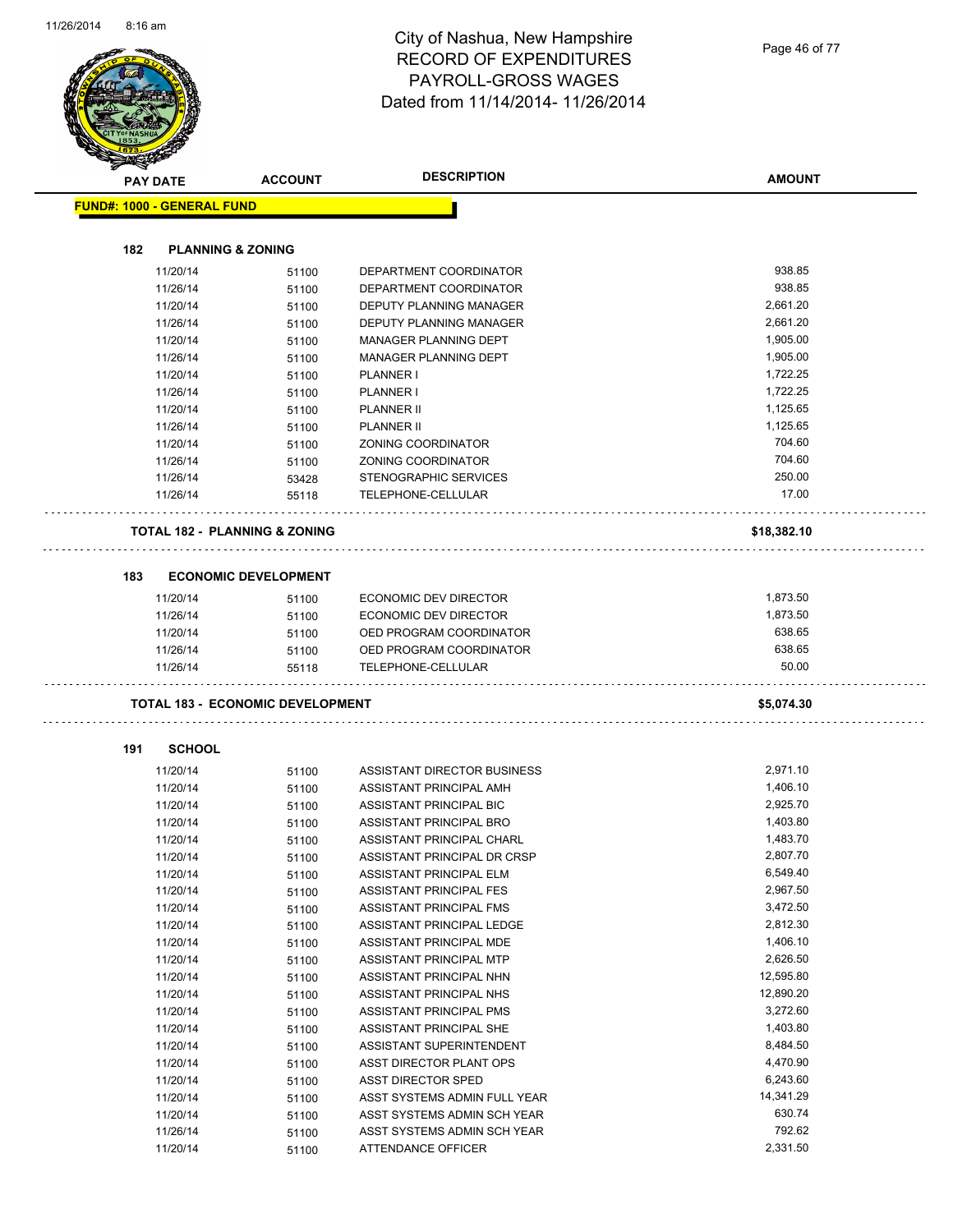

Page 47 of 77

| <b>PAY DATE</b>                   |                      | <b>ACCOUNT</b> | <b>DESCRIPTION</b>                                       | <b>AMOUNT</b>    |
|-----------------------------------|----------------------|----------------|----------------------------------------------------------|------------------|
| <b>FUND#: 1000 - GENERAL FUND</b> |                      |                |                                                          |                  |
|                                   |                      |                |                                                          |                  |
|                                   |                      |                |                                                          |                  |
| 191                               | <b>SCHOOL</b>        |                |                                                          |                  |
|                                   | 11/20/14             | 51100          | CAREER CENTER COORD NHN                                  | 1,518.29         |
|                                   | 11/20/14             | 51100          | CHIEF OPERATING OFFICER                                  | 4,044.00         |
|                                   | 11/20/14             | 51100          | CLERICAL ACADEMY NHN                                     | 3,470.94         |
|                                   | 11/26/14             | 51100          | CLERICAL ACADEMY NHN                                     | 3,466.14         |
|                                   | 11/20/14             | 51100          | CLERICAL ACADEMY NHS                                     | 2,759.59         |
|                                   | 11/26/14             | 51100          | CLERICAL ACADEMY NHS                                     | 2,798.70         |
|                                   | 11/20/14             | 51100          | CLERICAL ADULT ED NHN                                    | 749.15           |
|                                   | 11/26/14             | 51100          | CLERICAL ADULT ED NHN                                    | 751.15           |
|                                   | 11/20/14             | 51100          | CLERICAL ASST SUPER SUP                                  | 2,071.95         |
|                                   | 11/26/14             | 51100          | <b>CLERICAL ASST SUPER SUP</b>                           | 2,076.87         |
|                                   | 11/20/14             | 51100          | <b>CLERICAL ATHLETIC NHN</b>                             | 721.15<br>721.15 |
|                                   | 11/26/14             | 51100          | CLERICAL ATHLETIC NHN                                    | 745.15           |
|                                   | 11/20/14             | 51100          | CLERICAL ATHLETIC NHS                                    | 745.15           |
|                                   | 11/26/14<br>11/20/14 | 51100          | <b>CLERICAL ATHLETIC NHS</b><br><b>CLERICAL BUSINESS</b> | 3,718.19         |
|                                   |                      | 51100          | <b>CLERICAL BUSINESS</b>                                 | 3,713.69         |
|                                   | 11/26/14<br>11/20/14 | 51100          | CLERICAL CHIEF OP OFFICER SUP                            | 816.09           |
|                                   | 11/26/14             | 51100<br>51100 | CLERICAL CHIEF OP OFFICER SUP                            | 816.10           |
|                                   | 11/20/14             | 51100          | <b>CLERICAL CTE NHS</b>                                  | 756.40           |
|                                   | 11/26/14             | 51100          | <b>CLERICAL CTE NHS</b>                                  | 756.40           |
|                                   | 11/20/14             | 51100          | CLERICAL GUIDANCE ELM                                    | 756.40           |
|                                   | 11/26/14             | 51100          | <b>CLERICAL GUIDANCE ELM</b>                             | 756.40           |
|                                   | 11/20/14             | 51100          | CLERICAL GUIDANCE NHN                                    | 1,990.67         |
|                                   | 11/26/14             | 51100          | CLERICAL GUIDANCE NHN                                    | 2,106.65         |
|                                   | 11/20/14             | 51100          | <b>CLERICAL GUIDANCE NHS</b>                             | 1,964.45         |
|                                   | 11/26/14             | 51100          | <b>CLERICAL GUIDANCE NHS</b>                             | 2,108.90         |
|                                   | 11/20/14             | 51100          | CLERICAL HUMAN RESOURCES                                 | 2,146.61         |
|                                   | 11/26/14             | 51100          | CLERICAL HUMAN RESOURCES                                 | 2,156.70         |
|                                   | 11/20/14             | 51100          | <b>CLERICAL PAYROLL SUP</b>                              | 677.25           |
|                                   | 11/26/14             | 51100          | <b>CLERICAL PAYROLL SUP</b>                              | 677.25           |
|                                   | 11/20/14             | 51100          | <b>CLERICAL PLANT OPS</b>                                | 756.40           |
|                                   | 11/26/14             | 51100          | <b>CLERICAL PLANT OPS</b>                                | 756.40           |
|                                   | 11/20/14             | 51100          | <b>CLERICAL PRINCIPAL AMH</b>                            | 1,316.64         |
|                                   | 11/26/14             | 51100          | <b>CLERICAL PRINCIPAL AMH</b>                            | 1,316.64         |
|                                   | 11/20/14             | 51100          | CLERICAL PRINCIPAL BIC                                   | 1,365.05         |
|                                   | 11/26/14             | 51100          | CLERICAL PRINCIPAL BIC                                   | 1,365.05         |
|                                   | 11/20/14             | 51100          | <b>CLERICAL PRINCIPAL BIR</b>                            | 1,512.80         |
|                                   | 11/26/14             | 51100          | <b>CLERICAL PRINCIPAL BIR</b>                            | 1,507.75         |
|                                   | 11/20/14             | 51100          | <b>CLERICAL PRINCIPAL BRO</b>                            | 1,512.80         |
|                                   | 11/26/14             | 51100          | <b>CLERICAL PRINCIPAL BRO</b>                            | 1,512.80         |
|                                   | 11/20/14             | 51100          | CLERICAL PRINCIPAL CHA                                   | 1,354.50         |
|                                   | 11/26/14             | 51100          | CLERICAL PRINCIPAL CHA                                   | 1,354.50         |
|                                   | 11/20/14             | 51100          | CLERICAL PRINCIPAL DRC                                   | 1,387.15         |
|                                   | 11/26/14             | 51100          | <b>CLERICAL PRINCIPAL DRC</b>                            | 1,387.15         |
|                                   | 11/20/14             | 51100          | CLERICAL PRINCIPAL ELM                                   | 3,124.01         |
|                                   | 11/26/14             | 51100          | <b>CLERICAL PRINCIPAL ELM</b>                            | 3,382.63         |
|                                   | 11/20/14             | 51100          | <b>CLERICAL PRINCIPAL FES</b>                            | 1,419.80         |
|                                   | 11/26/14             | 51100          | <b>CLERICAL PRINCIPAL FES</b>                            | 1,415.06         |
|                                   | 11/20/14             | 51100          | <b>CLERICAL PRINCIPAL FMS</b>                            | 2,211.45         |
|                                   | 11/26/14             | 51100          | <b>CLERICAL PRINCIPAL FMS</b>                            | 2,211.45         |
|                                   | 11/20/14             | 51100          | CLERICAL PRINCIPAL LDG                                   | 1,387.15         |
|                                   | 11/26/14             | 51100          | CLERICAL PRINCIPAL LDG                                   | 1,387.15         |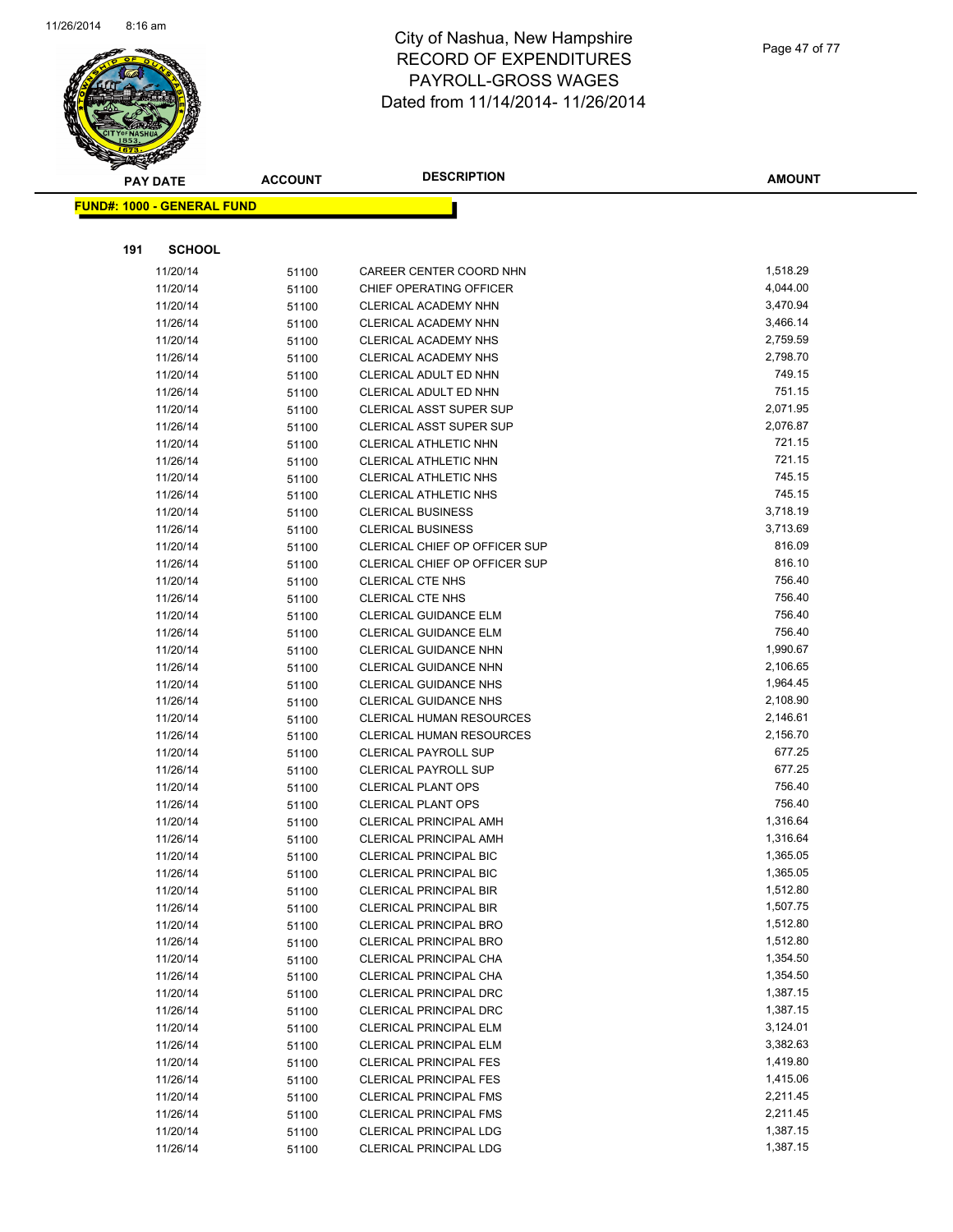

| <b>PAY DATE</b> |                                   | <b>ACCOUNT</b> | <b>DESCRIPTION</b>                 | <b>AMOUNT</b> |
|-----------------|-----------------------------------|----------------|------------------------------------|---------------|
|                 | <b>FUND#: 1000 - GENERAL FUND</b> |                |                                    |               |
|                 |                                   |                |                                    |               |
|                 |                                   |                |                                    |               |
| 191             | <b>SCHOOL</b>                     |                |                                    |               |
|                 | 11/20/14                          | 51100          | CLERICAL PRINCIPAL MDE             | 1,501.55      |
|                 | 11/26/14                          | 51100          | CLERICAL PRINCIPAL MDE             | 1,501.55      |
|                 | 11/20/14                          | 51100          | <b>CLERICAL PRINCIPAL MTP</b>      | 1,431.05      |
|                 | 11/26/14                          | 51100          | <b>CLERICAL PRINCIPAL MTP</b>      | 1,431.05      |
|                 | 11/20/14                          | 51100          | CLERICAL PRINCIPAL NHN             | 1,387.16      |
|                 | 11/26/14                          | 51100          | CLERICAL PRINCIPAL NHN             | 1,387.15      |
|                 | 11/20/14                          | 51100          | <b>CLERICAL PRINCIPAL NHS</b>      | 1,473.40      |
|                 | 11/26/14                          | 51100          | <b>CLERICAL PRINCIPAL NHS</b>      | 1,473.40      |
|                 | 11/20/14                          | 51100          | <b>CLERICAL PRINCIPAL NSE</b>      | 1,501.55      |
|                 | 11/26/14                          | 51100          | <b>CLERICAL PRINCIPAL NSE</b>      | 1,501.55      |
|                 | 11/20/14                          | 51100          | <b>CLERICAL PRINCIPAL PMS</b>      | 2,032.94      |
|                 | 11/26/14                          | 51100          | <b>CLERICAL PRINCIPAL PMS</b>      | 2,032.95      |
|                 | 11/20/14                          | 51100          | <b>CLERICAL PRINCIPAL SHE</b>      | 1,512.80      |
|                 | 11/26/14                          | 51100          | <b>CLERICAL PRINCIPAL SHE</b>      | 1,512.79      |
|                 | 11/20/14                          | 51100          | CLERICAL RECEPTIONIST NHN          | 756.40        |
|                 | 11/26/14                          | 51100          | CLERICAL RECEPTIONIST NHN          | 756.40        |
|                 | 11/20/14                          | 51100          | CLERICAL RECEPTIONIST NHS          | 709.90        |
|                 | 11/26/14                          | 51100          | CLERICAL RECEPTIONIST NHS          | 709.90        |
|                 | 11/20/14                          | 51100          | CLERICAL SPECIAL ED NHN            | 756.40        |
|                 | 11/26/14                          | 51100          | CLERICAL SPECIAL ED NHN            | 756.40        |
|                 | 11/20/14                          | 51100          | CLERICAL SPECIAL ED NHS            | 643.90        |
|                 | 11/26/14                          | 51100          | CLERICAL SPECIAL ED NHS            | 643.90        |
|                 | 11/20/14                          | 51100          | CLERICAL SPECIAL ED SUP            | 1,512.80      |
|                 | 11/26/14                          | 51100          | CLERICAL SPECIAL ED SUP            | 1,512.80      |
|                 | 11/20/14                          | 51100          | <b>CLERICAL STUDENT SERV SUP</b>   | 805.30        |
|                 | 11/26/14                          | 51100          | <b>CLERICAL STUDENT SERV SUP</b>   | 805.30        |
|                 | 11/20/14                          | 51100          | <b>CLERICAL SUB SERVICE SUP</b>    | 638.89        |
|                 | 11/26/14                          | 51100          | CLERICAL SUB SERVICE SUP           | 755.28        |
|                 | 11/20/14                          | 51100          | <b>CLERICAL SUPERINTENDANT SUP</b> | 950.85        |
|                 | 11/26/14                          | 51100          | <b>CLERICAL SUPERINTENDANT SUP</b> | 950.85        |
|                 | 11/20/14                          | 51100          | <b>CLERICAL TRANSPORTATION SUP</b> | 330.52        |
|                 | 11/26/14                          | 51100          | <b>CLERICAL TRANSPORTATION SUP</b> | 343.40        |
|                 | 11/20/14                          | 51100          | <b>CURRICULUM SUPERVISOR</b>       | 2,888.30      |
|                 | 11/20/14                          | 51100          | <b>CUSTODIAN AMH</b>               | 1,941.60      |
|                 | 11/26/14                          | 51100          | <b>CUSTODIAN AMH</b>               | 1,941.60      |
|                 | 11/20/14                          | 51100          | <b>CUSTODIAN ASST HEAD ELM</b>     | 736.80        |
|                 | 11/26/14                          | 51100          | <b>CUSTODIAN ASST HEAD ELM</b>     | 736.80        |
|                 | 11/20/14                          | 51100          | <b>CUSTODIAN ASST HEAD FMS</b>     | 428.27        |
|                 | 11/26/14                          | 51100          | <b>CUSTODIAN ASST HEAD FMS</b>     | 368.40        |
|                 | 11/20/14                          | 51100          | <b>CUSTODIAN ASST HEAD NHN</b>     | 1,618.01      |
|                 | 11/26/14                          | 51100          | <b>CUSTODIAN ASST HEAD NHN</b>     | 1,618.01      |
|                 | 11/20/14                          | 51100          | <b>CUSTODIAN ASST HEAD NHS</b>     | 1,618.02      |
|                 | 11/26/14                          | 51100          | <b>CUSTODIAN ASST HEAD NHS</b>     | 1,618.01      |
|                 | 11/20/14                          | 51100          | <b>CUSTODIAN ASST HEAD PMS</b>     | 736.80        |
|                 | 11/26/14                          | 51100          | <b>CUSTODIAN ASST HEAD PMS</b>     | 736.80        |
|                 | 11/20/14                          | 51100          | <b>CUSTODIAN BIC</b>               | 1,941.60      |
|                 | 11/26/14                          |                | <b>CUSTODIAN BIC</b>               | 1,941.60      |
|                 | 11/20/14                          | 51100          | <b>CUSTODIAN BIR</b>               | 1,953.75      |
|                 | 11/26/14                          | 51100          | <b>CUSTODIAN BIR</b>               | 1,941.60      |
|                 | 11/20/14                          | 51100          | <b>CUSTODIAN BRO</b>               | 1,294.40      |
|                 | 11/26/14                          | 51100          | <b>CUSTODIAN BRO</b>               | 1,409.20      |
|                 | 11/20/14                          | 51100          | <b>CUSTODIAN CHA</b>               | 1,294.40      |
|                 |                                   | 51100          |                                    |               |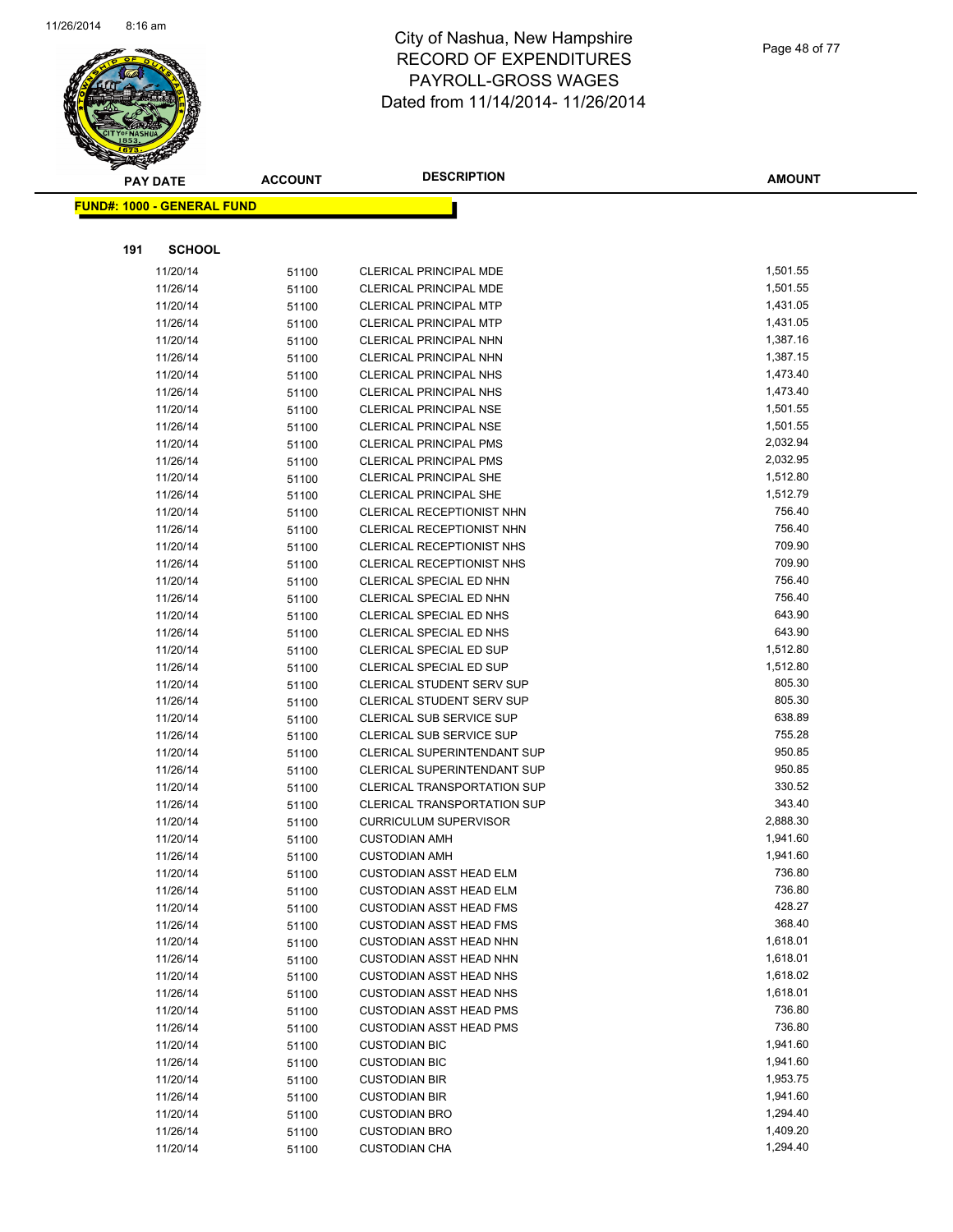

| 2014 |               |
|------|---------------|
|      | <b>AMOUNT</b> |
|      |               |
|      |               |

| <u> FUND#: 1000 - GENERAL FUND</u> |       |                           |           |
|------------------------------------|-------|---------------------------|-----------|
|                                    |       |                           |           |
| 191<br><b>SCHOOL</b>               |       |                           |           |
| 11/26/14                           | 51100 | <b>CUSTODIAN CHA</b>      | 1,294.40  |
| 11/20/14                           | 51100 | <b>CUSTODIAN DRC</b>      | 1,294.40  |
| 11/26/14                           | 51100 | <b>CUSTODIAN DRC</b>      | 1,294.40  |
| 11/20/14                           | 51100 | <b>CUSTODIAN ELM</b>      | 5,260.81  |
| 11/26/14                           | 51100 | <b>CUSTODIAN ELM</b>      | 5,382.15  |
| 11/20/14                           | 51100 | <b>CUSTODIAN FES</b>      | 1,294.40  |
| 11/26/14                           | 51100 | <b>CUSTODIAN FES</b>      | 1,294.40  |
| 11/20/14                           | 51100 | <b>CUSTODIAN FMS</b>      | 2,588.80  |
| 11/26/14                           | 51100 | <b>CUSTODIAN FMS</b>      | 2,588.80  |
| 11/20/14                           | 51100 | <b>CUSTODIAN HEAD AMH</b> | 736.80    |
| 11/26/14                           | 51100 | <b>CUSTODIAN HEAD AMH</b> | 736.80    |
| 11/20/14                           | 51100 | <b>CUSTODIAN HEAD BIC</b> | 736.80    |
| 11/26/14                           | 51100 | <b>CUSTODIAN HEAD BIC</b> | 736.80    |
| 11/20/14                           | 51100 | <b>CUSTODIAN HEAD BIR</b> | 736.80    |
| 11/26/14                           | 51100 | <b>CUSTODIAN HEAD BIR</b> | 736.80    |
| 11/20/14                           | 51100 | <b>CUSTODIAN HEAD BRO</b> | 736.80    |
| 11/26/14                           | 51100 | <b>CUSTODIAN HEAD BRO</b> | 736.80    |
| 11/20/14                           | 51100 | <b>CUSTODIAN HEAD CHA</b> | 736.80    |
| 11/26/14                           | 51100 | <b>CUSTODIAN HEAD CHA</b> | 736.80    |
| 11/20/14                           | 51100 | <b>CUSTODIAN HEAD DRC</b> | 736.80    |
| 11/26/14                           | 51100 | <b>CUSTODIAN HEAD DRC</b> | 736.80    |
| 11/20/14                           | 51100 | <b>CUSTODIAN HEAD ELM</b> | 873.21    |
| 11/26/14                           | 51100 | <b>CUSTODIAN HEAD ELM</b> | 873.20    |
| 11/20/14                           | 51100 | <b>CUSTODIAN HEAD FES</b> | 736.80    |
| 11/26/14                           | 51100 | <b>CUSTODIAN HEAD FES</b> | 736.80    |
| 11/20/14                           | 51100 | <b>CUSTODIAN HEAD FMS</b> | 873.20    |
| 11/26/14                           | 51100 | <b>CUSTODIAN HEAD FMS</b> | 873.20    |
| 11/20/14                           | 51100 | <b>CUSTODIAN HEAD LDG</b> | 736.80    |
| 11/26/14                           | 51100 | <b>CUSTODIAN HEAD LDG</b> | 736.80    |
| 11/20/14                           | 51100 | <b>CUSTODIAN HEAD MDE</b> | 736.80    |
| 11/26/14                           | 51100 | <b>CUSTODIAN HEAD MDE</b> | 736.80    |
| 11/20/14                           | 51100 | <b>CUSTODIAN HEAD MTP</b> | 299.34    |
| 11/26/14                           | 51100 | <b>CUSTODIAN HEAD MTP</b> | 736.80    |
| 11/20/14                           | 51100 | <b>CUSTODIAN HEAD NHN</b> | 878.40    |
| 11/26/14                           | 51100 | <b>CUSTODIAN HEAD NHN</b> | 878.40    |
| 11/20/14                           | 51100 | <b>CUSTODIAN HEAD NHS</b> | 878.40    |
| 11/26/14                           | 51100 | <b>CUSTODIAN HEAD NHS</b> | 1,015.65  |
| 11/20/14                           | 51100 | <b>CUSTODIAN HEAD PMS</b> | 873.20    |
| 11/26/14                           | 51100 | <b>CUSTODIAN HEAD PMS</b> | 873.20    |
| 11/20/14                           | 51100 | <b>CUSTODIAN HEAD SHE</b> | 736.80    |
| 11/26/14                           | 51100 | <b>CUSTODIAN HEAD SHE</b> | 736.80    |
| 11/20/14                           | 51100 | <b>CUSTODIAN LDG</b>      | 1,787.91  |
| 11/26/14                           | 51100 | <b>CUSTODIAN LDG</b>      | 1,557.35  |
| 11/20/14                           | 51100 | <b>CUSTODIAN MDE</b>      | 1,294.40  |
| 11/26/14                           | 51100 | <b>CUSTODIAN MDE</b>      | 1,294.40  |
| 11/20/14                           | 51100 | <b>CUSTODIAN MTP</b>      | 1,384.00  |
| 11/26/14                           | 51100 | <b>CUSTODIAN MTP</b>      | 1,294.40  |
| 11/20/14                           | 51100 | <b>CUSTODIAN NHN</b>      | 9,657.34  |
| 11/26/14                           | 51100 | <b>CUSTODIAN NHN</b>      | 9,767.96  |
| 11/20/14                           | 51100 | <b>CUSTODIAN NHS</b>      | 10,304.37 |

11/26/14 51100 CUSTODIAN NHS 9,796.39<br>11/20/14 51100 CUSTODIAN NSE 11/20/14 1,401.92

11/20/14 51100 CUSTODIAN NSE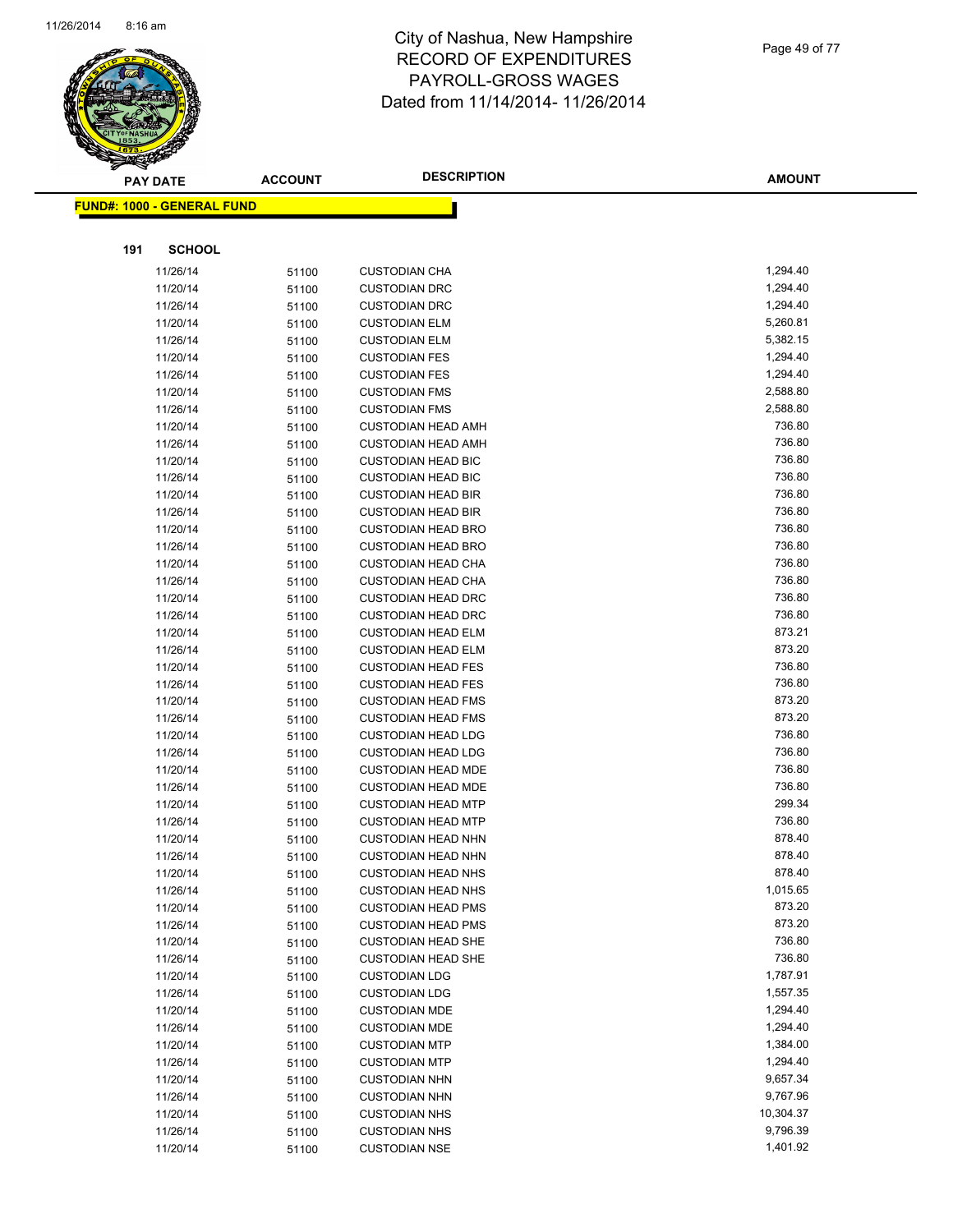

**FUND#: 1000 - GENERAL FUND**

**191 SCHOOL**

### City of Nashua, New Hampshire RECORD OF EXPENDITURES PAYROLL-GROSS WAGES Dated from 11/14/2014-

| <b>AMOUNT</b> |
|---------------|
|               |
|               |
|               |

| 11/26/14 | 51100 | <b>CUSTODIAN NSE</b>            | 1,384.00  |
|----------|-------|---------------------------------|-----------|
| 11/20/14 | 51100 | <b>CUSTODIAN PMS</b>            | 1,941.60  |
| 11/26/14 | 51100 | <b>CUSTODIAN PMS</b>            | 1,982.05  |
| 11/20/14 | 51100 | <b>CUSTODIAN SHE</b>            | 1,941.60  |
| 11/26/14 | 51100 | <b>CUSTODIAN SHE</b>            | 1,941.60  |
| 11/20/14 | 51100 | <b>CUSTODIAN SUPERVISOR WPO</b> | 2,039.30  |
| 11/20/14 | 51100 | <b>CUSTODIAN WID</b>            | 1,294.40  |
| 11/26/14 | 51100 | <b>CUSTODIAN WID</b>            | 906.08    |
| 11/20/14 | 51100 | DATA ANALYST                    | 1,808.40  |
| 11/20/14 | 51100 | DIRECTOR ADULT ED               | 3,160.00  |
| 11/20/14 | 51100 | <b>DIRECTOR ATHLETICS</b>       | 3,476.00  |
| 11/20/14 | 51100 | <b>DIRECTOR COM GRANTS</b>      | 3,090.10  |
| 11/20/14 | 51100 | <b>DIRECTOR GUIDANCE</b>        | 6,192.30  |
| 11/20/14 | 51100 | DIRECTOR HUMAN RESOURCES        | 3,201.10  |
| 11/20/14 | 51100 | <b>DIRECTOR PLANT OPS</b>       | 3,608.20  |
| 11/20/14 | 51100 | DIRECTOR PRE SCHOOL             | 2,663.50  |
| 11/20/14 | 51100 | DIRECTOR SEC CURRICULUM & INST  | 3,369.90  |
| 11/20/14 | 51100 | DIRECTOR SPECIAL ED             | 3,755.10  |
| 11/20/14 | 51100 | DIRECTOR STUDENT SERVICES       | 3,222.00  |
| 11/20/14 | 51100 | DIRECTOR TECHNOLOGY             | 4,058.30  |
| 11/20/14 | 51100 | DIRECTOR TRANSPORTATION         | 3,067.10  |
| 11/20/14 | 51100 | <b>DIRECTOR VOCATIONAL</b>      | 7,084.40  |
| 11/20/14 | 51100 | DW TECHNOLOGY PEER COACH        | 2,551.90  |
| 11/20/14 | 51100 | ELL OUTREACH WORKER             | 1,611.50  |
| 11/20/14 | 51100 | GUIDANCE COUNSELOR AMH          | 1,762.10  |
| 11/20/14 | 51100 | GUIDANCE COUNSELOR BIC          | 1,823.09  |
| 11/20/14 | 51100 | <b>GUIDANCE COUNSELOR BIR</b>   | 2,885.93  |
| 11/20/14 | 51100 | GUIDANCE COUNSELOR BRO          | 1,694.50  |
| 11/20/14 | 51100 | GUIDANCE COUNSELOR CHA          | 2,816.70  |
| 11/20/14 | 51100 | GUIDANCE COUNSELOR DRC          | 2,728.30  |
| 11/20/14 | 51100 | <b>GUIDANCE COUNSELOR ELM</b>   | 11,120.80 |
| 11/20/14 | 51100 | <b>GUIDANCE COUNSELOR FES</b>   | 2,728.30  |
| 11/20/14 | 51100 | <b>GUIDANCE COUNSELOR FMS</b>   | 5,431.73  |
| 11/20/14 | 51100 | <b>GUIDANCE COUNSELOR LDG</b>   | 2,650.80  |
| 11/20/14 | 51100 | <b>GUIDANCE COUNSELOR MDE</b>   | 2,204.20  |
| 11/20/14 | 51100 | <b>GUIDANCE COUNSELOR MTP</b>   | 2,728.30  |
| 11/20/14 | 51100 | <b>GUIDANCE COUNSELOR NHN</b>   | 19,346.81 |
| 11/20/14 | 51100 | GUIDANCE COUNSELOR NHS          | 18,079.11 |
| 11/20/14 | 51100 | <b>GUIDANCE COUNSELOR NSE</b>   | 2,728.30  |
| 11/20/14 | 51100 | <b>GUIDANCE COUNSELOR PMS</b>   | 9,496.10  |
| 11/20/14 | 51100 | GUIDANCE COUNSELOR SHE          | 2,566.70  |
| 11/20/14 | 51100 | JOB DEVELOPER SPED NHN          | 2,816.69  |
| 11/20/14 | 51100 | LIBRARIAN AMH                   | 2,566.70  |
| 11/20/14 | 51100 | <b>LIBRARIAN BIC</b>            | 755.48    |
| 11/20/14 | 51100 | LIBRARIAN BIR                   | 1,885.00  |
| 11/20/14 | 51100 | LIBRARIAN BRO                   | 1,745.50  |
| 11/20/14 | 51100 | LIBRARIAN CHA                   | 2,816.70  |
| 11/20/14 | 51100 | LIBRARIAN DRC                   | 1,867.20  |
| 11/20/14 | 51100 | LIBRARIAN ELM                   | 1,622.40  |
| 11/20/14 | 51100 | <b>LIBRARIAN FES</b>            | 2,227.80  |
| 11/20/14 | 51100 | LIBRARIAN FMS                   | 3,224.40  |
| 11/20/14 | 51100 | LIBRARIAN LDG                   | 1,885.00  |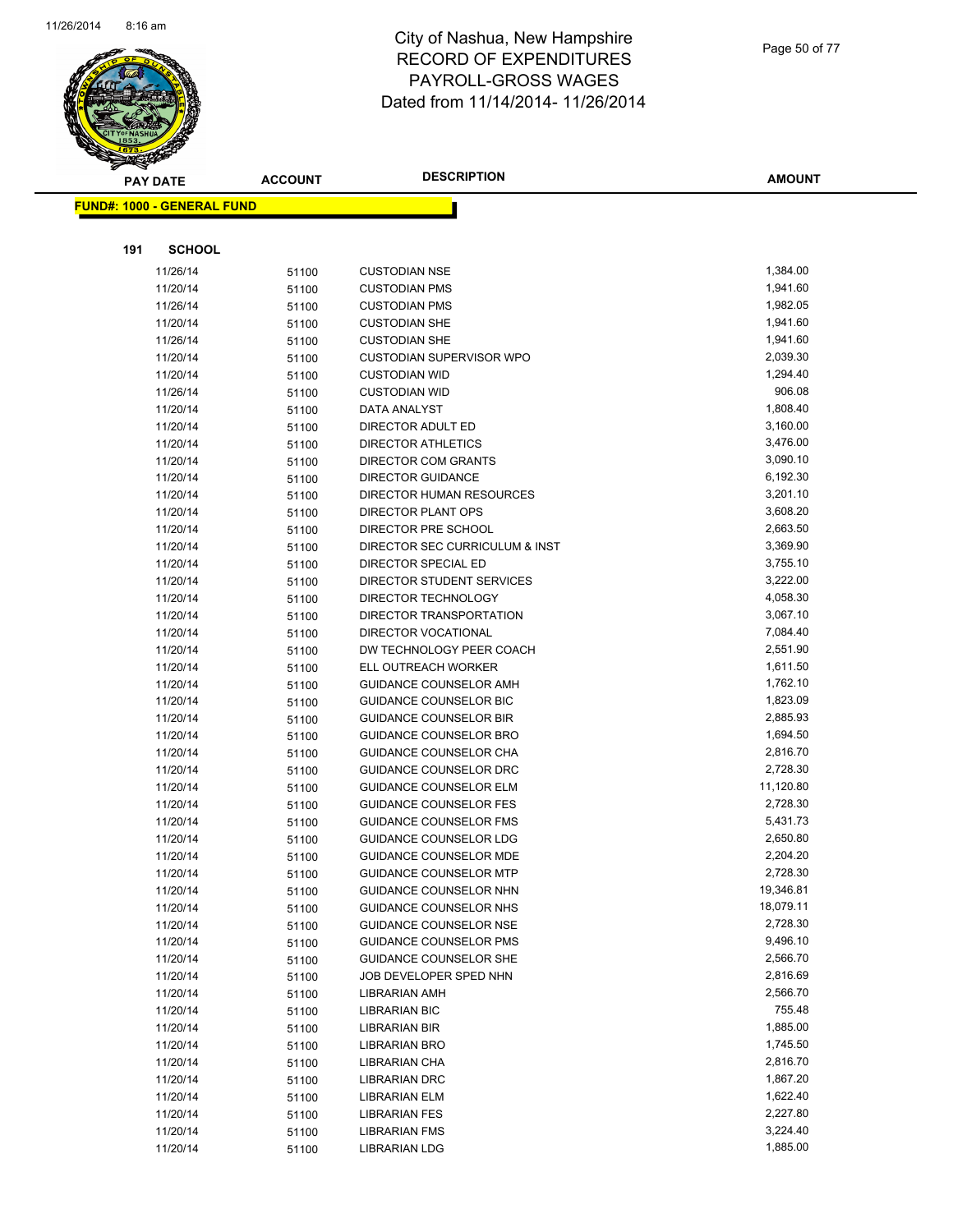

|     | <b>PAY DATE</b>                    | <b>ACCOUNT</b> | <b>DESCRIPTION</b>                   | <b>AMOUNT</b>        |
|-----|------------------------------------|----------------|--------------------------------------|----------------------|
|     | <u> FUND#: 1000 - GENERAL FUND</u> |                |                                      |                      |
|     |                                    |                |                                      |                      |
|     |                                    |                |                                      |                      |
| 191 | <b>SCHOOL</b>                      |                |                                      |                      |
|     | 11/20/14                           | 51100          | <b>LIBRARIAN MDE</b>                 | 2,204.20             |
|     | 11/20/14                           | 51100          | <b>LIBRARIAN MTP</b>                 | 2,398.90             |
|     | 11/20/14                           | 51100          | <b>LIBRARIAN NHN</b>                 | 4,506.13             |
|     | 11/20/14                           | 51100          | <b>LIBRARIAN NHS</b>                 | 4,755.10             |
|     | 11/20/14                           | 51100          | <b>LIBRARIAN NSE</b>                 | 2,204.20             |
|     | 11/20/14                           | 51100          | <b>LIBRARIAN PMS</b>                 | 1,762.11             |
|     | 11/20/14                           | 51100          | <b>LIBRARIAN SHE</b>                 | 2,728.30             |
|     | 11/20/14                           | 51100          | LICENSED PRACTICAL NURSE AMH         | 1,156.71             |
|     | 11/20/14                           | 51100          | LICENSED PRACTICAL NURSE ELM         | 2,889.40             |
|     | 11/20/14                           | 51100          | LUNCH MONITOR SHE                    | 251.07               |
|     | 11/20/14                           | 51100          | MAINTENANCE ALARM WPO                | 930.40               |
|     | 11/26/14                           | 51100          | MAINTENANCE ALARM WPO                | 930.40               |
|     | 11/20/14                           | 51100          | MAINTENANCE ASST GRDS WPO            | 886.40               |
|     | 11/26/14                           | 51100          | MAINTENANCE ASST GRDS WPO            | 886.40               |
|     | 11/20/14                           | 51100          | MAINTENANCE CARPENTER WPO            | 909.20               |
|     | 11/26/14                           | 51100          | MAINTENANCE CARPENTER WPO            | 909.20               |
|     | 11/20/14                           | 51100          | MAINTENANCE ELECTRICIAN WPO          | 1,860.80             |
|     | 11/26/14                           | 51100          | MAINTENANCE ELECTRICIAN WPO          | 1,860.80             |
|     | 11/20/14                           | 51100          | MAINTENANCE GRDS FORMEN WPO          | 909.20               |
|     | 11/26/14                           | 51100          | MAINTENANCE GRDS FORMEN WPO          | 909.20               |
|     | 11/20/14                           | 51100          | MAINTENANCE GROUNDS WPO              | 3,120.80             |
|     | 11/26/14                           | 51100          | MAINTENANCE GROUNDS WPO              | 3,120.80             |
|     | 11/20/14                           | 51100          | MAINTENANCE HVAC WPO                 | 4,356.16             |
|     | 11/26/14                           | 51100          | MAINTENANCE HVAC WPO                 | 4,538.00             |
|     | 11/20/14                           | 51100          | MAINTENANCE MESSENGER WPO            | 873.20               |
|     | 11/26/14                           | 51100          | MAINTENANCE MESSENGER WPO            | 873.20               |
|     | 11/20/14                           | 51100          | MAINTENANCE PLUMBER WPO              | 1,860.80             |
|     | 11/26/14                           | 51100          | MAINTENANCE PLUMBER WPO              | 1,860.80             |
|     | 11/20/14                           | 51100          | MAINTENANCE TRADES WPO               | 2,024.02             |
|     | 11/26/14                           | 51100          | <b>MAINTENANCE TRADES WPO</b>        | 2,529.76             |
|     | 11/20/14                           | 51100          | <b>MARKETING TEACHER NHS</b>         | 2,204.20             |
|     | 11/20/14                           | 51100          | <b>NURSE AMH</b>                     | 2,424.30             |
|     | 11/20/14                           | 51100          | <b>NURSE BIC</b>                     | 3,133.84             |
|     | 11/20/14                           | 51100          | <b>NURSE BIR</b>                     | 1,950.40             |
|     | 11/20/14                           | 51100          | <b>NURSE BRO</b>                     | 2,104.20<br>2,424.30 |
|     | 11/20/14                           | 51100          | <b>NURSE CHA</b>                     |                      |
|     | 11/20/14                           | 51100          | <b>NURSE DRC</b>                     | 2,424.30<br>2,865.10 |
|     | 11/20/14                           | 51100          | NURSE ELM                            |                      |
|     | 11/20/14                           | 51100          | <b>NURSE FMS</b>                     | 2,424.30             |
|     | 11/20/14                           | 51100          | NURSE LDG                            | 1,950.40             |
|     | 11/20/14                           | 51100          | <b>NURSE MDE</b>                     | 2,424.30<br>1,541.30 |
|     | 11/20/14                           | 51100          | <b>NURSE MTP</b><br><b>NURSE NHN</b> | 4,703.20             |
|     | 11/20/14                           | 51100          |                                      |                      |
|     | 11/20/14                           | 51100          | <b>NURSE NHS</b><br><b>NURSE NSE</b> | 4,848.60<br>2,278.90 |
|     | 11/20/14                           | 51100          |                                      | 4,944.75             |
|     | 11/20/14                           | 51100          | <b>NURSE PMS</b>                     | 2,865.10             |
|     | 11/20/14                           | 51100          | <b>NURSE SHE</b>                     | 2,453.60             |
|     | 11/20/14                           | 51100          | OFFICE MANAGER BUSINESS              | 1,777.50             |
|     | 11/20/14                           | 51100          | OFFICE MANAGER HUMAN RESOURCES       | 1,916.20             |
|     | 11/20/14                           | 51100          | OFFICE MANAGER PLANT OPS             |                      |
|     | 11/20/14                           | 51100          | OFFICE MANAGER SPED                  | 1,880.80<br>3,058.10 |
|     | 11/20/14                           | 51100          | OUT DISTRICT COORDINATOR             |                      |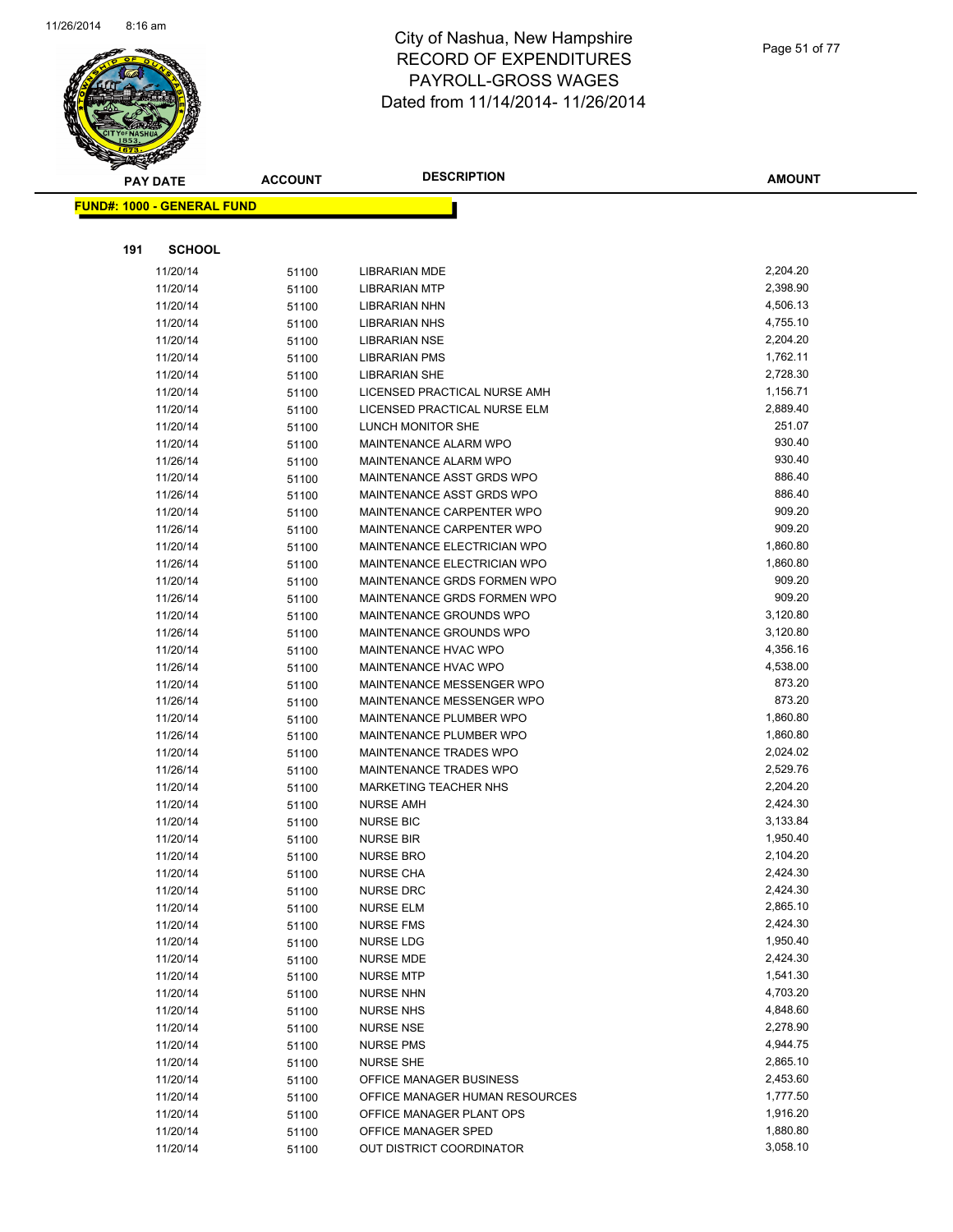

**FUND#: 1000** 

**191** 

### City of Nashua, New Hampshire RECORD OF EXPENDITURES PAYROLL-GROSS WAGES Dated from 11/14/2014- 11/26/2014

|     | <b>PAY DATE</b>      | <b>ACCOUNT</b> | <b>DESCRIPTION</b>                         | <b>AMOUNT</b>    |
|-----|----------------------|----------------|--------------------------------------------|------------------|
|     | 1000 - GENERAL FUND  |                |                                            |                  |
|     |                      |                |                                            |                  |
| 191 | <b>SCHOOL</b>        |                |                                            |                  |
|     | 11/20/14             | 51100          | PARA ALT AMH                               | 442.47           |
|     | 11/26/14             | 51100          | PARA ALT AMH                               | 586.86           |
|     | 11/20/14             | 51100          | PARA ALT DRC                               | 352.49           |
|     | 11/26/14             | 51100          | PARA ALT DRC                               | 467.66           |
|     | 11/20/14             | 51100          | PARA ALT FMS                               | 489.05           |
|     | 11/26/14             | 51100          | PARA ALT FMS                               | 614.81           |
|     | 11/20/14             | 51100          | PARA ALT LDG                               | 451.78           |
|     | 11/26/14             | 51100          | PARA ALT LDG                               | 558.90           |
|     | 11/20/14             | 51100          | PARA ALT PMS                               | 391.39           |
|     | 11/26/14             | 51100          | PARA ALT PMS                               | 492.14           |
|     | 11/20/14             | 51100          | PARA DW SPEC ED AMH                        | 7,085.61         |
|     | 11/26/14             | 51100          | PARA DW SPEC ED AMH                        | 8,718.41         |
|     | 11/20/14             | 51100          | PARA DW SPEC ED BIC                        | 347.50           |
|     | 11/26/14             | 51100          | PARA DW SPEC ED BIC                        | 437.07           |
|     | 11/20/14             | 51100          | PARA DW SPEC ED BIR                        | 1,111.81         |
|     | 11/26/14             | 51100          | PARA DW SPEC ED BIR                        | 1,361.74         |
|     | 11/20/14             | 51100          | PARA DW SPEC ED BRO                        | 3,132.44         |
|     | 11/26/14             | 51100          | PARA DW SPEC ED BRO                        | 3,936.69         |
|     | 11/20/14             | 51100          | PARA DW SPEC ED CHA                        | 5,056.35         |
|     | 11/26/14             | 51100          | PARA DW SPEC ED CHA                        | 6,330.04         |
|     | 11/20/14             | 51100          | PARA DW SPEC ED DRC                        | 329.31<br>415.85 |
|     | 11/26/14             | 51100          | PARA DW SPEC ED DRC                        | 969.51           |
|     | 11/20/14             | 51100          | PARA DW SPEC ED FMS                        | 1,216.65         |
|     | 11/26/14<br>11/20/14 | 51100          | PARA DW SPEC ED FMS<br>PARA DW SPEC ED MDE | 6,563.91         |
|     | 11/26/14             | 51100          | PARA DW SPEC ED MDE                        | 8,086.98         |
|     | 11/20/14             | 51100          | PARA DW SPEC ED MTP                        | 941.62           |
|     | 11/26/14             | 51100<br>51100 | PARA DW SPEC ED MTP                        | 1,294.88         |
|     | 11/20/14             | 51100          | PARA DW SPEC ED NHN                        | 3,250.47         |
|     | 11/26/14             | 51100          | PARA DW SPEC ED NHN                        | 4,048.14         |
|     | 11/20/14             | 51100          | PARA DW SPEC ED NHS                        | 5,949.30         |
|     | 11/26/14             | 51100          | PARA DW SPEC ED NHS                        | 7,370.41         |
|     | 11/20/14             | 51100          | PARA DW SPEC ED NSE                        | 4,464.78         |
|     | 11/26/14             | 51100          | PARA DW SPEC ED NSE                        | 5,590.81         |
|     | 11/20/14             | 51100          | PARA DW SPEC ED PMS                        | 5,589.21         |
|     | 11/26/14             | 51100          | PARA DW SPEC ED PMS                        | 7,010.67         |
|     | 11/20/14             | 51100          | PARA DW SPEC ED SHE                        | 6,093.36         |
|     | 11/26/14             | 51100          | PARA DW SPEC ED SHE                        | 7,778.14         |
|     | 11/20/14             | 51100          | PARA DW SPEC ED WID                        | 2,101.23         |
|     | 11/26/14             | 51100          | PARA DW SPEC ED WID                        | 2,585.56         |
|     | 11/20/14             | 51100          | PARA DW SPEC ELM                           | 4,037.45         |
|     | 11/26/14             | 51100          | PARA DW SPEC ELM                           | 5,022.37         |
|     | 11/20/14             | 51100          | PARA ELL BIR                               | 423.84           |
|     | 11/26/14             | 51100          | PARA ELL BIR                               | 529.80           |
|     | 11/20/14             | 51100          | PARA ELL DRC                               | 423.85           |
|     | 11/26/14             | 51100          | PARA ELL DRC                               | 534.22           |
|     | 11/20/14             | 51100          | PARA ELL ELM                               | 640.22           |
|     | 11/26/14             | 51100          | PARA ELL ELM                               | 812.21           |
|     | 11/20/14             | 51100          | PARA ELL FES                               | 370.44           |
|     | 11/26/14             | 51100          | PARA ELL FES                               | 457.38           |
|     | 11/20/14             | 51100          | PARA ELL FMS                               | 346.31           |
|     | 11/26/14             | 51100          | PARA ELL FMS                               | 424.40           |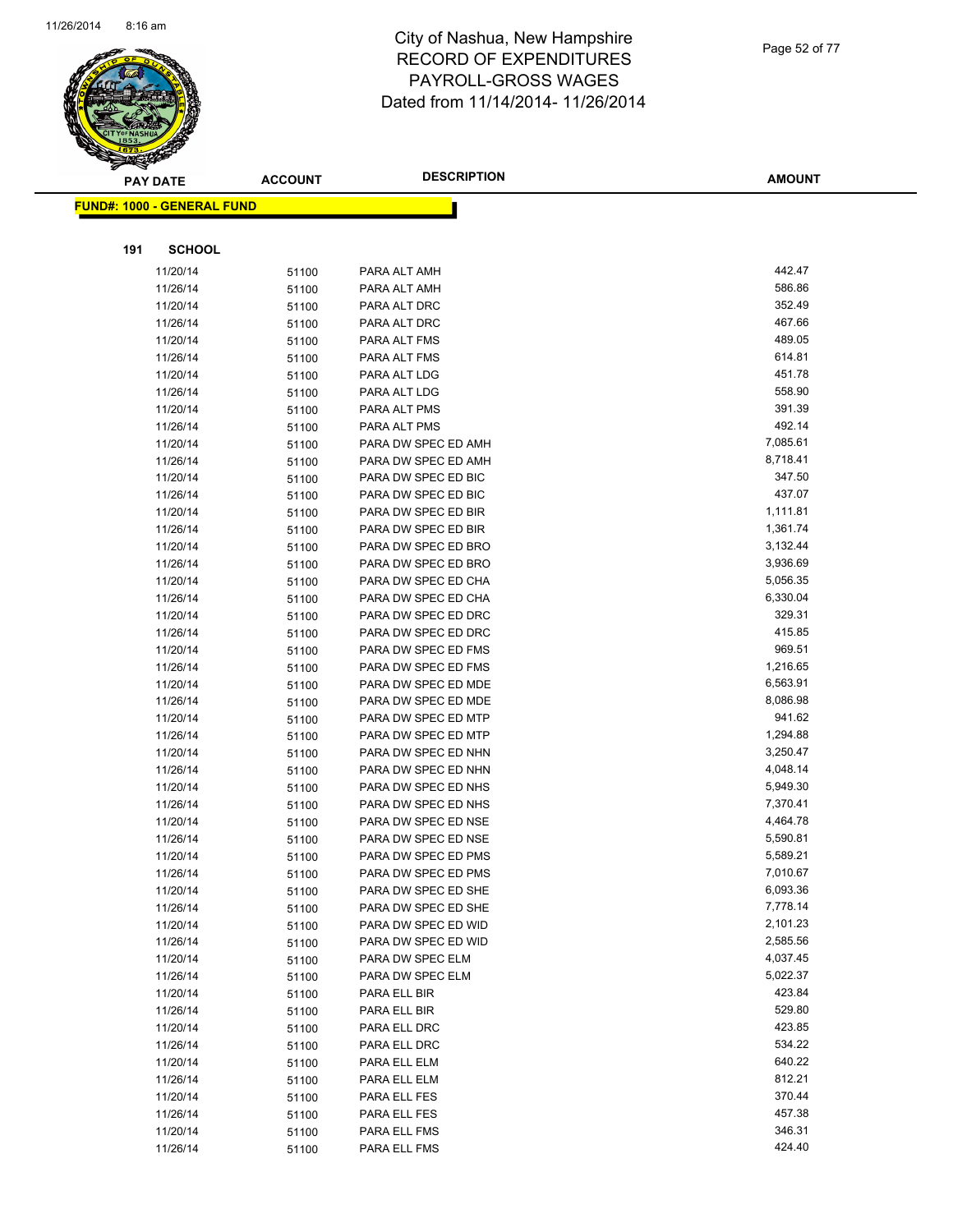

Page 53 of 77

| <b>PAY DATE</b>                   | <b>ACCOUNT</b> | <b>DESCRIPTION</b>           | <b>AMOUNT</b>    |
|-----------------------------------|----------------|------------------------------|------------------|
| <b>FUND#: 1000 - GENERAL FUND</b> |                |                              |                  |
|                                   |                |                              |                  |
| <b>SCHOOL</b><br>191              |                |                              |                  |
|                                   |                |                              |                  |
| 11/20/14                          | 51100          | PARA ELL LDG                 | 423.84           |
| 11/26/14                          | 51100          | PARA ELL LDG                 | 529.80           |
| 11/20/14                          | 51100          | PARA ELL MTP                 | 312.14           |
| 11/26/14                          | 51100          | PARA ELL MTP                 | 385.39           |
| 11/20/14                          | 51100          | PARA ELL NHS                 | 441.52<br>560.72 |
| 11/26/14                          | 51100          | PARA ELL NHS                 | 334.43           |
| 11/20/14                          | 51100          | PARA ELL PMS                 | 414.07           |
| 11/26/14<br>11/20/14              | 51100          | PARA ELL PMS<br>PARA ELL SHE | 423.84           |
| 11/26/14                          | 51100          | PARA ELL SHE                 | 529.80           |
| 11/20/14                          | 51100          | PARA INST AMH                | 1,938.67         |
| 11/26/14                          | 51100          | PARA INST AMH                | 2,466.84         |
| 11/20/14                          | 51100<br>51100 | PARA INST BIC                | 4,949.18         |
| 11/26/14                          | 51100          | PARA INST BIC                | 6,079.60         |
| 11/20/14                          | 51100          | PARA INST BIR                | 3,310.54         |
| 11/26/14                          | 51100          | PARA INST BIR                | 4,126.37         |
| 11/20/14                          | 51100          | PARA INST BRO                | 2,196.31         |
| 11/26/14                          | 51100          | PARA INST BRO                | 2,749.61         |
| 11/20/14                          | 51100          | PARA INST CHA                | 4,432.84         |
| 11/26/14                          | 51100          | PARA INST CHA                | 5,674.70         |
| 11/20/14                          | 51100          | PARA INST DRC                | 2,926.00         |
| 11/26/14                          | 51100          | PARA INST DRC                | 3,654.56         |
| 11/20/14                          | 51100          | PARA INST ELM                | 4,535.63         |
| 11/26/14                          | 51100          | PARA INST ELM                | 5,771.63         |
| 11/20/14                          | 51100          | PARA INST FES                | 5,538.46         |
| 11/26/14                          | 51100          | PARA INST FES                | 6,897.36         |
| 11/20/14                          | 51100          | PARA INST FMS                | 3,942.33         |
| 11/26/14                          | 51100          | PARA INST FMS                | 4,985.86         |
| 11/20/14                          | 51100          | PARA INST LDG                | 6,209.24         |
| 11/26/14                          | 51100          | PARA INST LDG                | 7,778.99         |
| 11/20/14                          | 51100          | PARA INST MDE                | 3,263.19         |
| 11/26/14                          | 51100          | PARA INST MDE                | 4,069.92         |
| 11/20/14                          | 51100          | PARA INST MTP                | 1,740.10         |
| 11/26/14                          | 51100          | PARA INST MTP                | 2,167.22         |
| 11/20/14                          | 51100          | PARA INST NHN                | 2,231.89         |
| 11/26/14                          | 51100          | PARA INST NHN                | 2,795.26         |
| 11/20/14                          | 51100          | PARA INST NHS                | 1,692.17         |
| 11/26/14                          | 51100          | PARA INST NHS                | 2,121.30         |
| 11/20/14                          | 51100          | PARA INST NSE                | 786.03           |
| 11/26/14                          | 51100          | PARA INST NSE                | 984.56           |
| 11/20/14                          | 51100          | PARA INST PMS                | 3,508.52         |
| 11/26/14                          | 51100          | PARA INST PMS                | 4,389.98         |
| 11/20/14                          | 51100          | PARA INST SHE                | 3,056.64         |
| 11/26/14                          | 51100          | PARA INST SHE                | 3,809.34         |
| 11/20/14                          | 51100          | PARA JOB COACH               | 395.27           |
| 11/26/14                          | 51100          | PARA JOB COACH               | 472.77           |
| 11/20/14                          | 51100          | PARA KIND AMH                | 762.39           |
| 11/26/14                          | 51100          | PARA KIND AMH                | 966.82           |
| 11/20/14                          | 51100          | PARA KIND BIC                | 446.64           |
| 11/26/14                          | 51100          | PARA KIND BIC                | 556.02           |
| 11/20/14                          | 51100          | PARA KIND BIR                | 423.84           |
| 11/26/14                          | 51100          | PARA KIND BIR                | 534.22           |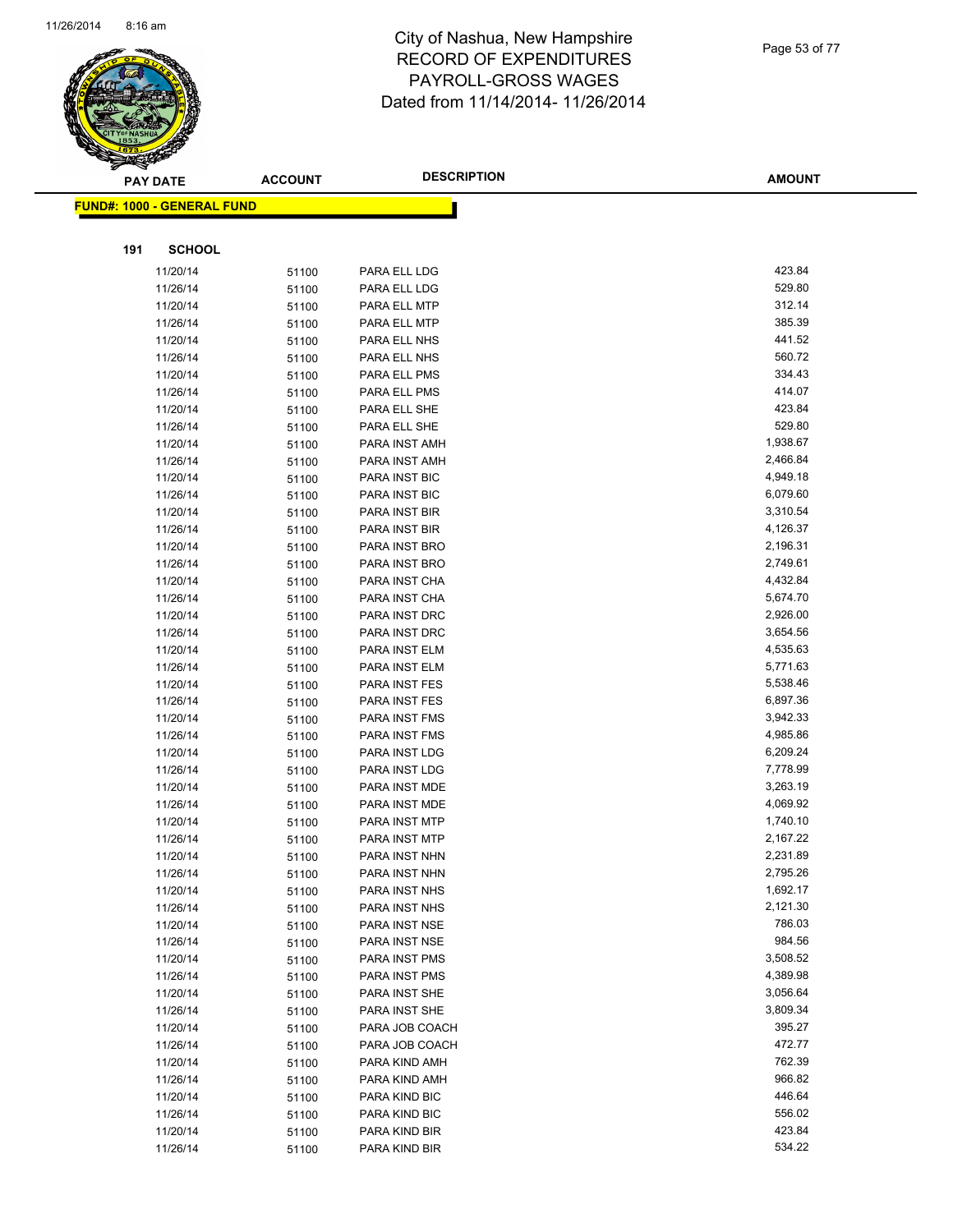

| <b>AMOUNT</b> |
|---------------|
|               |
|               |
|               |
|               |
|               |
|               |
|               |

| <b>FUND#: 1000 - GENERAL FUND</b> |                |                                |          |
|-----------------------------------|----------------|--------------------------------|----------|
|                                   |                |                                |          |
| <b>SCHOOL</b><br>191              |                |                                |          |
|                                   |                |                                | 446.64   |
| 11/20/14                          | 51100          | PARA KIND BRO                  | 556.02   |
| 11/26/14                          | 51100          | PARA KIND BRO                  | 370.44   |
| 11/20/14                          | 51100          | PARA KIND CHA                  | 457.38   |
| 11/26/14                          | 51100          | PARA KIND CHA                  | 423.84   |
| 11/20/14<br>11/26/14              | 51100          | PARA KIND DRC<br>PARA KIND DRC | 529.80   |
| 11/20/14                          | 51100          | PARA KIND FES                  | 658.63   |
| 11/26/14                          | 51100          | PARA KIND FES                  | 831.78   |
| 11/20/14                          | 51100          | PARA KIND LDG                  | 763.44   |
| 11/26/14                          | 51100          | PARA KIND LDG                  | 958.86   |
| 11/20/14                          | 51100<br>51100 | PARA KIND MDE                  | 437.52   |
| 11/26/14                          | 51100          | PARA KIND MDE                  | 546.90   |
| 11/20/14                          | 51100          | PARA KIND MTP                  | 893.28   |
| 11/26/14                          | 51100          | PARA KIND MTP                  | 1,121.16 |
| 11/20/14                          | 51100          | PARA KIND NSE                  | 455.76   |
| 11/26/14                          | 51100          | PARA KIND NSE                  | 560.58   |
| 11/20/14                          | 51100          | PARA KIND SHE                  | 492.21   |
| 11/26/14                          | 51100          | PARA KIND SHE                  | 615.25   |
| 11/20/14                          | 51100          | PARA MEDIA NHN                 | 503.00   |
| 11/26/14                          | 51100          | PARA MEDIA NHN                 | 638.07   |
| 11/20/14                          | 51100          | PARA MEDIA NHS                 | 1,579.07 |
| 11/26/14                          | 51100          | PARA MEDIA NHS                 | 2,057.94 |
| 11/20/14                          | 51100          | PARA PRE SCH BIC               | 351.69   |
| 11/26/14                          | 51100          | PARA PRE SCH BIC               | 465.75   |
| 11/20/14                          | 51100          | PARA PRE SCH BRO               | 3,888.52 |
| 11/26/14                          | 51100          | PARA PRE SCH BRO               | 4,872.09 |
| 11/20/14                          | 51100          | PARA READ ELM                  | 464.87   |
| 11/26/14                          | 51100          | PARA READ ELM                  | 578.81   |
| 11/20/14                          | 51100          | PARA SCI NHN                   | 465.76   |
| 11/26/14                          | 51100          | PARA SCI NHN                   | 582.20   |
| 11/20/14                          | 51100          | PARA SCI NHS                   | 451.24   |
| 11/26/14                          | 51100          | PARA SCI NHS                   | 564.05   |
| 11/20/14                          | 51100          | PARA VOC NHS                   | 464.80   |
| 11/26/14                          | 51100          | PARA VOC NHS                   | 577.61   |
| 11/20/14                          | 51100          | PEER COACH SCIENCE             | 5,545.00 |
| 11/20/14                          | 51100          | PRINCIPAL AMH                  | 3,426.00 |
| 11/20/14                          | 51100          | PRINCIPAL BIC                  | 3,791.50 |
| 11/20/14                          | 51100          | PRINCIPAL BIR                  | 3,531.70 |
| 11/20/14                          | 51100          | PRINCIPAL BRO                  | 3,572.60 |
| 11/20/14                          | 51100          | PRINCIPAL CHA                  | 3,474.90 |
| 11/20/14                          | 51100          | PRINCIPAL DRC                  | 3,084.60 |
| 11/20/14                          | 51100          | PRINCIPAL ELM                  | 3,630.60 |
| 11/20/14                          | 51100          | PRINCIPAL FES                  | 3,426.00 |
| 11/20/14                          | 51100          | PRINCIPAL FMS                  | 3,980.20 |
| 11/20/14                          | 51100          | PRINCIPAL LDG                  | 3,795.10 |
| 11/20/14                          | 51100          | PRINCIPAL MDE                  | 3,474.90 |
| 11/20/14                          | 51100          | PRINCIPAL MTP                  | 3,572.60 |
| 11/20/14                          | 51100          | PRINCIPAL NHN                  | 3,901.55 |
| 11/20/14                          | 51100          | PRINCIPAL NHS                  | 4,032.80 |
| 11/20/14                          | 51100          | PRINCIPAL NSE                  | 3,531.70 |
| 11/20/14                          | 51100          | PRINCIPAL PMS                  | 3,680.50 |
| 11/20/14                          | 51100          | PRINCIPAL SHE                  | 3,841.80 |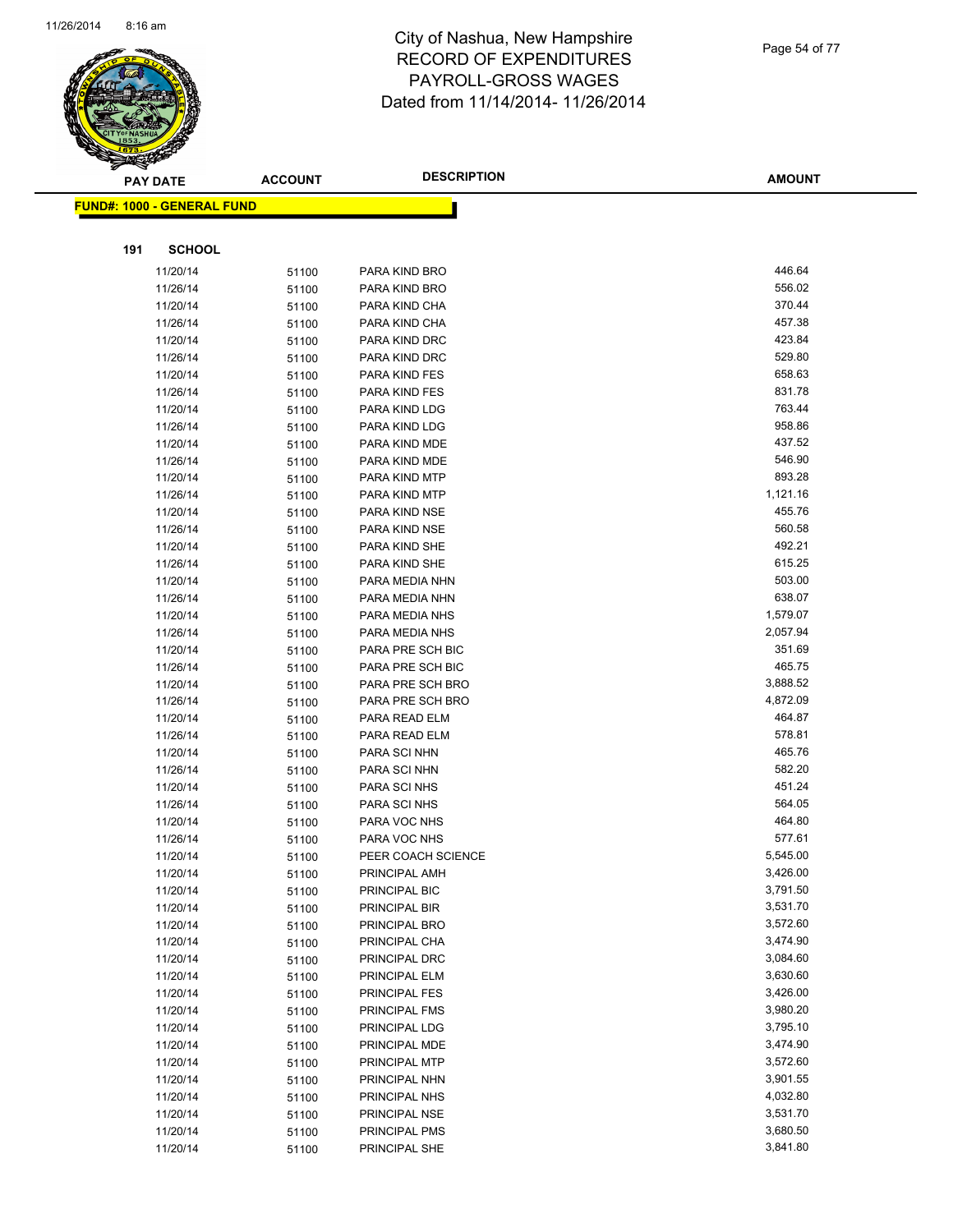

Page 55 of 77

|     | <b>PAY DATE</b>                   | <b>ACCOUNT</b> | <b>DESCRIPTION</b>                                | <b>AMOUNT</b>        |
|-----|-----------------------------------|----------------|---------------------------------------------------|----------------------|
|     | <b>FUND#: 1000 - GENERAL FUND</b> |                |                                                   |                      |
|     |                                   |                |                                                   |                      |
|     |                                   |                |                                                   |                      |
| 191 | <b>SCHOOL</b>                     |                |                                                   |                      |
|     | 11/20/14                          | 51100          | SCHOOL PSYCHOLOGIST WID                           | 37,640.64            |
|     | 11/20/14                          | 51100          | SCHOOL PSYCHOLOGY INTERN                          | 318.10               |
|     | 11/20/14                          | 51100          | <b>SECURITY GUARD NHS</b>                         | 736.80               |
|     | 11/26/14                          | 51100          | <b>SECURITY GUARD NHS</b>                         | 736.80               |
|     | 11/20/14                          | 51100          | <b>SECURITY MONITOR NHN</b>                       | 1,941.60             |
|     | 11/26/14                          | 51100          | SECURITY MONITOR NHN                              | 1,941.63             |
|     | 11/20/14                          | 51100          | SECURITY MONITOR NHS                              | 1,909.20             |
|     | 11/26/14                          | 51100          | SECURITY MONITOR NHS                              | 1,909.20             |
|     | 11/20/14                          | 51100          | SIGN LANGUAGE INTERPRETER                         | 1,715.67             |
|     | 11/26/14                          | 51100          | SIGN LANGUAGE INTERPRETER                         | 2,161.32             |
|     | 11/20/14                          | 51100          | SOCIAL WORKER ELM                                 | 2,373.80             |
|     | 11/20/14                          | 51100          | SOCIAL WORKER FMS                                 | 2,650.80             |
|     | 11/20/14                          | 51100          | SPEECH LANG PATHOLOGIST WID                       | 54,238.30            |
|     | 11/20/14                          | 51100          | SPEECH LANGUAGE ASST                              | 546.18               |
|     | 11/26/14                          | 51100          | SPEECH LANGUAGE ASST                              | 680.15               |
|     | 11/20/14                          | 51100          | STUDENT ACTIVITY COORD NHN                        | 1,045.49             |
|     | 11/20/14                          | 51100          | STUDENT ACTIVITY COORD NHS                        | 1,125.42             |
|     | 11/20/14                          | 51100          | STUDENT INFO COORDINATOR                          | 1,777.50             |
|     | 11/20/14                          | 51100          | SUB TEACHER LONG TERM                             | 345.90               |
|     | 11/20/14                          | 51100          | <b>SUPERINTENDENT</b>                             | 5,489.10             |
|     | 11/20/14                          | 51100          | SYSTEMS ADMIN FULL YEAR                           | 13,427.91            |
|     | 11/20/14                          | 51100          | <b>TEACHER ART AMH</b>                            | 2,551.90             |
|     | 11/20/14                          | 51100          | TEACHER ART BIC                                   | 1,885.00             |
|     | 11/20/14                          | 51100          | <b>TEACHER ART BIR</b>                            | 2,551.90             |
|     | 11/20/14                          | 51100          | <b>TEACHER ART BRO</b>                            | 2,887.22             |
|     | 11/20/14                          | 51100          | TEACHER ART CHA                                   | 2,728.30             |
|     | 11/20/14                          | 51100          | <b>TEACHER ART DRC</b>                            | 1,380.10             |
|     | 11/20/14                          | 51100          | TEACHER ART ELM                                   | 4,490.40             |
|     | 11/20/14                          | 51100          | <b>TEACHER ART FES</b>                            | 1,885.00             |
|     | 11/20/14                          | 51100          | <b>TEACHER ART FMS</b>                            | 4,766.90             |
|     | 11/20/14                          | 51100          | <b>TEACHER ART LDG</b>                            | 2,053.10             |
|     | 11/20/14                          | 51100          | <b>TEACHER ART MDE</b>                            | 1,823.09             |
|     | 11/20/14                          | 51100          | <b>TEACHER ART NHN</b>                            | 10,115.71            |
|     | 11/20/14                          | 51100          | <b>TEACHER ART NHS</b>                            | 9,963.20<br>2,816.70 |
|     | 11/20/14<br>11/20/14              | 51100          | <b>TEACHER ART NSE</b><br>TEACHER ART PMS         | 3,514.40             |
|     |                                   | 51100          |                                                   | 1,891.20             |
|     | 11/20/14<br>11/20/14              | 51100          | <b>TEACHER ART SHE</b><br><b>TEACHER AUTO NHN</b> | 5,103.80             |
|     |                                   | 51100          | TEACHER BEHAVIOR SPEC WID                         | 5,456.61             |
|     | 11/20/14<br>11/20/14              | 51100          | TEACHER BIO TEC NHN                               | 2,179.70             |
|     | 11/20/14                          | 51100          | TEACHER BUILD CONST NHS                           | 2,551.90             |
|     | 11/20/14                          | 51100          | TEACHER BUSINESS NHN                              | 10,816.70            |
|     | 11/20/14                          | 51100<br>51100 | <b>TEACHER BUSINESS NHS</b>                       | 5,190.50             |
|     | 11/20/14                          |                | <b>TEACHER COMPUTER ELM</b>                       | 4,389.80             |
|     | 11/20/14                          | 51100          | <b>TEACHER COMPUTER FMS</b>                       | 4,542.60             |
|     | 11/20/14                          | 51100<br>51100 | TEACHER COMPUTER NHN                              | 2,227.80             |
|     | 11/20/14                          |                | TEACHER COMPUTER NHS                              | 4,906.33             |
|     | 11/20/14                          | 51100<br>51100 | <b>TEACHER COMPUTER PMS</b>                       | 5,744.20             |
|     | 11/20/14                          | 51100          | TEACHER COSMETOLOGY NHN                           | 5,585.30             |
|     | 11/20/14                          | 51100          | TEACHER CULINARY NHN                              | 5,103.80             |
|     | 11/20/14                          | 51100          | <b>TEACHER DEAF NSE</b>                           | 4,684.10             |
|     | 11/20/14                          | 51100          | TEACHER DEAF WID                                  | 2,728.30             |
|     |                                   |                |                                                   |                      |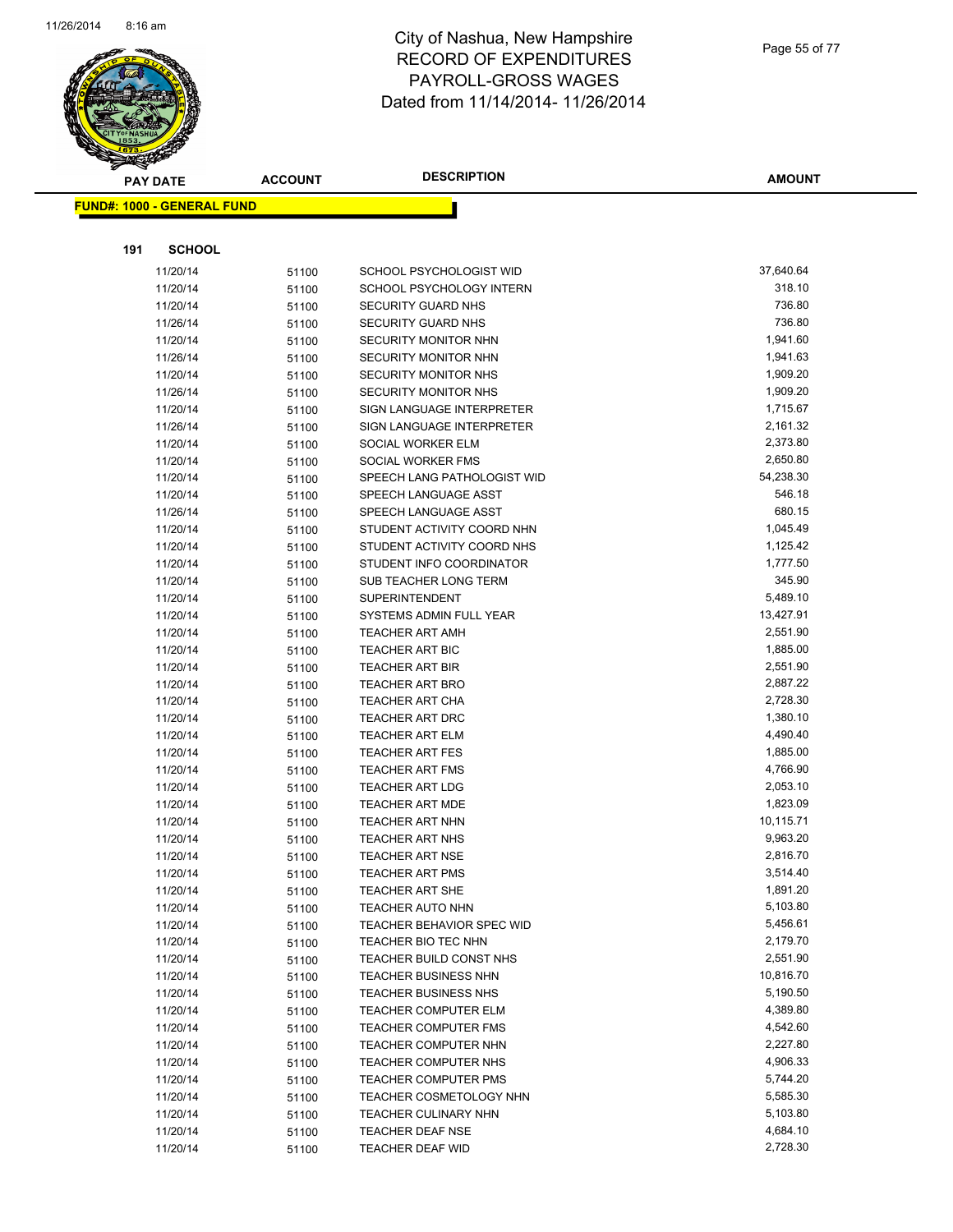

Page 56 of 77

| <b>PAY DATE</b>                   | <b>ACCOUNT</b> | <b>DESCRIPTION</b>                                       | <b>AMOUNT</b>         |
|-----------------------------------|----------------|----------------------------------------------------------|-----------------------|
| <b>FUND#: 1000 - GENERAL FUND</b> |                |                                                          |                       |
|                                   |                |                                                          |                       |
|                                   |                |                                                          |                       |
| <b>SCHOOL</b><br>191              |                |                                                          |                       |
| 11/20/14                          | 51100          | TEACHER DWSE AMH                                         | 7,057.10              |
| 11/20/14                          | 51100          | <b>TEACHER DWSE BIR</b>                                  | 2,398.90              |
| 11/20/14                          | 51100          | <b>TEACHER DWSE BRO</b>                                  | 5,560.50              |
| 11/20/14                          | 51100          | <b>TEACHER DWSE CHA</b>                                  | 1,622.40              |
| 11/20/14                          | 51100          | <b>TEACHER DWSE ELM</b>                                  | 10,189.10             |
| 11/20/14                          | 51100          | TEACHER DWSE MDE                                         | 4,328.80              |
| 11/20/14                          | 51100          | <b>TEACHER DWSE NSE</b>                                  | 4,551.40              |
| 11/20/14                          | 51100          | <b>TEACHER DWSE PMS</b>                                  | 7,204.10              |
| 11/20/14                          | 51100          | TEACHER DWSE SHE                                         | 4,261.20              |
| 11/20/14                          | 51100          | TEACHER ECE NHS                                          | 5,456.61              |
| 11/20/14                          | 51100          | TEACHER ELECTRICAL NHS                                   | 2,551.90              |
| 11/20/14                          | 51100          | TEACHER ELL AMH                                          | 1,745.50              |
| 11/20/14                          | 51100          | <b>TEACHER ELL BIR</b>                                   | 2,728.30              |
| 11/20/14                          | 51100          | TEACHER ELL DRC                                          | 5,707.10              |
| 11/20/14                          | 51100          | TEACHER ELL ELM                                          | 4,411.80              |
| 11/20/14                          | 51100          | <b>TEACHER ELL FES</b>                                   | 8,023.30              |
| 11/20/14                          | 51100          | <b>TEACHER ELL FMS</b>                                   | 2,034.50              |
| 11/20/14                          | 51100          | <b>TEACHER ELL LDG</b>                                   | 5,427.70              |
| 11/20/14                          | 51100          | <b>TEACHER ELL MTP</b>                                   | 2,728.30              |
| 11/20/14                          | 51100          | <b>TEACHER ELL NHN</b>                                   | 4,165.30              |
| 11/20/14                          | 51100          | TEACHER ELL NHS                                          | 4,741.80              |
| 11/26/14                          | 51100          | TEACHER ELL NHS                                          | 12,804.00             |
| 11/20/14                          | 51100          | TEACHER ELL PMS                                          | 1,885.00              |
| 11/20/14                          | 51100          | TEACHER ELL SHE                                          | 2,020.40<br>23,287.93 |
| 11/20/14                          | 51100          | <b>TEACHER ENGLISH ELM</b><br><b>TEACHER ENGLISH FMS</b> | 17,530.84             |
| 11/20/14<br>11/20/14              | 51100          | <b>TEACHER ENGLISH NHN</b>                               | 40,027.03             |
| 11/20/14                          | 51100<br>51100 | <b>TEACHER ENGLISH NHS</b>                               | 41,780.11             |
| 11/20/14                          | 51100          | <b>TEACHER ENGLISH PMS</b>                               | 15,891.82             |
| 11/20/14                          | 51100          | <b>TEACHER FACS ELM</b>                                  | 3,432.60              |
| 11/20/14                          | 51100          | <b>TEACHER FACS FMS</b>                                  | 4,640.79              |
| 11/20/14                          | 51100          | <b>TEACHER FACS NHN</b>                                  | 6,177.86              |
| 11/20/14                          | 51100          | TEACHER FACS NHS                                         | 7,382.40              |
| 11/20/14                          | 51100          | <b>TEACHER FACS PMS</b>                                  | 5,280.20              |
| 11/20/14                          | 51100          | TEACHER FOREIGN LANG ELM                                 | 5,544.99              |
| 11/20/14                          | 51100          | <b>TEACHER FOREIGN LANG FMS</b>                          | 2,728.30              |
| 11/20/14                          | 51100          | TEACHER FOREIGN LANG NHN                                 | 12,579.17             |
| 11/20/14                          | 51100          | TEACHER FOREIGN LANG NHS                                 | 22,364.84             |
| 11/20/14                          | 51100          | TEACHER FOREIGN LANG PMS                                 | 5,368.60              |
| 11/20/14                          | 51100          | <b>TEACHER GR1 AMH</b>                                   | 9,835.30              |
| 11/20/14                          | 51100          | <b>TEACHER GR1 BIC</b>                                   | 9,492.40              |
| 11/20/14                          | 51100          | <b>TEACHER GR1 BIR</b>                                   | 9,850.80              |
| 11/20/14                          | 51100          | <b>TEACHER GR1 BRO</b>                                   | 4,882.80              |
| 11/20/14                          | 51100          | <b>TEACHER GR1 CHA</b>                                   | 10,789.00             |
| 11/20/14                          | 51100          | <b>TEACHER GR1 DRC</b>                                   | 6,864.20              |
| 11/20/14                          | 51100          | <b>TEACHER GR1 FES</b>                                   | 10,312.91             |
| 11/13/14                          | 51100          | <b>TEACHER GR1 LDG</b>                                   | (1,840.45)            |
| 11/20/14                          | 51100          | <b>TEACHER GR1 LDG</b>                                   | 9,563.50              |
| 11/20/14                          | 51100          | <b>TEACHER GR1 MDE</b>                                   | 8,353.49              |
| 11/20/14                          | 51100          | <b>TEACHER GR1 MTP</b>                                   | 7,151.10              |
| 11/20/14                          | 51100          | <b>TEACHER GR1 NSE</b>                                   | 6,554.90              |
| 11/20/14                          | 51100          | <b>TEACHER GR1 SHE</b>                                   | 7,846.90              |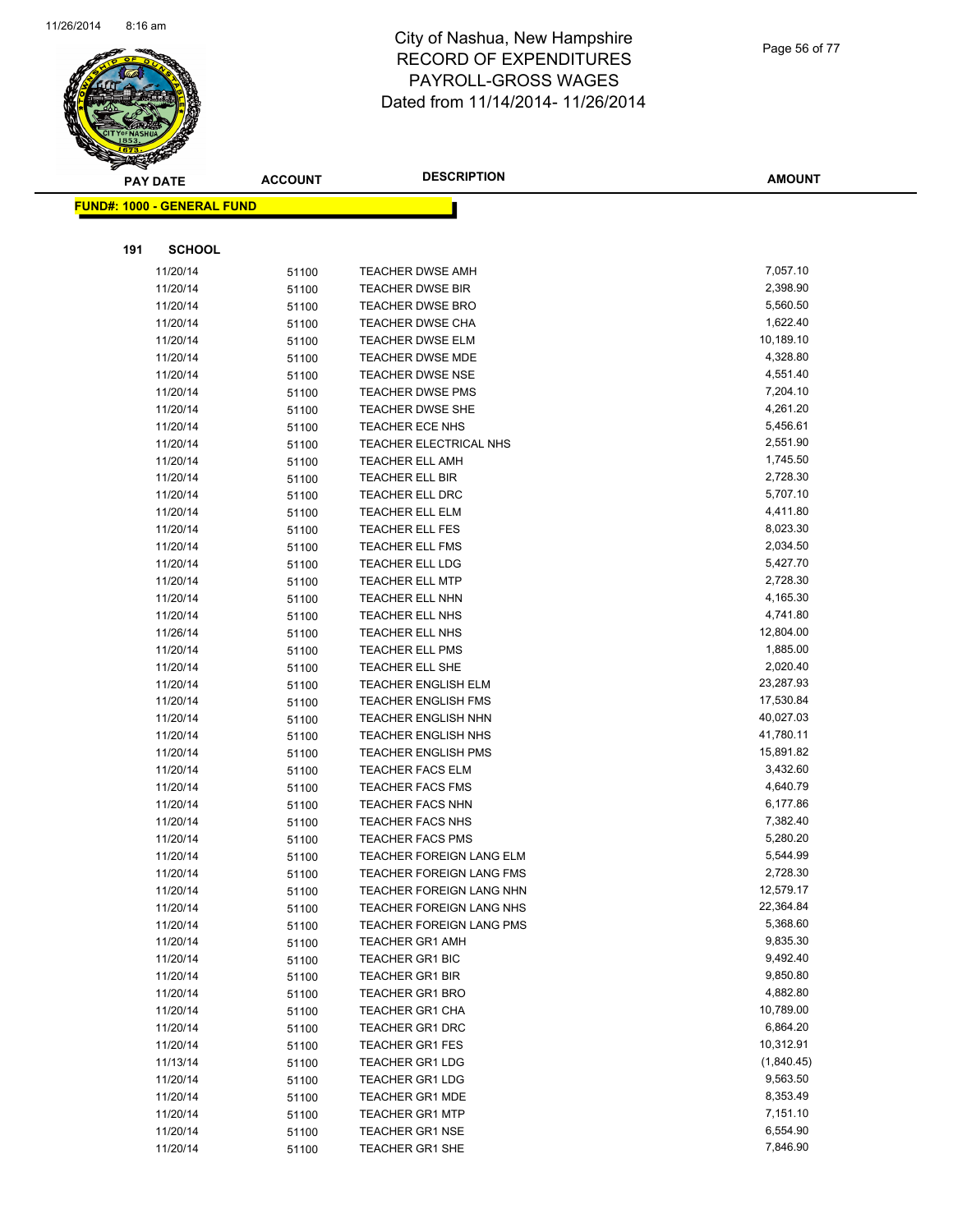

Page 57 of 77

| $\tilde{\phantom{a}}$<br><b>PAY DATE</b> | <b>ACCOUNT</b> | <b>DESCRIPTION</b>                               | <b>AMOUNT</b>        |
|------------------------------------------|----------------|--------------------------------------------------|----------------------|
| <b>FUND#: 1000 - GENERAL FUND</b>        |                |                                                  |                      |
|                                          |                |                                                  |                      |
| 191<br><b>SCHOOL</b>                     |                |                                                  |                      |
| 11/20/14                                 | 51100          | <b>TEACHER GR2 AMH</b>                           | 7,499.70             |
| 11/20/14                                 | 51100          | TEACHER GR2 BIC                                  | 8,706.70             |
| 11/20/14                                 | 51100          | <b>TEACHER GR2 BIR</b>                           | 9,785.40             |
| 11/20/14                                 | 51100          | <b>TEACHER GR2 BRO</b>                           | 6,993.10             |
| 11/20/14                                 | 51100          | TEACHER GR2 CHA                                  | 8,259.50             |
| 11/20/14                                 | 51100          | TEACHER GR2 DRC                                  | 7,710.10             |
| 11/20/14                                 | 51100          | <b>TEACHER GR2 FES</b>                           | 11,375.15            |
| 11/20/14                                 | 51100          | <b>TEACHER GR2 LDG</b>                           | 9,785.41             |
| 11/20/14                                 | 51100          | <b>TEACHER GR2 MDE</b>                           | 8,421.70             |
| 11/20/14                                 | 51100          | <b>TEACHER GR2 MTP</b>                           | 6,436.40             |
| 11/20/14                                 | 51100          | <b>TEACHER GR2 NSE</b>                           | 6,651.90             |
| 11/20/14                                 | 51100          | <b>TEACHER GR2 SHE</b>                           | 3,514.39             |
| 11/20/14                                 | 51100          | <b>TEACHER GR3 AMH</b>                           | 4,578.80             |
| 11/20/14                                 | 51100          | <b>TEACHER GR3 BIC</b>                           | 10,623.12            |
| 11/20/14                                 | 51100          | <b>TEACHER GR3 BIR</b>                           | 8,679.50             |
| 11/20/14                                 | 51100          | <b>TEACHER GR3 BRO</b>                           | 5,280.20             |
| 11/20/14                                 | 51100          | <b>TEACHER GR3 CHA</b>                           | 7,889.30             |
| 11/20/14                                 | 51100          | <b>TEACHER GR3 DRC</b>                           | 5,201.90             |
| 11/20/14                                 | 51100          | <b>TEACHER GR3 FES</b>                           | 7,550.60             |
| 11/20/14                                 | 51100          | <b>TEACHER GR3 LDG</b>                           | 7,042.30             |
| 11/20/14                                 | 51100          | <b>TEACHER GR3 MDE</b>                           | 13,832.71            |
| 11/20/14                                 | 51100          | <b>TEACHER GR3 MTP</b>                           | 7,057.00             |
| 11/20/14                                 | 51100          | <b>TEACHER GR3 NSE</b>                           | 6,228.00             |
| 11/20/14                                 | 51100          | <b>TEACHER GR3 SHE</b>                           | 11,557.90            |
| 11/20/14                                 | 51100          | <b>TEACHER GR4 AMH</b>                           | 1,885.00             |
| 11/20/14                                 | 51100          | <b>TEACHER GR4 BIC</b>                           | 6,336.20             |
| 11/20/14                                 | 51100          | TEACHER GR4 BIR                                  | 8,092.40             |
| 11/20/14                                 | 51100          | <b>TEACHER GR4 BRO</b>                           | 7,076.90             |
| 11/20/14                                 | 51100          | TEACHER GR4 CHA                                  | 8,185.11             |
| 11/20/14                                 | 51100          | TEACHER GR4 DRC                                  | 5,069.20             |
| 11/20/14                                 | 51100          | <b>TEACHER GR4 FES</b>                           | 7,836.20             |
| 11/20/14                                 | 51100          | <b>TEACHER GR4 LDG</b>                           | 9,130.20             |
| 11/20/14                                 | 51100          | <b>TEACHER GR4 MDE</b>                           | 5,558.70             |
| 11/20/14                                 | 51100          | <b>TEACHER GR4 MTP</b>                           | 6,032.20             |
| 11/20/14                                 | 51100          | <b>TEACHER GR4 NSE</b>                           | 6,785.61             |
| 11/20/14                                 | 51100          | <b>TEACHER GR4 SHE</b>                           | 7,715.41             |
| 11/20/14                                 | 51100          | <b>TEACHER GR5 AMH</b>                           | 5,280.20<br>9,908.30 |
| 11/20/14                                 | 51100          | <b>TEACHER GR5 BIC</b>                           | 10,087.60            |
| 11/20/14                                 | 51100          | <b>TEACHER GR5 BIR</b>                           | 7,555.70             |
| 11/20/14                                 | 51100          | <b>TEACHER GR5 BRO</b>                           | 8,448.60             |
| 11/20/14<br>11/20/14                     | 51100          | <b>TEACHER GR5 CHA</b><br><b>TEACHER GR5 DRC</b> | 5,463.50             |
| 11/20/14                                 | 51100<br>51100 | <b>TEACHER GR5 FES</b>                           | 8,582.60             |
| 11/20/14                                 | 51100          | <b>TEACHER GR5 LDG</b>                           | 10,057.80            |
| 11/20/14                                 | 51100          | <b>TEACHER GR5 MDE</b>                           | 12,290.01            |
| 11/20/14                                 | 51100          | <b>TEACHER GR5 MTP</b>                           | 7,130.70             |
| 11/20/14                                 | 51100          | <b>TEACHER GR5 NSE</b>                           | 7,935.11             |
| 11/20/14                                 | 51100          | <b>TEACHER GR5 SHE</b>                           | 7,484.40             |
| 11/20/14                                 | 51100          | <b>TEACHER GR6 ELM</b>                           | 33,617.06            |
| 11/20/14                                 | 51100          | <b>TEACHER GR6 FMS</b>                           | 24,547.60            |
| 11/20/14                                 | 51100          | <b>TEACHER GR6 PMS</b>                           | 23,270.12            |
| 11/20/14                                 | 51100          | <b>TEACHER GRAPH NHS</b>                         | 2,053.10             |
|                                          |                |                                                  |                      |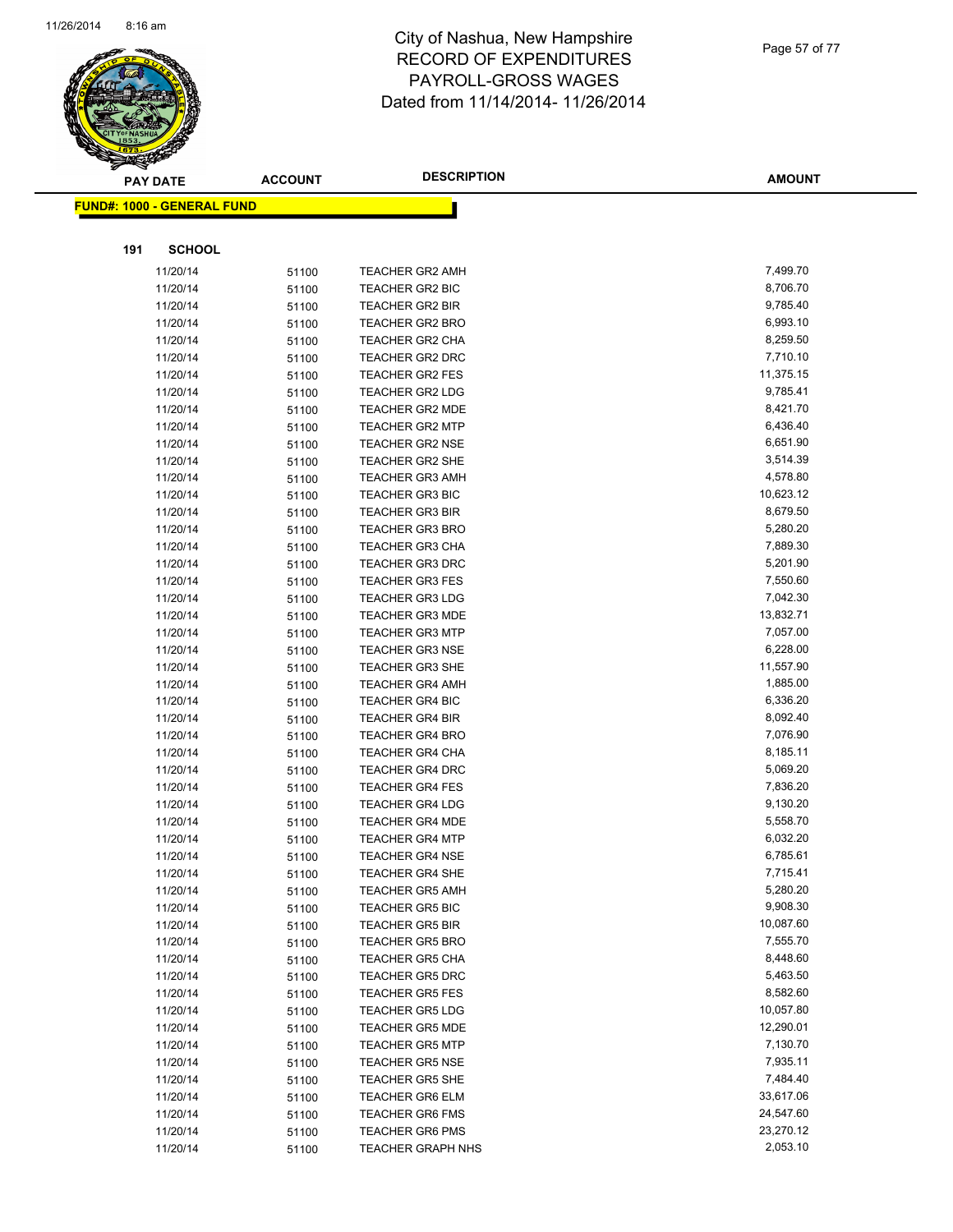

Page 58 of 77

|     | <b>PAY DATE</b>                    | <b>ACCOUNT</b> | <b>DESCRIPTION</b>                                 | <b>AMOUNT</b>        |
|-----|------------------------------------|----------------|----------------------------------------------------|----------------------|
|     | <u> FUND#: 1000 - GENERAL FUND</u> |                |                                                    |                      |
|     |                                    |                |                                                    |                      |
|     |                                    |                |                                                    |                      |
| 191 | <b>SCHOOL</b>                      |                |                                                    |                      |
|     | 11/20/14                           | 51100          | <b>TEACHER GRAPHICS NHN</b>                        | 2,551.90             |
|     | 11/20/14                           | 51100          | <b>TEACHER HEALTH ELM</b>                          | 2,482.69             |
|     | 11/20/14                           | 51100          | <b>TEACHER HEALTH NHN</b>                          | 3,132.80             |
|     | 11/20/14                           | 51100          | <b>TEACHER HEALTH NHS</b>                          | 4,246.40             |
|     | 11/20/14                           | 51100          | <b>TEACHER HEALTHOC NHS</b>                        | 5,280.20             |
|     | 11/20/14                           | 51100          | TEACHER HVAC NHS                                   | 1,622.40             |
|     | 11/20/14                           | 51100          | TEACHER IN SCH SUSPENSION ELM                      | 1,554.80             |
|     | 11/20/14                           | 51100          | TEACHER IN SCH SUSPENSION NHN                      | 2,566.70             |
|     | 11/20/14                           | 51100          | <b>TEACHER KIND AMH</b>                            | 4,940.50             |
|     | 11/20/14                           | 51100          | <b>TEACHER KIND BIC</b>                            | 2,728.30             |
|     | 11/20/14                           | 51100          | <b>TEACHER KIND BIR</b>                            | 2,566.70             |
|     | 11/20/14                           | 51100          | <b>TEACHER KIND BRO</b>                            | 2,551.89             |
|     | 11/20/14                           | 51100          | <b>TEACHER KIND CHA</b>                            | 4,422.80             |
|     | 11/20/14                           | 51100          | <b>TEACHER KIND DRC</b>                            | 8,069.90             |
|     | 11/20/14                           | 51100          | <b>TEACHER KIND FES</b>                            | 9,261.90             |
|     | 11/20/14                           | 51100          | <b>TEACHER KIND LDG</b>                            | 10,444.89            |
|     | 11/20/14                           | 51100          | <b>TEACHER KIND MDE</b>                            | 4,657.80             |
|     | 11/20/14                           | 51100          | <b>TEACHER KIND MTP</b>                            | 5,327.60<br>1,949.70 |
|     | 11/20/14                           | 51100          | <b>TEACHER KIND NSE</b>                            | 2,034.50             |
|     | 11/20/14<br>11/20/14               | 51100          | <b>TEACHER KIND SHE</b><br><b>TEACHER MATH ELM</b> | 20,158.03            |
|     |                                    | 51100          | <b>TEACHER MATH FMS</b>                            | 11,303.63            |
|     | 11/20/14<br>11/20/14               | 51100          | <b>TEACHER MATH NHN</b>                            | 37,563.10            |
|     | 11/20/14                           | 51100<br>51100 | <b>TEACHER MATH NHS</b>                            | 40,964.23            |
|     | 11/20/14                           | 51100          | <b>TEACHER MATH PMS</b>                            | 10,491.29            |
|     | 11/20/14                           | 51100          | <b>TEACHER MUSIC AMH</b>                           | 1,622.40             |
|     | 11/20/14                           | 51100          | <b>TEACHER MUSIC BIC</b>                           | 2,551.90             |
|     | 11/20/14                           | 51100          | <b>TEACHER MUSIC BIR</b>                           | 2,551.90             |
|     | 11/20/14                           | 51100          | <b>TEACHER MUSIC BRO</b>                           | 2,728.30             |
|     | 11/20/14                           | 51100          | <b>TEACHER MUSIC CHA</b>                           | 2,728.30             |
|     | 11/20/14                           | 51100          | <b>TEACHER MUSIC DRC</b>                           | 2,551.90             |
|     | 11/20/14                           | 51100          | <b>TEACHER MUSIC ELM</b>                           | 3,695.19             |
|     | 11/20/14                           | 51100          | <b>TEACHER MUSIC FES</b>                           | 2,551.90             |
|     | 11/20/14                           | 51100          | <b>TEACHER MUSIC FMS</b>                           | 5,009.73             |
|     | 11/20/14                           | 51100          | <b>TEACHER MUSIC LDG</b>                           | 2,650.80             |
|     | 11/20/14                           | 51100          | TEACHER MUSIC MDE                                  | 1,885.00             |
|     | 11/20/14                           | 51100          | <b>TEACHER MUSIC NHN</b>                           | 3,410.39             |
|     | 11/20/14                           | 51100          | <b>TEACHER MUSIC NHS</b>                           | 4,950.80             |
|     | 11/20/14                           | 51100          | <b>TEACHER MUSIC NSE</b>                           | 1,961.90             |
|     | 11/20/14                           | 51100          | <b>TEACHER MUSIC PMS</b>                           | 4,243.20             |
|     | 11/20/14                           | 51100          | <b>TEACHER MUSIC SHE</b>                           | 2,398.89             |
|     | 11/20/14                           | 51100          | TEACHER PE BIC                                     | 1,949.70             |
|     | 11/20/14                           | 51100          | TEACHER PE BIR                                     | 2,650.80             |
|     | 11/20/14                           | 51100          | TEACHER PE BRO                                     | 2,790.10             |
|     | 11/20/14                           | 51100          | TEACHER PE CHA                                     | 2,551.90             |
|     | 11/20/14                           | 51100          | TEACHER PE DRC                                     | 2,728.30             |
|     | 11/20/14                           | 51100          | TEACHER PE ELM                                     | 6,935.30             |
|     | 11/20/14                           | 51100          | TEACHER PE FES                                     | 1,510.90             |
|     | 11/20/14                           | 51100          | TEACHER PE FMS                                     | 5,103.79             |
|     | 11/20/14                           | 51100          | TEACHER PE LDG                                     | 1,832.77             |
|     | 11/20/14                           | 51100          | <b>TEACHER PE MDE</b>                              | 2,566.70             |
|     | 11/20/14                           | 51100          | <b>TEACHER PE MTP</b>                              | 2,034.50             |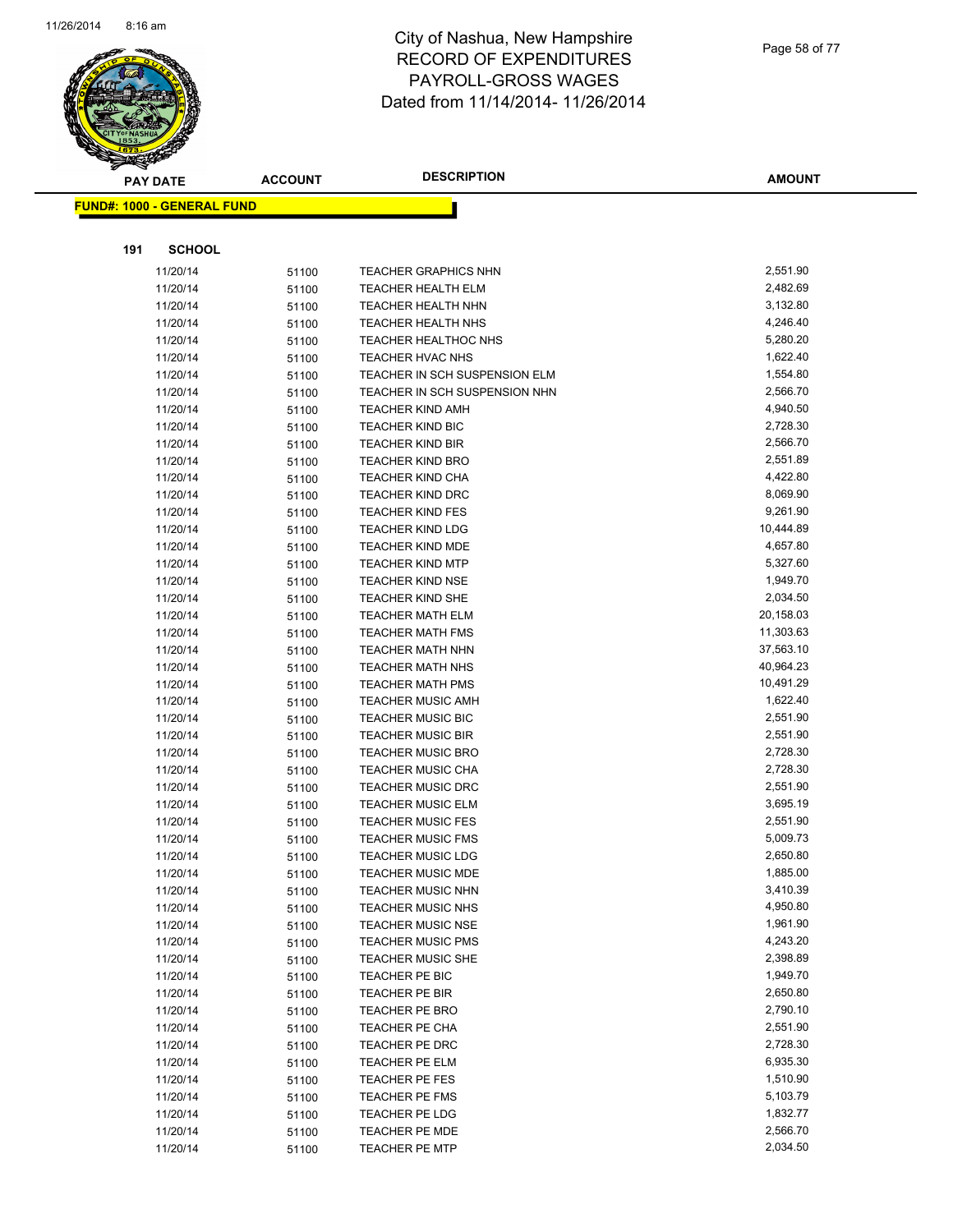

Page 59 of 77

| $\mathscr{D} \, \propto$ | <b>PAY DATE</b>                   | <b>ACCOUNT</b> | <b>DESCRIPTION</b>                                 | <b>AMOUNT</b>        |
|--------------------------|-----------------------------------|----------------|----------------------------------------------------|----------------------|
|                          | <b>FUND#: 1000 - GENERAL FUND</b> |                |                                                    |                      |
|                          |                                   |                |                                                    |                      |
| 191                      | <b>SCHOOL</b>                     |                |                                                    |                      |
|                          | 11/20/14                          | 51100          | TEACHER PE NHN                                     | 10,307.29            |
|                          | 11/20/14                          | 51100          | TEACHER PE NHS                                     | 7,202.10             |
|                          | 11/20/14                          | 51100          | <b>TEACHER PE NSE</b>                              | 2,404.40             |
|                          | 11/20/14                          | 51100          | TEACHER PE PMS                                     | 4,477.48             |
|                          | 11/20/14                          | 51100          | <b>TEACHER PE SHE</b>                              | 2,566.70             |
|                          | 11/20/14                          | 51100          | TEACHER PRESCHOOL BIC                              | 8,133.40             |
|                          | 11/20/14                          | 51100          | TEACHER PRESCHOOL BRO                              | 7,364.49             |
|                          | 11/20/14                          | 51100          | <b>TEACHER PRESCHOOL DRC</b>                       | 4,297.40             |
|                          | 11/20/14                          | 51100          | <b>TEACHER PRESCHOOL MTP</b>                       | 2,728.30             |
|                          | 11/20/14                          | 51100          | <b>TEACHER PRESCHOOL NHS</b>                       | 1,126.70             |
|                          | 11/20/14                          | 51100          | <b>TEACHER PRESCHOOL NSE</b>                       | 5,620.20             |
|                          | 11/20/14                          | 51100          | <b>TEACHER READ AMH</b>                            | 2,816.70             |
|                          | 11/20/14                          | 51100          | <b>TEACHER READ BIC</b>                            | 5,190.50             |
|                          | 11/20/14                          | 51100          | TEACHER READ BIR                                   | 2,728.30             |
|                          | 11/20/14                          | 51100          | <b>TEACHER READ BRO</b>                            | 1,414.50             |
|                          | 11/20/14                          | 51100          | TEACHER READ DRC                                   | 2,816.70             |
|                          | 11/20/14                          | 51100          | <b>TEACHER READ ELM</b>                            | 6,041.10             |
|                          | 11/20/14                          | 51100          | <b>TEACHER READ FES</b>                            | 2,728.30             |
|                          | 11/20/14                          | 51100          | <b>TEACHER READ FMS</b>                            | 5,295.00             |
|                          | 11/20/14                          | 51100          | <b>TEACHER READ LDG</b>                            | 2,373.80             |
|                          | 11/20/14                          | 51100          | <b>TEACHER READ MDE</b>                            | 2,728.30             |
|                          | 11/20/14                          | 51100          | <b>TEACHER READ MTP</b>                            | 1,955.80<br>1,762.10 |
|                          | 11/20/14                          | 51100          | <b>TEACHER READ NHN</b>                            |                      |
|                          | 11/20/14<br>11/20/14              | 51100          | <b>TEACHER READ NHS</b>                            | 3,224.40<br>2,728.30 |
|                          | 11/20/14                          | 51100          | <b>TEACHER READ NSE</b><br><b>TEACHER READ PMS</b> | 4,389.80             |
|                          | 11/20/14                          | 51100          | <b>TEACHER READ SHE</b>                            | 2,566.71             |
|                          | 11/20/14                          | 51100<br>51100 | <b>TEACHER SCIENCE ELM</b>                         | 19,784.93            |
|                          | 11/20/14                          | 51100          | <b>TEACHER SCIENCE FMS</b>                         | 10,684.63            |
|                          | 11/20/14                          | 51100          | <b>TEACHER SCIENCE NHN</b>                         | 34,860.43            |
|                          | 11/20/14                          | 51100          | <b>TEACHER SCIENCE NHS</b>                         | 40,171.33            |
|                          | 11/20/14                          | 51100          | <b>TEACHER SCIENCE PMS</b>                         | 10,065.93            |
|                          | 11/20/14                          | 51100          | TEACHER SOCIAL STUDIES ELM                         | 15,200.24            |
|                          | 11/20/14                          | 51100          | TEACHER SOCIAL STUDIES FMS                         | 13,513.11            |
|                          | 11/20/14                          | 51100          | TEACHER SOCIAL STUDIES NHN                         | 33,517.82            |
|                          | 11/20/14                          | 51100          | TEACHER SOCIAL STUDIES NHS                         | 37,133.42            |
|                          | 11/20/14                          | 51100          | TEACHER SOCIAL STUDIES PMS                         | 11,056.33            |
|                          | 11/20/14                          | 51100          | <b>TEACHER SPED AMH</b>                            | 2,373.80             |
|                          | 11/20/14                          | 51100          | TEACHER SPED BIC                                   | 6,081.20             |
|                          | 11/20/14                          | 51100          | <b>TEACHER SPED BIR</b>                            | 5,127.20             |
|                          | 11/20/14                          | 51100          | <b>TEACHER SPED BRO</b>                            | 5,545.00             |
|                          | 11/20/14                          | 51100          | <b>TEACHER SPED CHA</b>                            | 10,224.58            |
|                          | 11/20/14                          | 51100          | TEACHER SPED DRC                                   | 2,566.70             |
|                          | 11/20/14                          | 51100          | <b>TEACHER SPED ELM</b>                            | 20,181.03            |
|                          | 11/20/14                          | 51100          | <b>TEACHER SPED FES</b>                            | 5,327.59             |
|                          | 11/20/14                          | 51100          | <b>TEACHER SPED FMS</b>                            | 6,589.40             |
|                          | 11/20/14                          | 51100          | <b>TEACHER SPED LDG</b>                            | 2,204.20             |
|                          | 11/20/14                          | 51100          | <b>TEACHER SPED MDE</b>                            | 6,261.30             |
|                          | 11/20/14                          | 51100          | <b>TEACHER SPED MTP</b>                            | 5,280.20             |
|                          | 11/20/14                          | 51100          | <b>TEACHER SPED NHN</b>                            | 19,690.52            |
|                          | 11/20/14                          | 51100          | TEACHER SPED NHS                                   | 29,914.03            |
|                          | 11/26/14                          | 51100          | TEACHER SPED NHS                                   | 1,622.42             |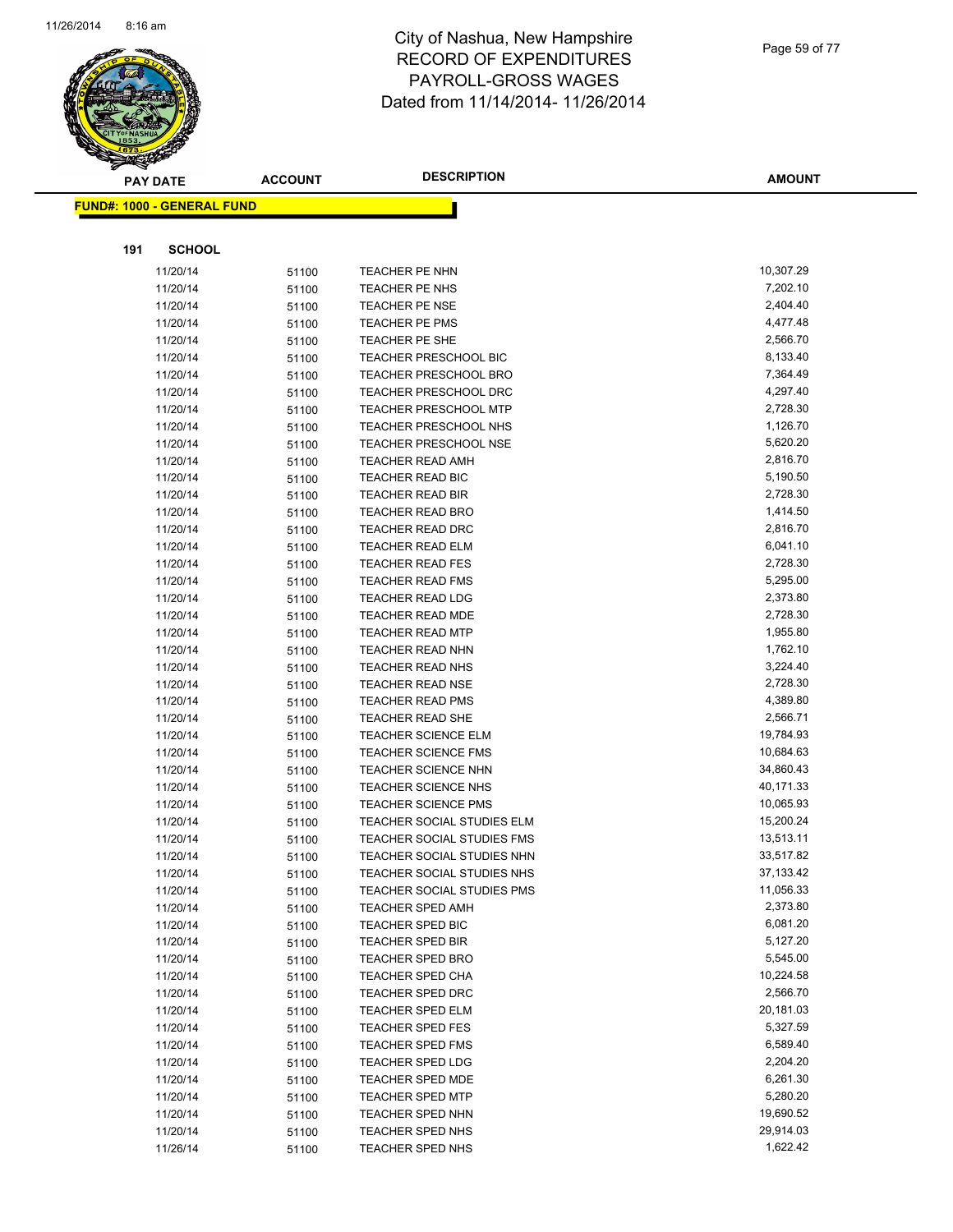

Page 60 of 77

|     | <b>PAY DATE</b>                   | <b>ACCOUNT</b> | <b>DESCRIPTION</b>                           | <b>AMOUNT</b>    |
|-----|-----------------------------------|----------------|----------------------------------------------|------------------|
|     | <b>FUND#: 1000 - GENERAL FUND</b> |                |                                              |                  |
|     |                                   |                |                                              |                  |
|     |                                   |                |                                              |                  |
| 191 | <b>SCHOOL</b>                     |                |                                              |                  |
|     | 11/20/14                          | 51100          | <b>TEACHER SPED NSE</b>                      | 1,961.90         |
|     | 11/20/14                          | 51100          | <b>TEACHER SPED PMS</b>                      | 11,979.10        |
|     | 11/20/14                          | 51100          | TEACHER SPED SHE                             | 5,280.19         |
|     | 11/20/14                          | 51100          | <b>TEACHER TECHED ELM</b>                    | 8,360.50         |
|     | 11/20/14                          | 51100          | <b>TEACHER TECHED FMS</b>                    | 5,383.40         |
|     | 11/20/14                          | 51100          | TEACHER TECHED NHN                           | 8,221.04         |
|     | 11/20/14                          | 51100          | TEACHER TECHED NHS                           | 10,952.20        |
|     | 11/20/14                          | 51100          | <b>TEACHER TECHED PMS</b>                    | 5,456.60         |
|     | 11/20/14                          | 51100          | TEACHER TV PROD NHS                          | 2,566.70         |
|     | 11/20/14                          | 51100          | <b>TEACHER VISION WID</b>                    | 5,161.70         |
|     | 11/20/14                          | 51100          | TECH INTERGRATION ASST AMH                   | 462.00           |
|     | 11/26/14                          | 51100          | TECH INTERGRATION ASST AMH                   | 577.50           |
|     | 11/20/14                          | 51100          | TECH INTERGRATION ASST BIC                   | 507.41           |
|     | 11/26/14                          | 51100          | TECH INTERGRATION ASST BIC                   | 629.18           |
|     | 11/20/14                          | 51100          | TECH INTERGRATION ASST CHA                   | 442.81           |
|     | 11/26/14                          | 51100          | TECH INTERGRATION ASST CHA                   | 552.37           |
|     | 11/20/14                          | 51100          | TECH INTERGRATION ASST FES                   | 496.84           |
|     | 11/26/14                          | 51100          | TECH INTERGRATION ASST FES                   | 621.05           |
|     | 11/20/14                          | 51100          | TECH INTERGRATION ASST LDG                   | 454.77           |
|     | 11/26/14                          | 51100          | TECH INTERGRATION ASST LDG                   | 562.60           |
|     | 11/20/14                          | 51100          | TECH INTERGRATION ASST MDE                   | 496.84           |
|     | 11/26/14                          | 51100          | TECH INTERGRATION ASST MDE                   | 621.05           |
|     | 11/20/14                          | 51100          | TECH INTERGRATION ASST NSE                   | 483.12           |
|     | 11/26/14                          | 51100          | TECH INTERGRATION ASST NSE                   | 595.36           |
|     | 11/20/14                          | 51100          | TECH INTERGRATION ASST SHE                   | 447.38           |
|     | 11/26/14                          | 51100          | TECH INTERGRATION ASST SHE                   | 547.80           |
|     | 11/20/14                          | 51200          | CLERICAL BOARD OF ED SUP                     | 711.12           |
|     | 11/26/14                          | 51200          | CLERICAL BOARD OF ED SUP                     | 615.64           |
|     | 11/20/14                          | 51200          | CLERICAL PRINCIPAL NHN                       | 206.04           |
|     | 11/26/14                          | 51200          | CLERICAL PRINCIPAL NHN                       | 257.55           |
|     | 11/20/14                          | 51200          | CLERICAL VOLUNTEER SUP                       | 321.82           |
|     | 11/26/14                          | 51200          | CLERICAL VOLUNTEER SUP                       | 369.15           |
|     | 11/20/14                          | 51200          | <b>CROSSING GUARD WPO</b>                    | 1,719.88         |
|     | 11/26/14                          | 51200          | <b>CROSSING GUARD WPO</b>                    | 2,146.00         |
|     | 11/20/14                          | 51200          | <b>CUSTODIAN CHA</b>                         | 258.88<br>323.60 |
|     | 11/26/14                          | 51200          | <b>CUSTODIAN CHA</b>                         | 46.20            |
|     | 11/26/14                          | 51200          | <b>CUSTODIAN HEAD MTP</b>                    | 77.00            |
|     | 11/20/14                          | 51200          | <b>CUSTODIAN MTP</b>                         | 30.80            |
|     | 11/26/14<br>11/20/14              | 51200          | <b>CUSTODIAN MTP</b><br><b>CUSTODIAN NHN</b> | 258.88           |
|     | 11/26/14                          | 51200<br>51200 | <b>CUSTODIAN NHN</b>                         | 323.60           |
|     | 11/20/14                          | 51200          | FOOD SERVICE ASST PT AMH                     | 36.40            |
|     | 11/26/14                          | 51200          | FOOD SERVICE ASST PT AMH                     | 45.50            |
|     | 11/20/14                          | 51200          | FOOD SERVICE ASST PT CHA                     | 27.30            |
|     | 11/26/14                          | 51200          | FOOD SERVICE ASST PT CHA                     | 45.50            |
|     | 11/20/14                          | 51200          | FOOD SERVICE ASST PT MDE                     | 9.10             |
|     | 11/26/14                          | 51200          | FOOD SERVICE ASST PT MDE                     | 11.38            |
|     | 11/20/14                          | 51200          | FOOD SERVICE ASST PT NSE                     | 18.20            |
|     | 11/26/14                          | 51200          | FOOD SERVICE ASST PT NSE                     | 22.75            |
|     | 11/20/14                          | 51200          | FOOD SERVICE COOK LDG                        | 41.28            |
|     | 11/26/14                          | 51200          | FOOD SERVICE COOK LDG                        | 51.60            |
|     | 11/20/14                          | 51200          | <b>GUIDANCE COUNSELOR ELM</b>                | 150.00           |
|     |                                   |                |                                              |                  |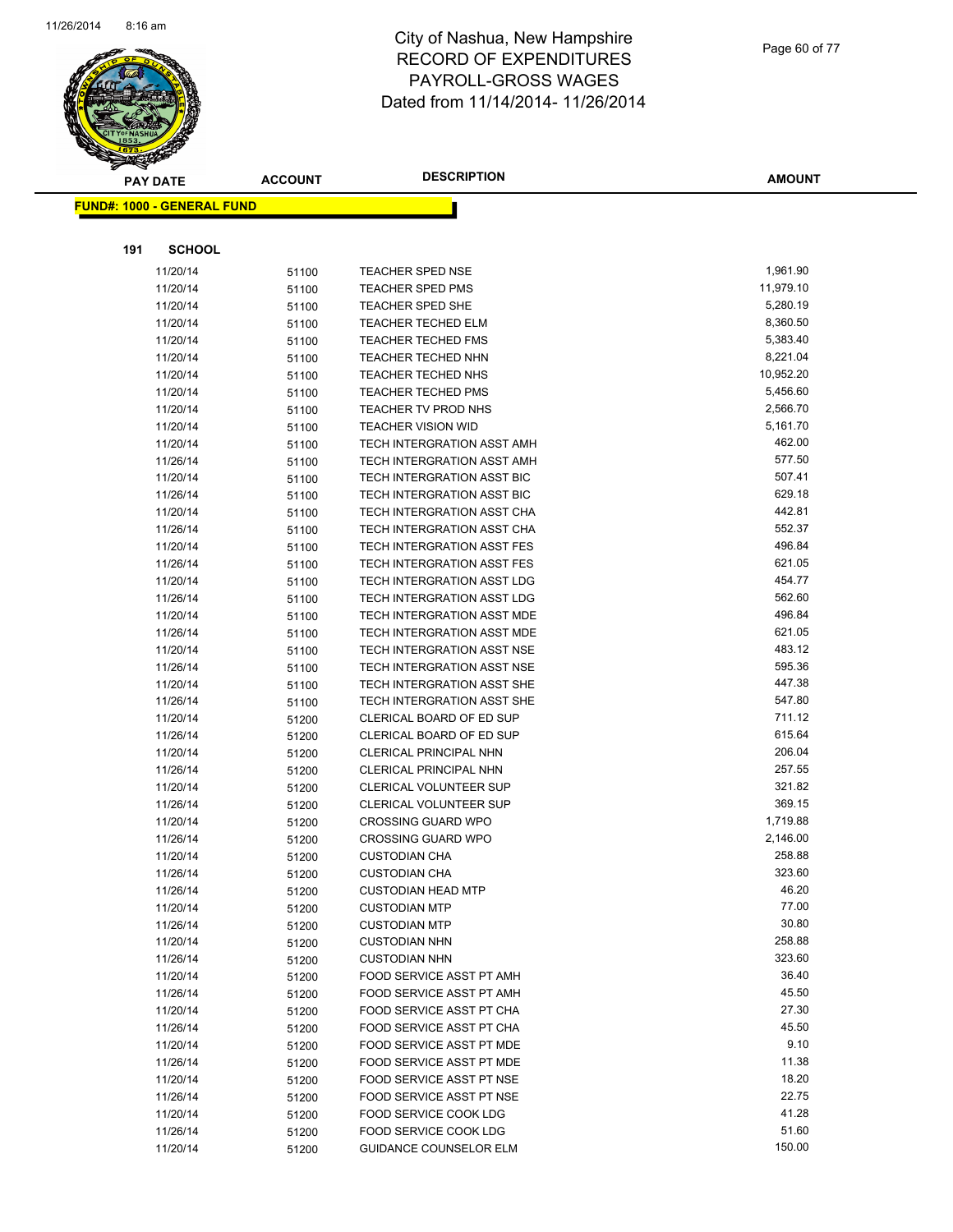

Page 61 of 77

| $\tilde{\phantom{a}}$<br><b>PAY DATE</b> | <b>ACCOUNT</b> | <b>DESCRIPTION</b>                     | <b>AMOUNT</b>    |
|------------------------------------------|----------------|----------------------------------------|------------------|
|                                          |                |                                        |                  |
| <b>FUND#: 1000 - GENERAL FUND</b>        |                |                                        |                  |
|                                          |                |                                        |                  |
| 191<br><b>SCHOOL</b>                     |                |                                        |                  |
| 11/20/14                                 | 51200          | GUIDANCE COUNSELOR NHS                 | 802.91           |
| 11/20/14                                 | 51200          | <b>INSTRUMENTAL MUSIC</b>              | 1,400.00         |
| 11/26/14                                 | 51200          | <b>INSTRUMENTAL MUSIC</b>              | 1,662.50         |
| 11/20/14                                 | 51200          | <b>LIBRARIAN BIC</b>                   | 911.52           |
| 11/20/14                                 | 51200          | LUNCH MONITOR AMH                      | 425.19           |
| 11/26/14                                 | 51200          | LUNCH MONITOR AMH                      | 509.82           |
| 11/20/14                                 | 51200          | <b>LUNCH MONITOR BIC</b>               | 587.69           |
| 11/26/14                                 | 51200          | LUNCH MONITOR BIC                      | 680.93           |
| 11/20/14                                 | 51200          | LUNCH MONITOR BIR                      | 684.52           |
| 11/26/14                                 | 51200          | LUNCH MONITOR BIR                      | 854.38           |
| 11/20/14                                 | 51200          | LUNCH MONITOR BRO                      | 361.60           |
| 11/26/14                                 | 51200          | LUNCH MONITOR BRO                      | 452.00           |
| 11/20/14                                 | 51200          | LUNCH MONITOR CHA                      | 588.25           |
| 11/26/14                                 | 51200          | LUNCH MONITOR CHA                      | 706.25           |
| 11/20/14                                 | 51200          | LUNCH MONITOR DRC                      | 551.60           |
| 11/26/14                                 | 51200          | LUNCH MONITOR DRC                      | 660.35           |
| 11/20/14                                 | 51200          | LUNCH MONITOR ELM                      | 248.64           |
| 11/26/14                                 | 51200          | LUNCH MONITOR ELM                      | 372.12           |
| 11/20/14                                 | 51200          | <b>LUNCH MONITOR FES</b>               | 760.10           |
| 11/26/14                                 | 51200          | <b>LUNCH MONITOR FES</b>               | 793.50           |
| 11/20/14                                 | 51200          | LUNCH MONITOR FMS                      | 109.40           |
| 11/26/14                                 | 51200          | LUNCH MONITOR FMS                      | 197.09           |
| 11/20/14                                 | 51200          | LUNCH MONITOR LDG                      | 699.42           |
| 11/26/14                                 | 51200          | LUNCH MONITOR LDG                      | 835.55           |
| 11/20/14                                 | 51200          | LUNCH MONITOR MDE                      | 408.10           |
| 11/26/14                                 | 51200          | LUNCH MONITOR MDE                      | 521.88           |
| 11/20/14                                 | 51200          | LUNCH MONITOR MTP                      | 366.43           |
| 11/26/14                                 | 51200          | LUNCH MONITOR MTP                      | 515.05           |
| 11/20/14                                 | 51200          | LUNCH MONITOR NHN                      | 296.63           |
| 11/26/14                                 | 51200          | LUNCH MONITOR NHN                      | 276.86           |
| 11/20/14                                 | 51200          | LUNCH MONITOR NHS                      | 327.54           |
| 11/26/14                                 | 51200          | LUNCH MONITOR NHS                      | 449.71           |
| 11/20/14                                 | 51200          | LUNCH MONITOR NSE                      | 248.60           |
| 11/26/14                                 | 51200          | LUNCH MONITOR NSE                      | 341.83           |
| 11/20/14                                 | 51200          | LUNCH MONITOR PMS                      | 226.00<br>226.00 |
| 11/26/14                                 | 51200          | LUNCH MONITOR PMS                      | 510.85           |
| 11/20/14<br>11/26/14                     | 51200          | LUNCH MONITOR SHE<br>LUNCH MONITOR SHE | 647.04           |
| 11/20/14                                 | 51200          | <b>NURSE FES</b>                       | 770.67           |
| 11/20/14                                 | 51200          | PARA ALT PMS                           | 64.68            |
| 11/26/14                                 | 51200          | PARA ALT PMS                           | 64.68            |
| 11/20/14                                 | 51200<br>51200 | PARA DW SPEC ED BIR                    | 299.93           |
| 11/26/14                                 | 51200          | PARA DW SPEC ED BIR                    | 434.73           |
| 11/20/14                                 | 51200          | PARA DW SPEC ED BRO                    | 18.20            |
| 11/26/14                                 | 51200          | PARA DW SPEC ED BRO                    | 22.75            |
| 11/20/14                                 | 51200          | PARA ELL FES                           | 27.30            |
| 11/26/14                                 | 51200          | PARA ELL FES                           | 34.13            |
| 11/20/14                                 | 51200          | PARA INST AMH                          | 421.52           |
| 11/26/14                                 | 51200          | PARA INST AMH                          | 437.45           |
| 11/20/14                                 | 51200          | PARA INST BIC                          | 594.41           |
| 11/26/14                                 | 51200          | PARA INST BIC                          | 665.47           |
| 11/20/14                                 | 51200          | PARA INST BIR                          | 36.40            |
|                                          |                |                                        |                  |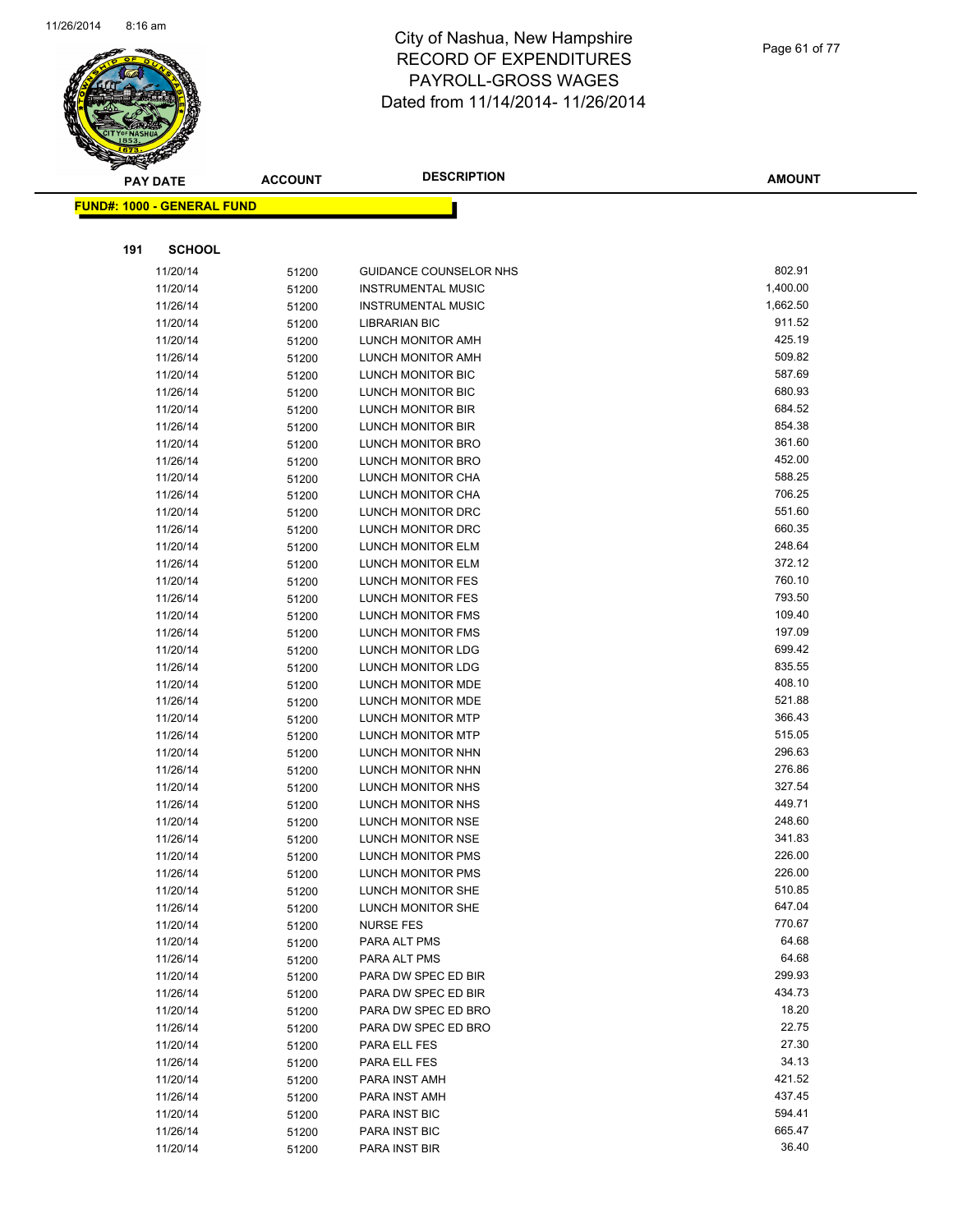

| <b>AMOUNT</b> |
|---------------|
|               |
|               |
| 45.50         |
| 50.96         |
| 63.70         |
| 27.30         |
| 34.13         |
| 18.20         |
| 22.75         |
| 27.30         |
| 34.13         |
| 267.60        |
| 334.50        |
| 295.81        |
| 304.64        |
| 154.70        |
| 36.40         |

|     | <b>FUND#: 1000 - GENERAL FUND</b> |                |                                                         |                    |
|-----|-----------------------------------|----------------|---------------------------------------------------------|--------------------|
|     |                                   |                |                                                         |                    |
| 191 | <b>SCHOOL</b>                     |                |                                                         |                    |
|     |                                   |                |                                                         |                    |
|     | 11/26/14                          | 51200          | PARA INST BIR                                           | 45.50              |
|     | 11/20/14                          | 51200          | PARA INST DRC                                           | 50.96<br>63.70     |
|     | 11/26/14                          | 51200          | PARA INST DRC                                           | 27.30              |
|     | 11/20/14                          | 51200          | PARA INST FES                                           | 34.13              |
|     | 11/26/14                          | 51200          | PARA INST FES<br>PARA INST FMS                          | 18.20              |
|     | 11/20/14                          | 51200          |                                                         | 22.75              |
|     | 11/26/14<br>11/20/14              | 51200          | PARA INST FMS<br>PARA INST LDG                          | 27.30              |
|     | 11/26/14                          | 51200<br>51200 | PARA INST LDG                                           | 34.13              |
|     | 11/20/14                          | 51200          | PARA INST MTP                                           | 267.60             |
|     | 11/26/14                          | 51200          | PARA INST MTP                                           | 334.50             |
|     | 11/20/14                          | 51200          | PARA INST NHN                                           | 295.81             |
|     | 11/26/14                          | 51200          | PARA INST NHN                                           | 304.64             |
|     | 11/20/14                          | 51200          | PARA INST PMS                                           | 154.70             |
|     | 11/26/14                          | 51200          | PARA INST PMS                                           | 36.40              |
|     | 11/20/14                          | 51200          | PARA INST SHE                                           | 279.72             |
|     | 11/26/14                          | 51200          | PARA INST SHE                                           | 366.66             |
|     | 11/26/14                          | 51200          | PARA KIND AMH                                           | 9.10               |
|     | 11/20/14                          | 51200          | PARA LIB NHN                                            | 268.89             |
|     | 11/26/14                          | 51200          | PARA LIB NHN                                            | 273.45             |
|     | 11/20/14                          | 51200          | PARA LIB PMS                                            | 186.73             |
|     | 11/26/14                          | 51200          | PARA LIB PMS                                            | 247.85             |
|     | 11/20/14                          | 51200          | PARA MEDIA NHS                                          | 196.66             |
|     | 11/26/14                          | 51200          | PARA MEDIA NHS                                          | 196.66             |
|     | 11/20/14                          | 51200          | <b>PARA MUSIC FMS</b>                                   | 152.88             |
|     | 11/26/14                          | 51200          | PARA MUSIC FMS                                          | 194.29             |
|     | 11/20/14                          | 51200          | PARA PRE SCH BIC                                        | 1,793.66           |
|     | 11/26/14                          | 51200          | PARA PRE SCH BIC                                        | 2,377.47           |
|     | 11/20/14                          | 51200          | PARA PRE SCH BRO                                        | 1,169.64           |
|     | 11/26/14                          | 51200          | PARA PRE SCH BRO                                        | 1,559.52           |
|     | 11/20/14                          | 51200          | PARA PRE SCH DRC                                        | 1,488.95           |
|     | 11/26/14                          | 51200          | PARA PRE SCH DRC                                        | 2,002.28           |
|     | 11/20/14                          | 51200          | PARA PRE SCH MTP                                        | 788.15             |
|     | 11/26/14                          | 51200          | PARA PRE SCH MTP                                        | 1,046.08           |
|     | 11/20/14                          | 51200          | PARA PRE SCH NSE                                        | 3,179.63           |
|     | 11/26/14                          | 51200          | PARA PRE SCH NSE                                        | 4,127.42           |
|     | 11/20/14                          | 51200          | PARA TTI DRC                                            | 244.45             |
|     | 11/26/14                          | 51200          | PARA TTI DRC                                            | 244.44             |
|     | 11/20/14                          | 51200          | PARA TTI LDG                                            | 61.60              |
|     | 11/26/14                          | 51200          | PARA TTI LDG                                            | 77.00              |
|     | 11/20/14                          | 51200          | SCHOOL PSYCHOLOGIST WID                                 | 4,031.76           |
|     | 11/26/14                          | 51200          | SPECIAL EDUCATION TUTOR                                 | 125.00             |
|     | 11/20/14                          | 51200          | SPEECH LANG PATHOLOGIST WID                             | 13,359.25          |
|     | 11/20/14                          | 51200          | SUB CLERICAL                                            | 419.30             |
|     | 11/26/14                          | 51200          | SUB CLERICAL                                            | 383.37             |
|     | 11/26/14                          | 51200          | <b>SUB LUNCH MONITOR</b>                                | 61.43              |
|     | 11/20/14                          | 51200          | SUB TEACHER                                             | 225.00             |
|     | 11/26/14                          | 51200          | <b>SUB TEACHER</b>                                      | 287.50             |
|     | 11/20/14                          | 51200          | <b>TEACHER ART NHN</b>                                  | 440.50<br>1,026.69 |
|     | 11/20/14<br>11/20/14              | 51200          | <b>TEACHER BEHAVIOR SPEC WID</b><br>TEACHER BIO TEC NHN | 520.60             |
|     | 11/20/14                          | 51200<br>51200 | <b>TEACHER COMPUTER NHN</b>                             | 405.60             |
|     |                                   |                |                                                         |                    |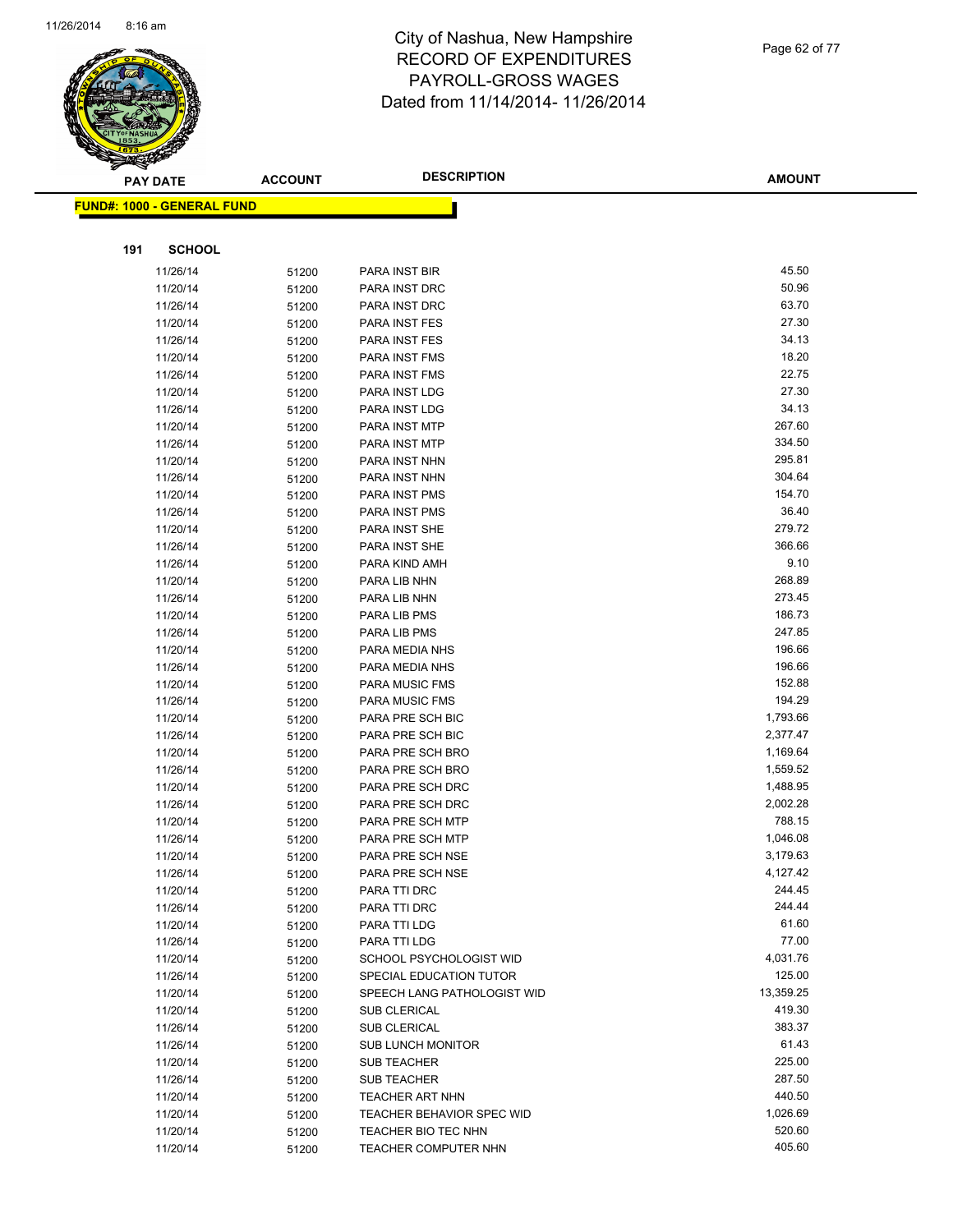

Page 63 of 77

| <b>PAY DATE</b>                       | <b>ACCOUNT</b> | <b>DESCRIPTION</b>                     | <b>AMOUNT</b>  |
|---------------------------------------|----------------|----------------------------------------|----------------|
| <b>FUND#: 1000 - GENERAL FUND</b>     |                |                                        |                |
| <b>SCHOOL</b><br>191                  |                |                                        |                |
| 11/20/14                              | 51200          | TEACHER ELL LDG                        | 200.00         |
| 11/20/14                              | 51200          | <b>TEACHER ENGLISH NHN</b>             | 1,283.40       |
| 11/20/14                              | 51200          | <b>TEACHER FOREIGN LANG FMS</b>        | 959.60         |
| 11/20/14                              | 51200          | TEACHER GR2 SHE                        | 25.00          |
| 11/20/14                              | 51200          | <b>TEACHER GR3 CHA</b>                 | 100.00         |
| 11/20/14                              | 51200          | <b>TEACHER GR6 PMS</b>                 | 100.00         |
| 11/20/14                              | 51200          | TEACHER IN SCH SUSPENSION ELM          | 112.50         |
| 11/20/14                              | 51200          | TEACHER INST SPED WID                  | 1,899.00       |
| 11/20/14                              | 51200          | <b>TEACHER KIND BIC</b>                | 2,311.10       |
| 11/20/14                              | 51200          | <b>TEACHER KIND BIR</b>                | 881.10         |
| 11/20/14                              | 51200          | <b>TEACHER MATH FMS</b>                | 445.57         |
| 11/20/14                              | 51200          | TEACHER MATH NHN                       | 1,133.20       |
| 11/20/14                              | 51200          | <b>TEACHER MUSIC AMH</b>               | 150.00         |
| 11/20/14                              | 51200          | <b>TEACHER MUSIC DRC</b>               | 275.00         |
| 11/20/14                              | 51200          | <b>TEACHER MUSIC ELM</b>               | 825.30         |
| 11/20/14                              | 51200          | <b>TEACHER MUSIC MTP</b>               | 1,199.42       |
| 11/20/14                              | 51200          | TEACHER PE NHS                         | 236.54         |
| 11/20/14                              | 51200          | <b>TEACHER READ ELM</b>                | 1,612.20       |
| 11/20/14                              | 51200          | TEACHER READ SHE                       | 325.00         |
| 11/20/14                              | 51200          | <b>TEACHER SCIENCE ELM</b>             | 23.00          |
| 11/20/14                              | 51200          | <b>TEACHER SCIENCE NHS</b>             | 212.50         |
| 11/20/14                              | 51200          | TEACHER SOCIAL STUDIES NHN             | 600.00         |
| 11/20/14                              | 51200          | <b>TEACHER SPED NHN</b>                | 5,378.11       |
| 11/20/14                              | 51200          | <b>TEACHER SPED NHS</b>                | 881.10         |
| 11/20/14                              | 51200          | <b>TEACHER VISION WIDE</b>             | 1,091.33       |
| 11/20/14                              | 51300          | OVERTIME-REGULAR                       | 8,303.74       |
| 11/26/14                              | 51300          | OVERTIME-REGULAR                       | 9,143.61       |
| 11/20/14                              | 51400          | WAGES TEMP-SEASONAL                    | 983.68         |
| 11/26/14                              | 51400          | WAGES TEMP-SEASONAL                    | 1,229.60       |
| 11/20/14                              | 51412          | WAGES PER DIEM                         | 31,421.85      |
| 11/26/14                              | 51412          | WAGES PER DIEM                         | 36,021.39      |
| 11/20/14                              | 51600          | <b>LONGEVITY</b>                       | 6,242.95       |
| 11/26/14                              | 51600          | <b>LONGEVITY</b>                       | 3,033.58       |
| 11/20/14                              | 51650          | ADDITIONAL HOURS                       | 560.00         |
| 11/26/14                              | 51650          | <b>ADDITIONAL HOURS</b>                | 30.92          |
| 11/12/14                              | 51700          | <b>STIPENDS</b>                        | (77, 511.00)   |
| 11/20/14                              | 51700          | <b>STIPENDS</b>                        | 686.93         |
| 11/14/14                              | 51750          | RETIREMENT & SEPARATION PAY            | (3,352.81)     |
| 11/26/14                              | 51750          | <b>RETIREMENT &amp; SEPARATION PAY</b> | 17,154.20      |
| 11/20/14                              | 55118          | TELEPHONE-CELLULAR                     | 2,640.00       |
| TOTAL 191 - SCHOOL                    |                |                                        | \$3,125,894.24 |
|                                       |                |                                        |                |
| <b>TOTAL FUND 1000 - GENERAL FUND</b> |                |                                        | \$5,125,463.12 |

# **FUND#: 1001 - GF-CAPITAL IMPROVEMENTS**

**161 STREETS-CAP IMP**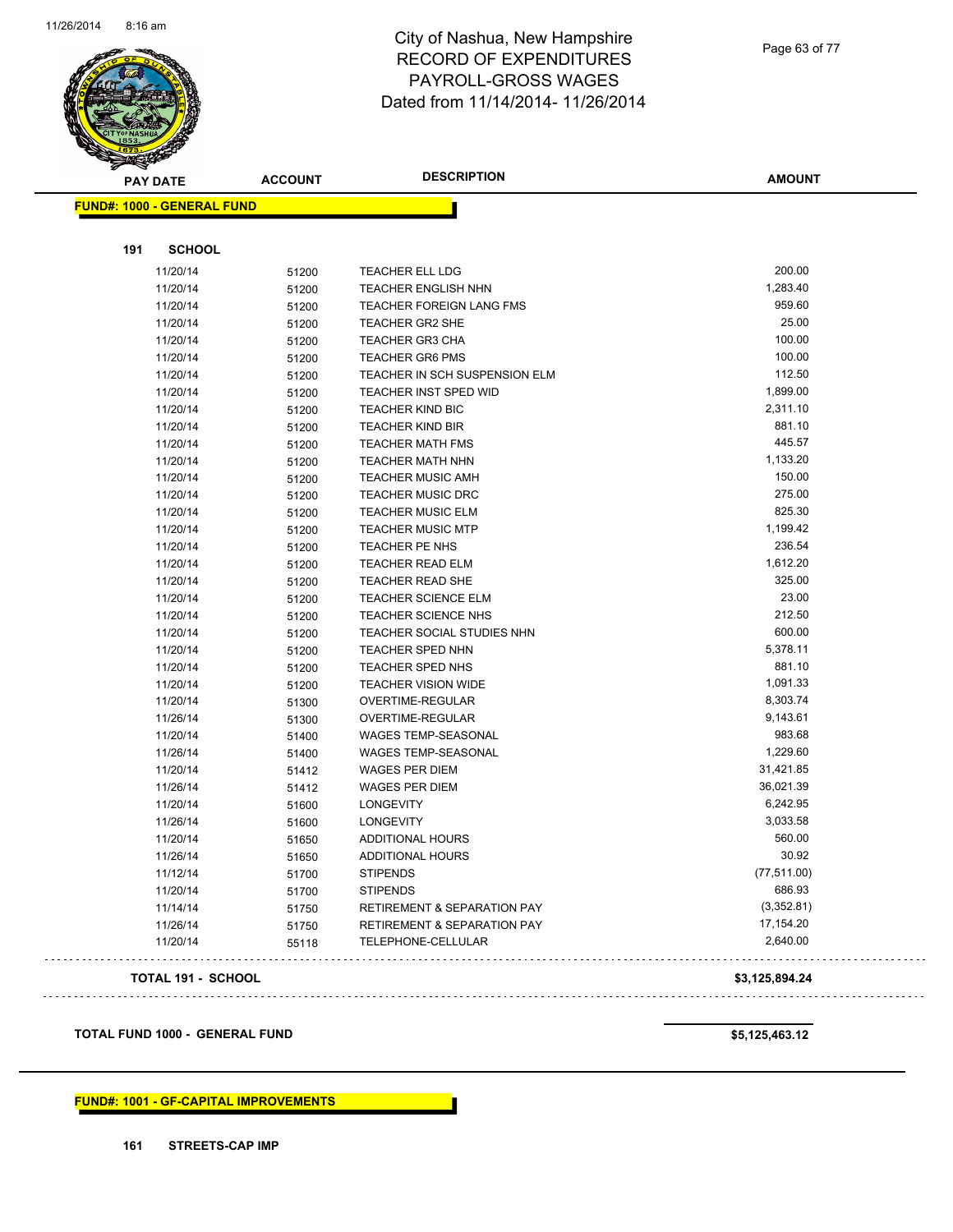|                 |                                              | City of Nashua, New Hampshire<br><b>RECORD OF EXPENDITURES</b><br><b>PAYROLL-GROSS WAGES</b><br>Dated from 11/14/2014-11/26/2014 | Page 64 of 77 |
|-----------------|----------------------------------------------|----------------------------------------------------------------------------------------------------------------------------------|---------------|
| <b>PAY DATE</b> | <b>ACCOUNT</b>                               | <b>DESCRIPTION</b>                                                                                                               | <b>AMOUNT</b> |
|                 | <b>FUND#: 1001 - GF-CAPITAL IMPROVEMENTS</b> |                                                                                                                                  |               |
|                 |                                              |                                                                                                                                  |               |
| 161             | <b>STREETS-CAP IMP</b>                       |                                                                                                                                  |               |
| 11/13/14        | 51300                                        | OVERTIME-REGULAR                                                                                                                 | (3,001.37)    |
| 11/13/14        | 81100                                        | <b>CAPITAL IMPROVEMENTS</b>                                                                                                      | 3,001.37      |
|                 | <b>TOTAL 161 - STREETS-CAP IMP</b>           |                                                                                                                                  | \$0.00        |

Г

#### **FUND#: 2100 - FOOD SERVICES FUND**

11/26/2014 8:16 am

| 11/20/14 | 51100 | CLERICAL FOOD SERVICE NHS            | 709.90    |
|----------|-------|--------------------------------------|-----------|
| 11/26/14 | 51100 | <b>CLERICAL FOOD SERVICE NHS</b>     | 709.90    |
| 11/20/14 | 51100 | DELIVERY DRIVER FOOD SERVICE         | 629.32    |
| 11/26/14 | 51100 | DELIVERY DRIVER FOOD SERVICE         | 786.65    |
| 11/20/14 | 51100 | DIRECTOR FOOD SERVICE                | 2,930.90  |
| 11/20/14 | 51100 | <b>FOOD SERVICE BUSINESS MANAGER</b> | 2,085.30  |
| 11/20/14 | 51100 | <b>FOOD SERVICE COOK AMH</b>         | 491.40    |
| 11/26/14 | 51100 | FOOD SERVICE COOK AMH                | 491.40    |
| 11/20/14 | 51100 | <b>FOOD SERVICE COOK BIC</b>         | 491.40    |
| 11/26/14 | 51100 | <b>FOOD SERVICE COOK BIC</b>         | 491.40    |
| 11/20/14 | 51100 | <b>FOOD SERVICE COOK BIR</b>         | 491.40    |
| 11/26/14 | 51100 | <b>FOOD SERVICE COOK BIR</b>         | 491.40    |
| 11/20/14 | 51100 | FOOD SERVICE COOK BRO                | 491.40    |
| 11/26/14 | 51100 | FOOD SERVICE COOK BRO                | 491.40    |
| 11/20/14 | 51100 | FOOD SERVICE COOK CHA                | 491.40    |
| 11/26/14 | 51100 | FOOD SERVICE COOK CHA                | 491.40    |
| 11/20/14 | 51100 | FOOD SERVICE COOK DRC                | 491.40    |
| 11/26/14 | 51100 | FOOD SERVICE COOK DRC                | 491.40    |
| 11/20/14 | 51100 | FOOD SERVICE COOK ELM                | 1,003.80  |
| 11/26/14 | 51100 | <b>FOOD SERVICE COOK ELM</b>         | 1,003.80  |
| 11/20/14 | 51100 | <b>FOOD SERVICE COOK FES</b>         | 432.25    |
| 11/26/14 | 51100 | <b>FOOD SERVICE COOK FES</b>         | 432.25    |
| 11/20/14 | 51100 | <b>FOOD SERVICE COOK FMS</b>         | 501.90    |
| 11/26/14 | 51100 | <b>FOOD SERVICE COOK FMS</b>         | 501.90    |
| 11/20/14 | 51100 | <b>FOOD SERVICE COOK LDG</b>         | 473.90    |
| 11/26/14 | 51100 | FOOD SERVICE COOK LDG                | 473.90    |
| 11/20/14 | 51100 | FOOD SERVICE COOK MDE                | 473.90    |
| 11/26/14 | 51100 | <b>FOOD SERVICE COOK MDE</b>         | 473.90    |
| 11/20/14 | 51100 | FOOD SERVICE COOK NHN                | 1,035.65  |
| 11/26/14 | 51100 | FOOD SERVICE COOK NHN                | 1,035.65  |
| 11/20/14 | 51100 | <b>FOOD SERVICE COOK NHS</b>         | 973.35    |
| 11/26/14 | 51100 | FOOD SERVICE COOK NHS                | 973.35    |
| 11/20/14 | 51100 | FOOD SERVICE COOK NSE                | 470.40    |
| 11/26/14 | 51100 | FOOD SERVICE COOK NSE                | 470.40    |
| 11/20/14 | 51100 | FOOD SERVICE COOK PMS                | 501.90    |
| 11/26/14 | 51100 | FOOD SERVICE COOK PMS                | 501.90    |
| 11/20/14 | 51100 | FOOD SERVICE COOK SHE                | 473.90    |
| 11/26/14 | 51100 | FOOD SERVICE COOK SHE                | 473.90    |
| 11/20/14 | 51100 | <b>FOOD SERVICE SITE CORD</b>        | 11,439.21 |
| 11/20/14 | 51100 | <b>FOOD SERVICECOOK MTP</b>          | 452.90    |
|          |       |                                      |           |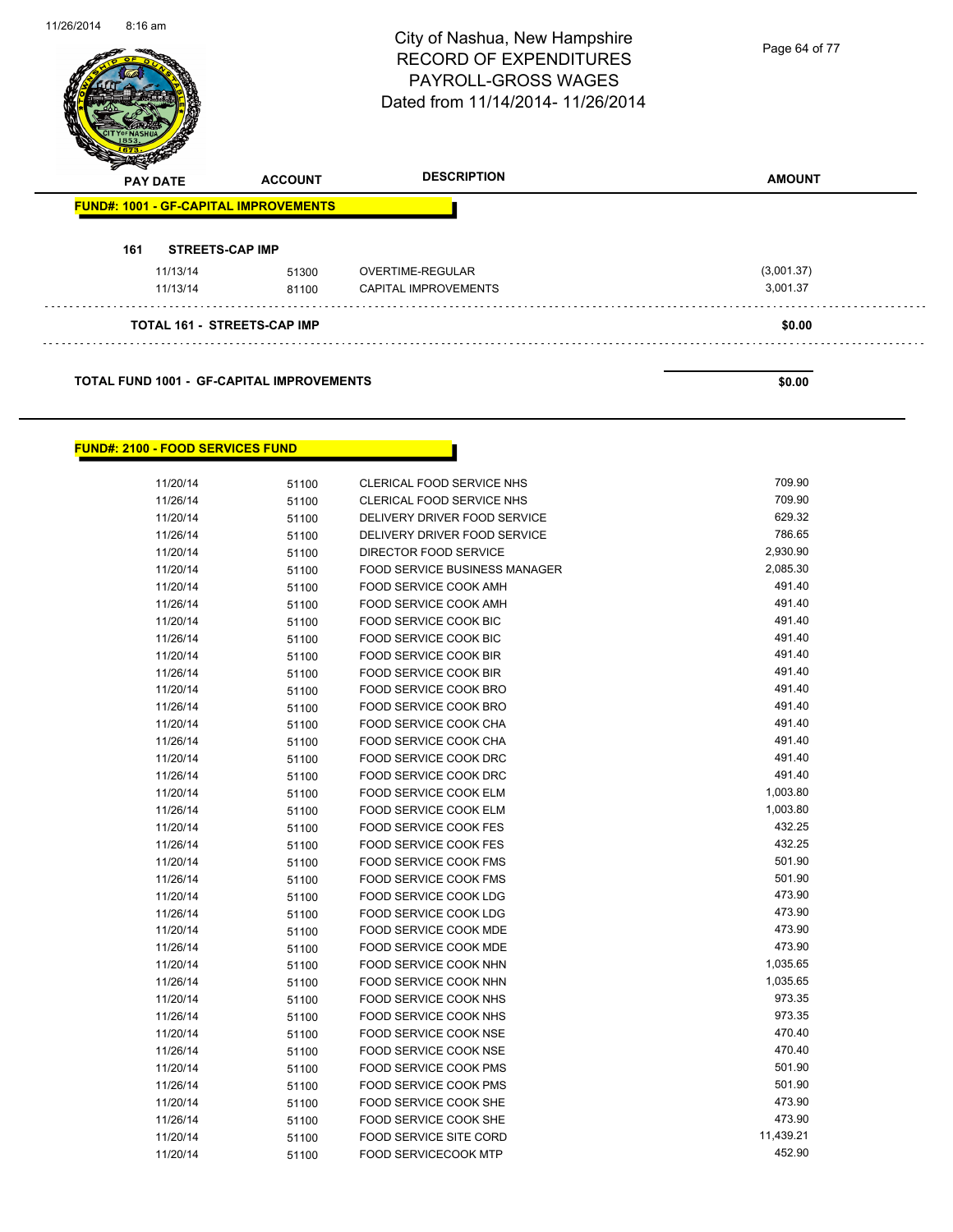

| <b>PAY DATE</b>                         | <b>ACCOUNT</b> | <b>DESCRIPTION</b>              | AMOUNT   |
|-----------------------------------------|----------------|---------------------------------|----------|
| <b>FUND#: 2100 - FOOD SERVICES FUND</b> |                |                                 |          |
|                                         |                |                                 |          |
| 11/26/14                                | 51100          | FOOD SERVICECOOK MTP            | 452.90   |
| 11/20/14                                | 51200          | FOOD SERVICE ASST PT AMH        | 514.38   |
| 11/26/14                                | 51200          | <b>FOOD SERVICE ASST PT AMH</b> | 523.25   |
| 11/20/14                                | 51200          | FOOD SERVICE ASST PT BIC        | 541.60   |
| 11/26/14                                | 51200          | FOOD SERVICE ASST PT BIC        | 553.17   |
| 11/20/14                                | 51200          | FOOD SERVICE ASST PT BIR        | 442.67   |
| 11/26/14                                | 51200          | FOOD SERVICE ASST PT BIR        | 425.65   |
| 11/20/14                                | 51200          | FOOD SERVICE ASST PT BRO        | 354.90   |
| 11/26/14                                | 51200          | FOOD SERVICE ASST PT BRO        | 357.86   |
| 11/20/14                                | 51200          | FOOD SERVICE ASST PT CHA        | 377.20   |
| 11/26/14                                | 51200          | FOOD SERVICE ASST PT CHA        | 362.10   |
| 11/20/14                                | 51200          | FOOD SERVICE ASST PT DRC        | 744.40   |
| 11/26/14                                | 51200          | FOOD SERVICE ASST PT DRC        | 744.40   |
| 11/20/14                                | 51200          | FOOD SERVICE ASST PT ELM        | 1,976.51 |
| 11/26/14                                | 51200          | FOOD SERVICE ASST PT ELM        | 2,036.20 |
| 11/20/14                                | 51200          | <b>FOOD SERVICE ASST PT FES</b> | 725.55   |
| 11/26/14                                | 51200          | <b>FOOD SERVICE ASST PT FES</b> | 731.23   |
| 11/20/14                                | 51200          | FOOD SERVICE ASST PT FMS        | 1,737.61 |
| 11/26/14                                | 51200          | <b>FOOD SERVICE ASST PT FMS</b> | 1,781.07 |
| 11/20/14                                | 51200          | FOOD SERVICE ASST PT LDG        | 935.62   |
| 11/26/14                                | 51200          | FOOD SERVICE ASST PT LDG        | 884.65   |
| 11/20/14                                | 51200          | FOOD SERVICE ASST PT MDE        | 248.78   |
| 11/26/14                                | 51200          | <b>FOOD SERVICE ASST PT MDE</b> | 527.07   |
| 11/20/14                                | 51200          | FOOD SERVICE ASST PT MTP        | 477.25   |
| 11/26/14                                | 51200          | FOOD SERVICE ASST PT MTP        | 477.25   |
| 11/20/14                                | 51200          | FOOD SERVICE ASST PT NHN        | 4,569.13 |
| 11/26/14                                | 51200          | FOOD SERVICE ASST PT NHN        | 4,431.56 |
| 11/20/14                                | 51200          | FOOD SERVICE ASST PT NHS        | 4,032.53 |
| 11/26/14                                | 51200          | FOOD SERVICE ASST PT NHS        | 4,308.46 |
| 11/20/14                                | 51200          | FOOD SERVICE ASST PT NSE        | 389.04   |
| 11/26/14                                | 51200          | FOOD SERVICE ASST PT NSE        | 419.90   |
| 11/20/14                                | 51200          | FOOD SERVICE ASST PT PMS        | 2,122.36 |
| 11/26/14                                | 51200          | FOOD SERVICE ASST PT PMS        | 2,146.06 |
| 11/20/14                                | 51200          | FOOD SERVICE ASST PT SHE        | 527.15   |
| 11/26/14                                | 51200          | FOOD SERVICE ASST PT SHE        | 417.24   |
| 11/20/14                                | 51300          | OVERTIME-REGULAR                | 85.23    |
| 11/26/14                                | 51300          | OVERTIME-REGULAR                | 169.81   |
| 11/20/14                                | 51412          | <b>WAGES PER DIEM</b>           | 3,836.30 |
| 11/26/14                                | 51412          | <b>WAGES PER DIEM</b>           | 4,471.94 |
| 11/20/14                                | 55118          | TELEPHONE-CELLULAR              | 80.00    |
|                                         |                |                                 |          |

#### **TOTAL FUND 2100 - FOOD SERVICES FUND \$89,262.76**

#### **FUND#: 2201 - DRIVERS EDUCATION FUND**

| 11/20/14 | 51200 | ADULT ED DIPOLMA INST | 250.00 |
|----------|-------|-----------------------|--------|
| 11/20/14 | 51200 | DRIVER INSTRUCTOR     | 300.00 |
| 11/26/14 | 51200 | DRIVER INSTRUCTOR     | 525.00 |
| 11/20/14 | 51200 | TEACHER TECHED ELM    | 200.00 |
| 11/20/14 | 51200 | TEACHER TECHED FMS    | 300.00 |
| 11/20/14 | 51200 | TEACHER TECHED PMS    | 100.00 |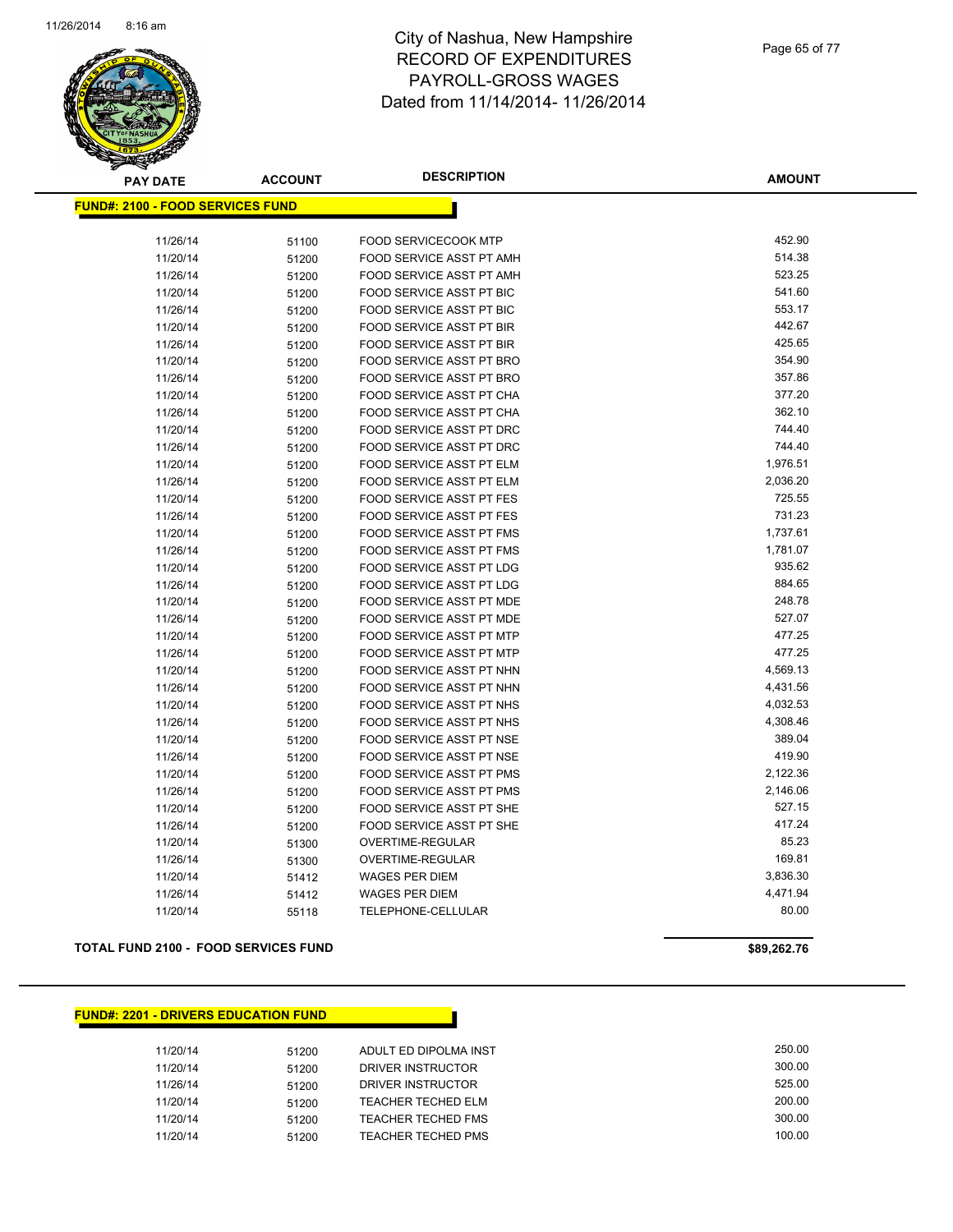|                                                                                                                                                                             |                | City of Nashua, New Hampshire<br><b>RECORD OF EXPENDITURES</b><br>PAYROLL-GROSS WAGES<br>Dated from 11/14/2014- 11/26/2014 | Page 66 of 77      |
|-----------------------------------------------------------------------------------------------------------------------------------------------------------------------------|----------------|----------------------------------------------------------------------------------------------------------------------------|--------------------|
| <b>PAY DATE</b>                                                                                                                                                             | <b>ACCOUNT</b> | <b>DESCRIPTION</b>                                                                                                         | <b>AMOUNT</b>      |
| <b>TOTAL FUND 2201 - DRIVERS EDUCATION FUND</b>                                                                                                                             |                |                                                                                                                            | \$1,675.00         |
| FUND#: 2207 - ADULT ED/CONTINUING ED                                                                                                                                        |                |                                                                                                                            |                    |
| 11/26/14                                                                                                                                                                    | 51200          | ADULT ED DIPOLMA INST                                                                                                      | 75.00              |
| 11/20/14                                                                                                                                                                    | 51200          | ADULT ED ENRICHMENT INST                                                                                                   | 150.00             |
| 11/26/14                                                                                                                                                                    | 51200          | ADULT ED ENRICHMENT INST                                                                                                   | 150.00             |
| 11/20/14                                                                                                                                                                    | 51200          | ADULT ED ENRICHMENT TEACHER                                                                                                | 50.00              |
| 11/26/14                                                                                                                                                                    | 51200          | ADULT ED ENRICHMENT TEACHER                                                                                                | 50.00              |
| 11/26/14                                                                                                                                                                    | 51200          | CLERICAL SPECIAL ED NHN                                                                                                    | 37.50              |
| 11/26/14                                                                                                                                                                    | 51200          | <b>SUB TEACHER</b>                                                                                                         | 75.00              |
| TOTAL FUND 2207 - ADULT ED/CONTINUING ED                                                                                                                                    |                |                                                                                                                            | \$587.50           |
| <b>FUND#: 2252 - DAY CARE</b><br>11/20/14                                                                                                                                   | 51100          | PANTHER PRESCHOOL DIRECTOR                                                                                                 | 869.00             |
|                                                                                                                                                                             |                |                                                                                                                            | \$869.00           |
|                                                                                                                                                                             |                |                                                                                                                            |                    |
|                                                                                                                                                                             |                |                                                                                                                            |                    |
| 11/20/14<br>11/26/14                                                                                                                                                        | 51100          | PARA DW SPEC ED CHA<br>PARA DW SPEC ED CHA                                                                                 | 870.46<br>1,097.90 |
| 11/20/14                                                                                                                                                                    | 51100<br>51100 | PARA DW SPEC ED FMS                                                                                                        | 408.91             |
| 11/26/14                                                                                                                                                                    | 51100          | PARA DW SPEC ED FMS                                                                                                        | 504.19             |
| 11/20/14                                                                                                                                                                    | 51100          | PARA DW SPEC ED MDE                                                                                                        | 323.52             |
| 11/26/14                                                                                                                                                                    | 51100          | PARA DW SPEC ED MDE                                                                                                        | 407.77             |
| 11/20/14                                                                                                                                                                    | 51100          | PARA DW SPEC ED SHE                                                                                                        | 838.19             |
| 11/26/14                                                                                                                                                                    | 51100          | PARA DW SPEC ED SHE                                                                                                        | 1,054.92           |
| 11/20/14                                                                                                                                                                    | 51100          | PARA DW SPEC ELM                                                                                                           | 354.66             |
| 11/26/14                                                                                                                                                                    | 51100          | PARA DW SPEC ELM                                                                                                           | 447.80             |
| 11/20/14                                                                                                                                                                    | 51100          | SIGN LANGUAGE INTERPRETER                                                                                                  | 987.80             |
| 11/26/14                                                                                                                                                                    | 51100          | SIGN LANGUAGE INTERPRETER                                                                                                  | 1,121.49           |
| 11/20/14                                                                                                                                                                    | 51412          | WAGES PER DIEM                                                                                                             | 222.72             |
| 11/26/14                                                                                                                                                                    | 51412          | WAGES PER DIEM                                                                                                             | 278.40             |
|                                                                                                                                                                             |                |                                                                                                                            | \$8,918.73         |
|                                                                                                                                                                             |                |                                                                                                                            |                    |
| <b>TOTAL FUND 2252 - DAY CARE</b><br>FUND#: 2257 - SPECIAL ED LOCAL<br>TOTAL FUND 2257 - SPECIAL ED LOCAL<br><b>FUND#: 2503 - PARKS &amp; REC PROGRAMS FUND</b><br>11/20/14 | 51100          | PROGRAM COORDINATOR                                                                                                        | 357.75             |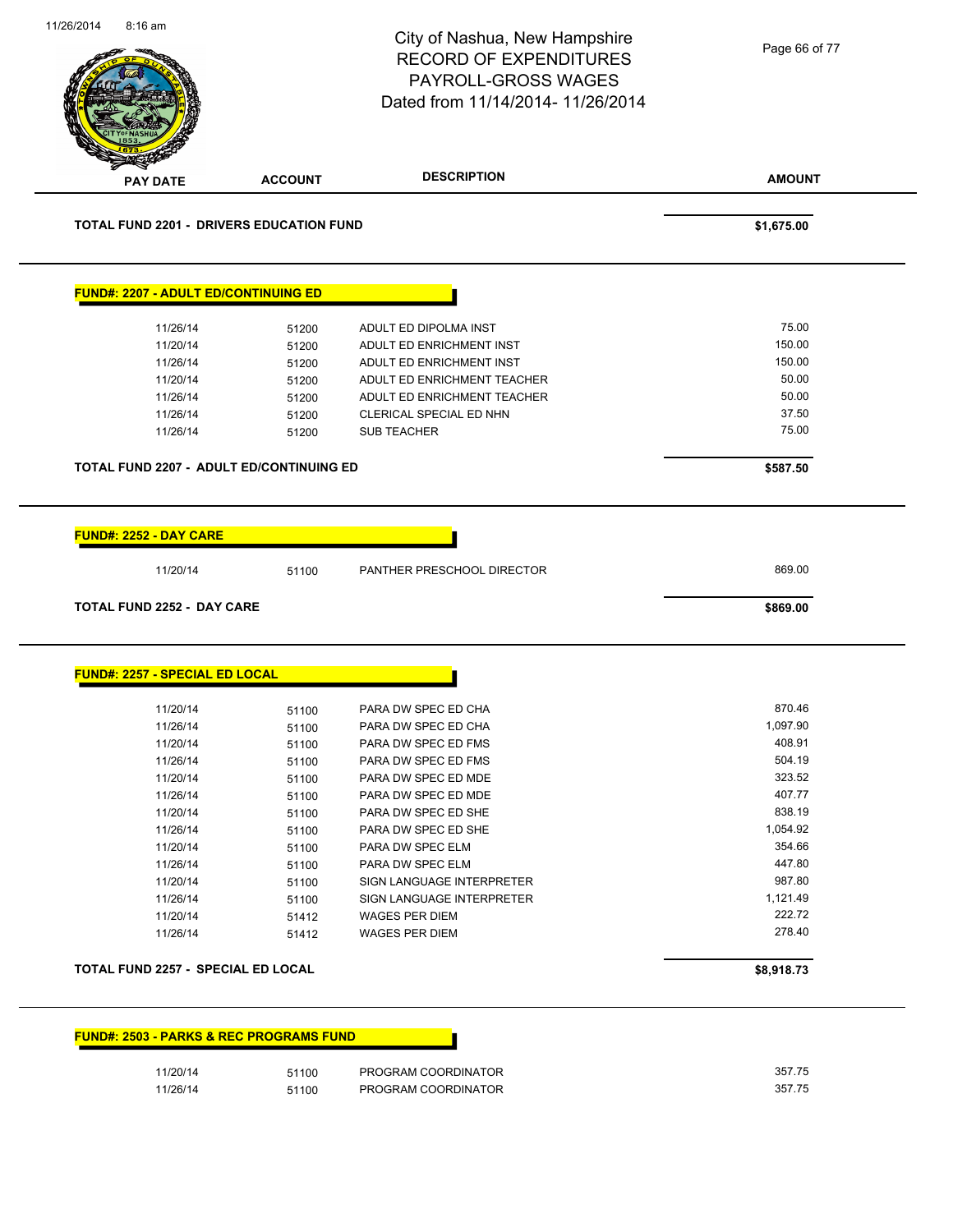| 11/26/2014 | $8:16$ am                                                                                           |                                                             | City of Nashua, New Hampshire<br><b>RECORD OF EXPENDITURES</b><br><b>PAYROLL-GROSS WAGES</b><br>Dated from 11/14/2014- 11/26/2014 | Page 67 of 77                                      |
|------------|-----------------------------------------------------------------------------------------------------|-------------------------------------------------------------|-----------------------------------------------------------------------------------------------------------------------------------|----------------------------------------------------|
|            | <b>PAY DATE</b>                                                                                     | <b>ACCOUNT</b>                                              | <b>DESCRIPTION</b>                                                                                                                | <b>AMOUNT</b>                                      |
|            |                                                                                                     | <b>TOTAL FUND 2503 - PARKS &amp; REC PROGRAMS FUND</b>      |                                                                                                                                   | \$715.50                                           |
|            |                                                                                                     | <b>FUND#: 2505 - GOVT &amp; EDUCATION CHANNELS FUND</b>     |                                                                                                                                   |                                                    |
|            | 11/20/14                                                                                            | 51100                                                       | <b>ECHANNEL ACCESS ADMINISTRATOR</b>                                                                                              | 1,044.70                                           |
|            | 11/26/14                                                                                            | 51100                                                       | ECHANNEL ACCESS ADMINISTRATOR                                                                                                     | 1,044.70                                           |
|            | 11/20/14                                                                                            | 51100                                                       | PEG PROGRAM MANAGER                                                                                                               | 1,173.49                                           |
|            | 11/26/14                                                                                            | 51100                                                       | PEG PROGRAM MANAGER                                                                                                               | 1,173.50                                           |
|            | 11/26/14                                                                                            | 55118                                                       | <b>TELEPHONE-CELLULAR</b>                                                                                                         | 100.00                                             |
|            |                                                                                                     | <b>TOTAL FUND 2505 - GOVT &amp; EDUCATION CHANNELS FUND</b> |                                                                                                                                   | \$4,536.39                                         |
|            | <b>FUND#: 3050 - POLICE GRANTS FUND</b><br>11/20/14<br>11/26/14<br>11/20/14<br>11/26/14<br>11/20/14 | 51100<br>51100<br>51100<br>51100<br>51300                   | DOMESTIC VIOLENCE ADVOCATE<br>DOMESTIC VIOLENCE ADVOCATE<br>PATROLMAN ALL RANKS<br>PATROLMAN ALL RANKS<br>OVERTIME-REGULAR        | 807.60<br>807.60<br>1,254.45<br>1,254.45<br>154.31 |
|            | 11/26/14                                                                                            | 51300                                                       | OVERTIME-REGULAR                                                                                                                  | 509.23                                             |
|            | 11/20/14                                                                                            | 51628                                                       | <b>EXTRA HOLIDAY</b>                                                                                                              | 250.89                                             |
|            | <b>TOTAL FUND 3050 - POLICE GRANTS FUND</b>                                                         |                                                             |                                                                                                                                   | \$5,038.53                                         |
|            | <b>FUND#: 3060 - FIRE GRANTS FUND</b>                                                               |                                                             |                                                                                                                                   |                                                    |
|            | 11/20/14                                                                                            | 51100                                                       | <b>CAPTAIN</b>                                                                                                                    | 145.34                                             |
|            | 11/20/14                                                                                            | 51100                                                       | <b>FIRE LIEUTENANT</b>                                                                                                            | 130.15                                             |
|            | 11/20/14                                                                                            | 51100                                                       | <b>FIREFIGHTERS ALL RANKS</b>                                                                                                     | 714.67                                             |
|            | 11/20/14                                                                                            | 51309                                                       | <b>OVERTIME-TRAINING</b>                                                                                                          | 9,360.45                                           |
|            | <b>TOTAL FUND 3060 - FIRE GRANTS FUND</b>                                                           |                                                             |                                                                                                                                   | \$10,350.61                                        |
|            |                                                                                                     | <b>FUND#: 3068 - COMMUNITY SERVICES GRANTS FUND</b>         |                                                                                                                                   |                                                    |
|            | 11/20/14                                                                                            | 51100                                                       | <b>EPIDEMIOLOGIST</b>                                                                                                             | 1,351.05                                           |
|            | 11/26/14                                                                                            | 51100                                                       | <b>EPIDEMIOLOGIST</b>                                                                                                             | 1,351.05                                           |
|            | 11/20/14                                                                                            | 51100                                                       | INTAKE SPECIALIST PROGRAM ASST                                                                                                    | 376.60                                             |
|            | 11/26/14                                                                                            | 51100                                                       | <b>INTAKE SPECIALIST PROGRAM ASST</b>                                                                                             | 374.25                                             |
|            | 11/20/14                                                                                            | 51100                                                       | PROGRAM ASSISTANT                                                                                                                 | 435.30                                             |
|            | 11/26/14                                                                                            | 51100                                                       | PROGRAM ASSISTANT                                                                                                                 | 435.30                                             |
|            | 11/20/14                                                                                            | 51100                                                       | PUB HEALTH PREPAREDNESS COORD                                                                                                     | 1,150.50                                           |
|            | 11/26/14                                                                                            | 51100                                                       | PUB HEALTH PREPAREDNESS COORD                                                                                                     | 1,150.50                                           |
|            | 11/20/14                                                                                            |                                                             | SMP PROGRAM COORDINATOR                                                                                                           | 852.15                                             |
|            |                                                                                                     | 51100                                                       |                                                                                                                                   |                                                    |

11/26/14 51100 SMP PROGRAM COORDINATOR 852.15 11/26/14 55118 TELEPHONE-CELLULAR 100.00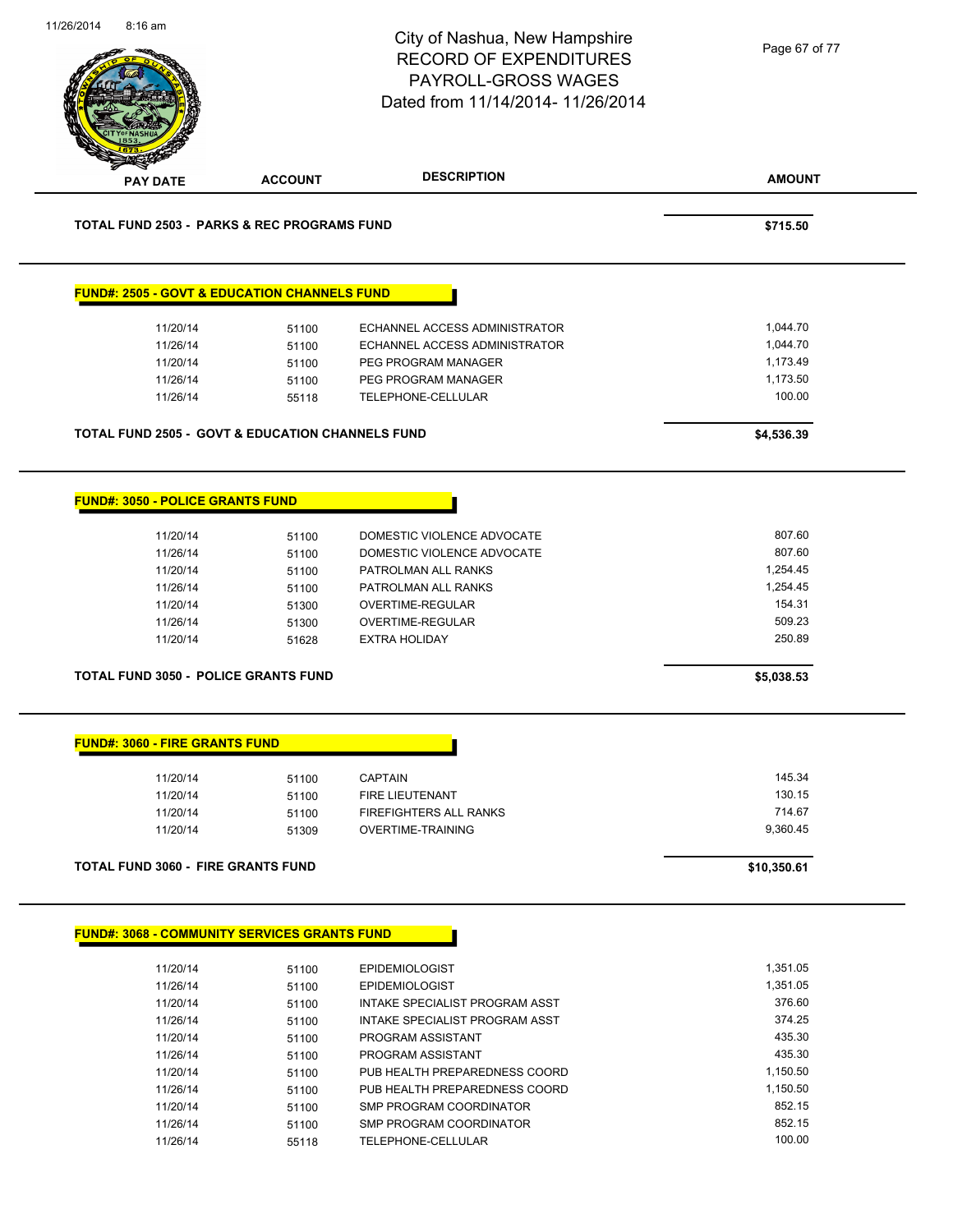| 11/26/2014<br>8:16 am |                                                             | City of Nashua, New Hampshire<br><b>RECORD OF EXPENDITURES</b><br><b>PAYROLL-GROSS WAGES</b><br>Dated from 11/14/2014-11/26/2014 | Page 68 of 77        |
|-----------------------|-------------------------------------------------------------|----------------------------------------------------------------------------------------------------------------------------------|----------------------|
| <b>PAY DATE</b>       | <b>ACCOUNT</b>                                              | <b>DESCRIPTION</b>                                                                                                               | <b>AMOUNT</b>        |
|                       | <b>TOTAL FUND 3068 - COMMUNITY SERVICES GRANTS FUND</b>     |                                                                                                                                  | \$8,428.85           |
|                       | <u> FUND#: 3070 - COMMUNITY HEALTH GRANTS FUND</u>          |                                                                                                                                  |                      |
|                       | 11/20/14<br>51100<br>11/26/14<br>51100                      | NURSE PRACTITIONER PT<br>NURSE PRACTITIONER PT                                                                                   | 123.50<br>142.50     |
|                       | <b>TOTAL FUND 3070 - COMMUNITY HEALTH GRANTS FUND</b>       |                                                                                                                                  | \$266.00             |
|                       | <b>FUND#: 3080 - COMMUNITY DEVELOPMENT GRANTS</b>           |                                                                                                                                  |                      |
|                       | 11/20/14<br>51100<br>11/26/14<br>51100                      | OED PROGRAM COORDINATOR<br>OED PROGRAM COORDINATOR                                                                               | 159.65<br>159.65     |
|                       | <b>TOTAL FUND 3080 - COMMUNITY DEVELOPMENT GRANTS</b>       |                                                                                                                                  | \$319.30             |
|                       | <u> FUND#: 3090 - URBAN PROGRAM GRANTS FUND</u><br>11/20/14 |                                                                                                                                  | 988.15               |
|                       | 51100<br>11/26/14<br>51100                                  | <b>GRANT MGMT SPECIALIST</b><br><b>GRANT MGMT SPECIALIST</b>                                                                     | 988.15               |
|                       | 11/20/14<br>51100                                           | INTAKE SPECIALIST PROGRAM ASST                                                                                                   | 564.95               |
|                       | 11/26/14<br>51100                                           | INTAKE SPECIALIST PROGRAM ASST                                                                                                   | 561.42               |
|                       | 11/20/14<br>51100                                           | <b>MANAGER URBAN PROGRAMS</b>                                                                                                    | 471.25               |
|                       | 11/26/14<br>51100                                           | <b>MANAGER URBAN PROGRAMS</b>                                                                                                    | 181.25               |
|                       | 11/20/14<br>51100                                           | PROGRAM COORDINATOR LP&HH                                                                                                        | 1,103.60             |
|                       | 11/26/14<br>51100                                           | PROGRAM COORDINATOR LP&HH<br>PROJECT ADMINISTRATOR                                                                               | 1,103.60<br>1,194.60 |
|                       | 11/20/14<br>51100<br>11/26/14<br>51100                      | PROJECT ADMINISTRATOR                                                                                                            | 1,194.60             |
|                       | 11/20/14<br>51100                                           | PROJECT ADMINISTRATOR LP&HH                                                                                                      | 1,028.10             |
|                       | 11/26/14<br>51100                                           | PROJECT ADMINISTRATOR LP&HH                                                                                                      | 1,028.10             |
|                       | 11/20/14<br>51200                                           | CODE ENFORCEMENT OFFICER II                                                                                                      | 577.72               |
|                       | 11/26/14<br>51200                                           | CODE ENFORCEMENT OFFICER II                                                                                                      | 577.72               |
|                       | TOTAL FUND 3090 - URBAN PROGRAM GRANTS FUND                 |                                                                                                                                  | \$11,563.21          |
|                       | <b>FUND#: 3120 - TRANSIT GRANTS FUND</b>                    |                                                                                                                                  |                      |
|                       |                                                             |                                                                                                                                  |                      |
|                       | 11/20/14<br>51100                                           | <b>TRANSIT FINANCE COORDINATOR</b>                                                                                               | 1,171.15             |
|                       | 11/26/14<br>51100<br>11/20/14                               | TRANSIT FINANCE COORDINATOR<br><b>TRANSIT FLEET FACILITIES SUPV</b>                                                              | 1,171.15<br>988.15   |
|                       | 51100<br>11/26/14<br>51100                                  | <b>TRANSIT FLEET FACILITIES SUPV</b>                                                                                             | 988.15               |
|                       | 11/20/14<br>51100                                           | <b>TRANSIT MECHANICS</b>                                                                                                         | 1,792.25             |
|                       | 11/26/14<br>51100                                           | <b>TRANSIT MECHANICS</b>                                                                                                         | 1,792.25             |
|                       | 11/20/14<br>51100                                           | <b>TRANSIT OPER MKTG SUPV</b>                                                                                                    | 1,014.25             |
|                       | 11/26/14<br>51100                                           | TRANSIT OPER MKTG SUPV                                                                                                           | 1,014.25             |
|                       | 11/20/14<br>51100                                           | <b>TRANSIT OPERATIONS COORDINATOR</b>                                                                                            | 887.25               |
|                       | 11/26/14<br>51100                                           | TRANSIT OPERATIONS COORDINATOR                                                                                                   | 887.25               |

11/26/14 51100 TRANSIT OPERATIONS COORDINATOR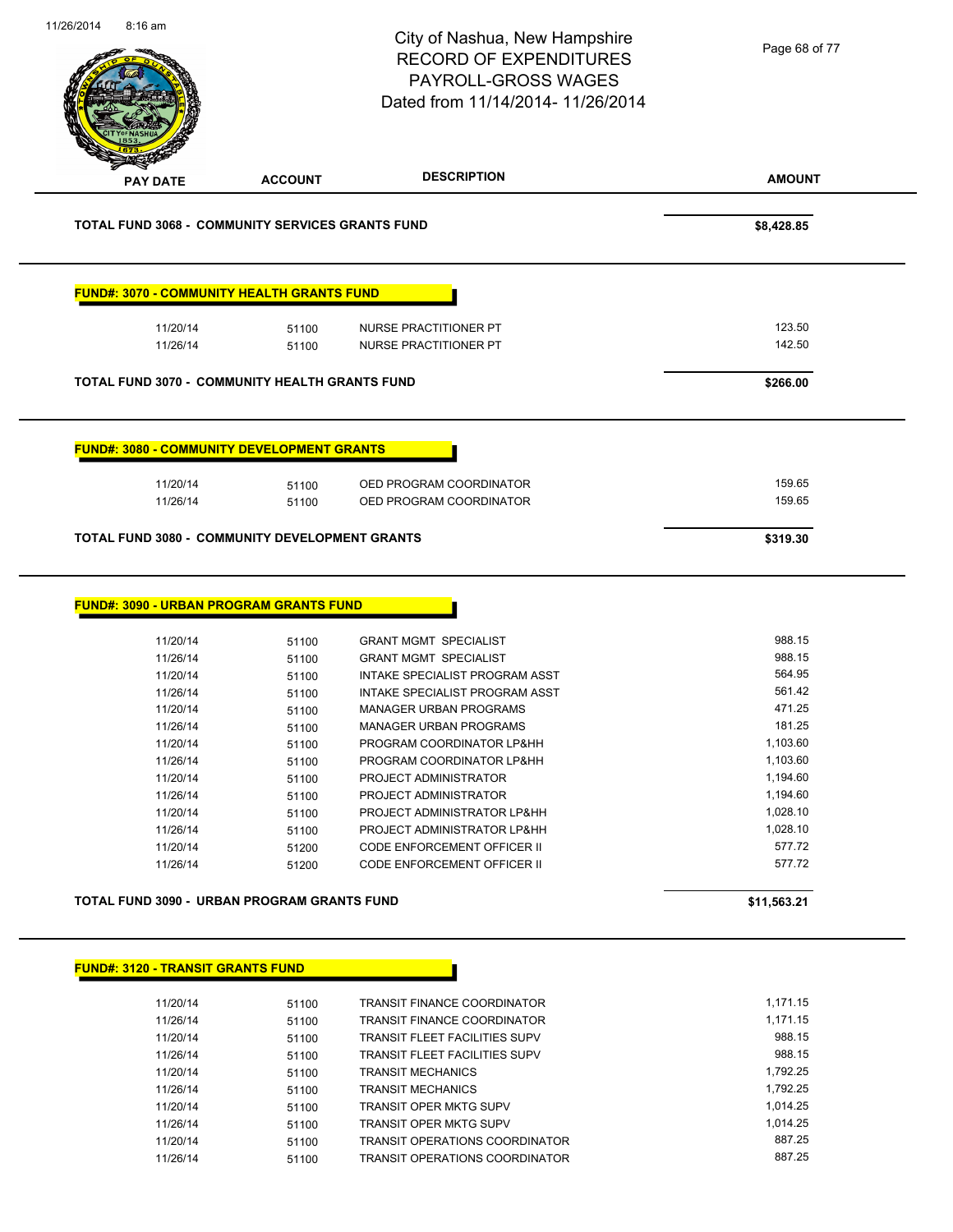

| $\sim$<br><b>PAY DATE</b>                    | <b>ACCOUNT</b> | <b>DESCRIPTION</b>                    | <b>AMOUNT</b> |
|----------------------------------------------|----------------|---------------------------------------|---------------|
| <b>FUND#: 3120 - TRANSIT GRANTS FUND</b>     |                |                                       |               |
| 11/20/14                                     | 51100          | <b>TRANSIT UTILITY SERVICE WORKER</b> | 662.55        |
| 11/26/14                                     | 51100          | TRANSIT UTILITY SERVICE WORKER        | 662.55        |
| 11/20/14                                     | 51300          | OVERTIME-REGULAR                      | 198.76        |
| <b>TOTAL FUND 3120 - TRANSIT GRANTS FUND</b> |                |                                       | \$13,229.96   |

#### **FUND#: 3800 - SCHOOL GRANTS FUND**

| 11/20/14 | 51100 | 21 CENTURY ELEM MFAM RES COORD | 6,765.49 |
|----------|-------|--------------------------------|----------|
| 11/20/14 | 51100 | ASSISTANT PRINCIPAL AMH        | 1,406.20 |
| 11/20/14 | 51100 | ASSISTANT PRINCIPAL BRO        | 1,403.90 |
| 11/20/14 | 51100 | ASSISTANT PRINCIPAL CHARL      | 1,483.80 |
| 11/20/14 | 51100 | ASSISTANT PRINCIPAL MDE        | 1,406.20 |
| 11/20/14 | 51100 | ASSISTANT PRINCIPAL SHE        | 1,403.90 |
| 11/20/14 | 51100 | AYP FACILITATOR DRC            | 2,650.80 |
| 11/20/14 | 51100 | AYP FACILITATOR FES            | 2,816.70 |
| 11/20/14 | 51100 | AYP FACILITATOR LDG            | 3,433.10 |
| 11/20/14 | 51100 | CLERICAL 21 CENTURY            | 745.14   |
| 11/26/14 | 51100 | CLERICAL 21 CENTURY            | 740.18   |
| 11/20/14 | 51100 | <b>DIRECTOR TITLE 1</b>        | 3,239.00 |
| 11/20/14 | 51100 | DW TECHNOLOGY PEER COACH       | 2,901.99 |
| 11/20/14 | 51100 | ELL OUTREACH WORKER HOURLY     | 600.00   |
| 11/26/14 | 51100 | ELL OUTREACH WORKER HOURLY     | 600.00   |
| 11/20/14 | 51100 | <b>FAMILY LIAISON</b>          | 250.00   |
| 11/26/14 | 51100 | <b>FAMILY LIAISON</b>          | 250.00   |
| 11/20/14 | 51100 | <b>INTERPRETER</b>             | 150.00   |
| 11/26/14 | 51100 | <b>INTERPRETER</b>             | 300.00   |
| 11/20/14 | 51100 | <b>INTRUCTIONAL LEADER FES</b> | 5,826.00 |
| 11/20/14 | 51100 | JOB DEVELOPER SPED NHS         | 2,020.40 |
| 11/20/14 | 51100 | OFFICE MANAGER TITLE 1         | 1,481.30 |
| 11/20/14 | 51100 | PARA KIND FES                  | 329.32   |
| 11/26/14 | 51100 | PARA KIND FES                  | 414.19   |
| 11/20/14 | 51100 | PARA TTI AMH                   | 451.19   |
| 11/26/14 | 51100 | PARA TTI AMH                   | 560.58   |
| 11/20/14 | 51100 | PARA TTI DRC                   | 691.04   |
| 11/26/14 | 51100 | PARA TTI DRC                   | 868.35   |
| 11/20/14 | 51100 | PARA TTI LDG                   | 1,604.65 |
| 11/26/14 | 51100 | PARA TTI LDG                   | 2,005.81 |
| 11/20/14 | 51100 | PARA TTI NURSERY               | 598.24   |
| 11/26/14 | 51100 | PARA TTI NURSERY               | 737.55   |
| 11/20/14 | 51100 | PARA VOC NHS                   | 341.79   |
| 11/26/14 | 51100 | PARA VOC NHS                   | 414.95   |
| 11/20/14 | 51100 | <b>TEACHER DWSE BIR</b>        | 1,762.10 |
| 11/20/14 | 51100 | <b>TEACHER DWSE BRO</b>        | 1,893.80 |
| 11/20/14 | 51100 | <b>TEACHER DWSE CHA</b>        | 1,885.00 |
| 11/20/14 | 51100 | TEACHER DWSE ELM               | 1,622.40 |
| 11/20/14 | 51100 | <b>TEACHER DWSE SHE</b>        | 1,622.40 |
| 11/20/14 | 51100 | <b>TEACHER GR4 AMH</b>         | 2,082.50 |
| 11/20/14 | 51100 | <b>TEACHER GR4 BIC</b>         | 1,650.70 |
| 11/20/14 | 51100 | TEACHER PRESCHOOL NHS          | 1,690.00 |
| 11/20/14 | 51100 | <b>TEACHER SPED AMH</b>        | 1,885.00 |
| 11/20/14 | 51100 | <b>TEACHER SPED DRC</b>        | 3,507.61 |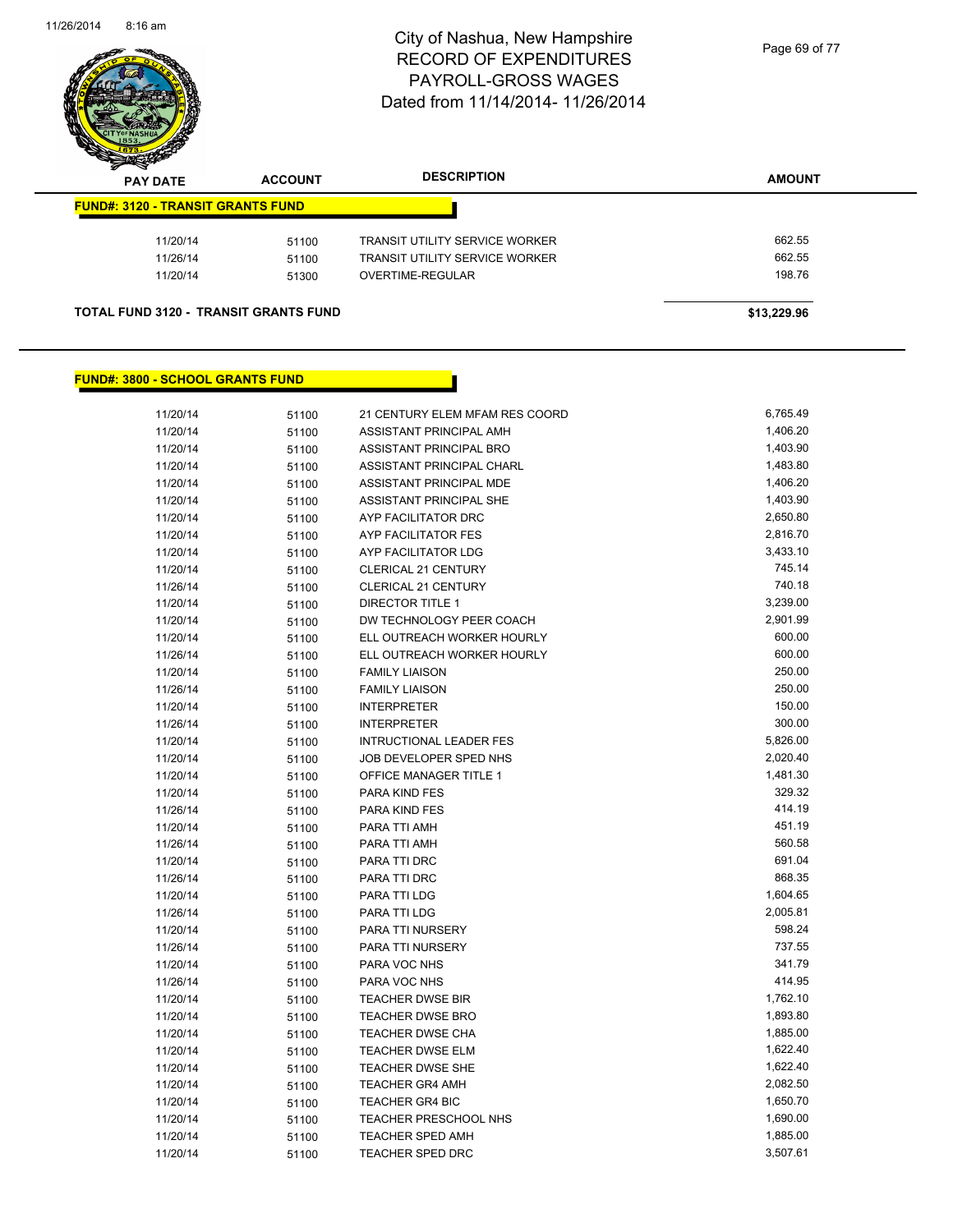

| <b>PAY DATE</b>                          | ACCOUNT        | <b>DESCRIPTION</b>                           | <b>AMOUNT</b>      |
|------------------------------------------|----------------|----------------------------------------------|--------------------|
| <u> FUND#: 3800 - SCHOOL GRANTS FUND</u> |                |                                              |                    |
|                                          |                |                                              |                    |
| 11/20/14                                 | 51100          | <b>TEACHER SPED ELM</b>                      | 3,507.40           |
| 11/20/14                                 | 51100          | TEACHER SPED FES                             | 2,398.89           |
| 11/20/14                                 | 51100          | <b>TEACHER SPED FMS</b>                      | 3,699.31           |
| 11/20/14                                 | 51100          | <b>TEACHER SPED LDG</b>                      | 5,185.30           |
| 11/20/14                                 | 51100          | <b>TEACHER SPED MDE</b>                      | 1,622.40           |
| 11/20/14                                 | 51100          | <b>TEACHER SPED NHN</b>                      | 6,953.11           |
| 11/20/14                                 | 51100          | <b>TEACHER SPED NHS</b>                      | 6,324.20           |
| 11/20/14                                 | 51100          | <b>TEACHER SPED NSE</b>                      | 3,334.00           |
| 11/20/14                                 | 51100          | <b>TEACHER SPED PMS</b>                      | 1,622.40           |
| 11/20/14                                 | 51100          | TEACHER TEAM FACILITATOR AMH                 | 2,551.90           |
| 11/20/14                                 | 51100          | <b>TEACHER TEAM FACILITATOR MTP</b>          | 1,949.69           |
| 11/20/14                                 | 51200          | 21 CENTURY ELEM MFAM RES COORD               | 215.14             |
| 11/20/14                                 | 51200          | 21ST CENTURY INSTRUCTOR                      | 1,170.08           |
| 11/26/14                                 | 51200          | 21ST CENTURY INSTRUCTOR                      | 1,626.95           |
| 11/26/14                                 | 51200          | ADULT ED DIPOLMA TEACHER                     | 75.00              |
| 11/20/14                                 | 51200          | ADULT ED ENRICHMENT INST                     | 25.00              |
| 11/20/14                                 | 51200          | ADULT ED INSTRUCTOR                          | 75.00              |
| 11/26/14                                 | 51200          | ADULT ED INSTRUCTOR                          | 75.00              |
| 11/20/14                                 | 51200          | <b>CLERICAL GUIDANCE NHN</b>                 | 50.43              |
| 11/26/14                                 | 51200          | <b>CLERICAL PRINCIPAL AMH</b>                | 87.50              |
| 11/20/14                                 | 51200          | ELL OUTREACH WORKER                          | 250.00             |
| 11/20/14                                 | 51200          | ELL TUTOR                                    | 512.50             |
| 11/26/14                                 | 51200          | <b>ELL TUTOR</b>                             | 687.50             |
| 11/20/14                                 | 51200          | <b>FAMILY LIAISON</b>                        | 375.00             |
| 11/26/14                                 | 51200          | <b>FAMILY LIAISON</b>                        | 362.50             |
| 11/20/14                                 | 51200          | FOCUS MONITORING DATA ANALYST                | 1,767.80           |
| 11/20/14                                 | 51200          | FOOD SERVICE COOK LDG                        | 35.00              |
| 11/26/14                                 | 51200          | FOOD SERVICE COOK LDG                        | 35.00              |
| 11/20/14                                 | 51200          | <b>GUIDANCE COUNSELOR FES</b>                | 80.10              |
| 11/20/14                                 | 51200          | GUIDANCE COUNSELOR NHN                       | 400.00             |
| 11/20/14                                 | 51200          | <b>GUIDANCE COUNSELOR NHS</b>                | 275.00             |
| 11/20/14                                 | 51200          | HOME SCHOOL CORD TTI                         | 2,787.07           |
| 11/26/14                                 | 51200          | HOME SCHOOL CORD TTI                         | 3,892.51<br>312.50 |
| 11/20/14                                 | 51200          | <b>INTERPRETER</b>                           | 637.50             |
| 11/26/14                                 | 51200          | <b>INTERPRETER</b>                           | 50.00              |
| 11/20/14<br>11/20/14                     | 51200          | <b>LIBRARIAN NHN</b><br><b>LIBRARIAN NHS</b> | 75.00              |
| 11/20/14                                 | 51200          | LUNCH MONITOR DRC                            | 178.43             |
| 11/26/14                                 | 51200<br>51200 | LUNCH MONITOR DRC                            | 223.44             |
| 11/20/14                                 | 51200          | LUNCH MONITOR SHE                            | 45.01              |
| 11/26/14                                 | 51200          | PARA ALT LDG                                 | 35.00              |
| 11/20/14                                 | 51200          | PARA DW SPEC ED AMH                          | 89.20              |
| 11/26/14                                 | 51200          | PARA DW SPEC ED AMH                          | 145.88             |
| 11/20/14                                 | 51200          | PARA DW SPEC ED BIR                          | 17.50              |
| 11/26/14                                 | 51200          | PARA DW SPEC ED MTP                          | 62.50              |
| 11/26/14                                 | 51200          | PARA DW SPEC ED NHN                          | 187.50             |
| 11/20/14                                 | 51200          | PARA DW SPEC ED WID                          | 59.41              |
| 11/26/14                                 | 51200          | PARA DW SPEC ED WID                          | 139.06             |
| 11/26/14                                 | 51200          | PARA ELL DRC                                 | 200.00             |
| 11/20/14                                 | 51200          | PARA ELL MTP                                 | 180.95             |
| 11/26/14                                 | 51200          | PARA ELL MTP                                 | 238.50             |
| 11/20/14                                 | 51200          | PARA ELL PMS                                 | 76.44              |
| 11/20/14                                 | 51200          | PARA INST AMH                                | 41.68              |
| 11/26/14                                 | 51200          | PARA INST AMH                                | 41.68              |
|                                          |                |                                              |                    |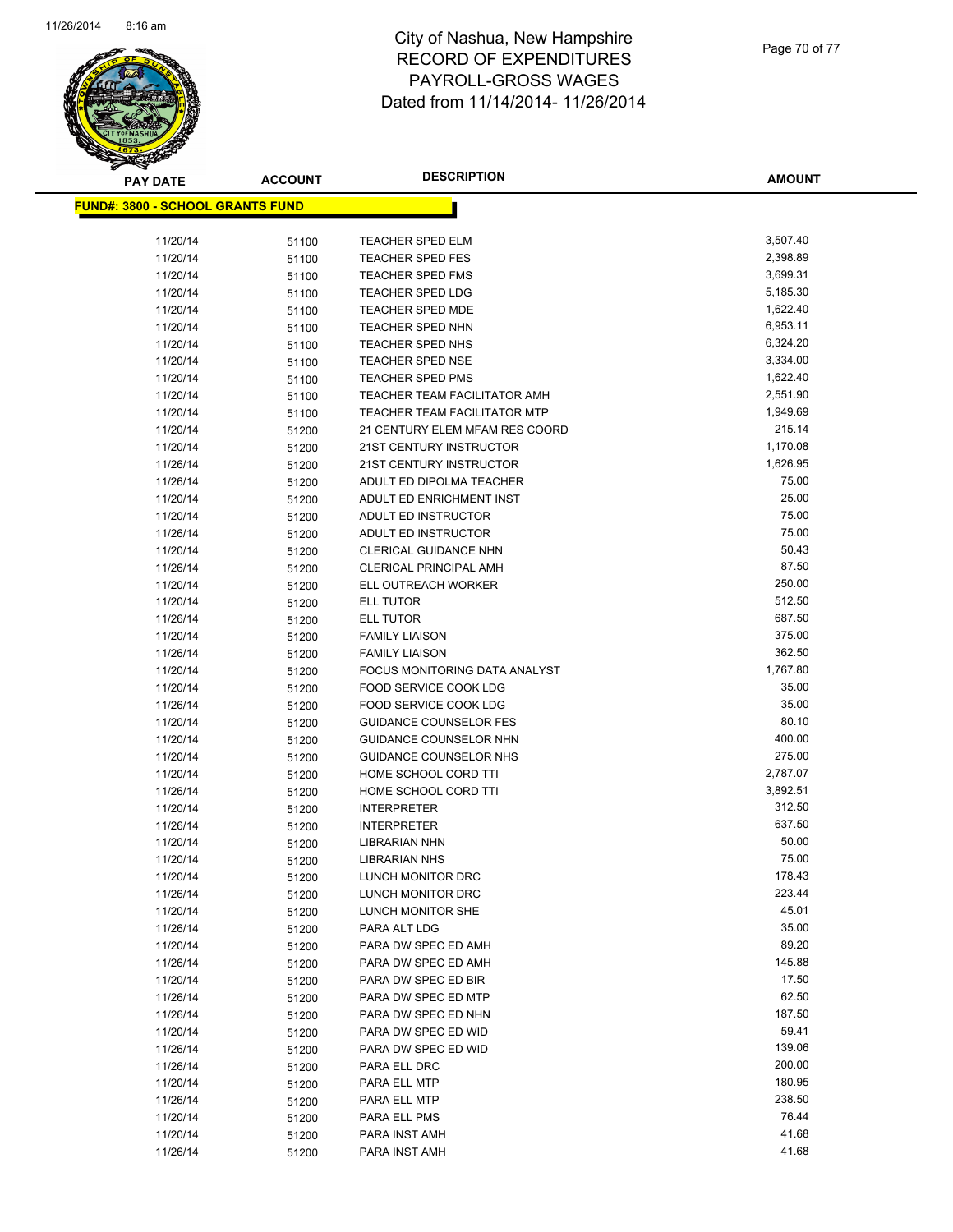

Page 71 of 77

| <b>PAY DATE</b>                          | <b>ACCOUNT</b> | <b>DESCRIPTION</b>                        | <b>AMOUNT</b>    |
|------------------------------------------|----------------|-------------------------------------------|------------------|
| <u> FUND#: 3800 - SCHOOL GRANTS FUND</u> |                |                                           |                  |
|                                          |                |                                           |                  |
| 11/20/14                                 | 51200          | PARA INST BIR                             | 87.50            |
| 11/26/14                                 | 51200          | PARA INST BIR                             | 52.50            |
| 11/20/14                                 | 51200          | PARA INST DRC                             | 139.28           |
| 11/26/14                                 | 51200          | PARA INST DRC                             | 190.15           |
| 11/20/14                                 | 51200          | PARA INST FES                             | 262.59           |
| 11/26/14                                 | 51200          | PARA INST FES                             | 303.45           |
| 11/20/14                                 | 51200          | PARA INST LDG                             | 177.62           |
| 11/26/14                                 | 51200          | PARA INST LDG                             | 269.27           |
| 11/20/14                                 | 51200          | PARA INST NHN                             | 45.01            |
| 11/26/14                                 | 51200          | PARA INST NHN                             | 90.03            |
| 11/20/14                                 | 51200          | PARA INST PMS                             | 86.69            |
| 11/26/14                                 | 51200          | PARA INST PMS                             | 131.70           |
| 11/20/14                                 | 51200          | PARA INST SHE                             | 52.50            |
| 11/26/14                                 | 51200          | PARA INST SHE                             | 220.00           |
| 11/20/14                                 | 51200          | PARA KIND AMH                             | 70.00            |
| 11/26/14                                 | 51200          | PARA KIND AMH                             | 105.00           |
| 11/20/14                                 | 51200          | PARA KIND FES                             | 17.50            |
| 11/20/14                                 | 51200          | PARA KIND LDG                             | 41.68            |
| 11/26/14                                 | 51200          | PARA KIND LDG                             | 41.68            |
| 11/20/14                                 | 51200          | PARA MEDIA NHN                            | 52.73            |
| 11/26/14                                 | 51200          | PARA MEDIA NHN                            | 85.66            |
| 11/20/14                                 | 51200          | PARA PRE SCH MTP                          | 105.00           |
| 11/26/14                                 | 51200          | PARA PRE SCH MTP                          | 140.00           |
| 11/20/14                                 | 51200          | PARA TTI DRC                              | 86.11            |
| 11/26/14                                 | 51200          | PARA TTI DRC                              | 86.11            |
| 11/20/14                                 | 51200          | PARA TTI NURSERY                          | 322.30           |
| 11/26/14                                 | 51200          | PARA TTI NURSERY                          | 397.35           |
| 11/20/14                                 | 51200          | <b>SUB TEACHER</b>                        | 200.00           |
| 11/26/14                                 | 51200          | <b>SUB TEACHER</b>                        | 393.75           |
| 11/20/14                                 | 51200          | <b>TEACHER ART PMS</b>                    | 75.00            |
| 11/20/14                                 | 51200          | <b>TEACHER BUSINESS NHN</b>               | 100.00<br>100.00 |
| 11/20/14                                 | 51200          | <b>TEACHER ELL ELM</b>                    |                  |
| 11/20/14                                 | 51200          | <b>TEACHER ELL FES</b><br>TEACHER ELL FMS | 50.00<br>337.50  |
| 11/20/14<br>11/20/14                     | 51200          | <b>TEACHER ELL PMS</b>                    | 100.00           |
| 11/20/14                                 | 51200<br>51200 | <b>TEACHER ENGLISH FMS</b>                | 225.00           |
| 11/20/14                                 | 51200          | <b>TEACHER ENGLISH NHN</b>                | 300.00           |
| 11/20/14                                 | 51200          | <b>TEACHER ENGLISH NHS</b>                | 225.00           |
| 11/20/14                                 | 51200          | <b>TEACHER GR1 FES</b>                    | 200.00           |
| 11/20/14                                 | 51200          | <b>TEACHER GR2 FES</b>                    | 25.00            |
| 11/20/14                                 | 51200          | <b>TEACHER GR3 DRC</b>                    | 170.00           |
| 11/20/14                                 | 51200          | <b>TEACHER GR3 FES</b>                    | 100.00           |
| 11/20/14                                 | 51200          | <b>TEACHER GR3 MTP</b>                    | 85.00            |
| 11/20/14                                 | 51200          | <b>TEACHER GR3 SHE</b>                    | 116.25           |
| 11/20/14                                 | 51200          | <b>TEACHER GR4 BIR</b>                    | 100.00           |
| 11/20/14                                 | 51200          | <b>TEACHER GR4 FES</b>                    | 50.00            |
| 11/20/14                                 | 51200          | <b>TEACHER GR4 MTP</b>                    | 17.50            |
| 11/20/14                                 | 51200          | <b>TEACHER GR5 DRC</b>                    | 75.00            |
| 11/20/14                                 | 51200          | <b>TEACHER GR6 ELM</b>                    | 50.00            |
| 11/20/14                                 | 51200          | <b>TEACHER GR6 FMS</b>                    | 300.00           |
| 11/20/14                                 | 51200          | <b>TEACHER KIND LDG</b>                   | 91.68            |
| 11/20/14                                 | 51200          | <b>TEACHER MATH NHN</b>                   | 75.00            |
| 11/20/14                                 | 51200          | <b>TEACHER MATH NHS</b>                   | 375.00           |
| 11/20/14                                 | 51200          | <b>TEACHER SCIENCE ELM</b>                | 150.00           |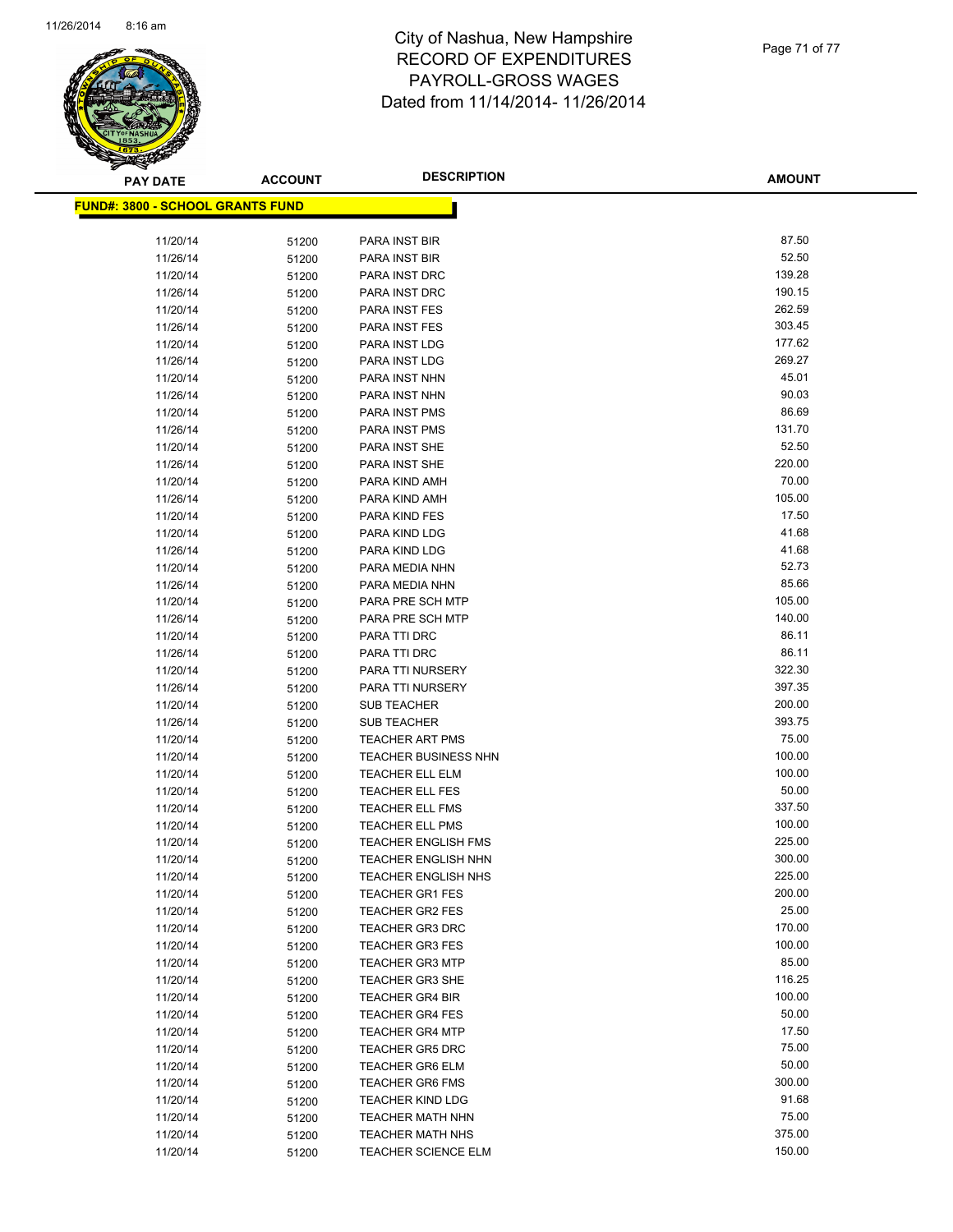

Page 72 of 77

| <b>PAY DATE</b>                                   | <b>ACCOUNT</b> | <b>DESCRIPTION</b>                | <b>AMOUNT</b> |
|---------------------------------------------------|----------------|-----------------------------------|---------------|
| <b>FUND#: 3800 - SCHOOL GRANTS FUND</b>           |                |                                   |               |
| 11/20/14                                          |                | <b>TEACHER SCIENCE NHN</b>        | 300.00        |
| 11/20/14                                          | 51200<br>51200 | TEACHER SOCIAL STUDIES NHN        | 450.00        |
| 11/20/14                                          | 51200          | TEACHER SOCIAL STUDIES NHS        | 350.00        |
| 11/20/14                                          | 51200          | TEACHER SOCIAL STUDIES PMS        | 175.00        |
| 11/20/14                                          |                | <b>TEACHER SPED FES</b>           | 106.33        |
| 11/20/14                                          | 51200<br>51200 | <b>TEACHER SPED FMS</b>           | 200.00        |
| 11/20/14                                          |                | <b>TEACHER SPED LDG</b>           | 111.70        |
| 11/20/14                                          | 51200          | <b>TEACHER SPED NHN</b>           | 375.00        |
| 11/20/14                                          | 51200<br>51200 | <b>TEACHER SPED PMS</b>           | 150.00        |
| 11/20/14                                          |                | <b>TEACHER TTI AMH</b>            | 7,869.50      |
| 11/20/14                                          | 51200          | <b>TEACHER TTI FES</b>            | 6,389.89      |
| 11/20/14                                          | 51200          | <b>TEACHER TTI LDG</b>            | 10,943.02     |
| 11/20/14                                          | 51200          | <b>TEACHER TTI MTP</b>            | 6,320.80      |
| 11/20/14                                          | 51200          | <b>TEACHER TTI NURSERY</b>        | 4,635.50      |
| 11/20/14                                          | 51200<br>51200 | <b>TEACHER TTIDRC</b>             | 8,160.89      |
| 11/20/14                                          |                | <b>ADDITIONAL HOURS</b>           | 187.50        |
| 11/26/14                                          | 51650<br>53628 | <b>CONTRACT SERVICES</b>          | 50.00         |
| 11/20/14                                          |                | <b>TRAVEL</b>                     | 130.00        |
| 11/26/14                                          | 55300<br>55300 | <b>TRAVEL</b>                     | 32.50         |
|                                                   |                |                                   |               |
| <b>TOTAL FUND 3800 - SCHOOL GRANTS FUND</b>       |                |                                   | \$182,222.85  |
| 11/26/14                                          | 51300<br>51300 | OVERTIME-REGULAR                  | 767.82        |
| <b>TOTAL FUND 3810 - FOOD SERVICE GRANTS FUND</b> |                |                                   | \$1,879.27    |
| <b>FUND#: 4005 - TRAFFIC VIOLATIONS FUND</b>      |                |                                   |               |
| 11/14/14                                          | 51100          | <b>CLERK VITAL RECORDS II</b>     | (1,608.21)    |
| 11/20/14                                          | 51100          | PARKING ENFORCEMENT SPEC          | 2,349.00      |
| 11/26/14                                          | 51100          | PARKING ENFORCEMENT SPEC          | 2,349.00      |
| 11/20/14                                          | 51100          | PV/MV COORDINATOR                 | 817.35        |
| 11/26/14                                          | 51100          | PV/MV COORDINATOR                 | 817.35        |
| 11/20/14                                          | 51100          | <b>VEHICLE REGISTRATION CLERK</b> | 273.60        |
| 11/26/14                                          | 51100          | <b>VEHICLE REGISTRATION CLERK</b> | 273.60        |
| 11/20/14                                          | 51300          | OVERTIME-REGULAR                  | 5.14          |
| 11/20/14                                          | 51390          | <b>OVERTIME-OTHER</b>             | 606.39        |
| 11/26/14                                          | 51390          | <b>OVERTIME-OTHER</b>             | 361.74        |
| TOTAL FUND 4005 - TRAFFIC VIOLATIONS FUND         |                |                                   | \$6,244.96    |
| <b>FUND#: 4010 - MOTOR VEHICLE ADMIN FUND</b>     |                |                                   |               |
| 11/20/14                                          | 51100          | <b>VEHICLE REGISTRATION CLERK</b> | 809.65        |

11/26/14 51100 VEHICLE REGISTRATION CLERK 809.65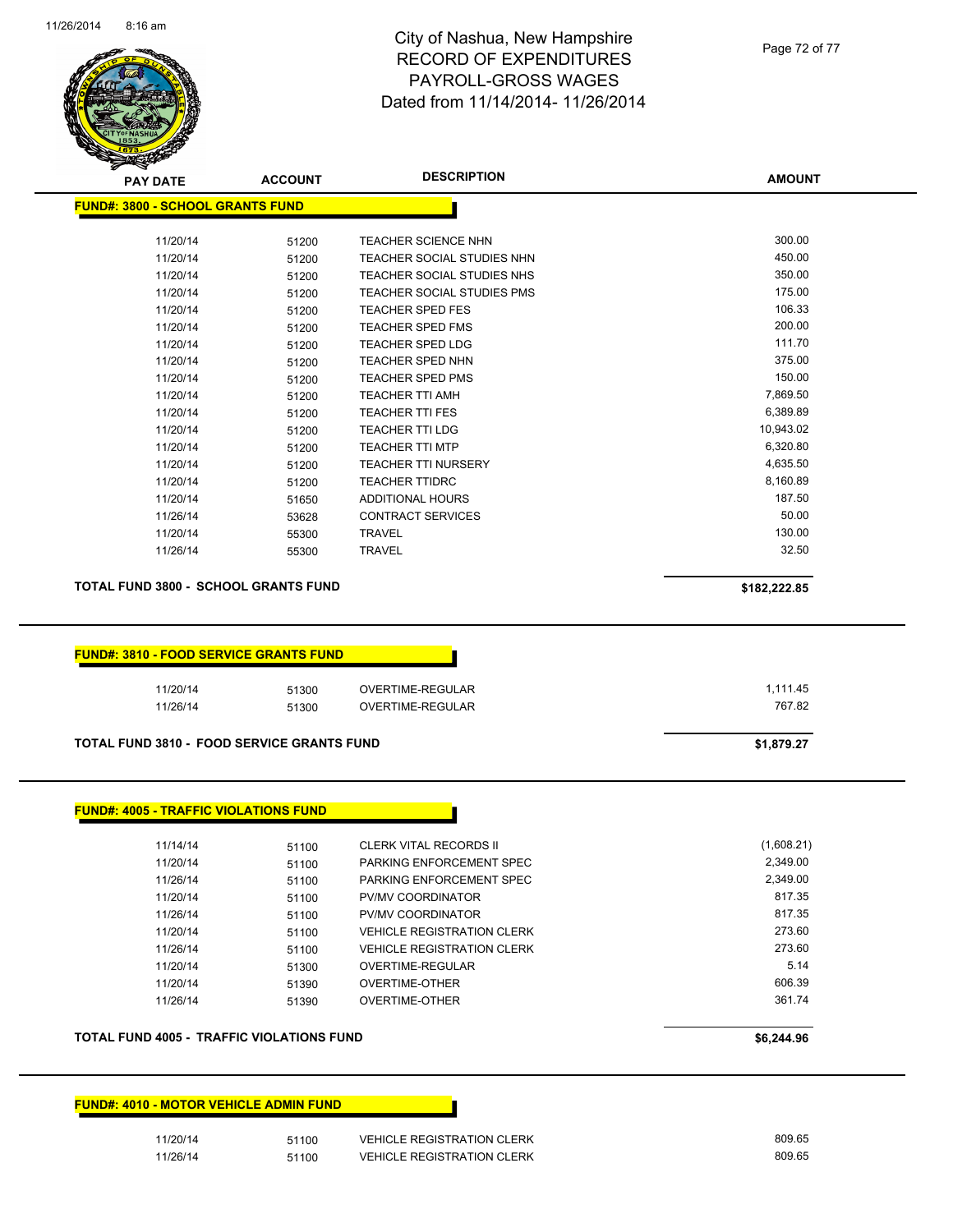

# City of Nashua, New Hampshire RECORD OF EXPENDITURES PAYROLL-GROSS WAGES Dated from 11/14/2014- 11/26/2014

Page 73 of 77

| <b>PAY DATE</b>                                                                                                                                                      | <b>ACCOUNT</b> | <b>DESCRIPTION</b>                   | <b>AMOUNT</b>    |
|----------------------------------------------------------------------------------------------------------------------------------------------------------------------|----------------|--------------------------------------|------------------|
| <b>FUND#: 4010 - MOTOR VEHICLE ADMIN FUND</b>                                                                                                                        |                |                                      |                  |
| 11/20/14                                                                                                                                                             | 51300          | OVERTIME-REGULAR                     | 20.20            |
| 11/26/14                                                                                                                                                             | 51300          | OVERTIME-REGULAR                     | 10.05            |
| <b>TOTAL FUND 4010 - MOTOR VEHICLE ADMIN FUND</b>                                                                                                                    |                |                                      | \$1,649.55       |
| <b>FUND#: 4030 - POLICE SPECIAL DETAILS FUND</b>                                                                                                                     |                |                                      |                  |
| 11/20/14                                                                                                                                                             | 51200          | <b>OUTSIDE DETAIL SPEC PT</b>        | 602.96           |
| 11/26/14                                                                                                                                                             | 51200          | <b>OUTSIDE DETAIL SPEC PT</b>        | 602.96           |
| 11/20/14                                                                                                                                                             | 51712          | <b>SPECIAL DETAIL</b>                | 12,582.04        |
| 11/26/14                                                                                                                                                             | 51712          | SPECIAL DETAIL                       | 13,133.41        |
| TOTAL FUND 4030 - POLICE SPECIAL DETAILS FUND                                                                                                                        |                |                                      | \$26,921.37      |
|                                                                                                                                                                      |                |                                      |                  |
| 11/20/14<br>11/26/14                                                                                                                                                 | 51300<br>51300 | OVERTIME-REGULAR<br>OVERTIME-REGULAR | 803.94<br>750.35 |
|                                                                                                                                                                      |                |                                      | \$1,554.29       |
|                                                                                                                                                                      |                |                                      |                  |
| <b>FUND#: 4035 - POLICE OVERTIME BILLING FUND</b><br><b>TOTAL FUND 4035 - POLICE OVERTIME BILLING FUND</b><br><b>FUND#: 4065 - FIRE WATCHGUARDS FUND</b><br>11/20/14 | 51712          | <b>SPECIAL DETAIL</b>                | 378.34           |
|                                                                                                                                                                      |                |                                      | \$378.34         |
|                                                                                                                                                                      |                |                                      |                  |
| <b>TOTAL FUND 4065 - FIRE WATCHGUARDS FUND</b><br><b>FUND#: 4068 - ENGINEERING SERVICES FUND</b><br>11/20/14                                                         | 51300          | OVERTIME-REGULAR                     | 138.06           |
| 11/26/14                                                                                                                                                             | 51300          | OVERTIME-REGULAR                     | 353.62           |
| <b>TOTAL FUND 4068 - ENGINEERING SERVICES FUND</b>                                                                                                                   |                |                                      | \$491.68         |
| FUND#: 5010 - CAP PROJECTS-INFO TECHNOLOGY                                                                                                                           |                |                                      |                  |
| 11/20/14                                                                                                                                                             | 51300          | OVERTIME-REGULAR                     | 225.17           |

**FUND#: 5800 - SCHOOL CAPITAL PROJECTS FUND**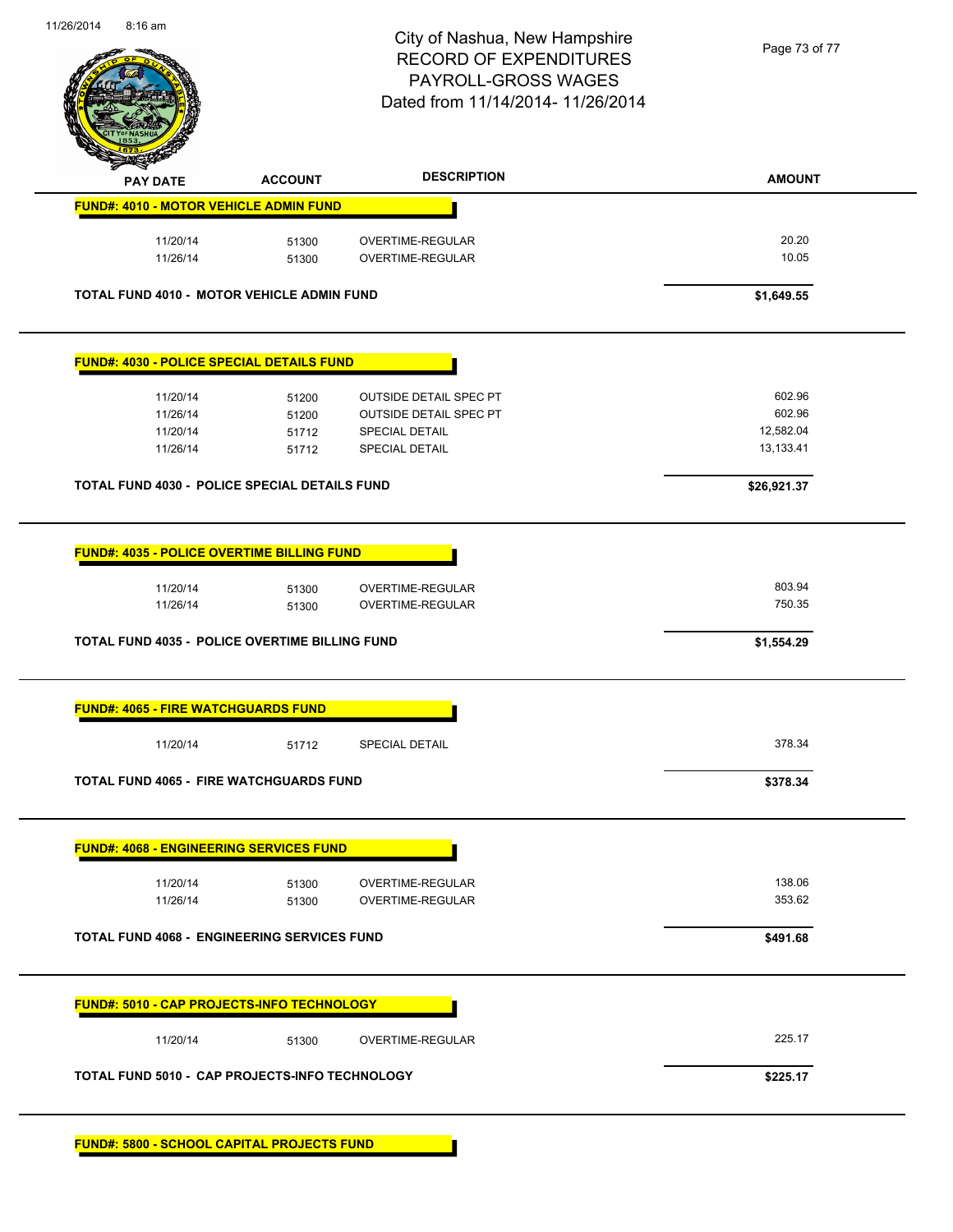

## **FUND#: 6000 - SOLID WASTE FUND**

| 11/20/14 | 51100 | ACCOUNTING COMPLIANCE MGR            | 157.95   |
|----------|-------|--------------------------------------|----------|
| 11/26/14 | 51100 | ACCOUNTING COMPLIANCE MGR            | 157.95   |
| 11/20/14 | 51100 | ADMINISTRATIVE ASSISTANT I           | 651.65   |
| 11/26/14 | 51100 | ADMINISTRATIVE ASSISTANT I           | 651.65   |
| 11/20/14 | 51100 | ADMINISTRATIVE ASSISTANT II          | 687.40   |
| 11/26/14 | 51100 | ADMINISTRATIVE ASSISTANT II          | 776.85   |
| 11/20/14 | 51100 | AUTOMATIC COLLECTION EQUIP OPR       | 3,636.83 |
| 11/26/14 | 51100 | AUTOMATIC COLLECTION EQUIP OPR       | 3,697.74 |
| 11/20/14 | 51100 | <b>CITY ENGINEER</b>                 | 304.25   |
| 11/26/14 | 51100 | <b>CITY ENGINEER</b>                 | 304.25   |
| 11/20/14 | 51100 | <b>COLLECTION EQUIP OPR</b>          | 8,619.69 |
| 11/26/14 | 51100 | <b>COLLECTION EQUIP OPR</b>          | 8,619.68 |
| 11/20/14 | 51100 | <b>COLLECTION EQUIP OPR LANDFILL</b> | 900.80   |
| 11/26/14 | 51100 | <b>COLLECTION EQUIP OPR LANDFILL</b> | 900.80   |
| 11/20/14 | 51100 | DEP TREASURER TAX COLLECTOR          | 235.45   |
| 11/26/14 | 51100 | DEP TREASURER TAX COLLECTOR          | 235.45   |
| 11/20/14 | 51100 | <b>DEPUTY MANAGER OF ENGINEERING</b> | 76.69    |
| 11/26/14 | 51100 | DEPUTY MANAGER OF ENGINEERING        | 76.70    |
| 11/20/14 | 51100 | <b>DIRECTOR PUBLIC WORKS</b>         | 212.10   |
| 11/26/14 | 51100 | DIRECTOR PUBLIC WORKS                | 212.06   |
| 11/20/14 | 51100 | <b>DIVISION OPERATIONS MANAGER</b>   | 176.70   |
| 11/26/14 | 51100 | <b>DIVISION OPERATIONS MANAGER</b>   | 176.70   |
| 11/20/14 | 51100 | DPW BILLING ACCOUNTANT               | 452.45   |
| 11/26/14 | 51100 | DPW BILLING ACCOUNTANT               | 452.45   |
| 11/20/14 | 51100 | DPW COLLECTIONS SPEC III             | 376.95   |
| 11/26/14 | 51100 | DPW COLLECTIONS SPEC III             | 376.94   |
| 11/20/14 | 51100 | DPW CONTRACT ADMINISTRATOR           | 111.30   |
| 11/26/14 | 51100 | DPW CONTRACT ADMINISTRATOR           | 111.28   |
| 11/20/14 | 51100 | <b>ENVIRONMENTAL ENGINEER</b>        | 1,293.10 |
| 11/26/14 | 51100 | <b>ENVIRONMENTAL ENGINEER</b>        | 1,293.10 |
| 11/20/14 | 51100 | <b>EQUIPMENT OPR LANDFILL</b>        | 6,392.40 |
| 11/26/14 | 51100 | <b>EQUIPMENT OPR LANDFILL</b>        | 6,392.40 |
| 11/20/14 | 51100 | <b>EXECUTIVE ASSISTANT</b>           | 143.60   |
| 11/26/14 | 51100 | <b>EXECUTIVE ASSISTANT</b>           | 143.60   |
| 11/20/14 | 51100 | FINANCE AND ADMIN MANAGER            | 383.40   |
| 11/26/14 | 51100 | FINANCE AND ADMIN MANAGER            | 383.40   |
| 11/20/14 | 51100 | FLEET MANAGER STREET DEPT            | 304.50   |
| 11/26/14 | 51100 | FLEET MANAGER STREET DEPT            | 304.50   |
| 11/20/14 | 51100 | <b>GROUNDS KEEPER PARK MAINT</b>     | 23.60    |
| 11/20/14 | 51100 | <b>LICENSED SCALE OPERATOR</b>       | 698.90   |
| 11/26/14 | 51100 | LICENSED SCALE OPERATOR              | 698.90   |
| 11/20/14 | 51100 | RECYCLING COORDINATOR                | 1,091.05 |
| 11/26/14 | 51100 | <b>RECYCLING COORDINATOR</b>         | 1,091.05 |
| 11/20/14 | 51100 | <b>SENIOR STAFF ENGINEER</b>         | 121.96   |
| 11/26/14 | 51100 | <b>SENIOR STAFF ENGINEER</b>         | 121.95   |
| 11/20/14 | 51100 | <b>SOLID WASTE FOREMAN</b>           | 2,372.01 |
|          |       |                                      |          |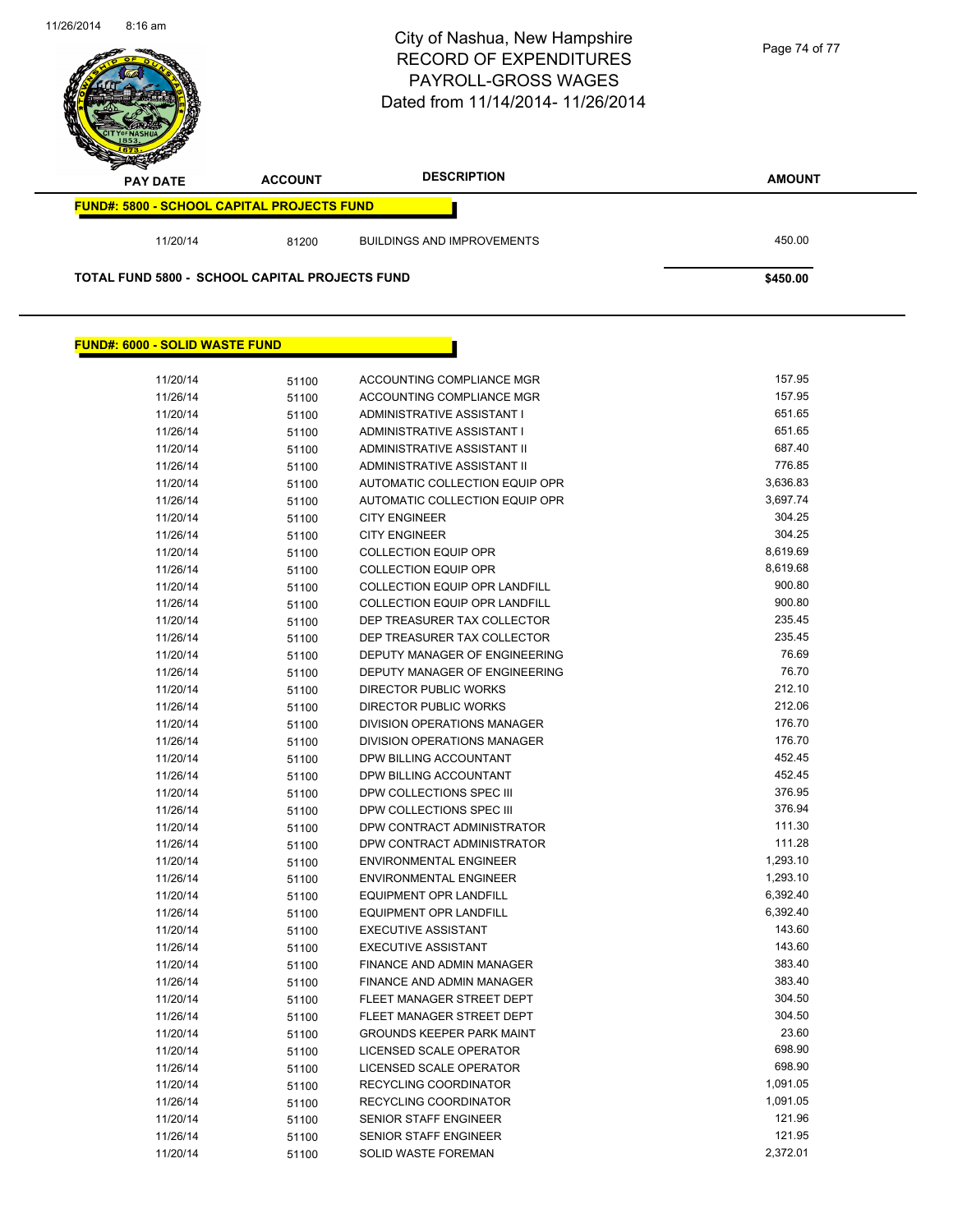

# City of Nashua, New Hampshire RECORD OF EXPENDITURES PAYROLL-GROSS WAGES Dated from 11/14/2014- 11/26/2014

| <b>PAY DATE</b>                       | <b>ACCOUNT</b> | <b>DESCRIPTION</b>            | <b>AMOUNT</b> |
|---------------------------------------|----------------|-------------------------------|---------------|
| <b>FUND#: 6000 - SOLID WASTE FUND</b> |                |                               |               |
| 11/26/14                              | 51100          | <b>SOLID WASTE FOREMAN</b>    | 2.372.02      |
| 11/20/14                              | 51100          | SOLID WASTE TECHNICIAN        | 985.55        |
| 11/26/14                              | 51100          | SOLID WASTE TECHNICIAN        | 985.55        |
| 11/20/14                              | 51100          | SUPERINTENDENT OF SOLID WASTE | 1,575.30      |
| 11/26/14                              | 51100          | SUPERINTENDENT OF SOLID WASTE | 1,575.30      |
| 11/20/14                              | 51100          | TRUCK DRIVER STREET REPAIR    | 67.56         |
| 11/20/14                              | 51300          | OVERTIME-REGULAR              | 17,644.55     |
| 11/26/14                              | 51300          | <b>OVERTIME-REGULAR</b>       | 4,313.68      |
| 11/26/14                              | 55118          | TELEPHONE-CELLULAR            | 118.00        |
|                                       |                |                               |               |
|                                       |                |                               |               |

## **TOTAL FUND 6000 - SOLID WASTE FUND \$86,241.64**

**FUND#: 6200 - WASTEWATER FUND**

| 11/20/14 | 51100 | ACCOUNTING COMPLIANCE MGR            | 315.80   |
|----------|-------|--------------------------------------|----------|
| 11/26/14 | 51100 | <b>ACCOUNTING COMPLIANCE MGR</b>     | 315.80   |
| 11/20/14 | 51100 | ADMINISTRATIVE ASSISTANT II          | 833.70   |
| 11/26/14 | 51100 | ADMINISTRATIVE ASSISTANT II          | 833.70   |
| 11/20/14 | 51100 | <b>ANALYTICAL CHEMIST</b>            | 937.93   |
| 11/26/14 | 51100 | <b>ANALYTICAL CHEMIST</b>            | 877.90   |
| 11/20/14 | 51100 | <b>CITY ENGINEER</b>                 | 709.95   |
| 11/26/14 | 51100 | <b>CITY ENGINEER</b>                 | 709.95   |
| 11/20/14 | 51100 | <b>COLLECTION SYSTEM FOREMAN</b>     | 1,117.65 |
| 11/26/14 | 51100 | <b>COLLECTION SYSTEM FOREMAN</b>     | 1,357.65 |
| 11/20/14 | 51100 | <b>COLLECTION SYSTEMS OPERATOR</b>   | 1,818.40 |
| 11/26/14 | 51100 | <b>COLLECTION SYSTEMS OPERATOR</b>   | 1,831.76 |
| 11/20/14 | 51100 | COLLECTION SYSTEMS TECHNICIAN        | 1,952.00 |
| 11/26/14 | 51100 | <b>COLLECTION SYSTEMS TECHNICIAN</b> | 1,952.00 |
| 11/20/14 | 51100 | <b>COLLECTIONS SPEC II</b>           | 817.35   |
| 11/26/14 | 51100 | <b>COLLECTIONS SPEC II</b>           | 817.35   |
| 11/20/14 | 51100 | CONST INSP ENGINEERING ASST          | 232.25   |
| 11/26/14 | 51100 | <b>CONST INSP ENGINEERING ASST</b>   | 232.25   |
| 11/20/14 | 51100 | <b>CSO STORM WATER ENGINEER</b>      | 1,225.70 |
| 11/26/14 | 51100 | CSO STORM WATER ENGINEER             | 1,225.70 |
| 11/20/14 | 51100 | <b>CSO TECHNICIAN INSPECTOR</b>      | 1,021.20 |
| 11/26/14 | 51100 | <b>CSO TECHNICIAN INSPECTOR</b>      | 1,021.20 |
| 11/20/14 | 51100 | DEP TREASURER TAX COLLECTOR          | 235.45   |
| 11/26/14 | 51100 | DEP TREASURER TAX COLLECTOR          | 235.45   |
| 11/20/14 | 51100 | DEPUTY MANAGER OF ENGINEERING        | 766.80   |
| 11/26/14 | 51100 | DEPUTY MANAGER OF ENGINEERING        | 766.80   |
| 11/20/14 | 51100 | <b>DIRECTOR PUBLIC WORKS</b>         | 424.10   |
| 11/26/14 | 51100 | DIRECTOR PUBLIC WORKS                | 424.12   |
| 11/20/14 | 51100 | DIVISION OPERATIONS MANAGER          | 176.65   |
| 11/26/14 | 51100 | DIVISION OPERATIONS MANAGER          | 176.65   |
| 11/20/14 | 51100 | DPW BILLING ACCOUNTANT               | 452.40   |
| 11/26/14 | 51100 | DPW BILLING ACCOUNTANT               | 452.40   |
| 11/20/14 | 51100 | DPW COLLECTIONS SPEC III             | 377.00   |
| 11/26/14 | 51100 | DPW COLLECTIONS SPEC III             | 377.00   |
| 11/20/14 | 51100 | DPW CONTRACT ADMINISTRATOR           | 667.70   |
| 11/26/14 | 51100 | DPW CONTRACT ADMINISTRATOR           | 667.72   |
| 11/20/14 | 51100 | ELECTRICAL DIAGNOSTIC TECH I         | 2,079.20 |
| 11/26/14 | 51100 | ELECTRICAL DIAGNOSTIC TECH I         | 2,079.20 |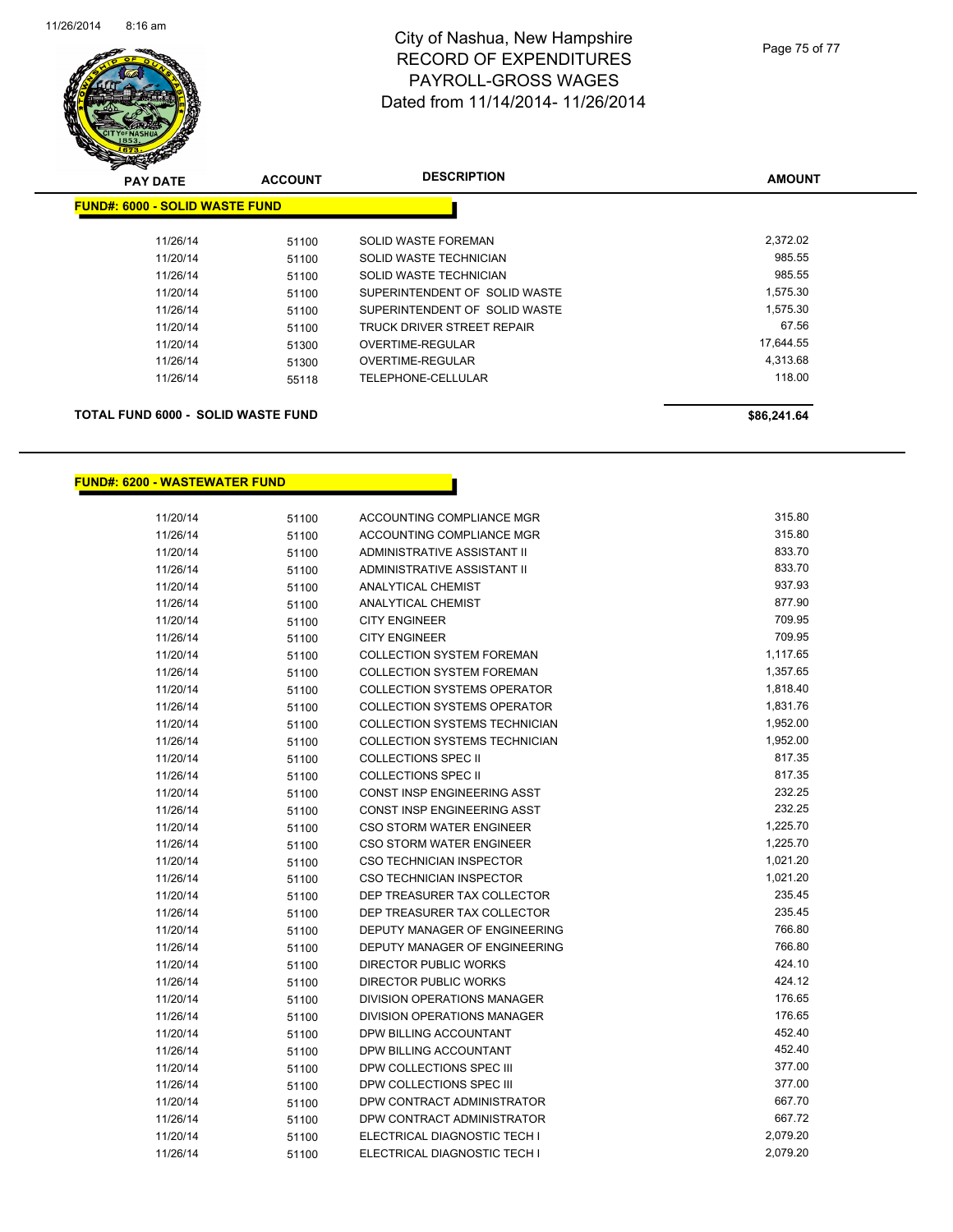

## City of Nashua, New Hampshire RECORD OF EXPENDITURES PAYROLL-GROSS WAGES Dated from 11/14/2014- 11/26/2014

| <b>PAY DATE</b>                      | <b>ACCOUNT</b> | <b>DESCRIPTION</b>                 | <b>AMOUNT</b> |
|--------------------------------------|----------------|------------------------------------|---------------|
| <b>FUND#: 6200 - WASTEWATER FUND</b> |                |                                    |               |
|                                      |                |                                    |               |
| 11/20/14                             | 51100          | <b>EXECUTIVE ASSISTANT</b>         | 143.60        |
| 11/26/14                             | 51100          | <b>EXECUTIVE ASSISTANT</b>         | 143.60        |
| 11/20/14                             | 51100          | FINANCE AND ADMIN MANAGER          | 383.40        |
| 11/26/14                             | 51100          | <b>FINANCE AND ADMIN MANAGER</b>   | 383.40        |
| 11/20/14                             | 51100          | FLEET MANAGER STREET DEPT          | 101.50        |
| 11/26/14                             | 51100          | FLEET MANAGER STREET DEPT          | 101.50        |
| 11/20/14                             | 51100          | INDUSTRIAL PRETREATMENT COORD      | 1,186.05      |
| 11/26/14                             | 51100          | INDUSTRIAL PRETREATMENT COORD      | 1,186.05      |
| 11/20/14                             | 51100          | <b>MECHANIC WWTP 1ST CLASS</b>     | 4,004.80      |
| 11/26/14                             | 51100          | MECHANIC WWTP 1ST CLASS            | 4,004.80      |
| 11/20/14                             | 51100          | OPERATOR II WWTP                   | 2,983.60      |
| 11/26/14                             | 51100          | <b>OPERATOR II WWTP</b>            | 2,983.60      |
| 11/20/14                             | 51100          | OPERATOR II WWTP 2nd               | 2,013.60      |
| 11/26/14                             | 51100          | OPERATOR II WWTP 2nd               | 2,018.40      |
| 11/20/14                             | 51100          | OPERATOR II WWTP 3rd               | 2,026.41      |
| 11/26/14                             | 51100          | OPERATOR II WWTP 3rd               | 2,026.40      |
| 11/20/14                             | 51100          | OPERATOR III WWTP                  | 3,147.21      |
| 11/26/14                             | 51100          | OPERATOR III WWTP                  | 3,147.21      |
| 11/20/14                             | 51100          | PLANT OPERATIONS SUPERVISOR        | 1,445.45      |
| 11/26/14                             | 51100          | PLANT OPERATIONS SUPERVISOR        | 1,445.45      |
| 11/20/14                             | 51100          | PROCESS CHEMIST                    | 1,103.60      |
| 11/26/14                             | 51100          | PROCESS CHEMIST                    | 1,103.60      |
| 11/20/14                             | 51100          | <b>SENIOR STAFF ENGINEER</b>       | 670.84        |
| 11/26/14                             | 51100          | SENIOR STAFF ENGINEER              | 670.85        |
| 11/20/14                             | 51100          | <b>SUPV LABORATORY</b>             | 1,178.64      |
| 11/26/14                             | 51100          | <b>SUPV LABORATORY</b>             | 1,186.05      |
| 11/20/14                             | 51100          | TRUCK DRIVER STREET REPAIR         | 847.30        |
| 11/26/14                             | 51100          | TRUCK DRIVER STREET REPAIR         | 870.72        |
| 11/20/14                             | 51100          | WASTEWATER PROJECT ENGINEER        | 1,331.46      |
| 11/26/14                             | 51100          | <b>WASTEWATER PROJECT ENGINEER</b> | 1,331.45      |
| 11/20/14                             | 51300          | OVERTIME-REGULAR                   | 8,453.18      |
| 11/26/14                             | 51300          | OVERTIME-REGULAR                   | 7,001.68      |
| 11/26/14                             | 55118          | TELEPHONE-CELLULAR                 | 51.00         |
|                                      |                |                                    |               |

## **TOTAL FUND 6200 - WASTEWATER FUND \$93,192.23**

**FUND#: 6500 - PROPERTY & CASUALTY FUND** 11/20/14 51100 PROGRAM SUPV 1,177.20 11/26/14 51100 PROGRAM SUPV 1,177.20 11/20/14 51100 PROPERTY AND CASUALTY ADJUSTER 2,027.41 11/26/14 51100 PROPERTY AND CASUALTY ADJUSTER 2,027.42 11/20/14 51100 RISK MANAGER 1,579.20 11/26/14 51100 RISK MANAGER 1,579.20 11/20/14 51100 SAFETY LOSS PREVENTION SPEC 1,040.00 11/26/14 51100 SAFETY LOSS PREVENTION SPEC 1,040.00 11/20/14 59207 WORKERS COMPENSATION CLAIMS 67,009.26 11/26/14 59207 WORKERS COMPENSATION CLAIMS 6,180.70 11/20/14 59290 LONG TERM DISABILITY CLAIMS 3,455.12 11/26/14 59290 LONG TERM DISABILITY CLAIMS 2,762.81